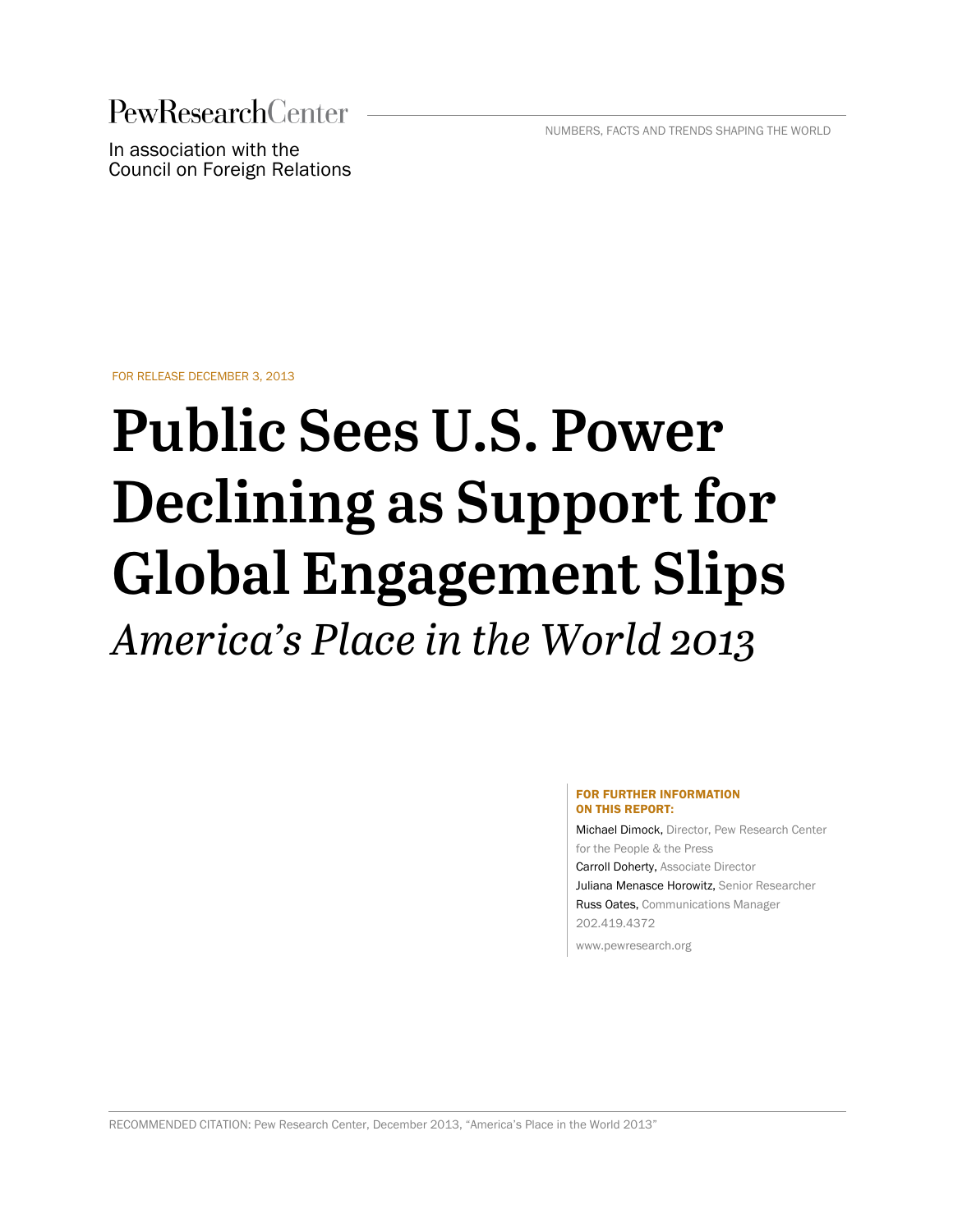# About This Report

This is the sixth edition of the Pew Research Center's quadrennial "America's Place in the World" survey, which was first conducted in 1993. This report is a collaborative effort based on the input and analysis of the following individuals. Find related reports online at pewresearch.org/politics.

Michael Dimock, *Director, Pew Research Center for the People & the Press* Carroll Doherty, *Associate Director, Pew Research Center for the People & the Press* Juliana Menasce Horowitz, *Senior Researcher*

| Cathy Barker, Research Analyst        |
|---------------------------------------|
| James Bell, Director of International |
| <b>Survey Research</b>                |
| Jodi Enda, Senior Writer              |
| <b>Matt Frei, Research Assistant</b>  |
| Danielle Gewurz, Research Analyst     |
| Jeffrey Gottfried, Research Associate |
| Scott Keeter, Director of Survey      |
| Research                              |

Jocelyn Kiley, *Senior Researcher* Andrew Kohut, *Founding Director Survey Research* Besheer Mohamed, *Research Associate* Seth Motel, *Research Assistant* **Bruce Stokes,** *Director of Global Economic Attitudes* Danielle Gewurz, *Research Analyst* Rob Suls, *Research Associate* Alec Tyson, *Research Associate* Scott Keeter, *Director of Survey* Richard Wike, *Director of Global Attitudes Research*

This report would not have been possible without the contribution of the following people at the Council on Foreign Relations: Richard N. Haass, President; James M. Lindsay, Senior Vice President, Director of Studies, and Maurice R. Greenberg Chair; Iva Zoric, Director of Global Communications; Julie Jenkins, Deputy Director, Membership Administration

Field work for the general public survey and the survey of members of the Council on Foreign Relations was ably carried out by Princeton Survey Research Associates International.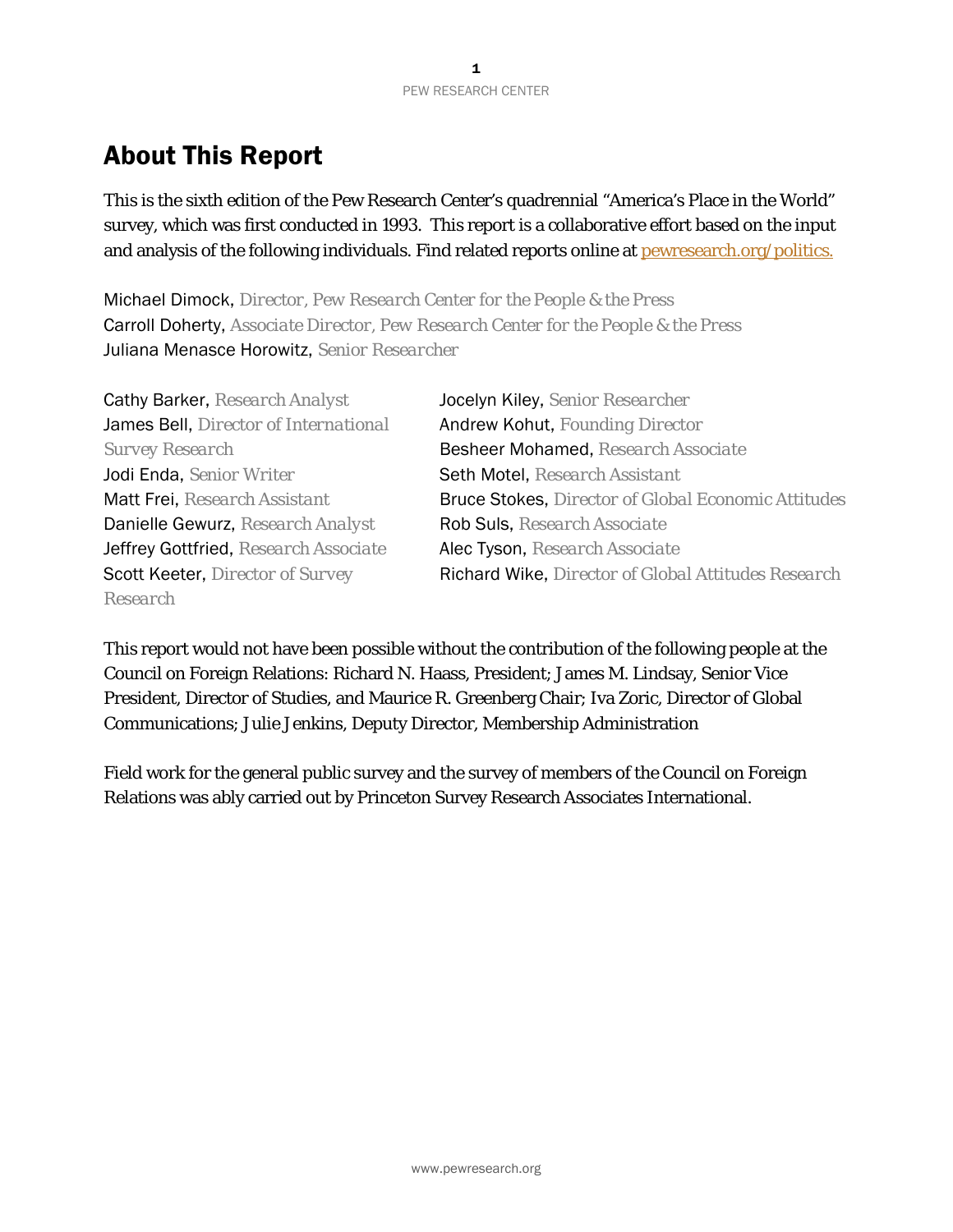# <span id="page-2-0"></span>About Pew Research Center

Pew Research Center is a nonpartisan fact tank that informs the public about the issues, attitudes and trends shaping America and the world. It does not take policy positions. It conducts public opinion polling, demographic research, media content analysis and other empirical social science research. The center studies U.S. politics and policy views; media and journalism; internet and technology; religion and public life; Hispanic trends; global attitudes and U.S. social and demographic trends. All of the center's reports are available at [www.pewresearch.org.](http://www.pewresearch.org/) Pew Research Center is a subsidiary of The Pew Charitable Trusts.

Alan Murray, *President* Jon Cohen, *Vice President, Research*  Elizabeth Mueller Gross, *Vice President* Paul Taylor, *Executive Vice President, Special Projects* Andrew Kohut, *Founding Director*

© Pew Research Center 2015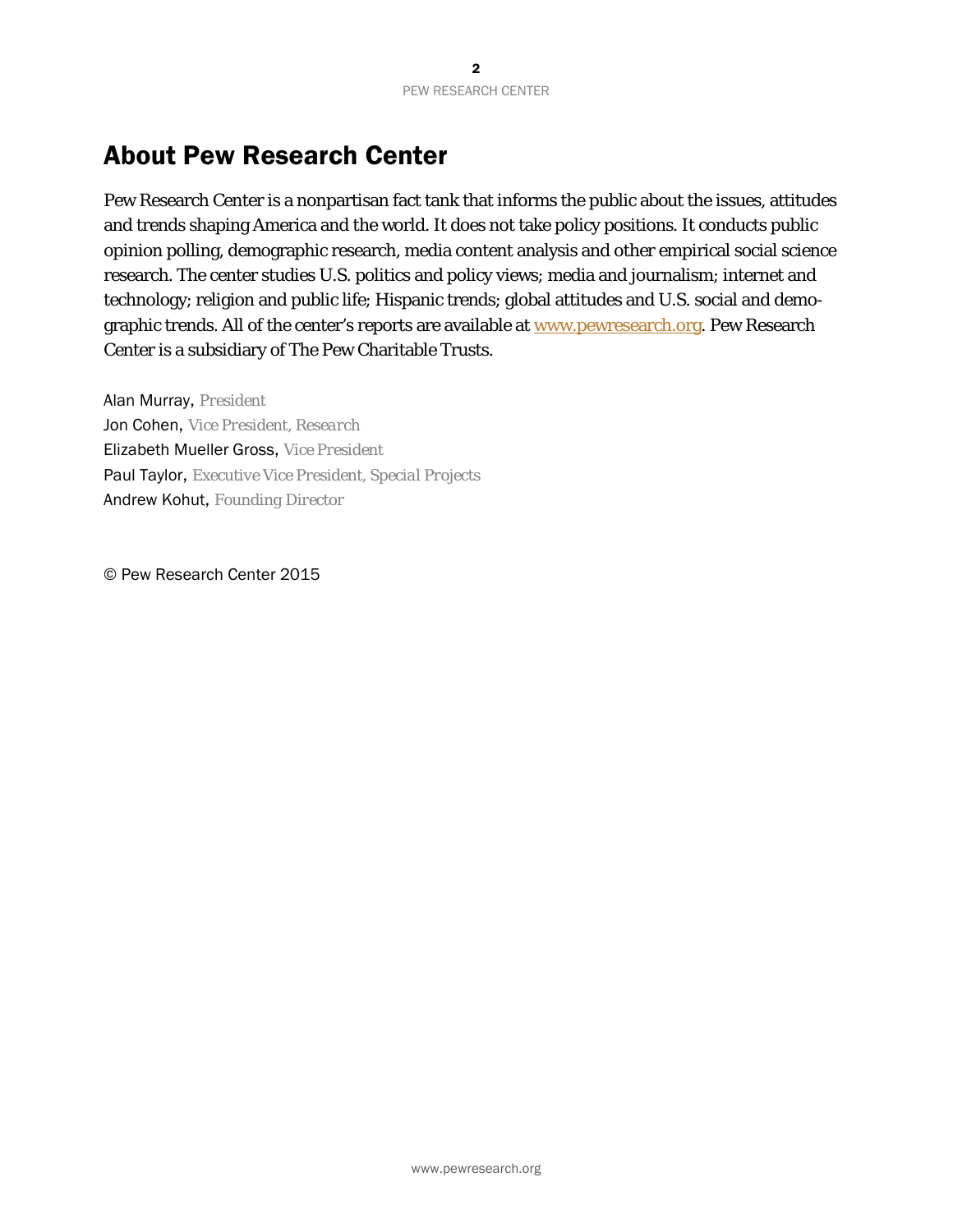# Table of Contents

| $\mathbf{2}$<br>4<br>15<br>23<br>27<br><b>Section 4: The Threat of Terrorism and Civil Liberties</b><br>31<br>35<br>38<br>52<br>Commentary by James M. Lindsay and Rachael Kauss of the Council on Foreign Relations<br>55<br>58 | <b>About This Report</b>                                                                 | $\mathbf{1}$ |
|----------------------------------------------------------------------------------------------------------------------------------------------------------------------------------------------------------------------------------|------------------------------------------------------------------------------------------|--------------|
|                                                                                                                                                                                                                                  | <b>About Pew Research Center</b>                                                         |              |
|                                                                                                                                                                                                                                  | <b>Overview: Public Sees U.S. Power Declining as Support for Global Engagement Slips</b> |              |
|                                                                                                                                                                                                                                  | <b>Section 1: America's Global Role</b>                                                  |              |
|                                                                                                                                                                                                                                  | <b>Section 2: Views of Trade and the Global Economy</b>                                  |              |
|                                                                                                                                                                                                                                  | <b>Section 3: Long-Range Foreign Policy Goals</b>                                        |              |
|                                                                                                                                                                                                                                  |                                                                                          |              |
|                                                                                                                                                                                                                                  | <b>Section 5: Public Views of Selected Countries</b>                                     |              |
|                                                                                                                                                                                                                                  | <b>Section 6: Views of Council on Foreign Relations Members</b>                          |              |
|                                                                                                                                                                                                                                  | The Public's Mixed Message on America's Role in the World                                |              |
|                                                                                                                                                                                                                                  |                                                                                          |              |
|                                                                                                                                                                                                                                  | <b>About the Surveys</b>                                                                 |              |
|                                                                                                                                                                                                                                  | <b>Survey Toplines</b>                                                                   |              |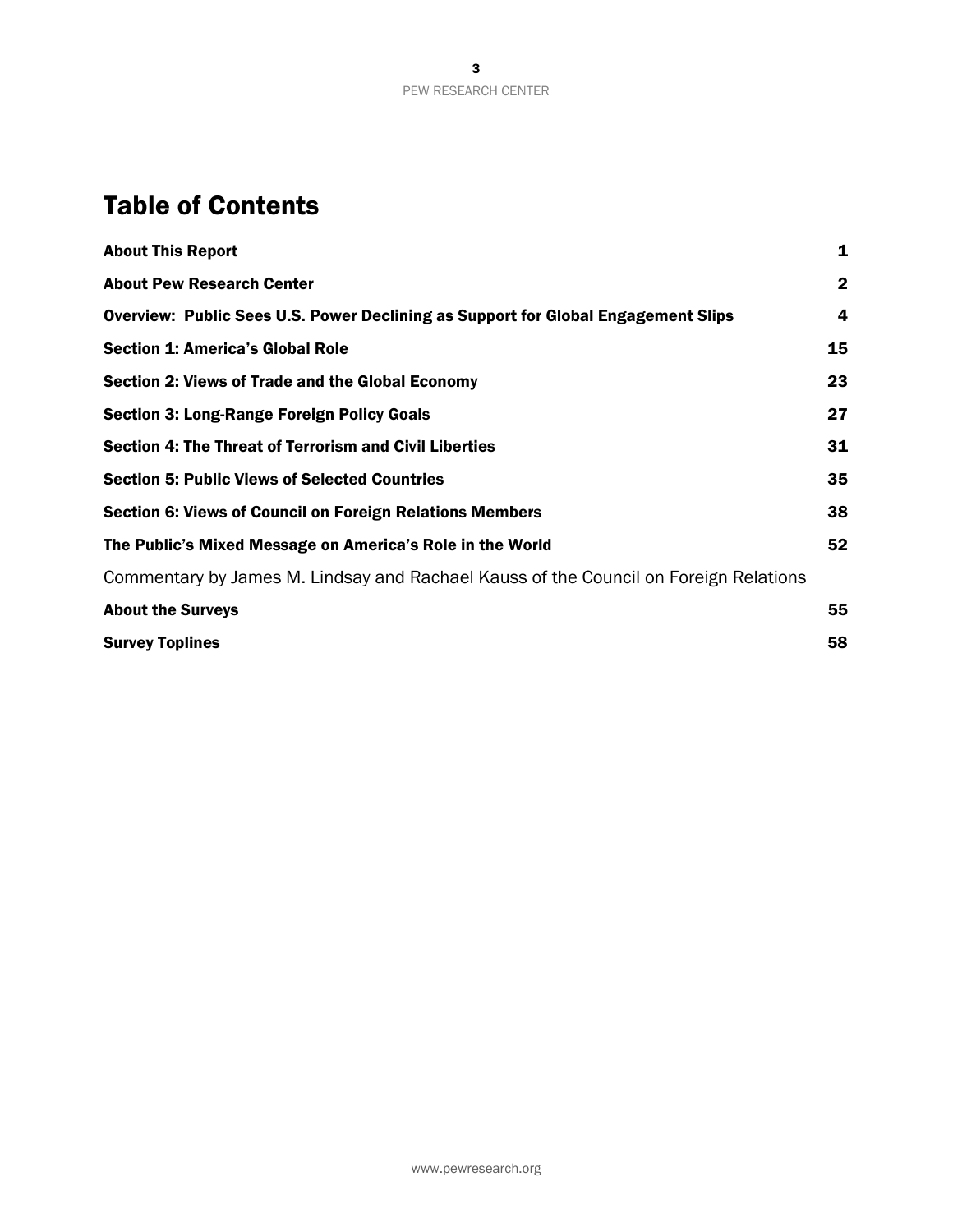# <span id="page-4-0"></span>Overview: Public Sees U.S. Power Declining as Support for Global Engagement Slips

# **America's Place in the World 2013**

Growing numbers of Americans believe that U.S. global power and prestige are in decline. And support for U.S. global engagement, already near a historic low, has fallen further. The public thinks that the nation does too much to solve world problems, and increasing percentages want

*U.S. role today as world leader is …*

the U.S. to "mind its own business internationally" and pay more attention to problems here at home.

Yet this reticence is not an expression of across-theboard isolationism. Even as doubts grow about the United States' geopolitical role, most Americans say the benefits from U.S. participation in the global economy outweigh the risks. And support for closer trade and business ties with other nations stands at its highest point in more than a decade.

These are among the principal findings of America's Place in the World, Views of U.S. Global Power Fall to 40-Year Low



"About as important a role as world leader" responses not shown. 1974-1990 data from Chicago Council on Foreign Relations. PEW RESEARCH CENTER

a quadrennial survey of foreign policy attitudes conducted in partnership with the Council on Foreign Relations (CFR), a nonpartisan membership organization and think tank specializing in U.S. foreign policy.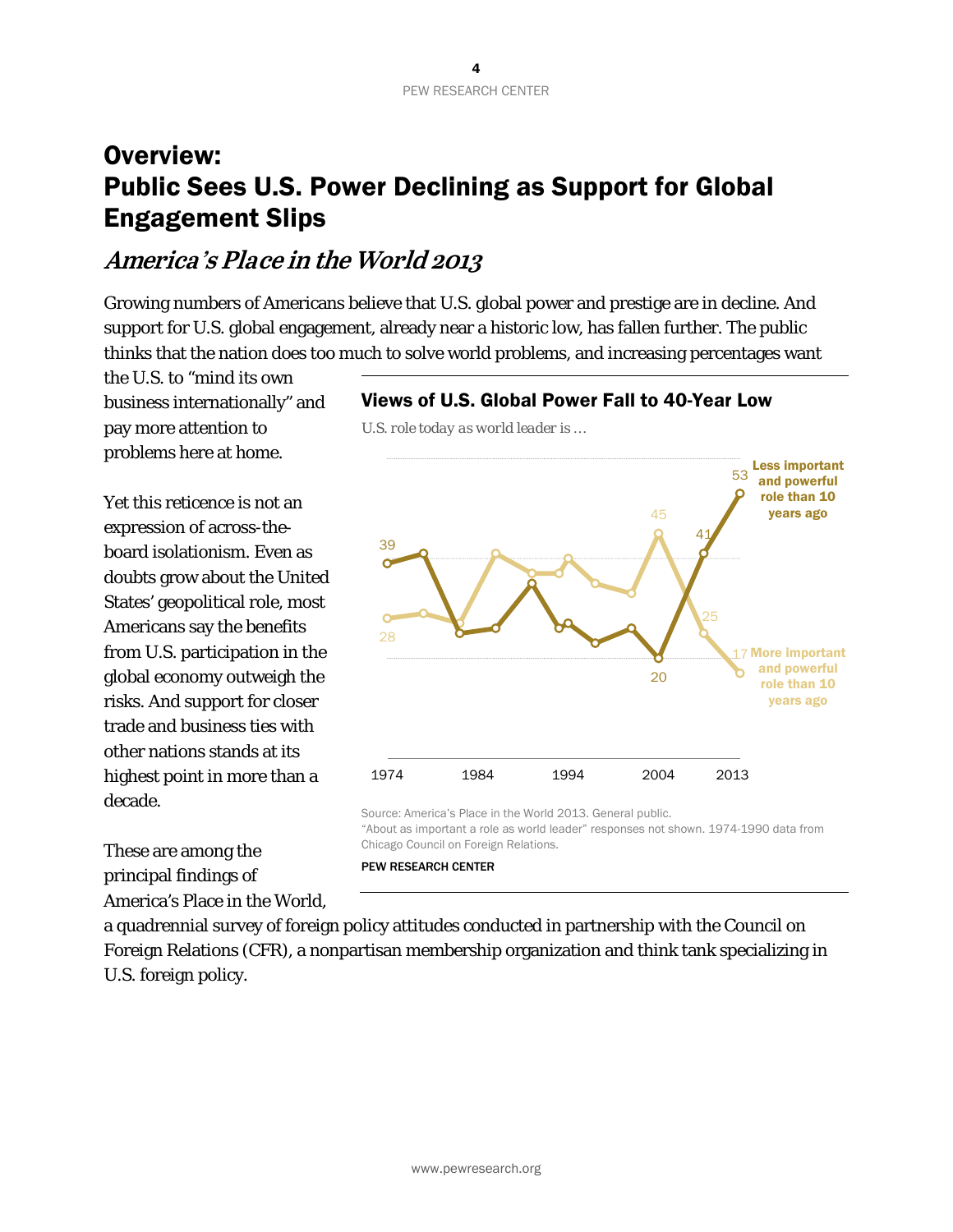The survey of the general public, conducted Oct. 30-Nov. 6 among 2,003 adults, finds that views of U.S. global importance and power have passed a key milestone. For the first time in surveys dating back nearly 40 years, a majority (53%) says the United States plays a less important and powerful role as a world leader than it did a decade ago. The share saying the U.S. is less powerful has increased 12 points since 2009 and has more than doubled – from just 20% – since 2004.

An even larger majority says the U.S. is losing respect internationally. Fully 70% say the United States is less respected than in the past, which nearly matches the level reached late in former President George W. Bush's second term (71% in May 2008). Early last year, fewer Americans (56%) thought that the U.S. had become less respected globally.

Foreign policy, once a relative strength for President Obama, has become a target of substantial criticism. By a 56% to 34% margin

# Majority Says U.S. Should 'Mind Its Own Business Internationally'

*% agreeing that 'the U.S. should mind its own business internationally and let other countries get along the best they can on their own'*



Source: America's Place in the World 2013. General public: PEW2d (Omnibus). 1964-1991 data from Gallup.

more disapprove than approve of his handling of foreign policy. The public also disapproves of his handling of Syria, Iran, China and Afghanistan by wide margins. On terrorism, however, more approve than disapprove of Obama's job performance (by 51% to 44%).

The public's skepticism about U.S. international engagement – evident in America's Place in the World surveys <u>four</u> and [eight](http://www.people-press.org/2005/11/17/opinion-leaders-turn-cautious-public-looks-homeward/) years ago – has increased. Currently, 52% say the United States "should mind its own business internationally and let other countries get along the best they can on their own." Just 38% disagree with the statement. This is the most lopsided balance in favor of the U.S. "minding its own business" in the nearly 50-year history of the measure.

PEW RESEARCH CENTER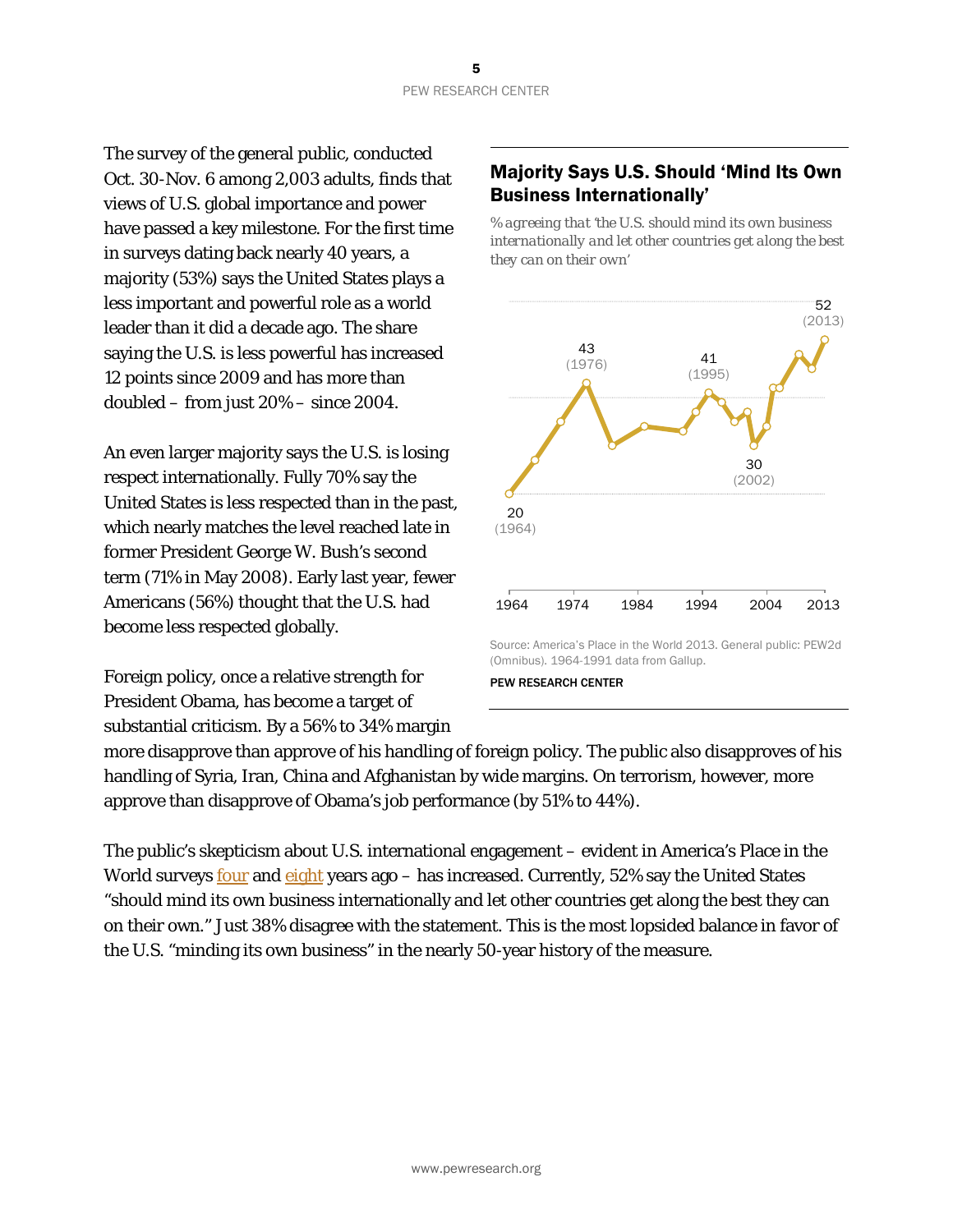After the recent near-miss with U.S. military action against Syria, the NATO mission in Libya and lengthy wars in Afghanistan and Iraq, about half of Americans (51%) say the United States does too much in helping solve world problems, while just 17% say it does too little and 28% think it does the right amount. When those who say the U.S. does "too much" internationally are asked to describe in their own words why they feel this way, nearly half (47%) say problems at home, including the economy, should get more attention.

But the public expresses no such reluctance about U.S. involvement in the global economy. Fully 77% say that growing trade and business ties between the United States and other countries are either very good (23%) or somewhat good (54%) for the U.S. Just 18% have a negative view. Support for increased trade and business connections has increased 24 points since 2008, during the economic recession.

By more than two-to-one, Americans see more benefits than risks from greater involvement in the global economy. Two-thirds (66%) say greater involvement in the global economy is a good thing because it opens up new markets and opportunities for growth. Just 25% say that it is bad for the country because it exposes the U.S. to risk and uncertainty. Large majorities across education and income categories – as well as most Republicans, Democrats and independents – have positive views of increased U.S. involvement in the world economy.

### Two-Thirds Say Greater U.S. Involvement In Global Economy Is a Good Thing

*Greater U.S. involvement in global economy is a …*



Source: America's Place in the World 2013. General public: Q41. PEW RESEARCH CENTER

# Mixed Views of Specific Impact of Global Economic Engagement

*Would each mostly help or mostly hurt the U.S. economy?*

|                                                                                        | Mostly<br>help | Mostly<br>hurt | Other/<br>DK |
|----------------------------------------------------------------------------------------|----------------|----------------|--------------|
|                                                                                        | %              | ℅              | %            |
| More foreign companies setting<br>up operations in the U.S.                            | 62             | 32             | $5 = 100$    |
| More U.S. companies setting up<br>operations overseas                                  | 23             | 73             | $4 = 100$    |
| More people from other<br>countries coming to the U.S. to<br>work in high-skilled jobs | 46             | 50             | $4 = 100$    |
| More people from other<br>countries coming to the U.S. to<br>work in low-skilled jobs  | 43             | 52             | 5=100        |

Source: America's Place in the World 2013. General Public: Q19. Figures may not add to 100% because of rounding.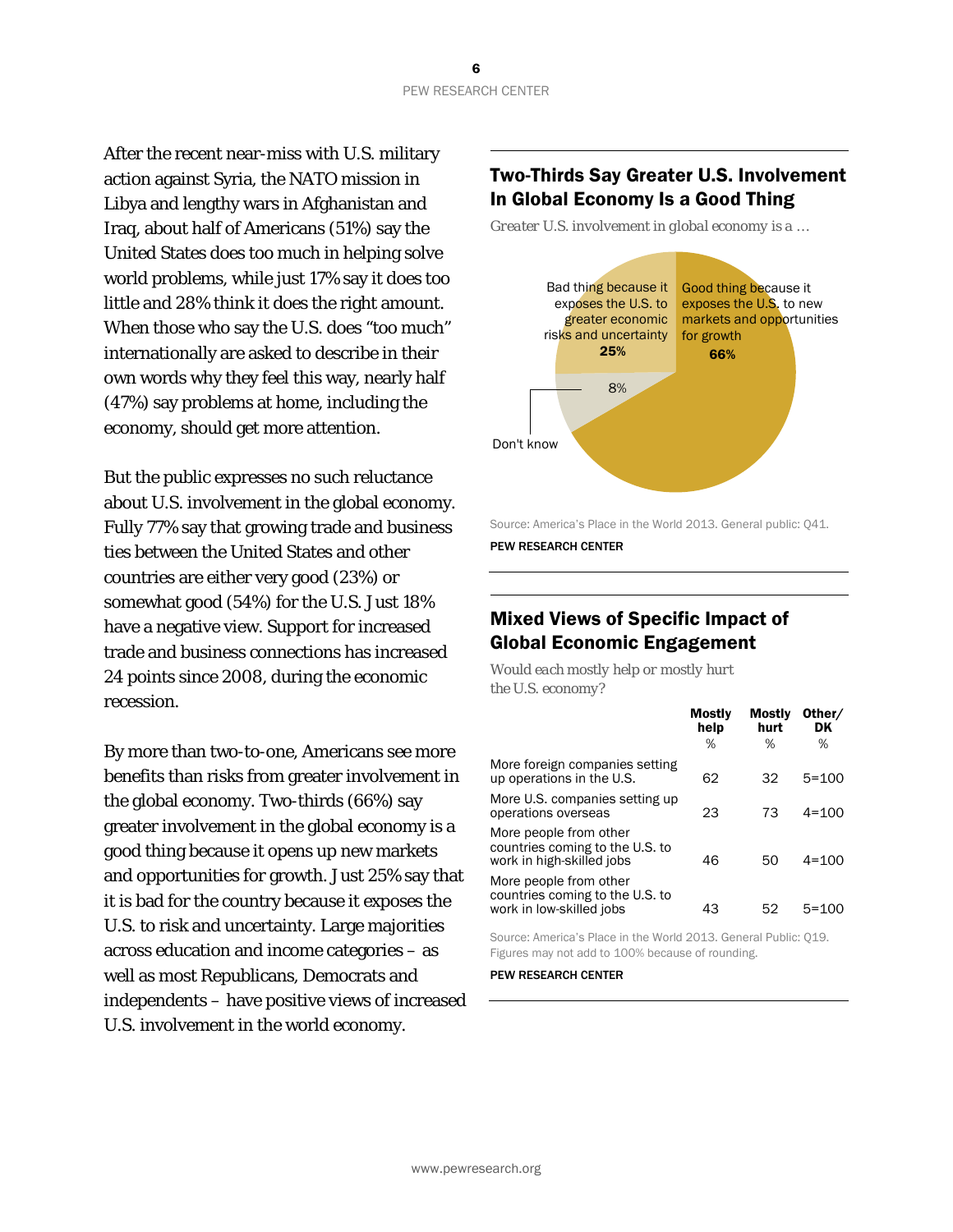To be sure, the public sees some harmful consequences from the movement of companies and people across borders. A majority (62%) says that more foreign companies setting up operations in the United States would mostly help the economy. But 73% think that the economy would be hurt if more U.S. companies move their operations abroad.

The public has mixed views of the impact of attracting more high-skilled and low-skilled people from other countries to work in the United States: 46% say more high-skilled workers from abroad would mostly help the economy while 43% see benefits from increasing the number of low-skilled workers from other countries.

# **Views of Council on Foreign Relations Members**

A companion survey of 1,838 members of the Council on Foreign Relations (CFR), conducted online from Oct. 7-Nov. 11, provides a unique perspective on public attitudes about America's place in the world. The organization's members have a decidedly internationalist outlook: For example, majorities see benefits for the United States from possible effects of increased globalization, including more U.S. companies

moving their operations overseas.

The CFR members, who were enthusiastic about Barack Obama's presidency four years ago, offer some significant criticism today. More than four-in-ten (44%) say Obama's handling of foreign policy is worse than they expected, while just 16% say it is better than expected; 40% say it met their expectations. A particular area of disappointment stands out among the CFR members: that Obama's handling of the situation with Syria weakened America's reputation around the world.

Notably, there is consensus among the organization's members that the public has become less internationalist. Fully 92% say that in recent years "the American public has become less supportive of the U.S. taking an active role in world affairs."

# Why Has the Public Turned Inward? Many CFR Members Cite 'War Fatigue'

| What is the main reason Americans have<br>become less supportive of the U.S. taking<br>an active role in world affairs? | <b>CFR</b><br><b>Members</b><br>% |
|-------------------------------------------------------------------------------------------------------------------------|-----------------------------------|
| War fatigue; Involvement in Afghanistan and<br>Iraq                                                                     | 42                                |
| U.S. economy; Cost of involvement                                                                                       | 28                                |
| Recent efforts have been ineffective                                                                                    | 19                                |
| U.S. lacks political leadership                                                                                         | 17                                |
| People don't understand the importance [of<br>U.S. taking an active role]                                               | 8                                 |
| Americans concerned about domestic<br>priorities                                                                        |                                   |

Source: America's Place in the World November 2013. CFR members: Q15-16. Based on the 92% of CFR members who say the public has become less supportive. Open-ended question, multiple responses accepted.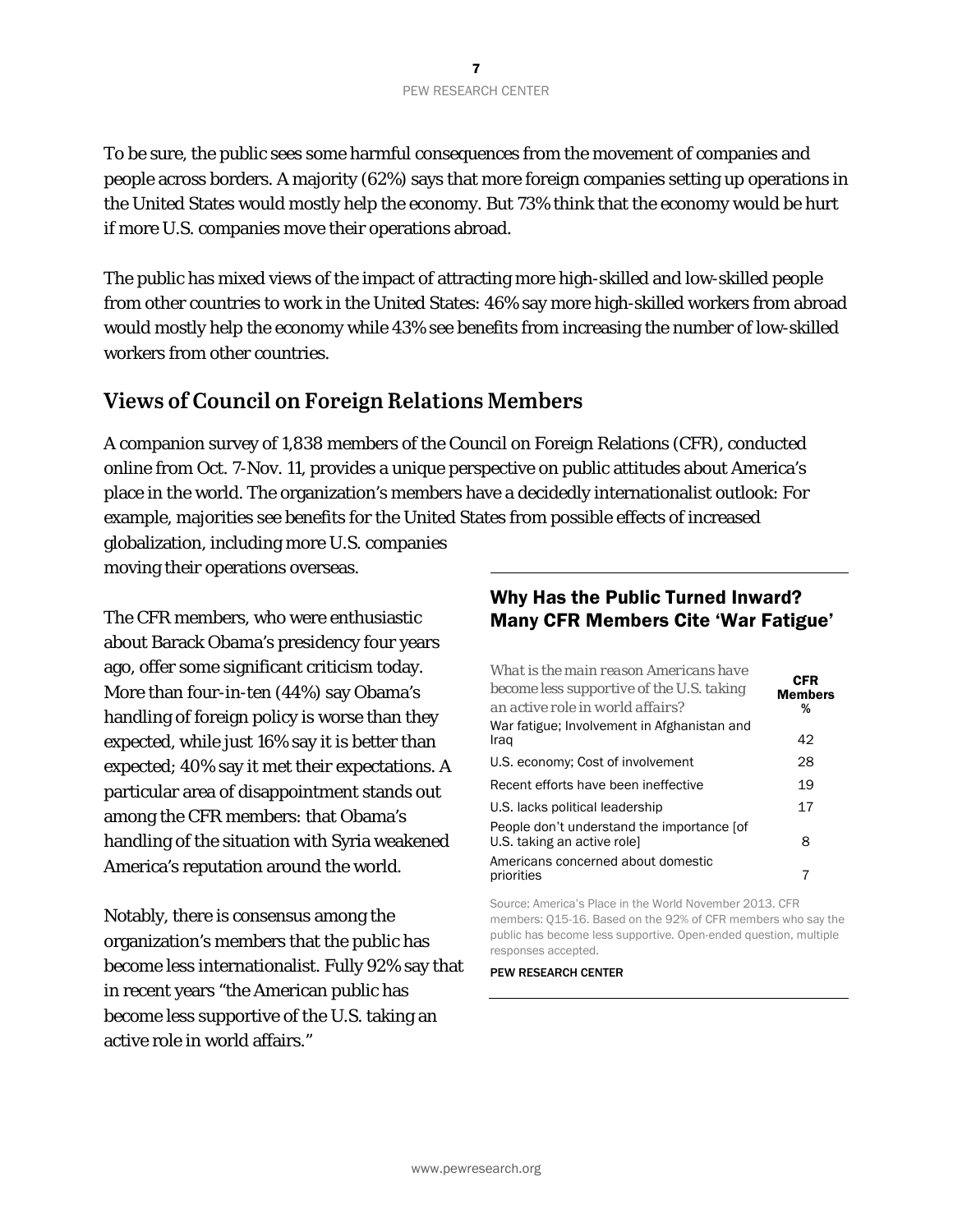When asked why the public has become less supportive of global engagements, 42% of CFR members point to the wars in Iraq and Afghanistan, or explicitly cite "war fatigue." About a quarter (28%) mention the struggling U.S. economy or the costs of international engagement. Other factors cited are the ineffectiveness of recent U.S. interventions (mentioned by 19%) and failures of U.S. leadership (17%). *(For more on how members of the Council on Foreign Relations view America's Place in the World, see page 38).*

# **Opinion about Iran and Views of Global Security Threats**

The surveys, which were completed before the multilateral agreement aimed at freezing Iran's nuclear development program, find that most Americans do not believe that Iranian leaders are serious about addressing concerns over its nuclear program. Among those who heard at least a little about the nuclear talks, just 33% say they think Iranian leaders are serious about addressing international concerns about the country's nuclear enrichment program, while 60% say they are not.

Members of the Council on Foreign Relations have more positive views of Iranian leaders' intentions. Still, just half (50%) of the organization's members say Iranian leaders are serious about addressing concerns over its nuclear program, while 44% disagree.

Among the public, there are partisan differences over whether Iranian leaders are serious about addressing concerns over the country's nuclear program. Majorities of Republicans (73%) and independents (62%) who have heard at least a little about the nuclear talks say Iranian leaders are not serious in addressing nuclear concerns. Democrats who have heard about this issue offer more mixed evaluations; 42% say Iranian leaders are serious and 48% say they are not.

# Most Doubt Iranian Leaders Are Serious in Addressing Nuclear Concerns

*Are Iranian leaders serious about addressing international concerns about their country's nuclear enrichment program, or not?\**



Source: America's Place in the World 2013. General public: Q54. Don't know responses not shown.

\*Based on those who have heard at least a little about recent talks.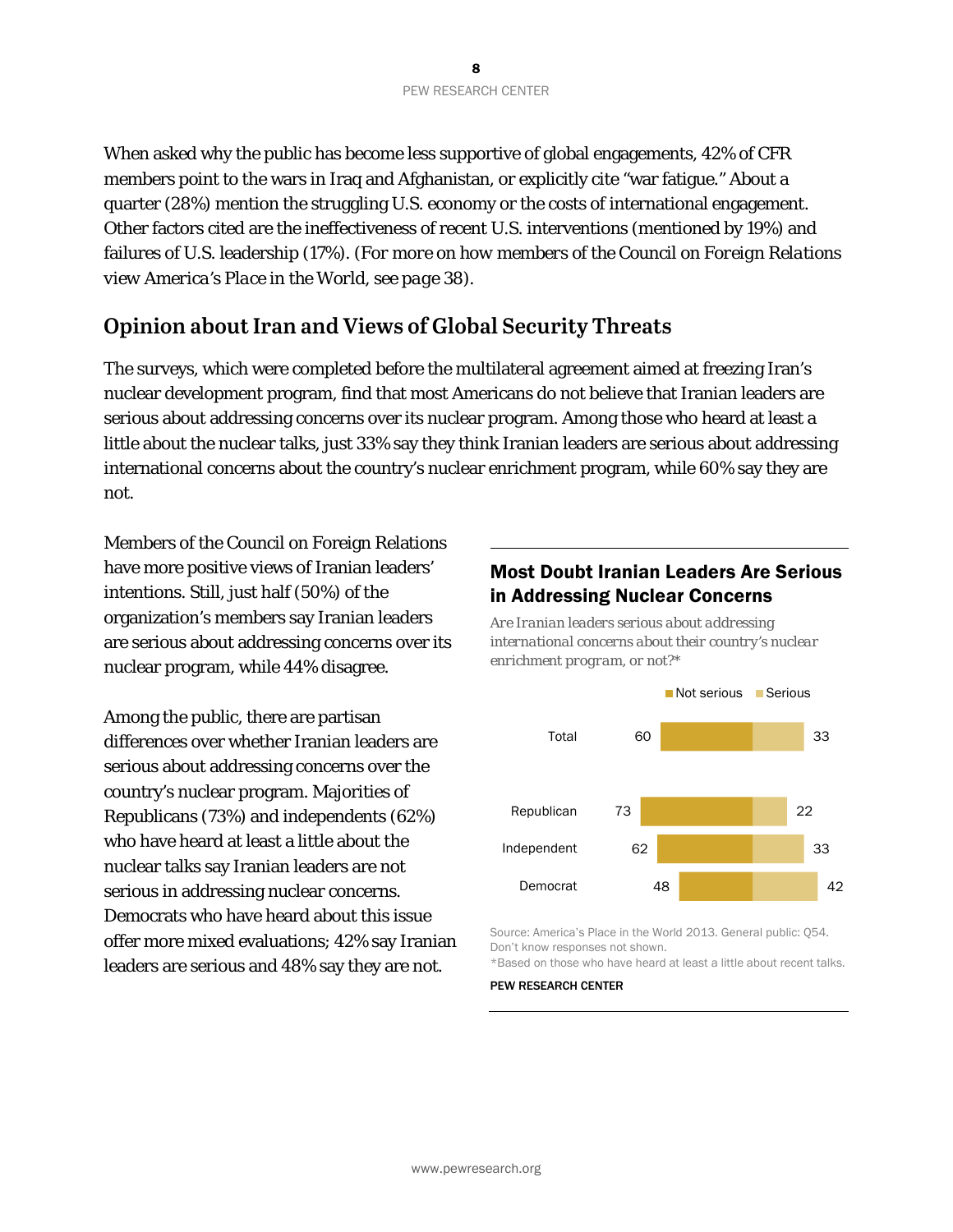Iran's nuclear program continues to be one of the top global threats to the United States in the public's view. Nearly seven-in-ten Americans (68%) say that Iran's nuclear program is a major threat to the well-being of the United States, which is changed only modestly from America's Place in the World surveys in [2009](http://www.people-press.org/2009/12/03/us-seen-as-less-important-china-as-more-powerful/) and [2005.](http://www.people-press.org/2005/11/17/opinion-leaders-turn-cautious-public-looks-homeward/)

Views of other long-standing global threats, such as Islamic extremist groups like al Qaeda (75% major threat), North Korea's nuclear program (68%) and China's emergence as a world power (54%), also have changed little in recent years.

However, the public now is deeply concerned by an emerging security threat, possible cyber-

# Emerging Security Threat: Possible Cyber-Attacks

*% saying each is a major threat to the U.S.* 

|                                                                 | Oct | Nov<br>2005 2009 2013 | <b>Nov</b> |
|-----------------------------------------------------------------|-----|-----------------------|------------|
|                                                                 | %   | %                     | %          |
| Islamic extremist groups like al Qaeda                          |     | 76                    | 75         |
| Cyber-attacks from other countries                              |     |                       | 70         |
| Iran's nuclear program                                          | 61  | 72                    | 68         |
| N. Korea's nuclear program                                      | 66  | 69                    | 67         |
| China's emergence as a world power                              | 52  | 53                    | 54         |
| Global climate change                                           |     | 44                    | 45         |
| Economic problems in the EU                                     |     |                       | 37         |
| Growing authoritarianism in Russia                              | 23  |                       | 32         |
| Source: America's Place in the World 2013. General public: 032. |     |                       |            |

PEW RESEARCH CENTER

attacks against the United States. Seven-in-ten (70%) say that cyber-attacks represent a major threat, placing this on par with Islamic extremist groups and Iran's nuclear ambitions.

In terms of China and Russia, in particular, the public does not view either country very favorably – just 33% have a favorable opinion of China while 32% view Russia favorably.

Yet there is no evidence of growing public alarm about either China or Russia. Only about one-infive Americans (23%) regard China as an adversary, while 43% see the country as a serious problem but not an adversary; 28% say China is not much of a problem. That opinion has held fairly steady for more than a decade. Similarly, relatively few (18%) view Russia as an adversary; 36% say Russia is a serious problem but not an adversary and 40% think the country is not much of a problem.

When asked which country represents the greatest danger to the United States, identical percentages volunteer Iran and China (16%). Nearly one-in-ten (9%) say that the United States itself represents the greatest danger, while 7% each cite North Korea and Iraq.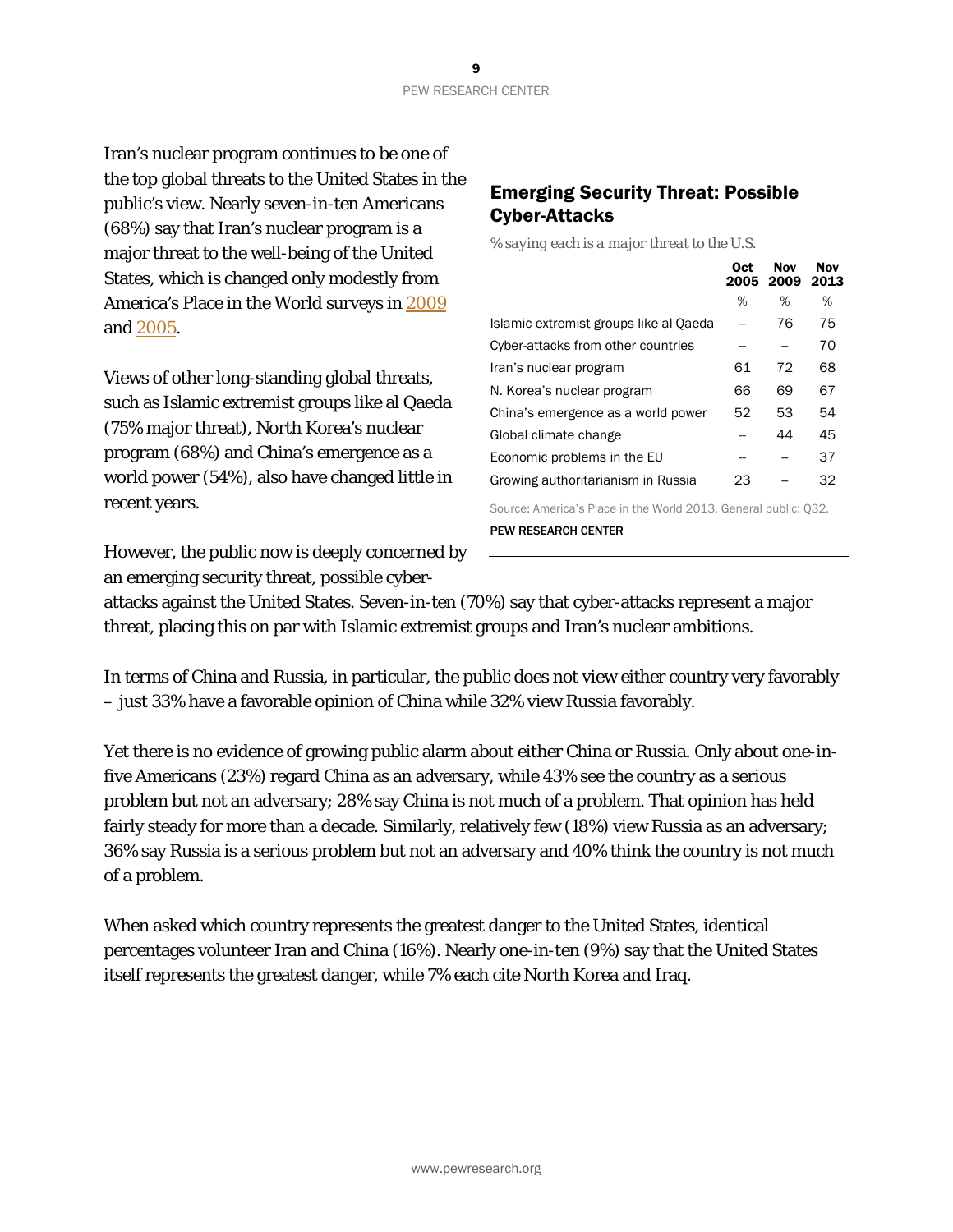# **Public's Top Foreign Policy Priorities: Terrorism and Jobs**

As in the past, many leading foreign policy priorities reflect domestic concerns. While 83% say that protecting the United States from terrorist attacks should be a top long-range foreign policy goal,

about as many (81%) rate protecting the jobs of American workers as a top priority.

Majorities also say that reducing the country's dependence on imported energy sources (61%) and combating international drug trafficking (57%) should be top priorities, while nearly half say the same about reducing illegal immigration (48%).

Many of the public's domestically oriented goals are not shared by most members of the Council on Foreign Relations: Just 29% say protecting the jobs of American workers should be top policy priority, compared with 81% of the public. And only about one-in-ten CFR members (11%) sees reducing illegal immigration as a top long-range policy goal; 48% of the public views reducing illegal immigration as a top priority.

Climate change stands out as an issue of greater priority to CFR members than the public: A majority of the organization's members (57%)

# Many of Public's Top Foreign Policy Goals Reflect Domestic Concerns

*% saying each should be a top policy priority …*

|                                                                 | General<br><b>Public</b> | CFR<br><b>Members</b> |
|-----------------------------------------------------------------|--------------------------|-----------------------|
|                                                                 | %                        | %                     |
| Protecting U.S. from<br>terrorist attacks                       | 83                       | 76                    |
| Protecting jobs of American<br>workers                          | 81                       | 29                    |
| Preventing spread of weapons of<br>mass destruction             | 73                       | 81                    |
| Reducing dependence on<br>imported energy sources               | 61                       | 47                    |
| Combating international drug<br>trafficking                     | 57                       | 17                    |
| Reducing illegal immigration                                    | 48                       | 11                    |
| Strengthening the United Nations                                | 37                       | 17                    |
| Dealing w/ global climate change                                | 37                       | 57                    |
| Promoting and defending human<br>rights in other countries      | 33                       | 19                    |
| Helping improve living standards<br>in developing nations       | 23                       | 25                    |
| Promoting democracy in other<br>nations                         | 18                       | 12                    |
| Source: America's Place in the World 2013. General public: Q33. |                          |                       |

CFR: Q17.

PEW RESEARCH CENTER

say that dealing with global climate change should be a top foreign policy goal, compared with 37% of the public.

Promoting human rights abroad, helping improve living standards in developing countries and promoting democracy rate as relatively low priorities for both the public and CFR members. These views have changed only modestly in recent years.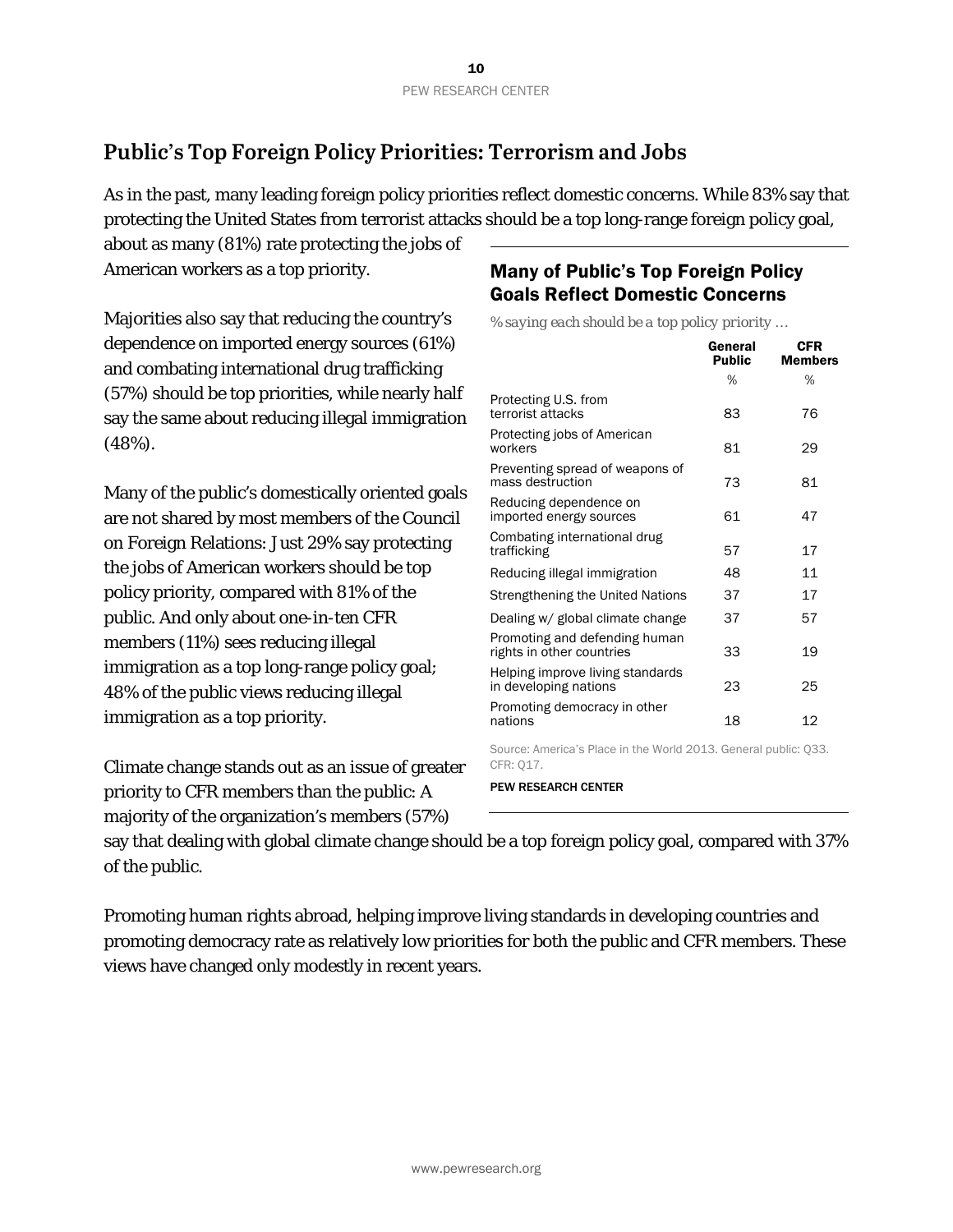# **Perceptions of U.S. Global Power**

In the public's view, China long ago surpassed the United States as the world's top economic power. In the new survey, 48% say China is the world's leading economic power while just 31% say it is the United States. That is little changed from recent years.

Yet, most Americans (68%) continue to say that the United States is the world's leading military power. Just 14% think China has overtaken the United States in military strength.

In general terms, however, an increasing share of Americans think that the United States plays a less important and powerful role as world leader than it did 10 years ago. Currently 53% see the U.S. as a less powerful world leader, up from 41% in 2009.

Members of the Council on Foreign Relations also believe that U.S. power has declined. A

# Public Views China as Top Economic Power, U.S. as Leading Military Power

| Which is the world's<br>leading economic | Feb<br>2008 | <b>Nov</b><br>2009 | Jan<br>2011 | Nov<br>2013 |
|------------------------------------------|-------------|--------------------|-------------|-------------|
| power?                                   | %           | %                  | %           | %           |
| China                                    | 30          | 44                 | 47          | 48          |
| <b>United States</b>                     | 41          | 27                 | 31          | 31          |
| Japan                                    | 10          | 13                 | 9           | 8           |
| EU countries                             | 9           | 5                  | 6           | 5           |
| Other (Vol.)/DK                          | <u>10</u>   | 11                 | 7           | 7           |
|                                          | 100         | 100                | 100         | 100         |
| Which is the leading<br>military power?  |             |                    |             |             |
| <b>United States</b>                     |             | 63                 | 67          | 68          |
| China                                    |             | 18                 | 16          | 14          |
| Russia                                   |             | 6                  | 5           | 6           |
| EU countries                             |             | 2                  | 3           | 2           |
| Other (Vol.)/DK                          |             | 11                 | 9           | 8           |
|                                          |             | 100                | 100         | 100         |

Source: America's Place in the World 2013. General Public: PEW 5-6 (Omnibus). Figures may not add to 100% because of rounding.

PEW RESEARCH CENTER

majority of the organization's members (62%) express this view, compared with 44% in 2009.

Partisanship is a major factor in changing public opinion about U.S. global power. Nearly threequarters of Republicans (74%) say the United States plays a less important and powerful role than it did 10 years ago, up from 50% four years ago and just 8% in July 2004.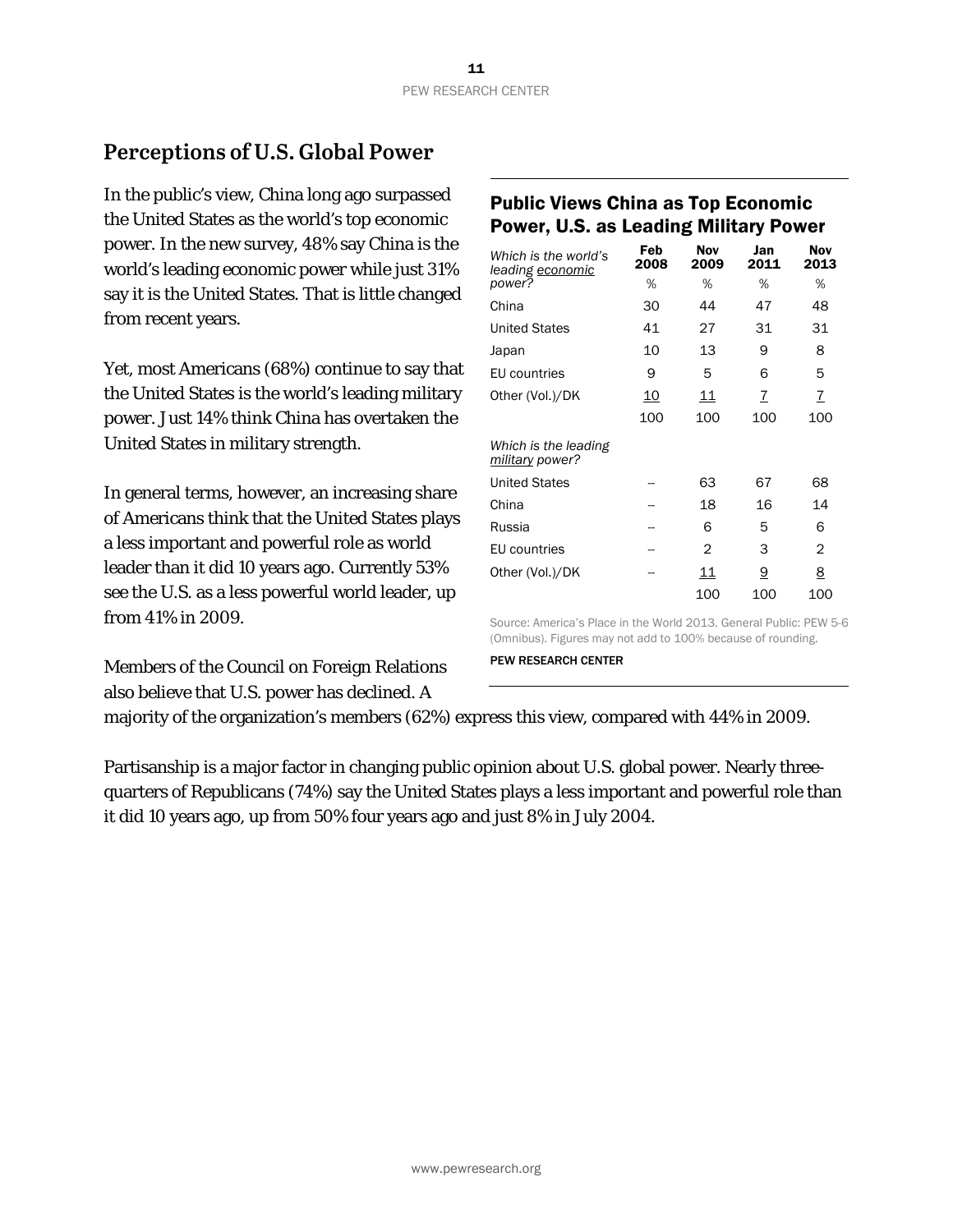Yet, the percentage of political independents who view the U.S. as less powerful also has grown, from 23% in 2004 to 45% in 2009 and 55% today. Democrats' views have changed little over this period; in the current survey, 33% of Democrats say the U.S. is less powerful than it was a decade ago.

Partisan differences are not as pronounced in opinions about whether the United States is respected internationally. Majorities of Republicans (80%), independents (74%) and Democrats (56%) say the United States is less respected by other nations than in in the past.

### Wide Partisan Gap in Views of U.S. Global Power; Most Democrats Say U.S. Is Less Respected

| % saying U.S. plays less important<br>and powerful role as world leader<br>than 10 years ago | <b>Early Sept</b><br>2001<br>% | July<br>2004<br>% | <b>Nov</b><br>2009<br>% | <b>Nov</b><br>2013<br>% |
|----------------------------------------------------------------------------------------------|--------------------------------|-------------------|-------------------------|-------------------------|
| Total                                                                                        | 26                             | 20                | 41                      | 53                      |
| Republican                                                                                   | 21                             | 8                 | 50                      | 74                      |
| Democrat                                                                                     | 28                             | 27                | 29                      | 33                      |
| Independent                                                                                  | 27                             | 23                | 45                      | 55                      |
| Rep-Dem diff.                                                                                | $-7$                           | $-19$             | $+21$                   | $+41$                   |
| % saying U.S. is less respected by<br>other countries than in the past                       | July<br>2004                   | May<br>2008       | <b>Nov</b><br>2009      | <b>Nov</b><br>2013      |
| Total                                                                                        | 67                             | 71                | 56                      | 70                      |
| Republican                                                                                   | 47                             | 60                | 68                      | 80                      |
| Democrat                                                                                     | 80                             | 81                | 49                      | 56                      |
| Independent                                                                                  | 74                             | 72                | 59                      | 74                      |
| Rep-Dem diff.                                                                                | $-33$                          | $-21$             | $+19$                   | $+24$                   |

Source: America's Place in the World 2013. General public: PEW 3. (Omnibus). Q23.

PEW RESEARCH CENTER

In contrast with attitudes about America's global power, there is more partisan agreement that the United States should be less active internationally. About half of independents (55%) and Republicans (53%) and 46% of Democrats say the United States should mind its own business internationally. In 2002, following the 9/11 attacks, 27% of independents, 22% of Republicans and 40% of Democrats wanted the United States to mind its own business internationally.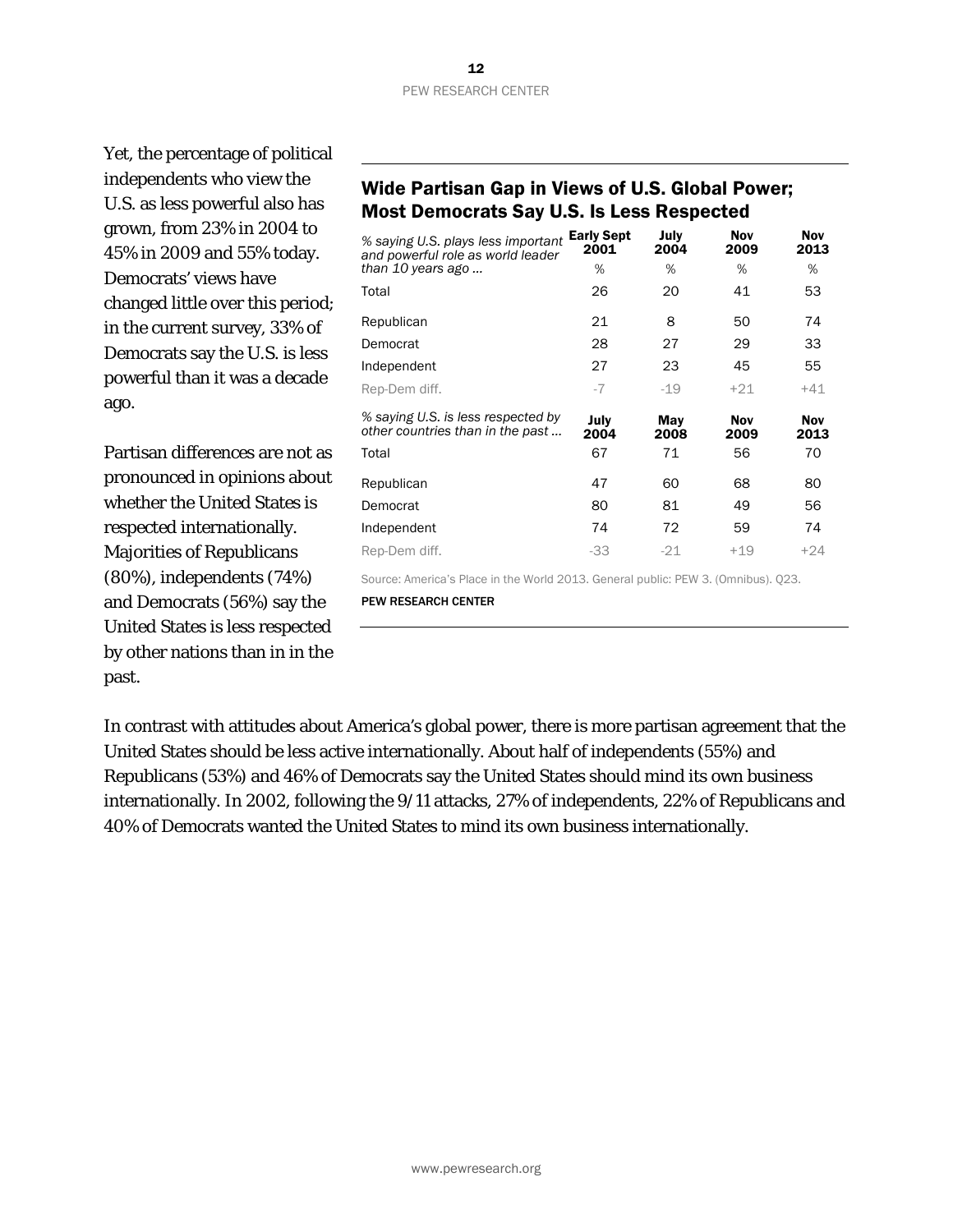# **Obama and Foreign Policy**

[Barack Obama's overall job approval rating has](http://www.people-press.org/) 

[fallen](http://www.people-press.org/) over the past year, and he gets low ratings for his handling of number of foreign policy issues. His job rating is below 40% for nine of 10 foreign policy issues tested, including his overall handling of the nation's foreign policy. Terrorism is the only issue on which more approve of the job he is doing (51%) than disapprove (44%).

Views of Obama's job performance in handling foreign policy issues are mostly on par with ratings of his performance on some domestic issues. The survey finds that 37% approve of the way Obama is handling health care and just 31% approve of his handling of the economy.

About half of Americans (51%) say that Obama is not tough enough in his approach to foreign policy and national security issues; 37% say his approach is about right while 5% say he is too tough. The share saying Obama is not tough enough has risen 10 points since September (from 41%), though it is only slightly higher than the percentage describing him this way in April 2010 (47%).

### Obama's Job Ratings on Foreign Policy

|                         | App-<br>rove | Dis-<br>approve | DK         |
|-------------------------|--------------|-----------------|------------|
|                         | %            | %               | %          |
| Overall job approval    | 41           | 53              | $6 = 100$  |
| Job rating for handling |              |                 |            |
| Threat of terrorism     | 51           | 44              | $5 = 100$  |
| Global climate change   | 38           | 46              | $17 = 100$ |
| Russia                  | 37           | 47              | 16=100     |
| Iran                    | 37           | 53              | $10 = 100$ |
| International trade     | 36           | 47              | $17 = 100$ |
| Afghanistan             | 34           | 57              | $9 = 100$  |
| Nation's foreign policy | 34           | 56              | 10=100     |
| Immigration policy      | 32           | 60              | $7 = 100$  |
| China                   | 30           | 52              | 18=100     |
| Syria                   | 30           | 57              | 13=100     |
|                         |              |                 |            |

Source: America's Place in the World 2013. General public: Q2, Q13 Figures may not add to 100% because of rounding.

PEW RESEARCH CENTER

# On Foreign Policy, More Say Obama Is 'Not Tough Enough'

| Is Barack Obama<br>when it comes to<br>foreign policy and<br>national security | June<br>2009<br>% | April<br>2010<br>% | Sept<br>2012<br>% | <b>Nov</b><br>2013<br>% |
|--------------------------------------------------------------------------------|-------------------|--------------------|-------------------|-------------------------|
| Too tough                                                                      | 2                 | 2                  | 2                 | 5                       |
| Not tough enough                                                               | 38                | 47                 | 41                | 51                      |
| About right                                                                    | 51                | 41                 | 42                | 37                      |
| Don't' know                                                                    | <u>8</u>          | <u>10</u>          | 15                | 6                       |
|                                                                                | 100               | 100                | 100               | 100                     |

Source: America's Place in the World 2013. General public: Q14. Figures may not add to 100% because of rounding.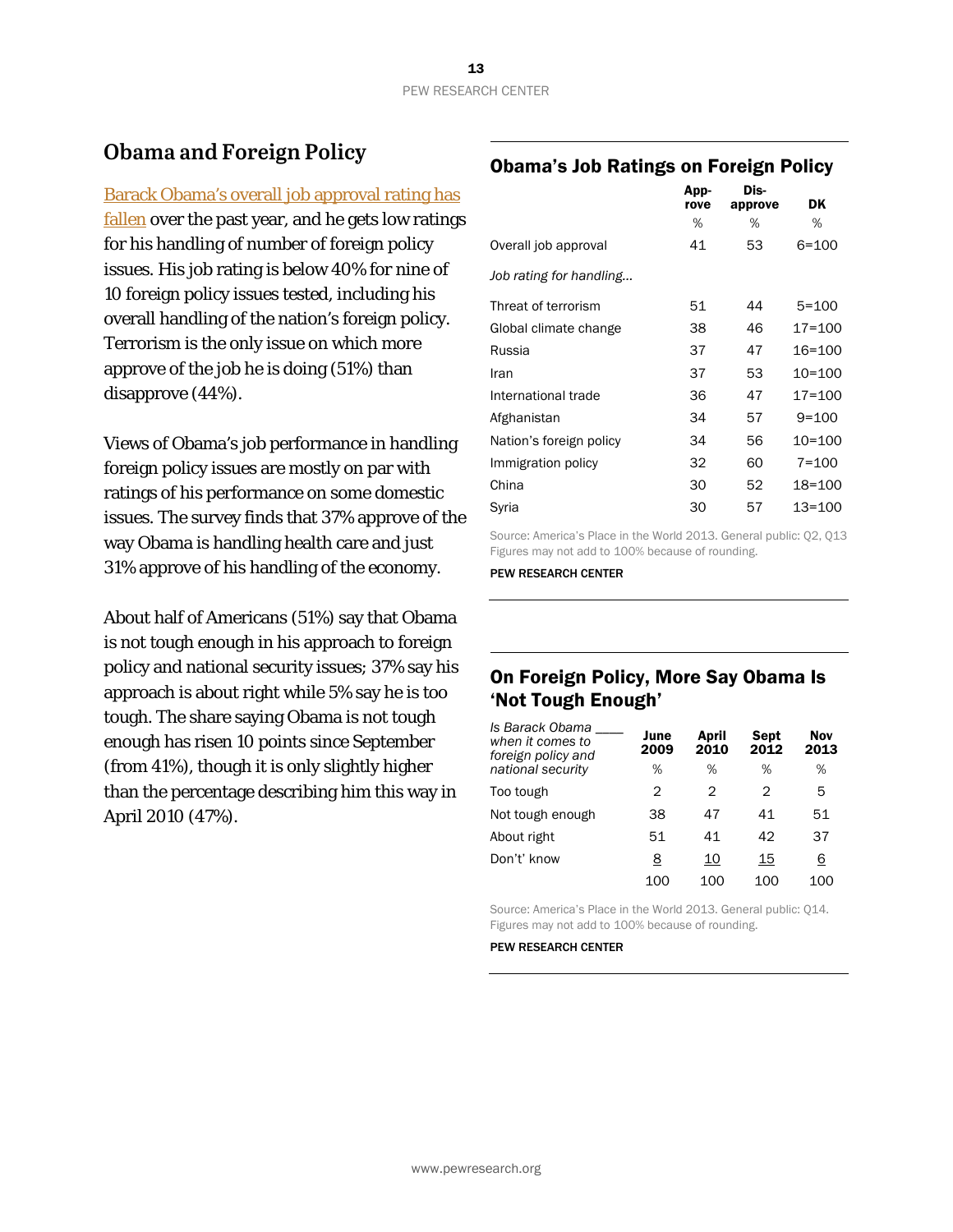With regard to specific security policies, 50% say the use of military drones to target extremists in Pakistan and other countries in the region has made the United States safer from terrorism, just 14% say it has made the U.S. less safe, while 27% say it has not made a difference.

The government's phone and internet surveillance programs get mixed grades: 39% say they have made the nation safer from terrorism, 14% less safe and 38% say they have not made a difference. Finally, as the war in Afghanistan is winding down, just 31% of the public say the 12-year-long conflict has made the country safer from terrorism, 21% say it has made the U.S. less safe, and the plurality view (43%) is that it has not made a difference in U.S. security.

# 50% Say Drones Have Made U.S. Safer; Just 31% Say Same about Afghan War

*Has each made U.S. safer from terrorism, less safe or hasn't it made a difference?*



Source: America's Place in the World 2013. General public: Q59.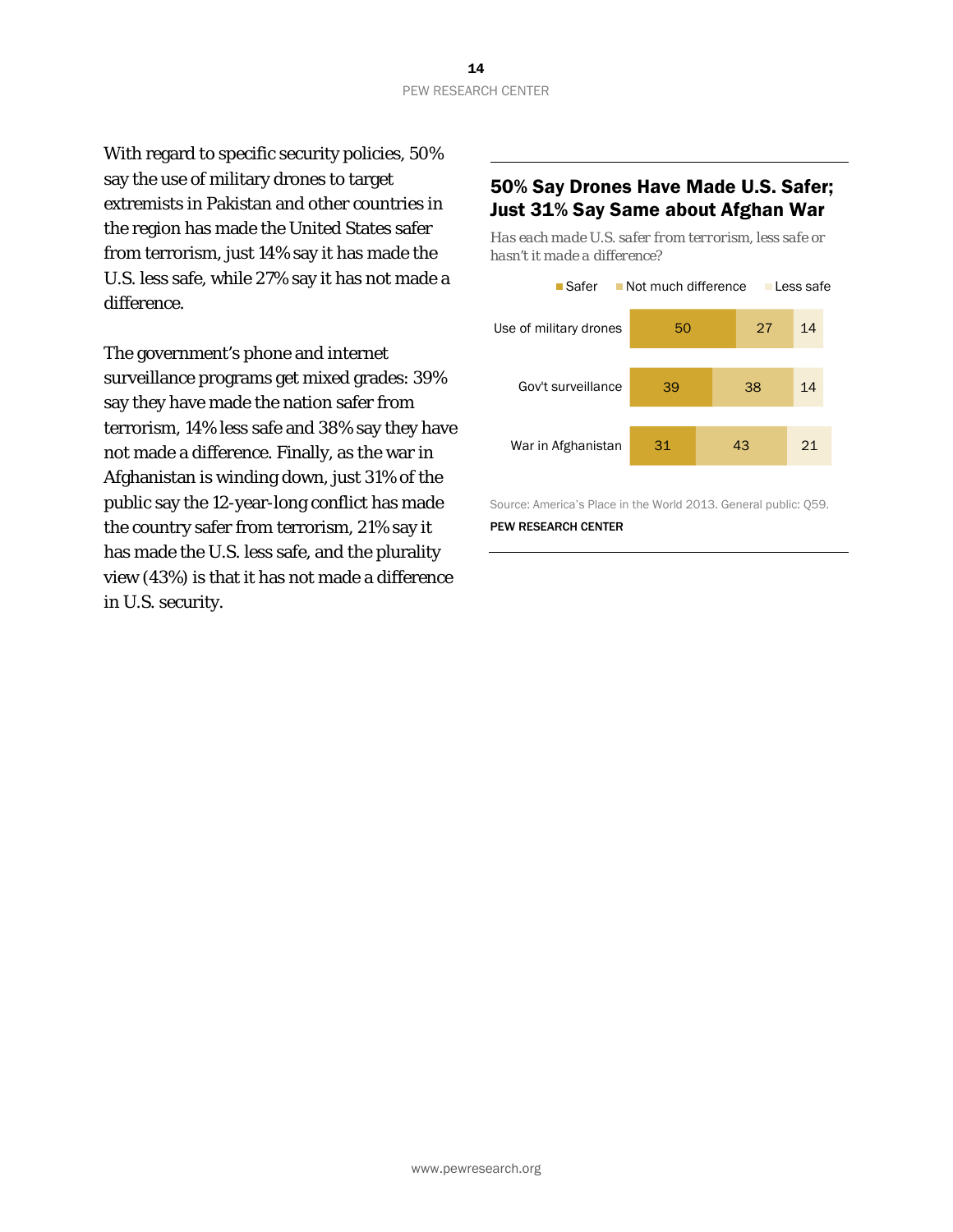# <span id="page-15-0"></span>Section 1: America's Global Role

For the first time in surveys dating to 1974, more than half of the public (53%) says the United States plays a less important and powerful role as a world leader than it did a decade ago. Just 17%

say it plays a more important role, while 27% say it is about as important as it was in the past.

In 2009, 41% said the U.S. was less important as a world leader than it had been 10 years earlier, while 25% said it was more important (30% said it was about as important). From 1993 to 2004, higher percentages said the U.S. was more important than less important than it had been 10 years earlier.

Members of the Council on Foreign Relations are also far more likely to see the U.S. as a less important and powerful world leader: 62% express this view, compared with 44% in 2009 and 25% in early September 2001, shortly before the 9/11 attacks.

# U.S. Viewed as Less Important and Powerful World Leader

*Compared with 10 years ago, the U.S. is…*

|                | <b>Sept</b><br>1993 | <b>Sept</b><br>1997 | <b>Early</b><br><b>Sept</b><br>2001 | July<br>2004 | <b>Nov</b><br>2009 | <b>Nov</b><br>2013 | 09-13<br>change |
|----------------|---------------------|---------------------|-------------------------------------|--------------|--------------------|--------------------|-----------------|
| General public | %                   | %                   | %                                   | %            | %                  | %                  | $\%$            |
| More important | 37                  | 35                  | 33                                  | 45           | 25                 | 17                 | -8              |
| Less important | 30                  | 23                  | 26                                  | 20           | 41                 | 53                 | $+12$           |
| As important   | 31                  | 40                  | 38                                  | 31           | 30                 | 27                 | -3              |
| Republicans    |                     |                     |                                     |              |                    |                    |                 |
| More important | 35                  | 30                  | 38                                  | 63           | 17                 | 5                  | $-12$           |
| Less important | 32                  | 29                  | 21                                  | 8            | 50                 | 74                 | $+24$           |
| As important   | 31                  | 38                  | 39                                  | 27           | 31                 | 19                 | $-12$           |
| Democrats      |                     |                     |                                     |              |                    |                    |                 |
| More important | 39                  | 41                  | 32                                  | 32           | 36                 | 26                 | $-10$           |
| Less important | 26                  | 14                  | 28                                  | 27           | 29                 | 33                 | $+4$            |
| As important   | 32                  | 43                  | 38                                  | 37           | 30                 | 38                 | $+8$            |
| Independents   |                     |                     |                                     |              |                    |                    |                 |
| More important | 37                  | 33                  | 34                                  | 44           | 21                 | 17                 | -4              |
| Less important | 30                  | 28                  | 27                                  | 23           | 45                 | 55                 | $+10$           |
| As important   | 32                  | 39                  | 37                                  | 30           | 30                 | 25                 | -5              |

Source: America's Place in the World 2013. General public: Q23. Don't know responses not shown.

PEW RESEARCH CENTER

Among the public, the change in attitudes about America's global role – both between 2004 and 2009 and between 2009 and now – reflects, for the most part, changes in opinion among Republicans and independents. Currently, 74% of Republicans say the U.S. plays a less important role as a world leader, compared with 50% in 2009 and just 8% in 2004, during the George W. Bush administration. Among independents, 55% now say the U.S. plays a less important role; 45% said the same in 2009 and 23% did so in 2004.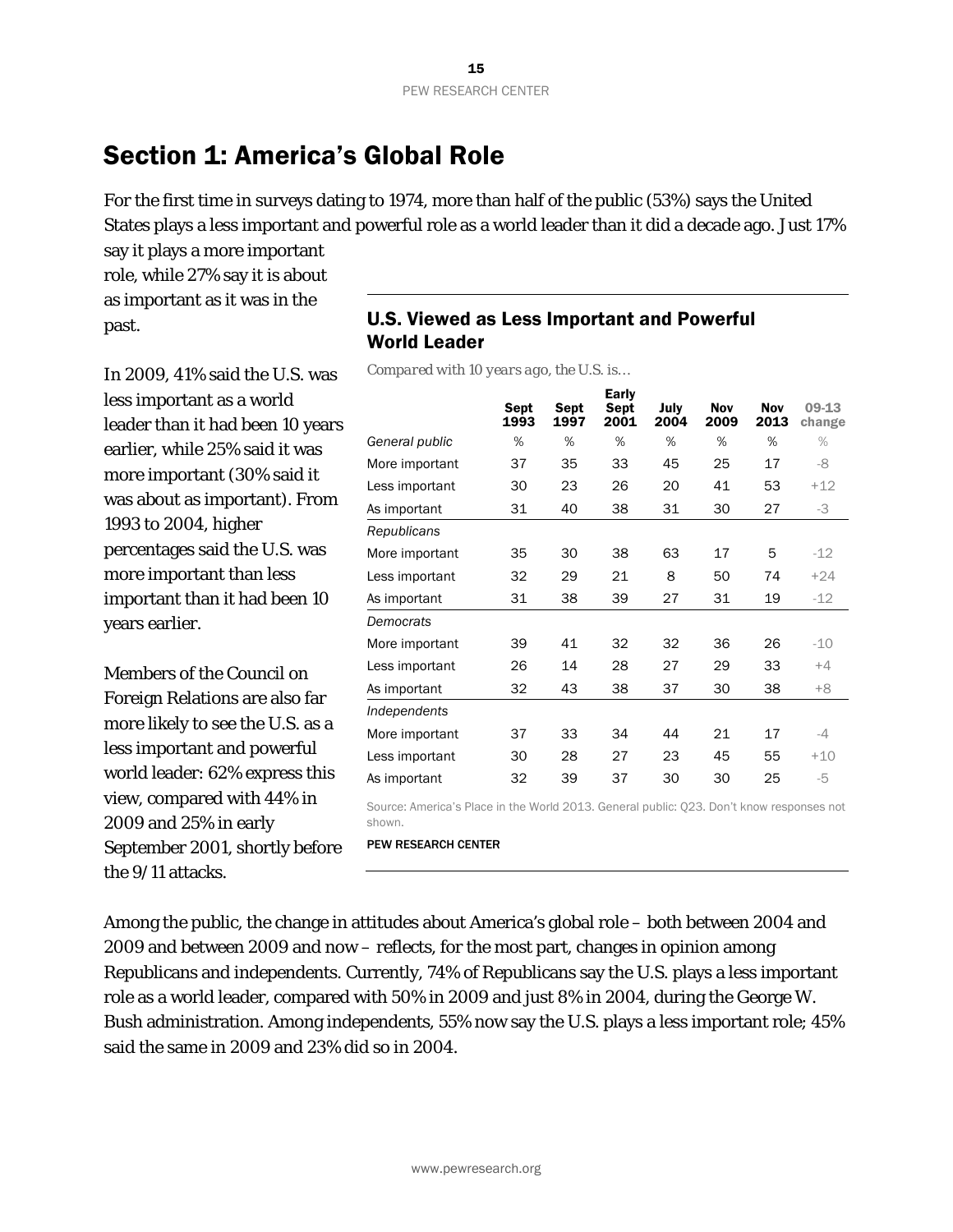Democrats' views about America's importance as a world leader have been more stable, although fewer see the U.S. as more important and powerful than did so in 2009. Currently, 26% of Democrats say the U.S. plays a more important role as a world leader, 33% say it is less important, and 38% say it is as important as a decade ago. In 2009, 36% said the U.S. played a more important role, while 29% said it was less important and 30% said it was as important as it had been.

# **U.S. Widely Seen as Less Respected**

Impressions of how the U.S. is perceived abroad improved soon after Barack Obama took office, but are now as negative as they

were during the Bush administration. Seven-in-ten (70%) believe the U.S. is less respected by other countries than in the past; just 7% say the U.S. is more respected and 19% say it is as respected as in the past.

The percentage saying the United States is less respected is higher than in 2012 or 2009 (56% in each year) and is about as high as in May 2008, during George W. Bush's final year in office (71%).

Most of those who say the

# Public Sees Global Loss of Respect for U.S.

*Compared to the past, the U.S. is \_\_\_ by other countries these days …*

|                     | July<br>2004 | <b>Oct</b><br>2005 | Aug<br>2006 | May<br>2008 | <b>Nov</b><br>2009 | Jan<br>2012 | <b>Nov</b><br>2013 |
|---------------------|--------------|--------------------|-------------|-------------|--------------------|-------------|--------------------|
|                     | %            | %                  | %           | %           | %                  | %           | %                  |
| More respected      | 10           | 9                  | 7           | 7           | 21                 | 13          | 7                  |
| Less respected      | 67           | 66                 | 65          | 71          | 56                 | 56          | 70                 |
| Is less respect a   |              |                    |             |             |                    |             |                    |
| Major problem       | 43           | 43                 | 48          | 56          | 38                 | 40          | 46                 |
| Minor/Not a problem | 23           | 22                 | 16          | 14          | 18                 | 16          | 23                 |
| Don't know          | 1            | 1                  | $\mathbf 1$ | $\mathbf 1$ | $\star$            | $\star$     | 1                  |
| As respected        | 20           | 21                 | 23          | 18          | 20                 | 27          | 19                 |
| Don't know          | 3            | 4                  | 5           | 4           | 3                  | 3           | 3                  |
|                     | 100          | 100                | 100         | 100         | 100                | 100         | 100                |

Source: America's Place in the World 2013. General public: PEW3 & PEW4 (omnibus). Figures may not add to 100% because of rounding.

PEW RESEARCH CENTER

United States is less respected than in the past  $-46\%$  of the public, overall  $-$  say this is a major problem. Just 23% of the public views the lack of respect as a minor problem or say it is not a problem.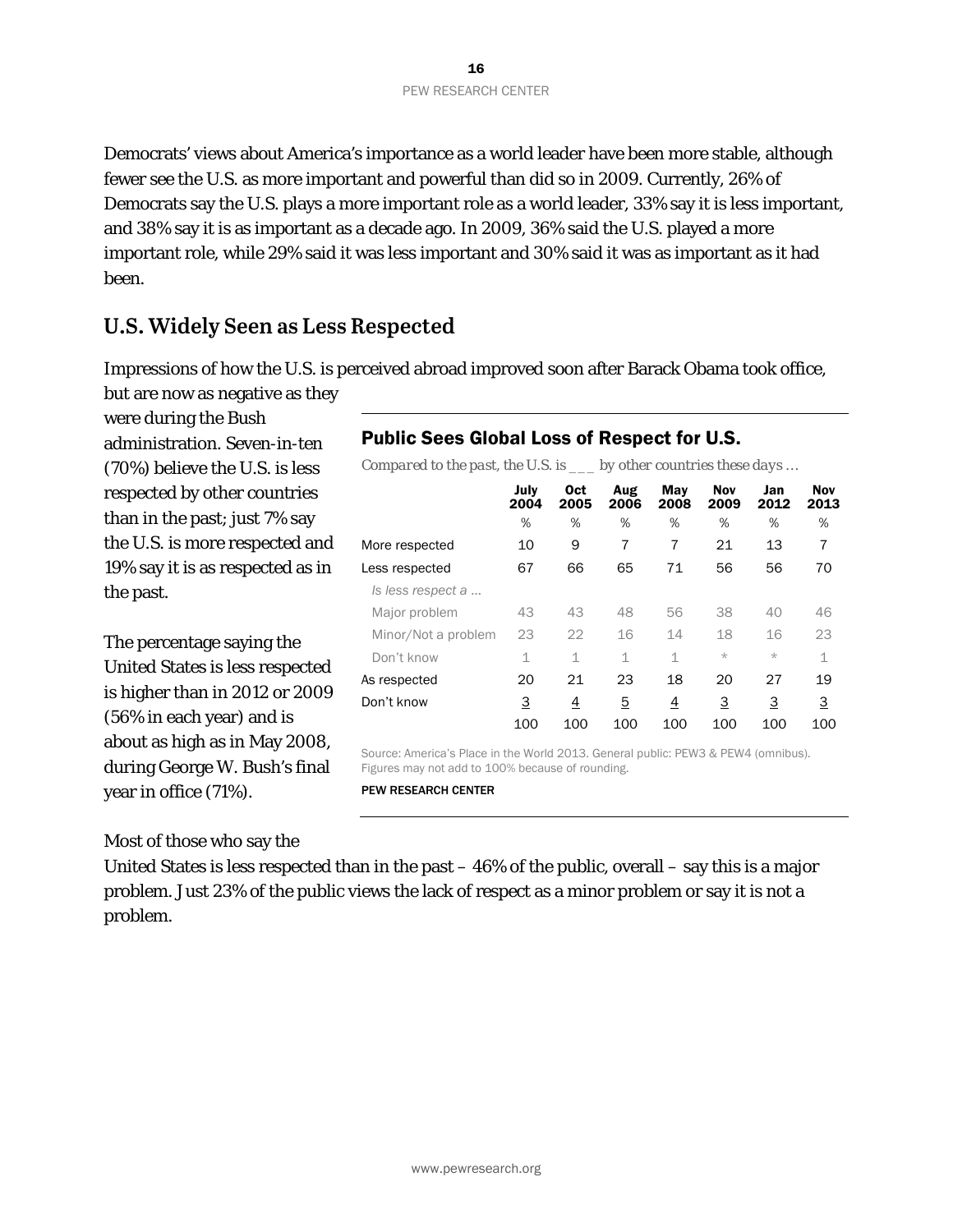Republicans are now more likely to say the U.S. is less respected internationally – and to view this as a major problem – than during the Bush administration. Democrats, by contrast, are now less likely to see a loss of respect for the United States and to say it is a major problem than in 2008.

Currently, 80% of Republicans say the United States is less respected internationally and 59% see it as a major problem. In May 2008, 60% of Republicans said the U.S. was less respected and fewer than half (43%) viewed this as a major problem.

Democrats' opinions have moved in the opposite direction. Today, 56% of Democrats say the U.S. is less respected internationally; only about third (32%) say the loss of respect is a major problem. Five years ago, 81% of Democrats said the U.S. was less respected, and two-thirds (67%) said the erosion of respect for the U.S. was a major problem.

# A Reversal in Partisan Views of U.S. Global Respect Since Bush's Presidency

| % saying the U.S. is $\_\_$ | Total | Rep | Dem | Ind |
|-----------------------------|-------|-----|-----|-----|
| than in the past            | ℅     | ℅   | %   | %   |
| November 2013               |       |     |     |     |
| More respected              | 7     | 6   | 13  | 4   |
| Less respected              | 70    | 80  | 56  | 74  |
| Is less respect a           |       |     |     |     |
| Major problem               | 46    | 59  | 32  | 49  |
| Minor/Not a problem         | 23    | 21  | 24  | 24  |
| As respected                | 19    | 13  | 28  | 18  |
| May 2008                    |       |     |     |     |
| More respected              | 7     | 9   | 6   | 8   |
| Less respected              | 71    | 60  | 81  | 72  |
| Is less respect a           |       |     |     |     |
| Major problem               | 56    | 43  | 67  | 57  |
| Minor/Not a problem         | 14    | 15  | 13  | 15  |
| As respected                | 18    | 26  | 10  | 18  |

Source: America's Place in the World 2013. General public: PEW3 & PEW4 (omnibus). Figures may not add to 100% because of rounding. Don't know responses not shown.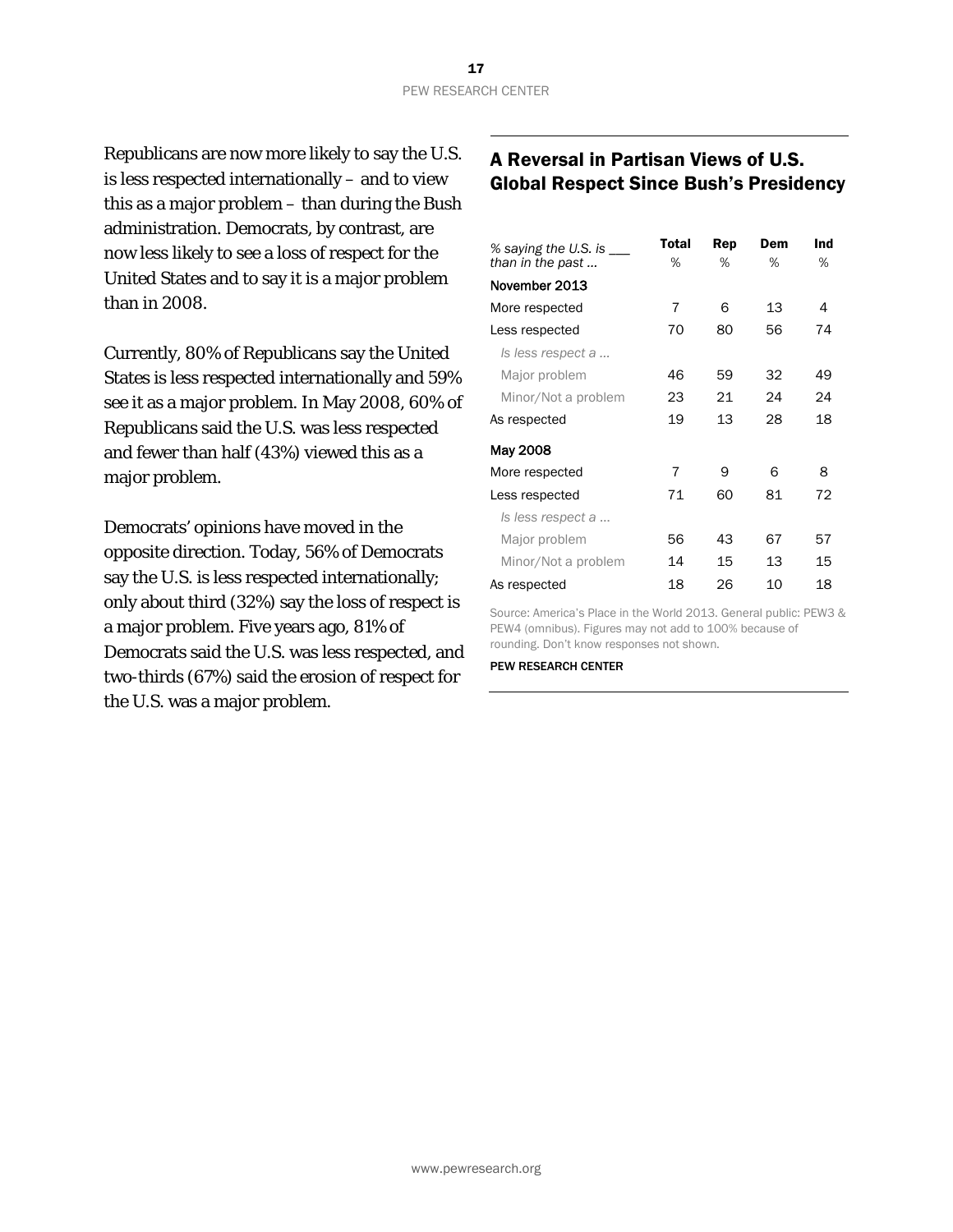# **U.S. Leadership Role**

Consistent with past surveys, a large majority of Americans (72%) favor a shared leadership role for the United States. Far fewer say the U.S. should be the single world leader or play no leadership role (12% each).

Of those who say the U.S. should play a shared leadership role, 70% (51% of the total public) think the U.S. should be about as active as other leading nations; 28% (20% overall) say it should be the most active of the leading nations.

Members of the Council on Foreign Relations also overwhelmingly favor a shared leadership role for the U.S. – 86% express this view. CFR members were then asked if the U.S. should be the most

# Most Favor Shared World Leadership

*U.S. leadership role should be…*

|                        | Sept<br>1993   | Sept<br>1997   | <b>Early</b><br><b>Sept</b><br>2001 | <b>Oct</b><br>2005 | <b>Nov</b><br>2009 | <b>Nov</b><br>2013 |
|------------------------|----------------|----------------|-------------------------------------|--------------------|--------------------|--------------------|
|                        | %              | %              | %                                   | %                  | %                  | %                  |
| Single world leader    | 10             | 12             | 13                                  | 12                 | 14                 | 12                 |
| Shared leadership role | 81             | 73             | 75                                  | 74                 | 70                 | 72                 |
| Most active            | 27             | 22             | 25                                  | 25                 | 19                 | 20                 |
| As active as others    | 52             | 50             | 49                                  | 47                 | 48                 | 51                 |
| No leadership role     | 7              | 11             | 8                                   | 10                 | 11                 | 12                 |
| Don't know             | $\overline{2}$ | $\overline{4}$ | <u>4</u>                            | <u>4</u>           | <u>6</u>           | $\overline{4}$     |
|                        | 100            | 100            | 100                                 | 100                | 100                | 100                |

Source: America's Place in the World 2013. General public: Q24 & Q25. Figures may not add to 100% because of rounding.

PEW RESEARCH CENTER

assertive of leading nations (the public was asked if the U.S. should be the most active). A majority of CFR members (55%) would like the U.S. to be the most assertive of the leading nations, while 24% say the U.S. should be no more or less assertive than other leading nations.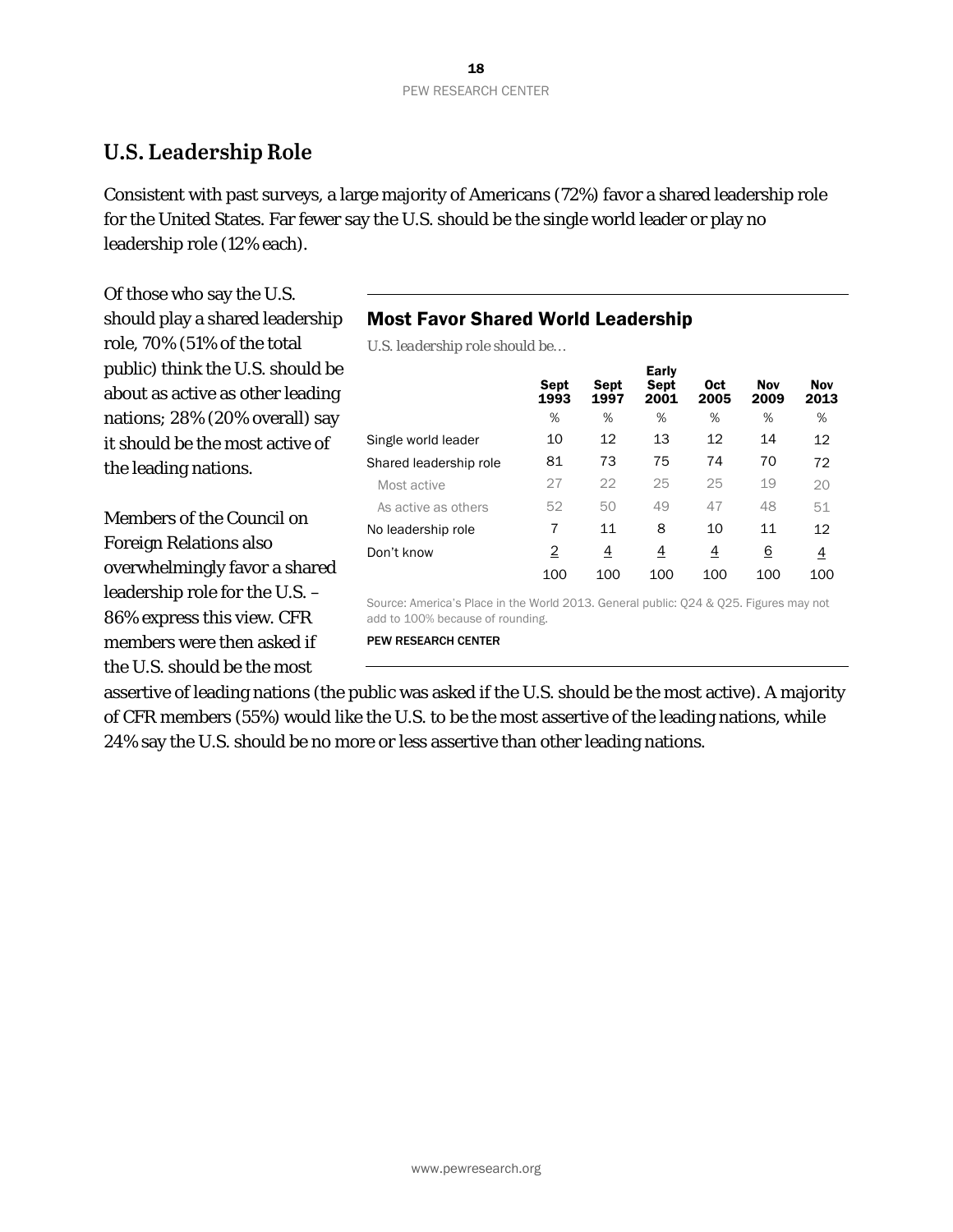# **U.S. Role in Solving World Problems**

About half of the public (51%) say the U.S. does too much in terms of helping solve world problems, while 17% think the U.S. does too little and 28% think it does the right amount. This is virtually unchanged from 2002, when 47% said the U.S. did too much, 17% said it did too little and 31% said the U.S. did about the right amount in helping solve world problems

By contrast, about twice as many CFR members say the U.S. does too little internationally as say it does too much (41% vs. 21%); 35% say the U.S. does the right amount.

The survey of the general public finds modest differences in opinions about the U.S. role in helping to solve world problems. Comparable percentages of Republicans (52%) and Democrats (46%) say the United States does too much to solve world problems; among independents, 55% express this view. Democrats are more likely to say that the United States does the right amount to solve global problems (36% vs. 26% of Republicans and 24% of independents).

Tea Party Republicans hold about the same views as non-Tea Party Republicans about America's role in solving world problems. About half of Republicans and Republican leaners who agree with Tea Party (54%) say the U.S. does too much to solve problems internationally, as do 52% of Republicans and GOP leaners who do not agree with the Tea Party.

### Public, CFR Members Differ on U.S. Involvement

*In terms of helping solve world problems, the U.S. does…*

|                      | <b>Public</b> | <b>CFR</b> |
|----------------------|---------------|------------|
|                      | %             | ℅          |
| Too much             | 51            | 21         |
| Too little           | 17            | 41         |
| Right amount         | 28            | 35         |
| Don't know/No answer | 4             | З          |
|                      | 100           | 100        |

Source: America's Place in the World 2013. General public: Q28. CFR: Q12. Figures may not add to 100% because of rounding.

PEW RESEARCH CENTER

### Modest Partisan Differences in Views of U.S. Role in Solving World Problems

*% of public saying the U.S. does…*

|                           | Too<br>much | Too<br>little | Right<br>amount | Don't<br>know |
|---------------------------|-------------|---------------|-----------------|---------------|
|                           | %           | %             | %               | %             |
| Republican                | 52          | 18            | 26              | $4 = 100$     |
| Democrat                  | 46          | 15            | 36              | $3 = 100$     |
| Independent               | 55          | 18            | 24              | $3 = 100$     |
| Among Reps/Rep<br>leaners |             |               |                 |               |
| Tea Party                 | 54          | 22            | 20              | $4 = 100$     |
| Non-Tea Party             | 52          | 17            | 28              | $3 = 100$     |

Source: America's Place in the World 2013. General public: Q28. Don't know responses not shown.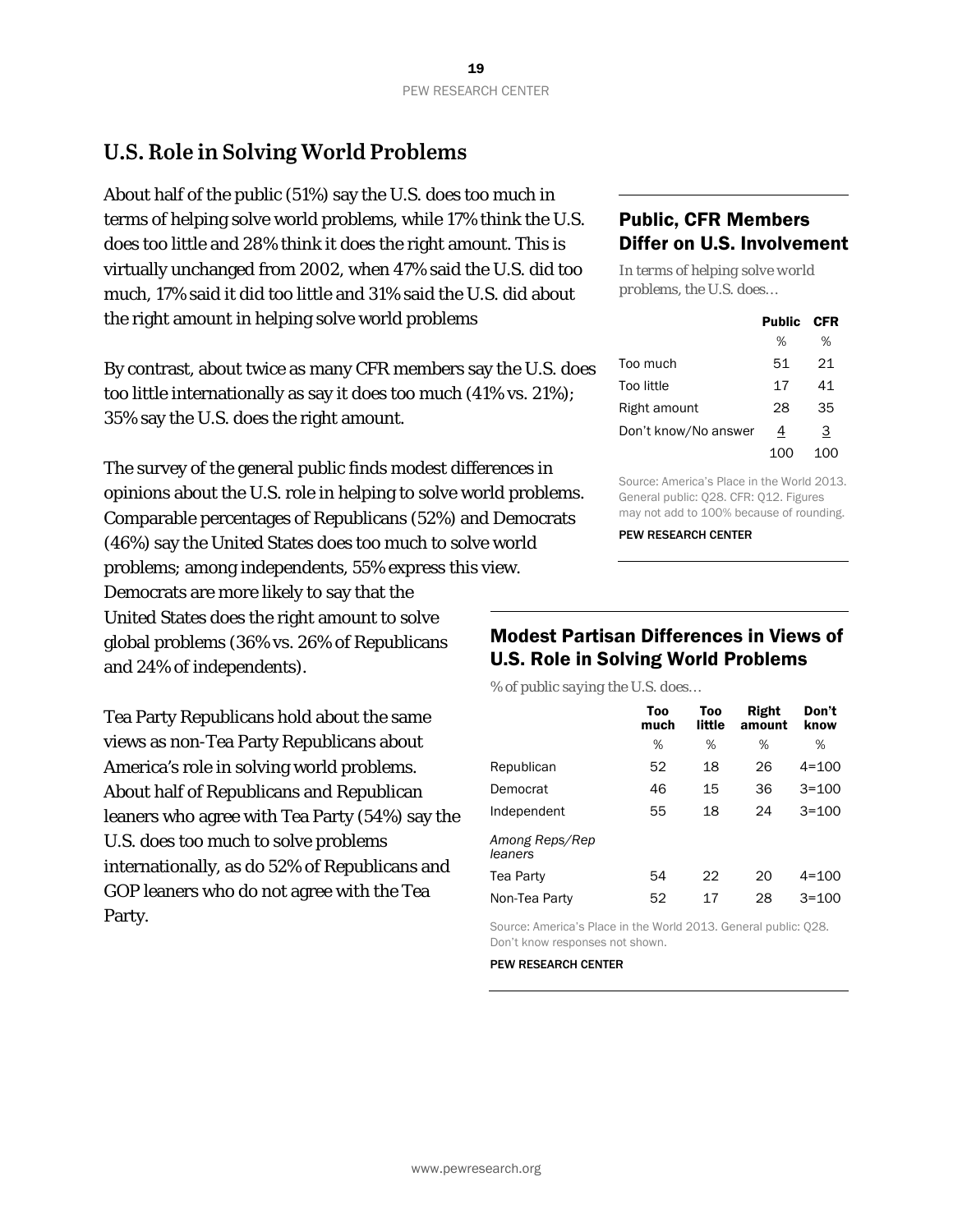# **Views of International Engagement**

The public's inclination toward less global engagement is also visible in answers to two questions that have been asked for nearly half a century. For the first time since 1964, more than half (52%) agree that the U.S. should "mind its own business internationally and let other countries get along the best they can on their own;" 38% disagree. Two years ago, the public was nearly evenly divided (46% agreed and 50% disagreed in May 2011) and, as recently as 2006, more disagreed than agreed that the U.S. should mind its own business internationally (53% vs. 42%).

Similarly, 80% agree with the statement, "We should not think so much in international terms but concentrate more on our own national problems and building up our strength and prosperity here at home," up slightly from 76% in 2011. The level of support for this statement, which has been tested since 1964, now rivals the previous high set in the early 1990s.

Views on global engagement do not vary much across party lines. Majorities or pluralities of Republicans (52%), Democrats (46%) and independents (55%) think the U.S. does too much to try to help solve world problems, and agree that the U.S. should mind its own business internationally (53%, 46% and 55%, respectively). And close to eight-in-ten among each group agree that the U.S. should concentrate more on our own national problems, rather than thinking so much in international terms (82% of Republicans, 76% of Democrats and 79% of independents).

# Public Wants to Keep Focus at Home

The U.S. should mind its own business internationally and let other countries get along the best they can on their own



international terms but **concentrate** more on our own national problems and building up our own strengths and prosperity here at home.



Source: America's Place in the World 2013. General public: PEW2d-e (omnibus).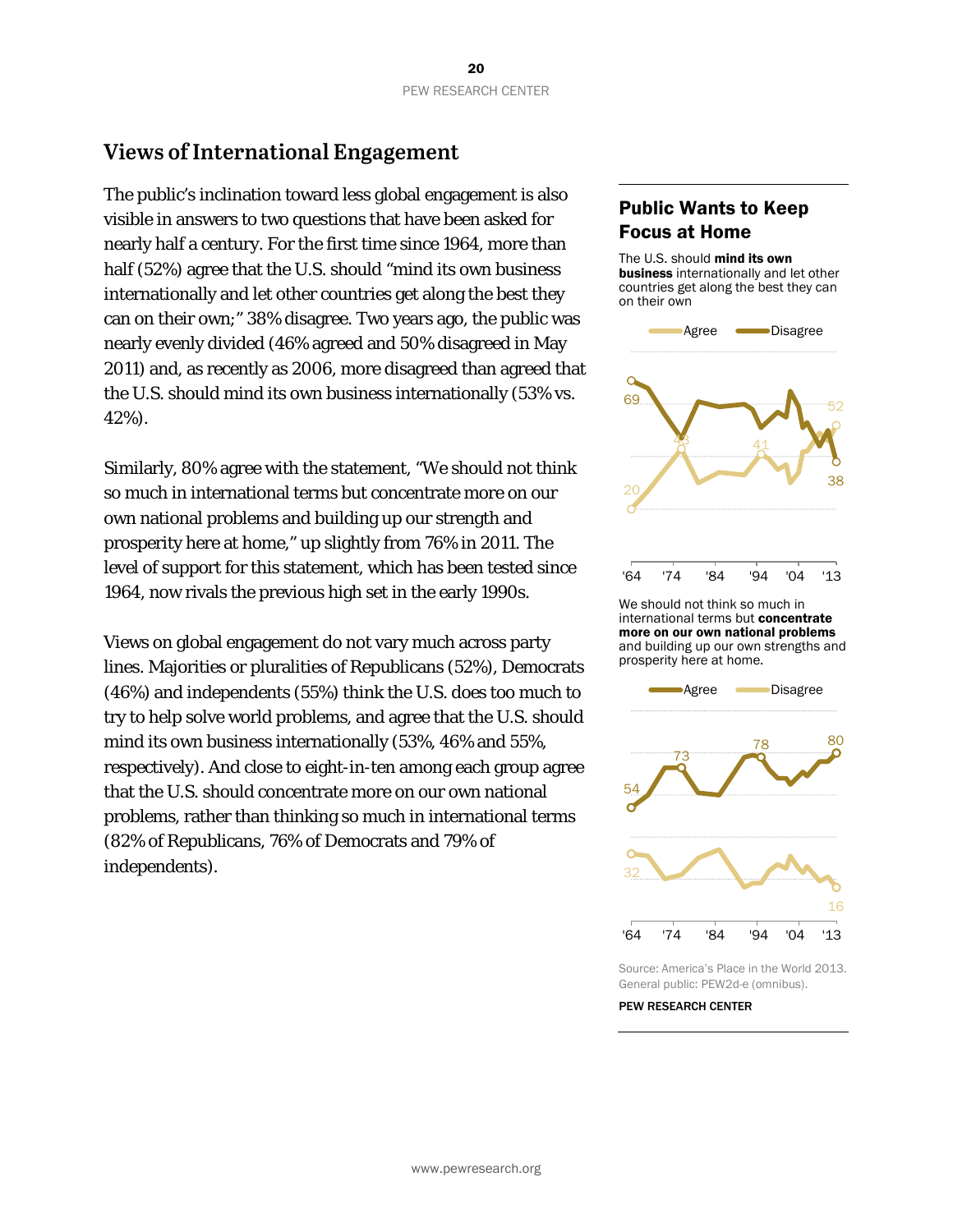# **Working with Allies and the United Nations**

Nearly eight-in-ten Americans (77%) agree that "in deciding on its foreign policies, the U.S. should take into account the views of its major allies," virtually unchanged from 79% in 2011 and 78% in 2009. And most (56%) disagree that "since the U.S. is the most powerful nation in the world, we should go our own way in international matters," although more agree with the statement now (38%) than at any time in nearly half a century, with the exception of 2009, when 44% agreed that the U.S. should go its own way internationally.

When it comes to working with the United Nations, 56% of the public agrees that the U.S. should cooperate fully with the international organization, which is virtually unchanged from 2011 (58%). The percentage of Americans saying the U.S. should cooperate with the United Nations reached its peak in 1991, when 77% of Americans agreed with this notion. In 2002, 67% said the U.S. should work with the institution.

### A Role for Our Allies and the United Nations



Source: America's Place in the World 2013. General public: PEW2a-c (omnibus).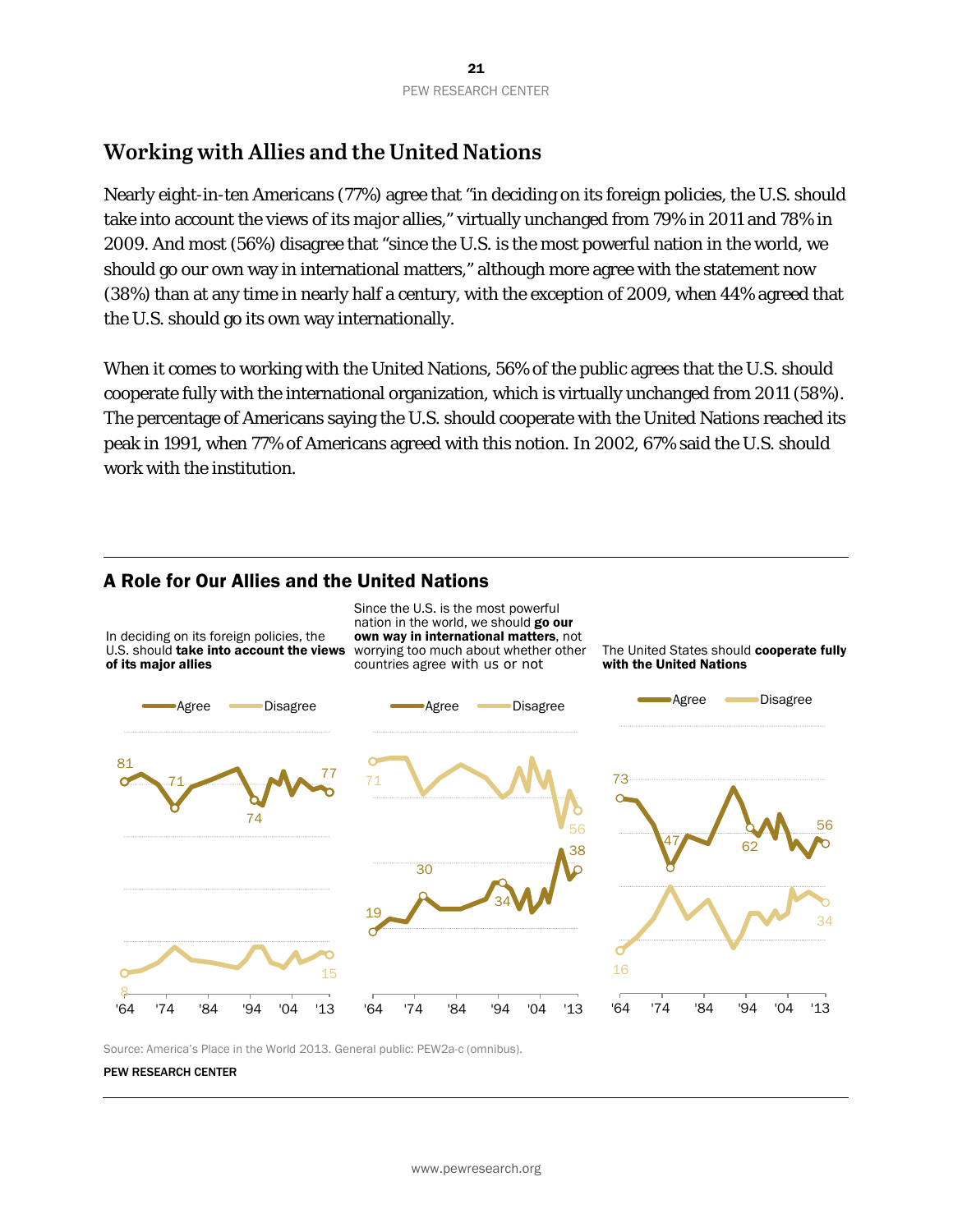Republicans are more likely than Democrats and independents to say the U.S. should go its own way in international matters, regardless of what other countries think; 47% of Republicans express this view, compared with 30% of Democrats and 37% of independents. Conversely, Republicans are less likely than other groups to say the U.S. should cooperate fully with the United Nations (46% vs. 69% of Democrats and 57% of independents).

# **Most Favor Keeping U.S. as Only Superpower**

More than half of the public (56%) say U.S. policies should try to keep it so America is the only military superpower, while 32% say it would be acceptable if China, another country or the European Union became as militarily powerful as the United States. This view is virtually unchanged from 2009.

Republicans are especially inclined to say U.S. policies should ensure America's position as the only military superpower. About six-in-ten (63%) say this is the case, compared with half of Democrats; 57% of independents also favor policies aimed at keeping the U.S. as the only superpower.

There is no evidence that the public sees America's status as the world's military superpower as eroding. About two-thirds

# Public Wants U.S. to Remain Sole Military Superpower



Source: America's Place in the World 2013. General public: Q26. PEW RESEARCH CENTER

(68%) name the U.S. as the world's leading military power; 14% name China. In 2011, 67% said the U.S. was the world's leading military power, and 63% shared this view in 2009.

In contrast, more Americans cite China as the world's leading economic power than name the U.S. (48% vs. 31%), also largely unchanged from 2011 (47% China vs. 31% U.S.) and 2009 (44% vs. 27%). In early 2008, however, more named the U.S. as the world's leading economic power than named China (41% vs. 30%).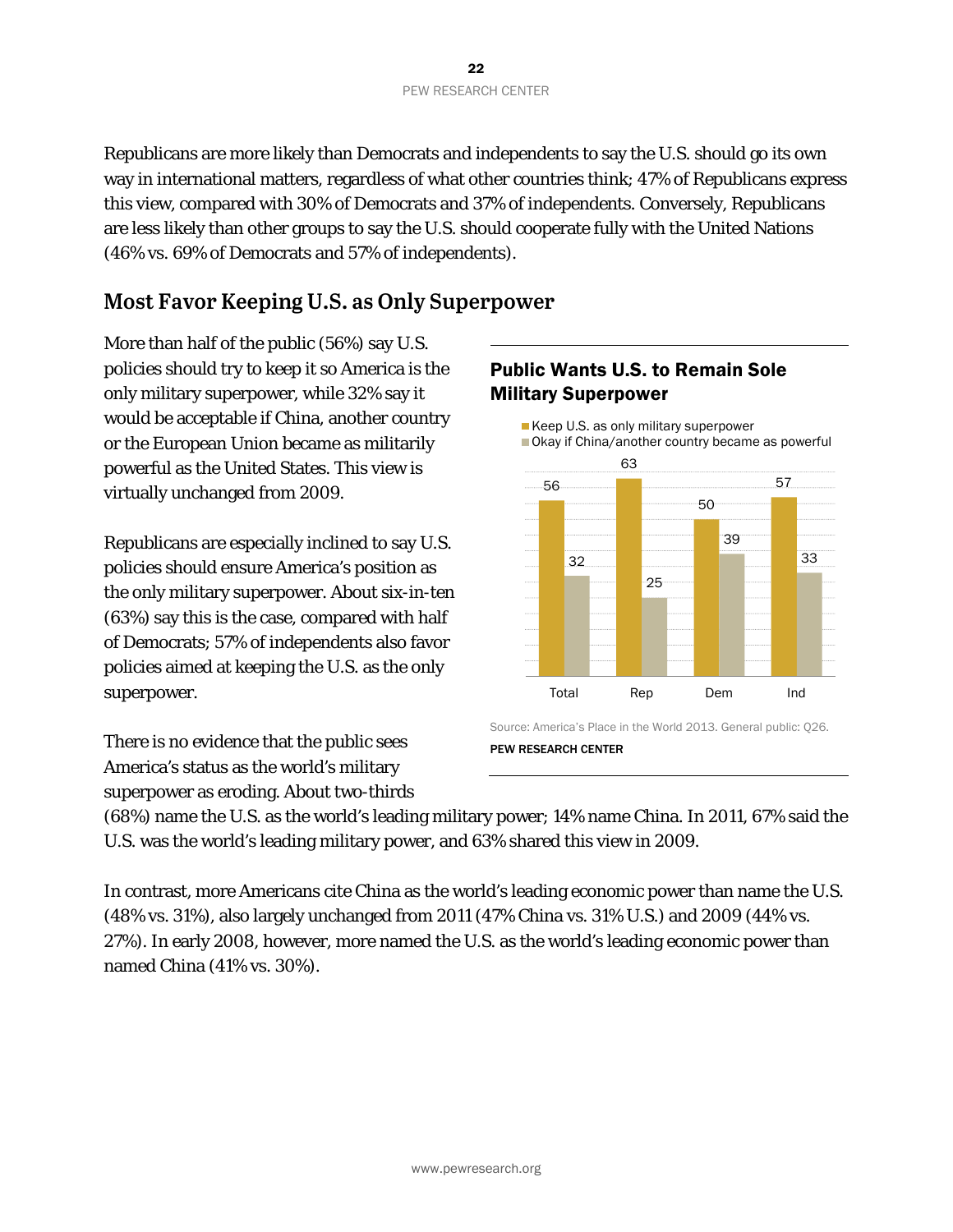# <span id="page-23-0"></span>Section 2: Views of Trade and the Global Economy

While Americans remain reluctant about U.S. global engagement, most see benefits to greater economic integration, even when presented with potential drawbacks such as the possibility of risk and instability in the global economy.

About three-quarters of the public (77%) say the growing trade and business ties between the U.S. and other countries is a good thing, a view that is shared by 99% of Council on Foreign Relations members, including 86% who see it as a *very* good thing. Among the public, solid majorities of Republicans (74%), Democrats (83%) and independents (74%) describe increased international trade and business ties as good for the U.S.

Opinions on this issue are now as positive as they were when this question was first asked in 2002; at that time, 78% said that growing trade

# Support for U.S. Participation in Global Economy

|                                                                         | Total | Rep | Dem | Ind |
|-------------------------------------------------------------------------|-------|-----|-----|-----|
| Growing trade and business<br>ties are                                  | %     | ℅   | %   | ℅   |
| Good for the U.S.                                                       | 77    | 74  | 83  | 74  |
| Bad for the U.S.                                                        | 18    | 21  | 14  | 20  |
| Don't know                                                              | 5     | 5   | 3   | 6   |
|                                                                         | 100   | 100 | 100 | 100 |
| Greater involvement in the<br>global economy is                         |       |     |     |     |
| Good because it exposes the<br>U.S. to new markets and<br>opportunities | 66    | 69  | 70  | 63  |
| Bad because it exposes the<br>U.S. to risk and uncertainty              | 25    | 23  | 22  | 30  |
| Don't know                                                              | 8     | 8   | 8   | 8   |
|                                                                         | 100   | 100 | 100 | 100 |

Source: America's Place in the World 2013. General public: Q40 & Q41. Figures may not add to 100% because of rounding.

PEW RESEARCH CENTER

and business ties between the U.S. and other countries were a good thing. The percentage describing increased international trade and business ties in positive terms declined considerably during the economic downturn (59% in 2007 and 53% in 2008), before bouncing back to 65% in 2009, 66% in 2010 and 67% in 2011.

When asked whether greater U.S. involvement in the global economy is a good thing because it exposes the U.S. to new markets and opportunities for growth or a bad thing because it exposes the country to greater risks and uncertainty, 66% choose the former. One-quarter say greater participation in the global economy is a bad thing for the U.S.

As is the case with views about increased international trade and business ties, opinions about greater U.S. involvement in the global economy do not vary considerably across party line. About seven-in-ten Democrats (70%) and Republicans (69%) see greater involvement in the global economy as a good thing because it exposes the U.S. to new markets and opportunities for growth; 63% of independents agree.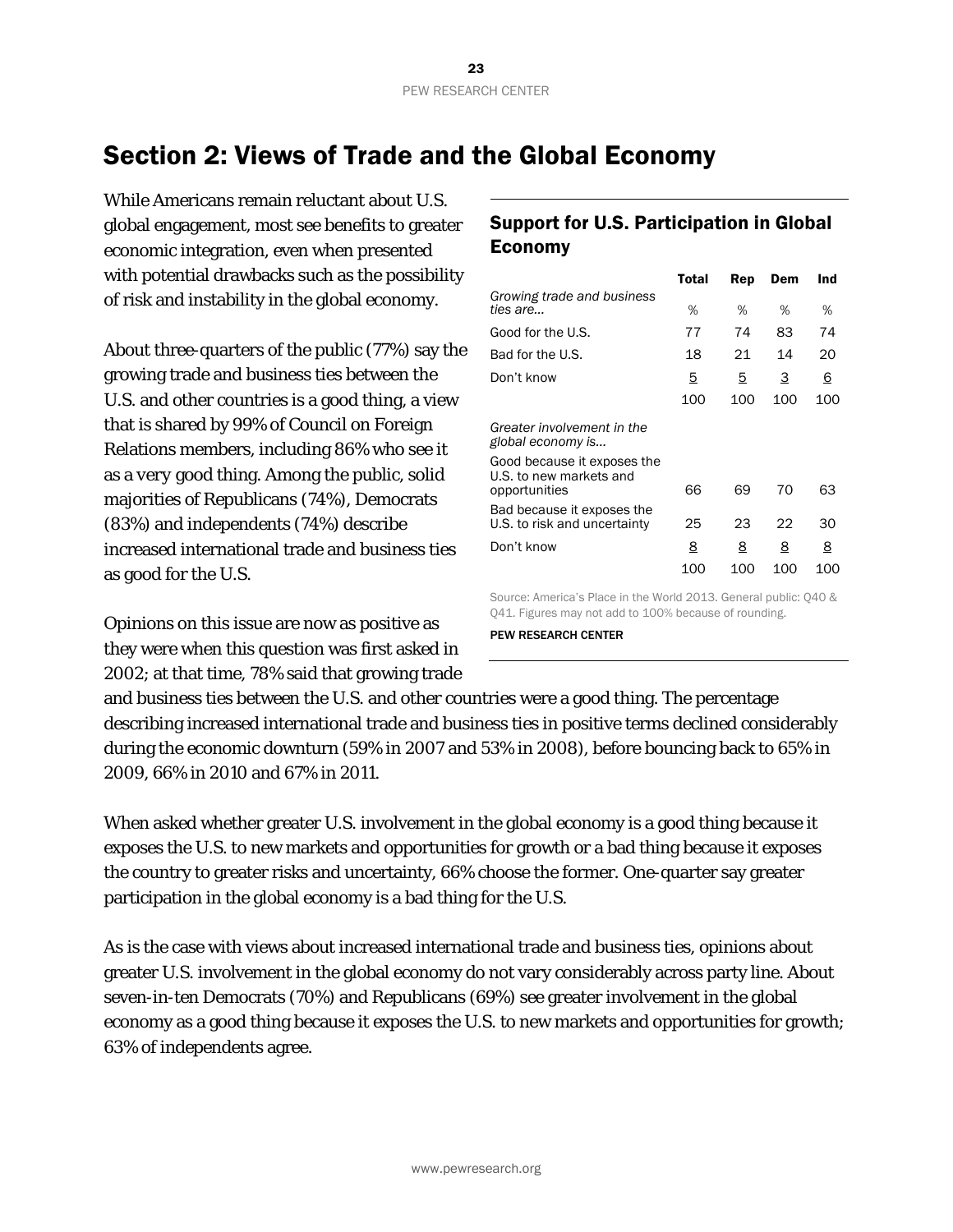# **The Economic Impact of Globalization**

About six-in-ten Americans (62%) say more foreign companies setting up operations in the U.S. would mostly help the U.S. economy, while 32% say this would mostly hurt. In contrast, 73% say more U.S. companies setting up operations overseas would hurt the economy, while 23% say it would help.

Views about the impact of immigration are more mixed. About as many think more people from other countries coming to the U.S. to work in high-skilled jobs would help the economy as say it would hurt (46% vs. 50%). Opinions are somewhat more negative when it comes to more people from other countries coming to the U.S. to work in low-skilled jobs: 43% say this would help and 52% say it would hurt the U.S. economy.

For the most part, opinions do not vary considerably across party lines, but Democrats are more likely than Republicans and independents to say more immigrants coming to the U.S. to work in low-skilled jobs would help the economy. More than half of Democrats (53%) say this is the case, compared with 31% of Republicans and 42% of independents.

# Public Has Mixed Views of Globalization

|                                                                                     | <b>Public</b> | <b>CFR</b>              |
|-------------------------------------------------------------------------------------|---------------|-------------------------|
| More foreign companies setting up<br>operations in the U.S.                         | %             | %                       |
| Mostly help the economy                                                             | 62            | 96                      |
| Mostly hurt the economy                                                             | 32            | 3                       |
| Other/Don't know                                                                    | 6             | $\overline{\mathbf{1}}$ |
|                                                                                     | 100           | 100                     |
| More U.S. companies setting up<br>operations overseas                               |               |                         |
| Mostly help the economy                                                             | 23            | 73                      |
| Mostly hurt the economy                                                             | 73            | 25                      |
| Other/Don't know                                                                    | 4             | 3                       |
|                                                                                     | 100           | 100                     |
| More people from other countries coming<br>to the U.S. to work in high-skilled jobs |               |                         |
| Mostly help the economy                                                             | 46            | 95                      |
| Mostly hurt the economy                                                             | 50            | 4                       |
| Other/Don't know                                                                    | 4             | 1                       |
|                                                                                     | 100           | 100                     |
| More people from other countries coming<br>to the U.S. to work in low-skilled jobs  |               |                         |
| Mostly help the economy                                                             | 43            | 72                      |
| Mostly hurt the economy                                                             | 52            | 25                      |
| Other/Don't know                                                                    | 5             | 3                       |
|                                                                                     | 100           | 100                     |

Source: America's Place in the World 2013: General public: Q19a-d. CFR: Q7a-d. Figures may not add to 100% because of rounding.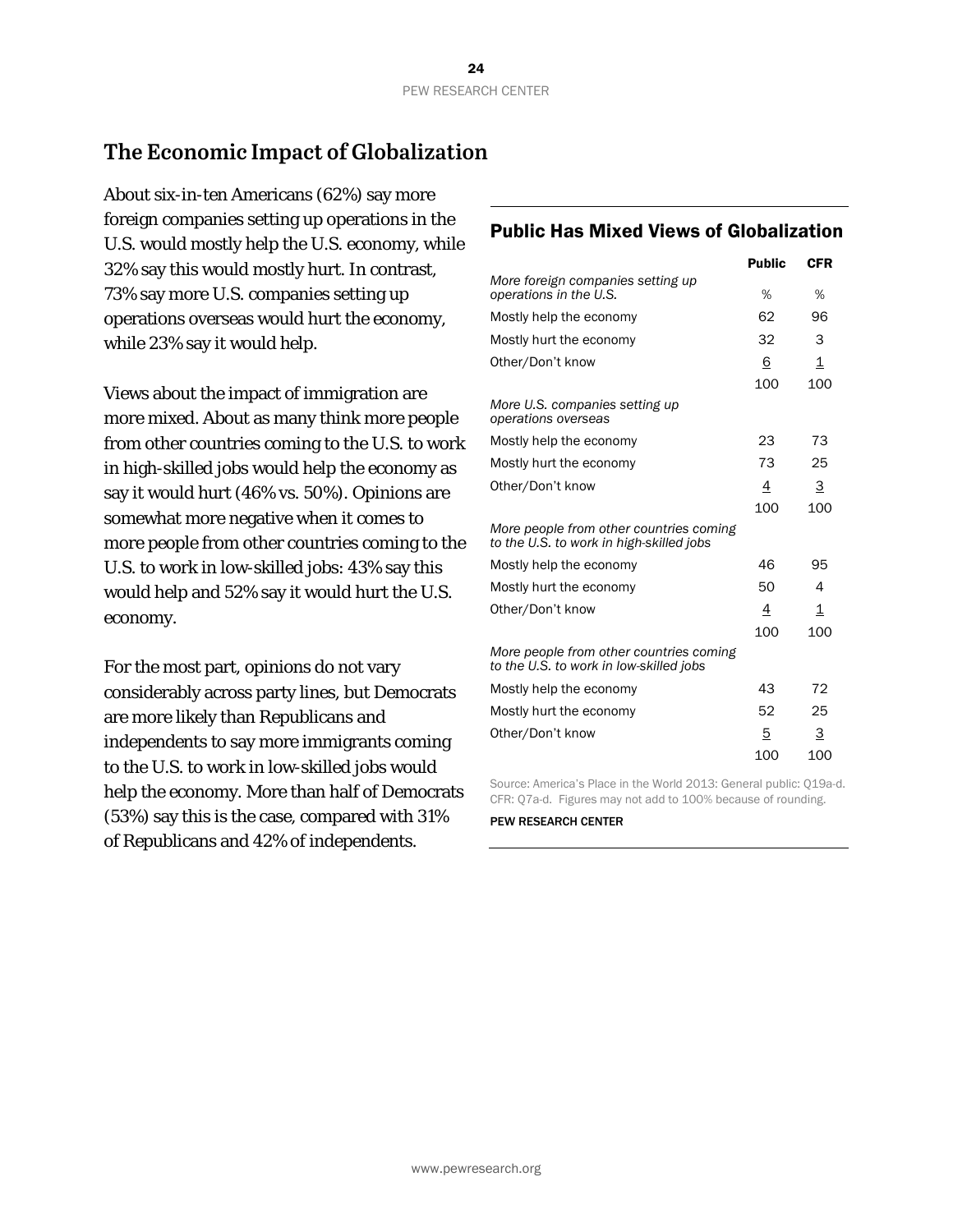College graduates are more likely than those with less education to say that more foreign companies and workers coming to the U.S. would mostly help the nation's economy. Relatively small percentages across all education groups say that more American companies moving overseas would mostly help the U.S. economy.

# Better Educated More Likely to See More Foreign Companies and Workers as Good for U.S. Economy

*% saying each would "mostly help" the U.S. economy*

|                     | More foreign<br>companies<br>in US | <b>More US</b><br>companies<br>overseas | <b>More</b><br>high-skilled | More low-<br>skilled<br>workers in US workers in US |
|---------------------|------------------------------------|-----------------------------------------|-----------------------------|-----------------------------------------------------|
|                     | $\%$                               | %                                       | %                           | %                                                   |
| Total               | 62                                 | 23                                      | 46                          | 43                                                  |
| College grad+       | 75                                 | 21                                      | 60                          | 54                                                  |
| Some college        | 63                                 | 16                                      | 45                          | 38                                                  |
| High school or less | 54                                 | 28                                      | 38                          | 39                                                  |

Source: America's Place in the World 2013: General public: Q19a-d.

PEW RESEARCH CENTER

Unlike the public, members of

the Council on Foreign Relations offer decidedly positive views of each of the four items tested. More than nine-in-ten say more foreign companies setting up operations in the U.S. and more people from other countries coming to the U.S. to work in high-skilled jobs would help the economy (96% and 95% respectively); smaller but substantial majorities say the same about more U.S. companies setting up operations overseas and more immigrants coming to the U.S. to work in low-skilled jobs (73% and 72% respectively).

# **Unchanged Opinions of Immigrants' Impact**

While Americans offer somewhat mixed views of the economic impact of increased low-skilled and high-skilled immigration, there is no evidence of a backlash against immigrants.

About half (49%) agree with the statement "immigrants today strengthen our country because of their hard work and talents," while 40% say immigrants "are a burden on our country because they take

### More View Immigrants as a Strength than as a Burden

*% saying immigrants today…*

|                                                            | Jul<br>1994 | Sep<br>2000 | <b>Dec</b><br>2004 | Mar<br>2006 | Jun<br>2010 | Mar<br>2011 | Mar<br>2013 | Nov<br>2013 |
|------------------------------------------------------------|-------------|-------------|--------------------|-------------|-------------|-------------|-------------|-------------|
|                                                            | %           | %           | %                  | %           | %           | %           | %           | %           |
| Strengthen the U.S.<br>with their hard work<br>and talents | 31          | 50          | 45                 | 41          | 39          | 45          | 49          | 49          |
| Are a burden<br>because they take<br>jobs, health care     | 63          | 38          | 44                 | 52          | 50          | 44          | 41          | 40          |
| Both/Neither/DK                                            | <u>6</u>    | 12          | 11                 |             | 11          | <u> 12</u>  | 10          | <u> 11</u>  |
|                                                            | 100         | 100         | 100                | 100         | 100         | 100         | 100         | 100         |

Source: America's Place in the World 2013. General public: Q20. Figures may not add to 100% because of rounding.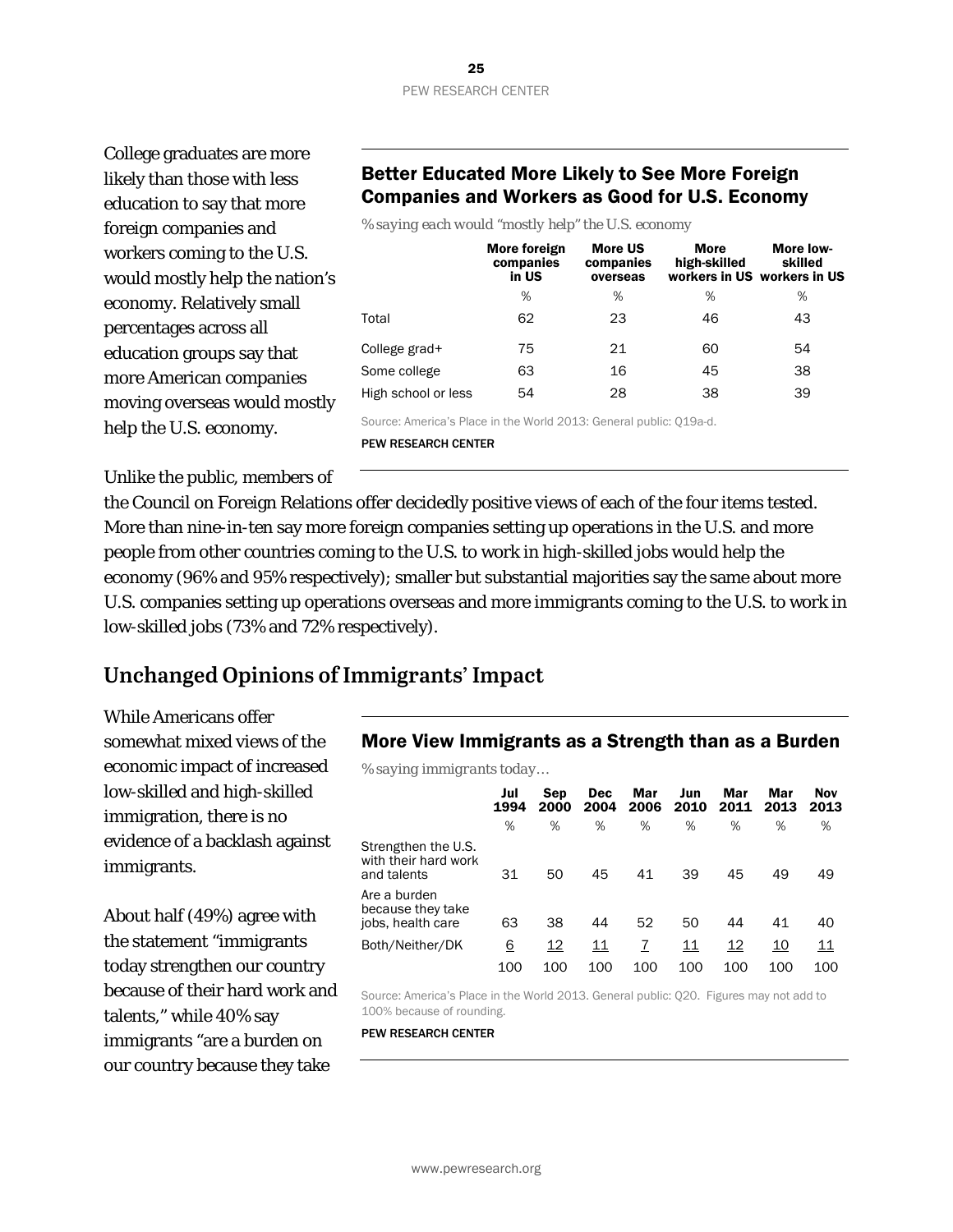our jobs, housing and health care." This is unchanged from earlier this year.

In March 2011, about as many said immigrants were a strength as said they were a burden for the United States, while the opinion that immigrants were a burden prevailed in March 2006 and June 2010. Anti-immigrant sentiment was especially widespread in July 1994, when 63% described immigrants as a burden and 31% said immigrants strengthened the country.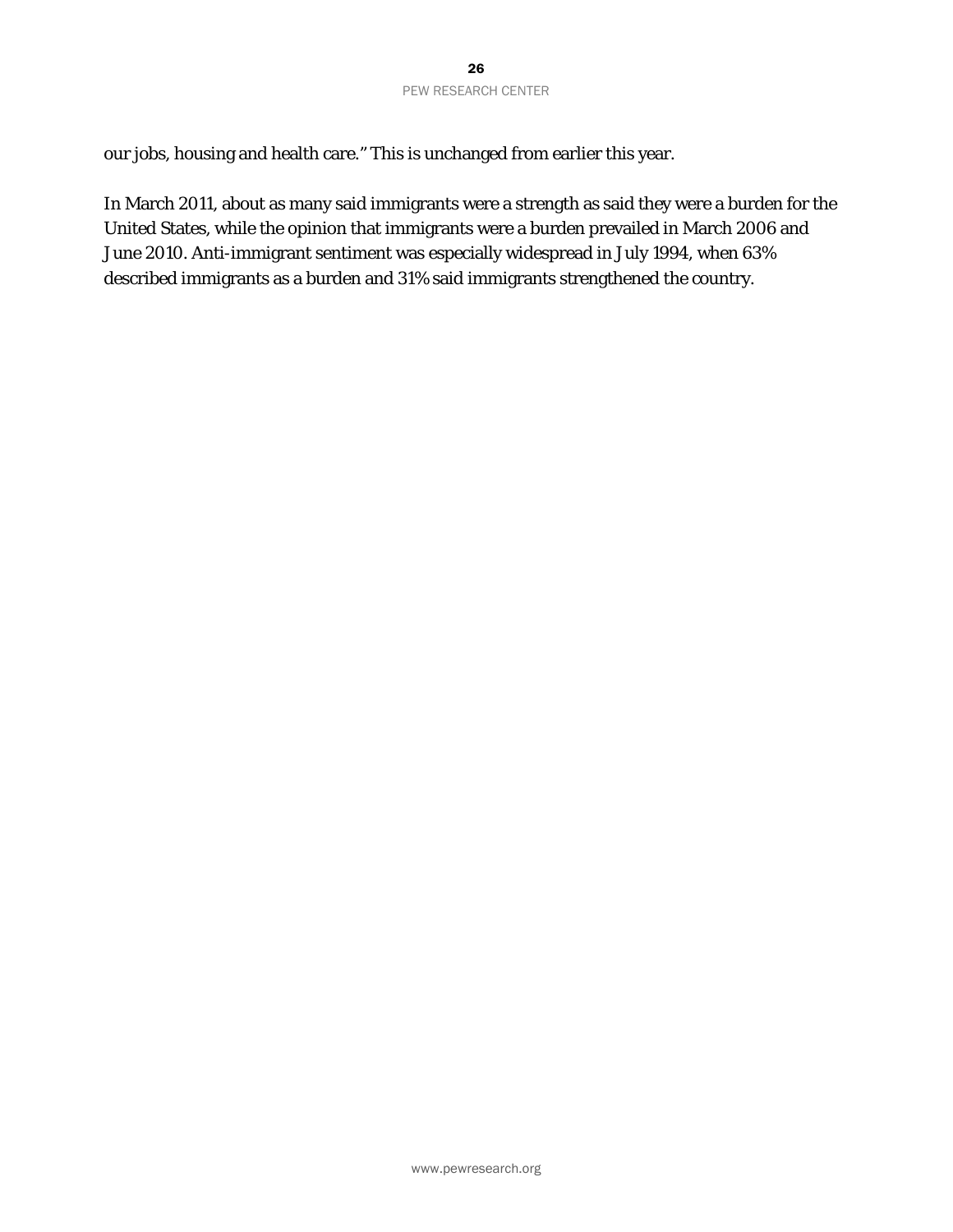# <span id="page-27-0"></span>Section 3: Long-Range Foreign Policy Goals

The long-range foreign policy priorities of the American public have remained largely consistent since the 1990s – a period covering three presidencies, two major wars and the worst terrorist attack in the nation's history.

Fully 83% say that taking measures to protect against terrorist attacks should be a top priority of the United States. This is little changed from the most recent America's Place in the World surveys in 2009 (85% top priority) and 2005 (86%).

Even in September 2001, before the 9/11 terrorist attacks, 80% rated protecting the nation from terrorism as top priority.

# Public's Long-Range Foreign Policy Goals Have Remained Generally Consistent Since the '90s

*% saying each should be a top policy priority…*

|                                                            | Sept<br>1997 | <b>Early Sept</b><br>2001 | <b>Oct</b><br>2005 | Nov<br>2009 | <b>Nov</b><br>2013 |
|------------------------------------------------------------|--------------|---------------------------|--------------------|-------------|--------------------|
|                                                            | %            | %                         | %                  | %           | %                  |
| Protecting U.S. from terrorist attacks                     | --           | 80                        | 86                 | 85          | 83                 |
| Protecting American jobs                                   | 77           | 77                        | 84                 | 85          | 81                 |
| Preventing the spread of weapons of<br>mass destruction    | 70           | 78                        | 75                 | 74          | 73                 |
| Reducing dependence on<br>imported energy                  |              |                           | 67                 | 64          | 61                 |
| Combating international<br>drug trafficking                | 67           | 64                        | 59                 | 56          | 57                 |
| Reducing illegal immigration                               | 42           | --                        | 51                 | 46          | 48                 |
| Strengthening the United Nations                           | 30           | 42                        | 40                 | 37          | 37                 |
| Dealing w/ global climate change                           | 50           | 44                        | 43                 | 40          | 37                 |
| Promoting and defending human<br>rights in other countries | 27           | 29                        | 37                 | 29          | 33                 |
| Helping improve living standards in<br>developing nations  | 23           | 25                        | 31                 | 26          | 23                 |
| Promoting democracy in other<br>nations                    | 22           | 29                        | 24                 | 21          | 18                 |

Source: America's Place in the World 2013. General Public: Q33a-k. Early September 2001 conducted before 9/11 attacks.

PEW RESEARCH CENTER

Protecting American jobs also continues to be one of the public's leading policy goals. Currently, 81% rate protecting U.S. jobs as a top priority, which has remained stable since the 1990s. Nearly three-quarters of Americans (73%) say that preventing the spread of weapons of mass destruction should be a top long-range policy objective.

About six-in-ten (61%) say that reducing U.S. dependence on imported energy sources is a top priority, which is slightly lower than 2005 (67%). And (57%) say the same of combatting international drug trafficking; that is little changed from recent years, though 10 points lower than in the 1997 America's Place in the World survey.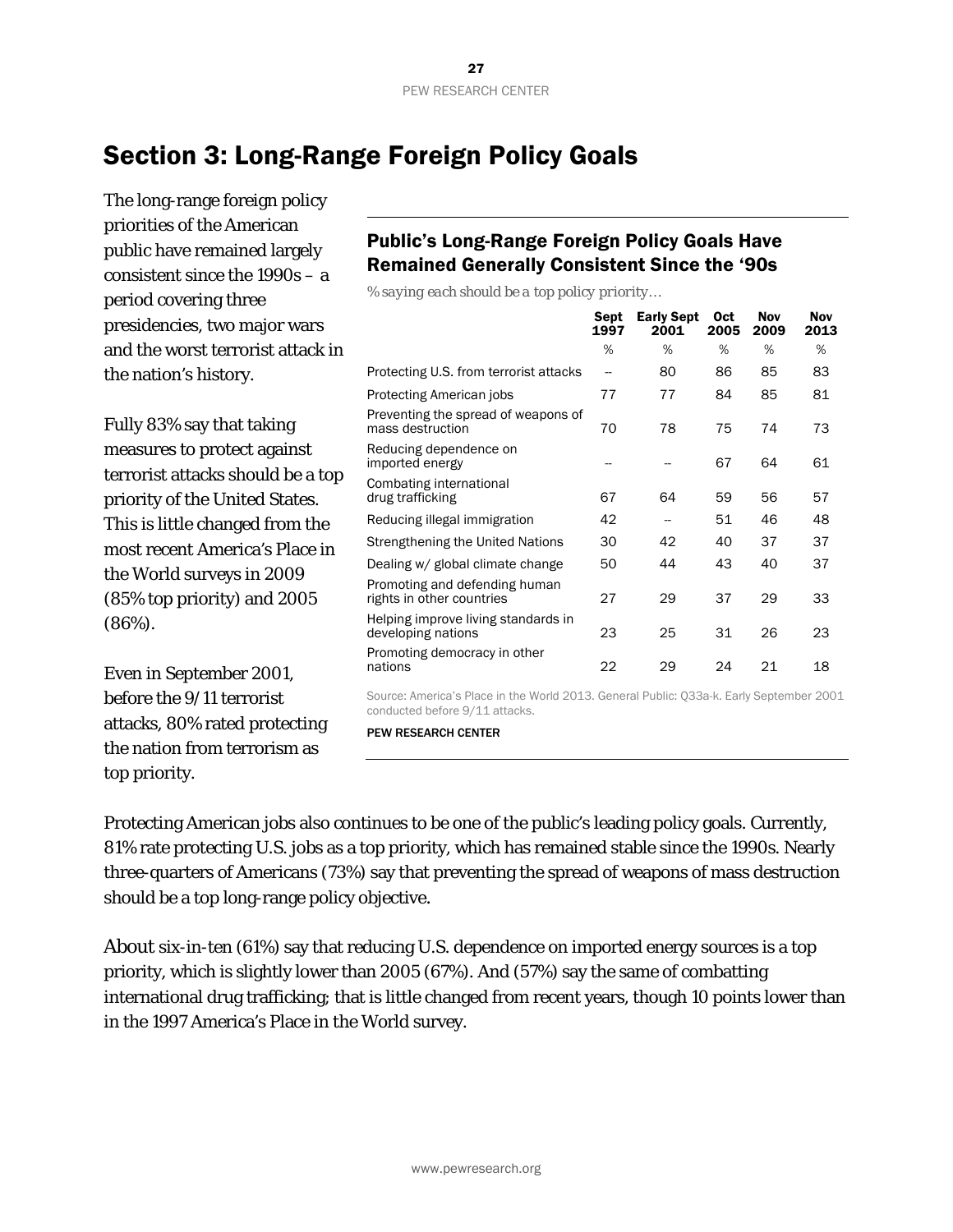Currently, 48% say that reducing illegal immigration should be a top foreign policy priority, compared with 46% in 2009 and 51% in 2005. Nearly four-in-ten (37%) cite strengthening the United Nations as an important objective, which has little changed from 2009 (37%) and 2005 (40%), and is slightly lower from 2001 (42%). About as many (37%) say that dealing with global climate change should be a top priority, which has declined from 50% in 1997.

The goals rated lowest by the public are promoting human rights in other countries (33% top priority), helping improve the living standards in developing nations (23%) and promoting democracy in other nations (18%). These objectives have never been viewed as important by most Americans, though in the early September 2001 survey, 29% said promoting democracy abroad should be a top policy priority.

# **CFR Members' Policy Priorities**

The long range policy goals of Council on Foreign Relations members are similar to the public's in several respects. Large percentages of CFR members rate preventing the spread of weapons of mass destruction (81%) and protecting the U.S. from terrorism (76%) as top policy priorities.

And CFR members, like the public, view improving living standards in developing countries (25%), and the promotion of human rights (19%) and democracy (12%) as much lower policy priorities.

However, a much higher percentage of the public (81%) than CFR members (29%) say that protecting American jobs should be a top

# Protecting Jobs Seen as Higher Priority by the Public; Climate Change a Higher Priority for CFR Members

*% saying each should be a top policy priority …*

#### General Public Council on Foreign Relations members

| 83 | Protecting U.S. from terrorism                                                  |    | 81 Preventing spread of WMD                         |
|----|---------------------------------------------------------------------------------|----|-----------------------------------------------------|
| 81 | Protecting American jobs                                                        | 76 | Protecting U.S. from terrorism                      |
| 73 | Preventing spread of WMD                                                        | 57 | Dealing w/ global climate change                    |
| 61 | Reducing dependence on<br>imported energy                                       | 47 | Reducing dependence on<br>imported energy           |
| 57 | Combating int'l drug trafficking                                                | 29 | Protecting American jobs                            |
| 48 | Reducing illegal immigration                                                    | 25 | Improving living standards in<br>developing nations |
| 37 | Strengthening the U.N.                                                          | 19 | Promoting human rights abroad                       |
| 37 | Dealing w/ climate change                                                       | 17 | Strengthening the U.N.                              |
| 33 | Promoting human rights abroad                                                   | 17 | Combating int'l drug trafficking                    |
| 23 | Improving living standards in<br>developing nations                             |    | 12 Promoting democracy abroad                       |
| 18 | Promoting democracy abroad                                                      | 11 | Reducing illegal immigration                        |
|    | Source: America's Place in the World 2013; General public: Q33a-k; CFR: Q17a-k. |    |                                                     |

PEW RESEARCH CENTER

priority of the nation's foreign policy. Conversely, a majority of CFR members (57%) rate dealing with climate change as a top priority, compared with 37% of the public.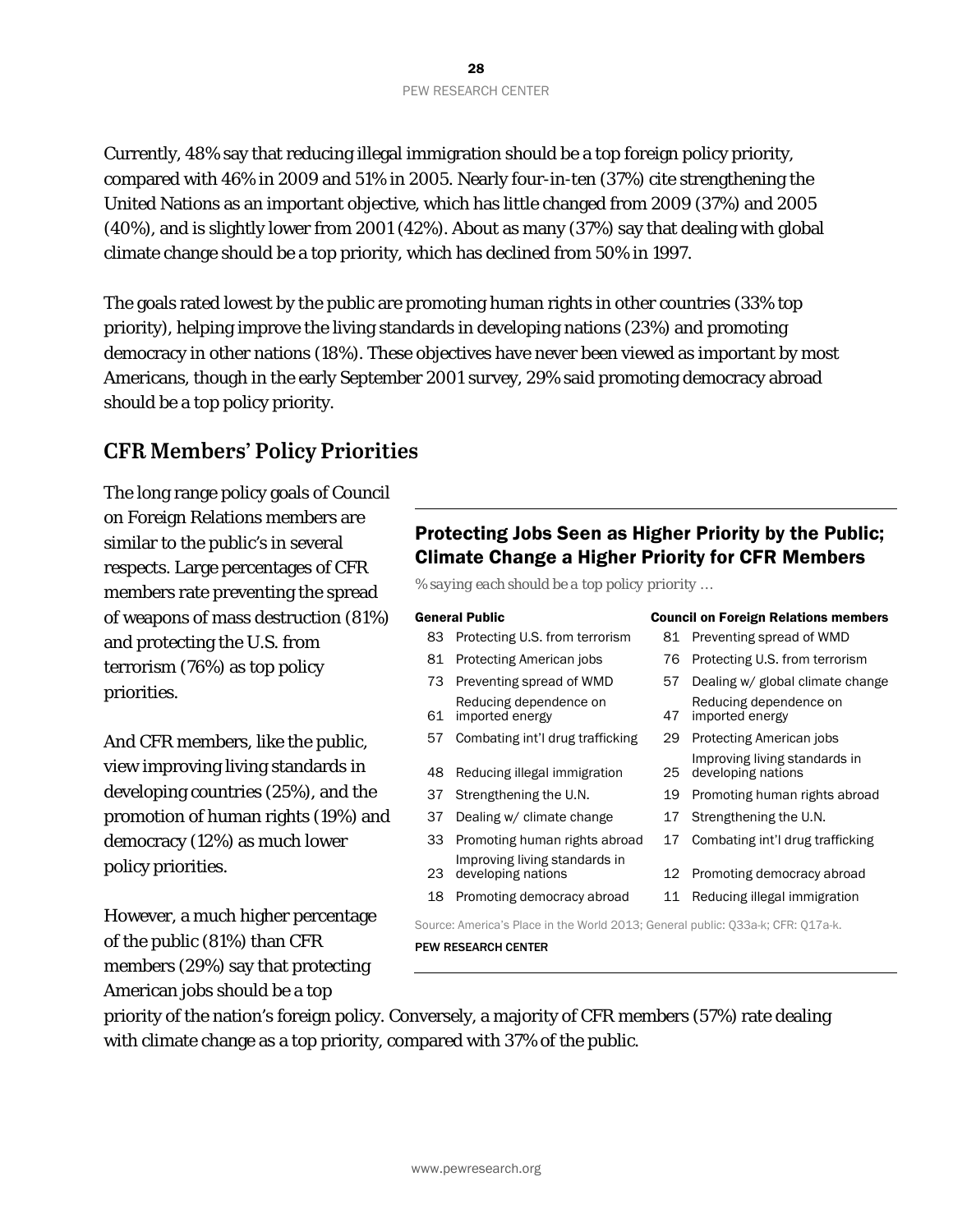Reducing illegal immigration and strengthening the U.N. are much higher priorities for the public than CFR members. About half of the public (48%) says that reducing illegal immigration should be a top priority and 37% say the same of strengthening the U.N. Among CFR members, just 11% see reducing illegal immigration as a top policy objective and just 17% rate strengthening the U.N. as a top priority.

# **Wide Partisan Differences over Climate Change, Illegal Immigration**

There continue to be wide partisan disagreements over the importance of a number of foreign policy priorities. More than three times as many Democrats (57%) as Republicans (16%) say that dealing with global climate change should be a top foreign policy priority. This reflects the [deep partisan divide](http://www.people-press.org/2013/11/01/gop-deeply-divided-over-climate-change/) over whether there is solid evidence that the earth is warming.

And while goals such as strengthening the U.N., improving living standards in developing countries, and promoting human rights and democracy are not among Democrats' leading priorities overall, more Democrats than Republicans view each as top policy goals.

# Partisan Gaps over Long-Range Policy Priorities

*% saying each should be a top policy priority …* 

Rep Dem Ind R-D diff *Foreign policy priorities rated as more important by Republicans* % % % Reducing illegal immigration  $62$   $38$   $49$   $+24$ Protecting U.S. from terrorism 93 81 78 +12 *Foreign policy priorities on which Republicans, Democrats generally agree* Reducing dependence on imported energy 64 59 60 +5 Combating international drug trafficking  $1 - 59$  60 52  $-1$ Preventing spread of WMD 76 78 68 -2 Protecting American jobs 81 84 80 -3 *Foreign policy priorities rated as more important by Democrats* Promoting democracy abroad 16 27 13 -11 Promoting human rights abroad 27 41 30 -14 Improving living standards in developing nations 13 32 23 -19 Strengthening the United Nations 25 50 35 -25 Dealing with global climate change  $16$  57 35  $-41$ N=284 N=286 N=366 Source: America's Place in the World 2013. General Public. Q33a-k.

PEW RESEARCH CENTER

By contrast, reducing illegal immigration is rated as much more important by Republicans than Democrats. About six-in-ten (62%) Republicans say that reducing illegal immigration is a top foreign policy objective, compared with 49% of independents and just 38% of Democrats. In addition, protecting against terrorism is viewed as top priority by more Republicans (93%) than Democrats (81%) or independents (78%).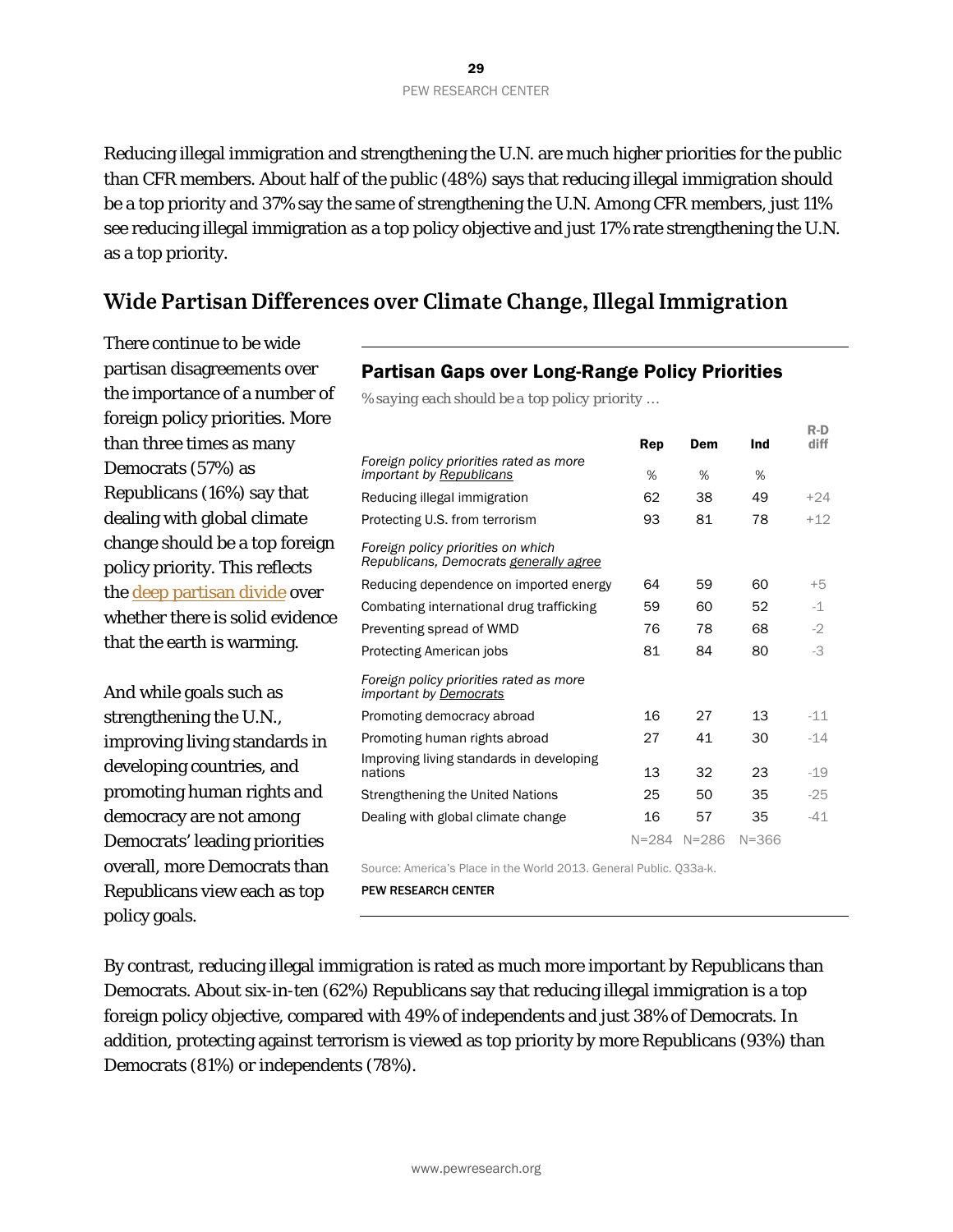# **The Israeli-Palestinian Conflict**

When it comes to resolving the dispute between Israel and the Palestinians, nearly as many say the U.S. should be less involved (39%) as say it should be as involved as it currently is (36%). About one-in-five (21%) say the U.S. should be more involved in resolving this dispute.

By comparison, 46% of CFR members say the U.S. should be as involved as it currently is, closely followed by 39% who would like the U.S. to be more involved; just 14% want less U.S. involvement in the Israeli-Palestinian conflict.

Opinions about U.S. involvement in resolving the dispute between Israel and the Palestinians do not vary widely across party lines. However, Tea Party Republicans are considerably more likely than non-Tea Party Republicans to favor a greater role for the U.S.; 38% of Republicans and Republican-leaning independents who agree with the Tea Party say the U.S. should

# Public Doesn't Want More Israel Involvement

*How involved should the US be in resolving the dispute between Israel and the Palestinians?*

|                          |    | Nov 2013 |
|--------------------------|----|----------|
|                          | GP | CFR      |
|                          | %  | %        |
| More involved            | 21 | 39       |
| Less involved            | 39 | 14       |
| As involved as it is now | 36 | 46       |
| Don't know               | 4  | 1        |
|                          |    |          |

Source: America's Place in the World 2013. General public: Q44. CFR: Q23.

PEW RESEARCH CENTER

be more involved in resolving the Israeli-Palestinian conflict, compared with 21% of Republicans and GOP-leaners who do not agree with the Tea Party.

# **Stability vs. Democracy**

Regarding the political situation in the Middle East, about six-in-ten Americans (63%) say stable governments are more important, even if there is less democracy in the region; fewer expressed this view in 2011 (52%) and 2012 (54%). Just 28% say democracy is more important than stability in the Middle East.

While the balance of opinion among all partisan groups is in favor of stable governments, Democrats are more likely than Republicans and independents to endorse democracy over stability; 39% of Democrats say democratic

# Democracy or Stability in Middle East?

*For Middle East, which is more important?*

|                                                             | Total | Rep | Dem | Ind |
|-------------------------------------------------------------|-------|-----|-----|-----|
|                                                             | %     | %   | %   | %   |
| Democratic gov'ts, even if<br>less stability in region      | 28    | 25  | 39  | 23  |
| Stable gov'ts, even if there is<br>less democracy in region | 63    | 67  | 53  | 69  |
| Don't know                                                  | 9     | 8   | 8   | 8   |
|                                                             | 100   | 100 | 100 | 100 |

Source: America's Place in the World 2013. General Public: Q46.

PEW RESEARCH CENTER

governments are more important, compared with 25% of Republicans and 23% of independents.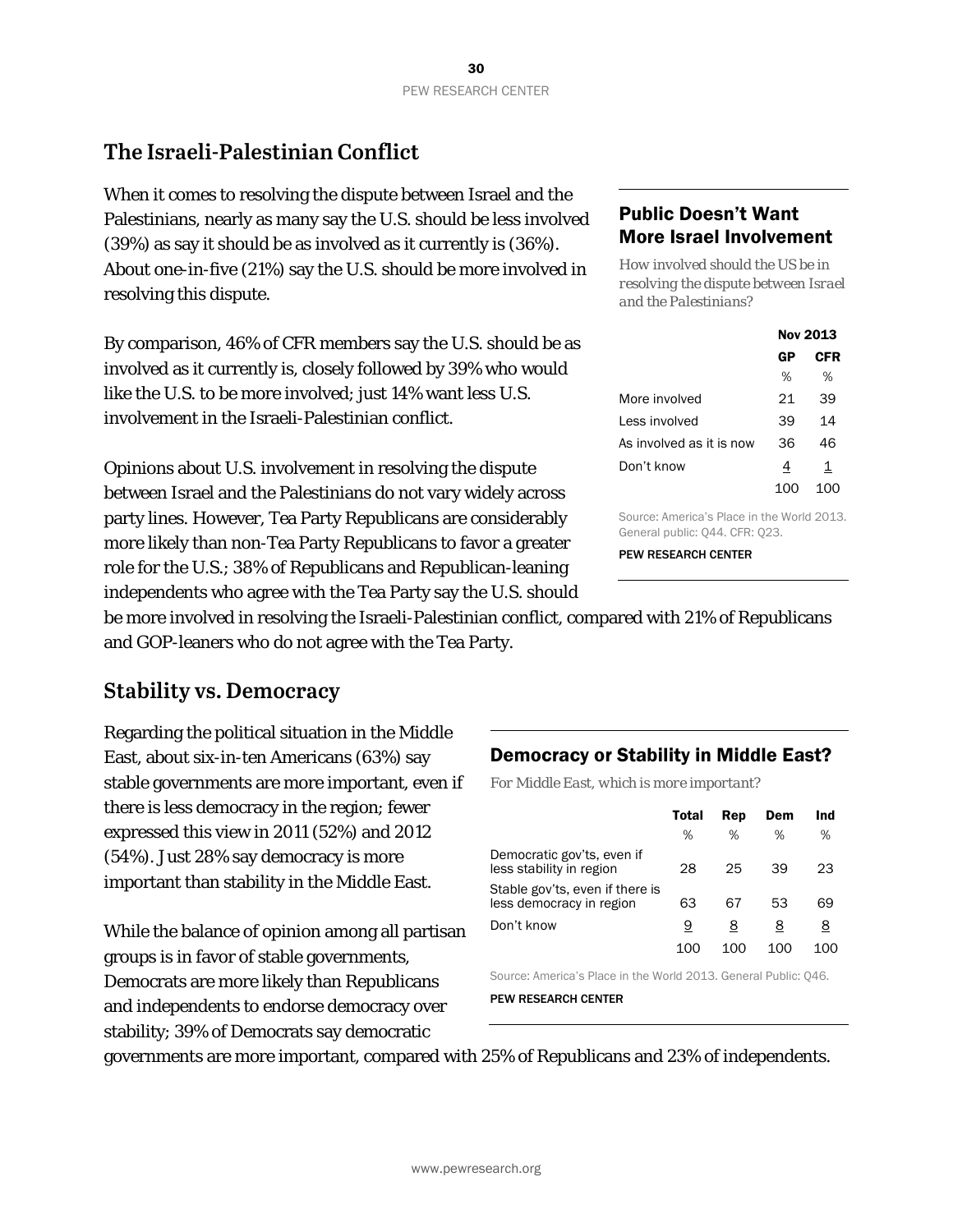# <span id="page-31-0"></span>Section 4: The Threat of Terrorism and Civil Liberties

Most Americans say the ability of terrorists to launch another major attack on the United States is at least the same (36%) or greater (34%) than at the time of the September 11th attacks. This view is reflected in the public's assessments of key policies in the fight against terrorism.

For example, just 31% believe the war in Afghanistan has made the U.S. safer, while 21% say it has made the country less safe and 43% say it has made no difference. Similarly, 39% think the government's phone and internet surveillance programs have made the U.S. safer from terrorism, but more than half (52%) say these programs have either made it less safe (14%) or have not made a difference (38%).

Evaluations of the use of military drones to target extremists are somewhat more positive, with half saying it has made the U.S. safer, but a substantial minority does not think that is the case; 14% say the use of drones has made the country less safe and 27% say it has not made a difference.

# Views of Anti-Terrorism Policies

|                                             | <b>Public</b> | <b>CFR</b>     |
|---------------------------------------------|---------------|----------------|
| War in Afghanistan                          | %             | %              |
| Safer                                       | 31            | 43             |
| Less safe                                   | 21            | 26             |
| No difference                               | 43            | 30             |
| Don't know/No answer                        | 6             | $\overline{2}$ |
|                                             | 100           | 100            |
| Gov't phone and internet surveillance       |               |                |
| Safer                                       | 39            | 68             |
| Less safe                                   | 14            | 9              |
| No difference                               | 38            | 21             |
| Don't know/No answer                        | 8             | 3              |
|                                             | 100           | 100            |
| Use of military drones to target extremists |               |                |
| Safer                                       | 50            | 70             |
| Less safe                                   | 14            | 18             |
| No difference                               | 27            | 10             |
| Don't know/No answer                        | <u>9</u>      | $\overline{2}$ |
|                                             | 100           | 100            |

Source: America's Place in the World 2013: General public: Q59a-c. CFR: Q36a-c. Figures may not add to 100% because of rounding. PEW RESEARCH CENTER

The public's perception of a terrorist threat and its evaluations of anti-terrorism policies differ considerably from that of CFR members. Two-thirds (67%) of Council members believe a major terrorist attack on the U.S. is less likely than it was in 2001; about as many say the use of drones and the NSA's surveillance programs have made the country safer (70% and 68%, respectively). And while most say the war in Afghanistan has, at best, not made a difference, more than four-inten (43%) believe it has made the U.S. safer from terrorism.

Among the public, assessments of whether the use of drones and the government phone and internet surveillance programs have made the U.S. safer from terrorism do not vary considerably across partisan groups. However, Republicans are more likely than Democrats and independents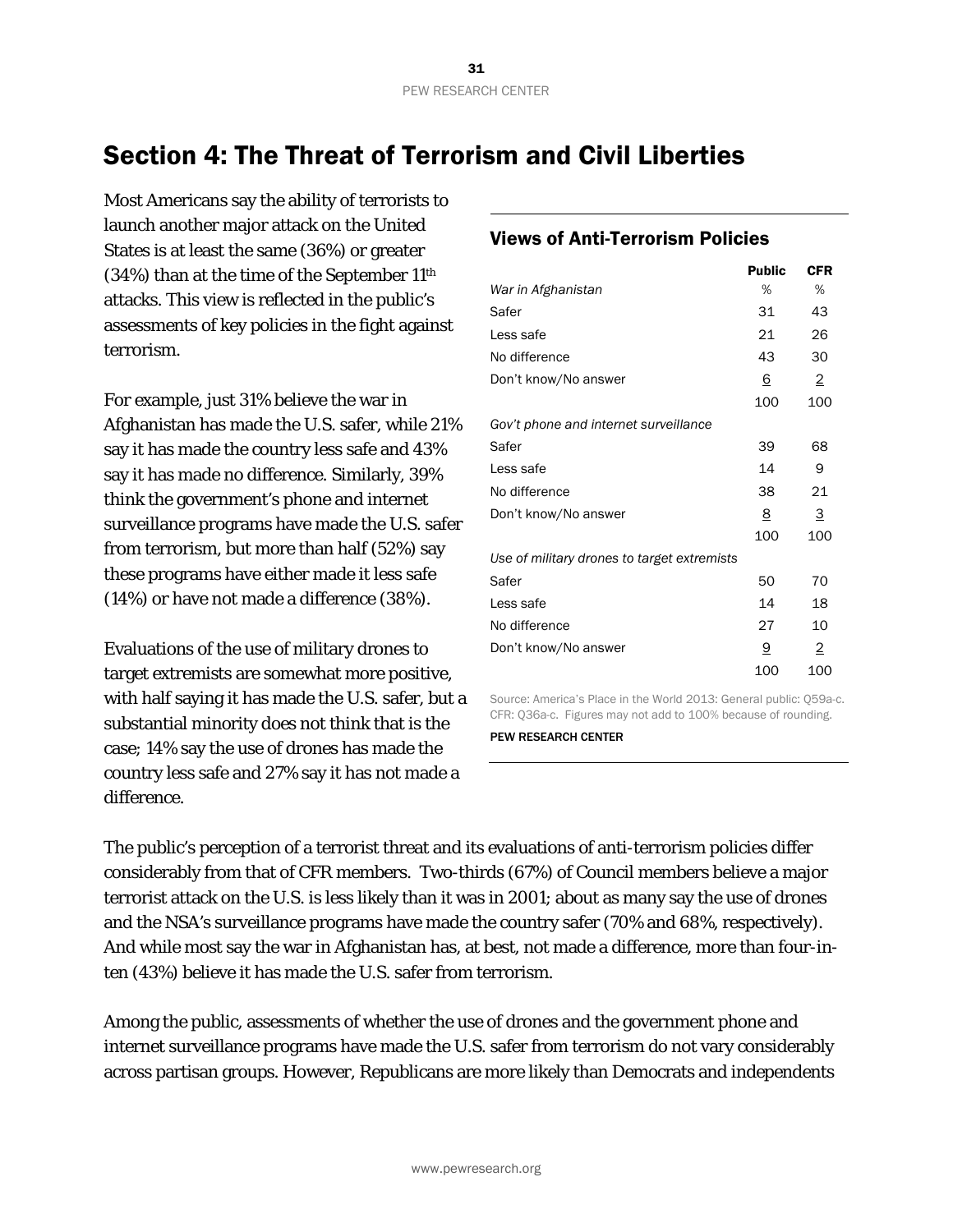to say the war in Afghanistan – begun by Republican president George W. Bush – has made the country safer; 41% of Republicans offer this view, compared with 27% of Democrats and 28% of independents.

# **Snowden Leaks Seen as Harming the Public Interest**

Among the public and CFR members, majorities say the leak of classified information about the government's surveillance programs by former NSA contractor Edward Snowden has harmed the public interest. Fully 55% of the public say the leak has been harmful, while 34% say it has served the public interest. Opinions are even more negative among Council members; 69% say the leak has harmed the public interest, while 28% believe it has served the public interest.

### Snowden Leak Seen as Harmful

*Snowden's leak of classified info about NSA programs…*

|                            | <b>Public</b> | CFR |
|----------------------------|---------------|-----|
|                            | %             | %   |
| Served the public interest | 34            | 28  |
| Harmed the public interest | 55            | 69  |
| Don't know/No answer       | 11            | З   |
|                            | 100           | 100 |

Source: America's Place in the World 2013. General public: Q58. CFR: Q37. Figures may not add to 100% because of rounding.

PEW RESEARCH CENTER

While there is little difference on public

attitudes about the Snowden leak across party lines, the views of Tea Party Republicans differ considerably from those of non-Tea Party Republicans. Republicans and Republican-leaning independents who do not agree with the Tea Party are twice as likely to say the leak has harmed as to say it has served the public interest (61% vs. 30%). Among Republicans and GOP-leaners who agree with the Tea Party, about as many see the leak of classified documents as harmful (45%) as say they have served the public interest (43%).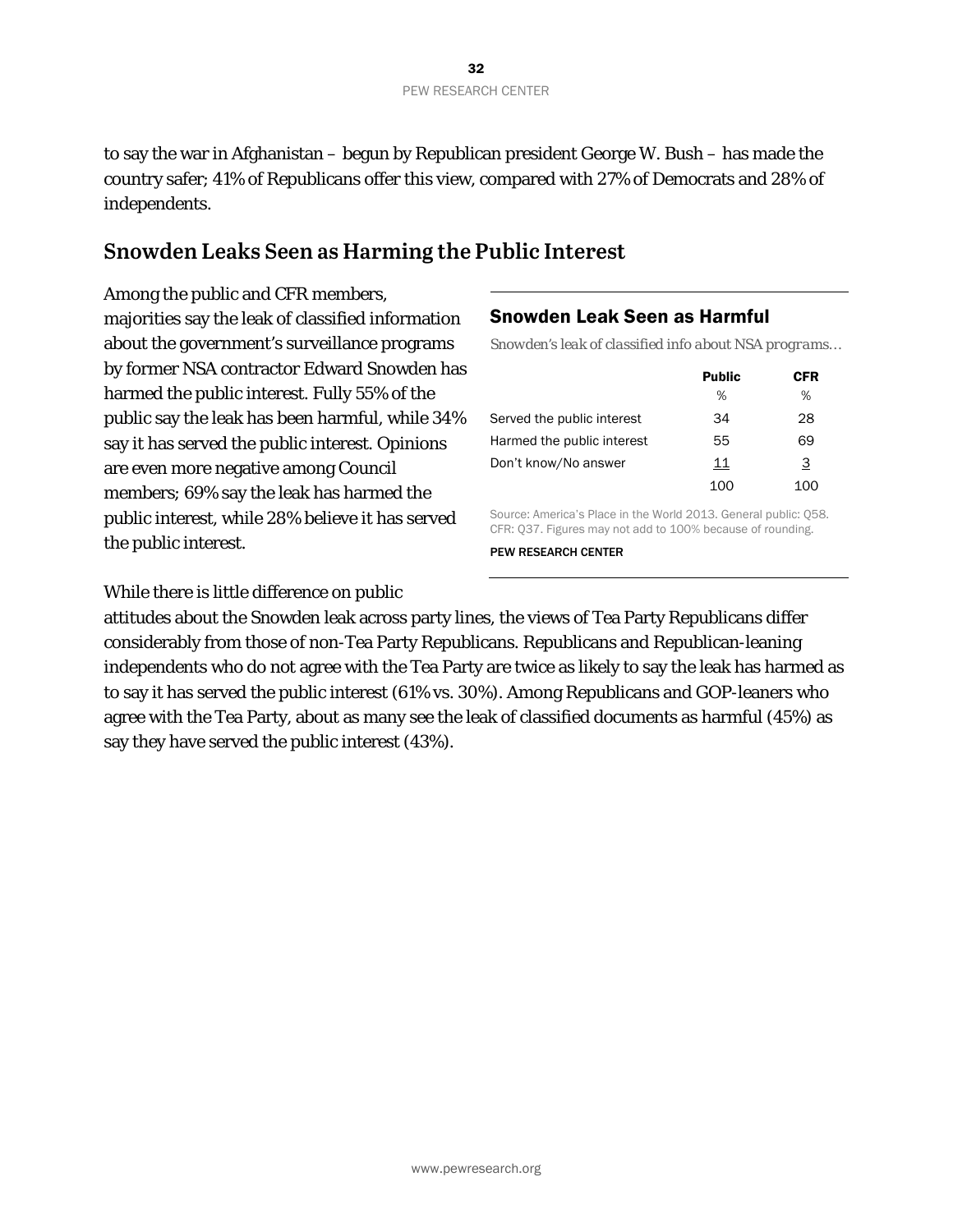# **Terrorism and Civil Liberties**

A 44% plurality of Americans are concerned that the government's anti-terrorism policies have gone too far in restricting civil liberties of average people, while 39% are more concerned that these policies have not gone far enough to adequately protect the country. In July 2013, about half (47%) expressed concern that the government was restricting civil liberties too much, while 35% worried that it was not going far enough to protect the country.

As recently as January 2010, a majority (58%) expressed greater concern that government policies had not gone far enough to provide protection from terrorism than that they had gone too far in restricting civil liberties (27%).

CFR member are also concerned about civil liberties; 52% say the government has

restricted civil liberties too much, compared with 46% in 2009. About one-third of CFR members (32%) say the government has not gone far enough to protect the country, virtually unchanged from four years ago.

Republicans and Democrats are equally divided on this question. About four-in-ten Democrats (43%) say the government's anti-terrorism policies have not gone far enough to adequately protect the country, while about as

### Balancing Civil Liberties and Security

*What concerns you more about the government's anti-terrorism programs?*



Source: America's Place in the World 2013. General public: Q57.

# Both Parties Divided over Whether Anti-Terrorism Policies Go Too Far in Restricting Civil Liberties

*Government anti-terrorism policies have …*

|                        | Gone too far in<br>restricting civil<br>liberties | Not gone far<br>enough to protect<br>the country | Other/DK   |
|------------------------|---------------------------------------------------|--------------------------------------------------|------------|
|                        | %                                                 | %                                                | %          |
| Republicans            | 43                                                | 41                                               | $16 = 100$ |
| Democrats              | 39                                                | 43                                               | $18 = 100$ |
| Independents           | 49                                                | 37                                               | $15 = 100$ |
| Among Reps/Rep-leaners |                                                   |                                                  |            |
| Tea Party              | 51                                                | 33                                               | $15 = 100$ |
| Not Tea Party          | 42                                                | 44                                               | $14 = 100$ |

Source: America's Place in the World 2013; General public: Q57. Figures may not add to 100% because of rounding.

PEW RESEARCH CENTER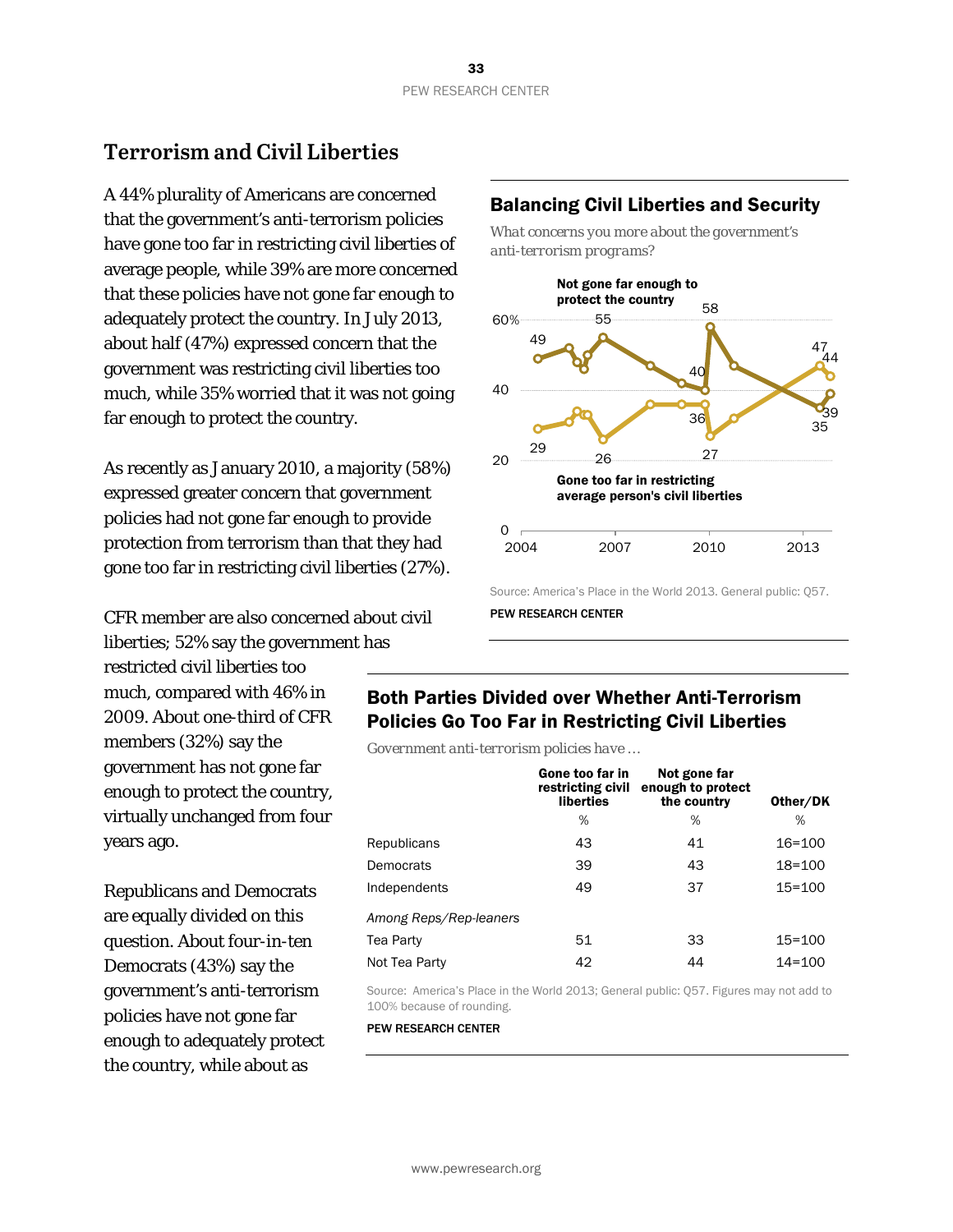many (39%) are concerned that that these policies have gone too far in restricting civil liberties.

Similarly, among Republicans, 41% say the government's policies have not gone far enough to protect the country and 43% believe they have gone too far in restricting civil liberties. Among independents, about half (49%) say anti-terrorism policies have restricted civil liberties too much, while somewhat fewer (37%) express concern that they have not gone far enough to protect the public.

Tea Party Republicans are more concerned than non-Tea Party Republicans about the impact of anti-terrorism policies on civil liberties. About half (51%) of Republicans and Republican-leaning independents say the government has gone too far in restricting civil liberties, while a third say these policies have not gone far enough to provide adequate protection. Republicans and GOPleaning independents who do not agree with the Tea Party are about evenly divided; 44% are concerned that the government's policies do not go far enough to protect the country and 42% think they restrict civil liberties too much.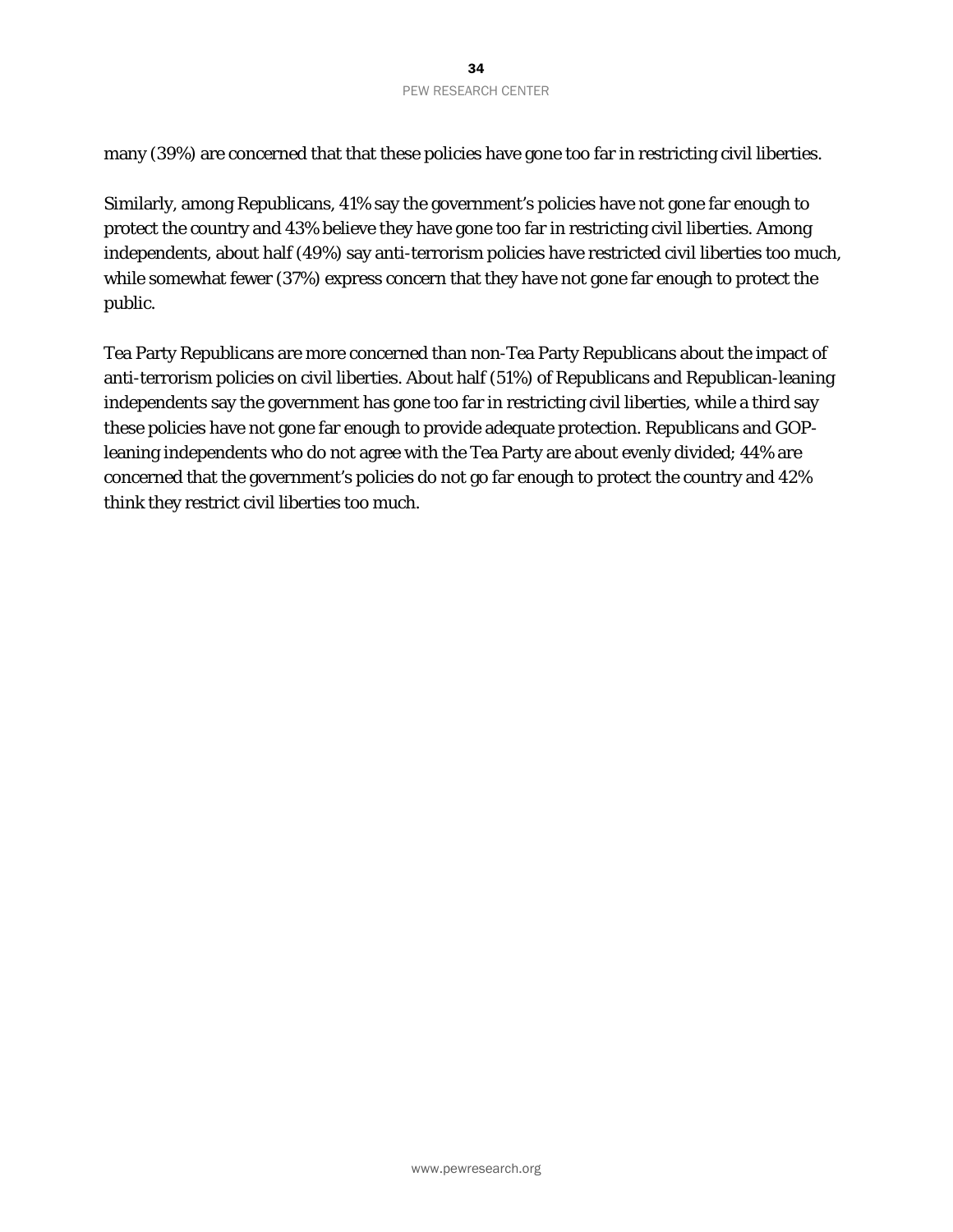# <span id="page-35-0"></span>Section 5: Public Views of Selected Countries

The public continues to express favorable opinions of a number of long-standing U.S. allies: Fully 81% have a favorable view of Canada while nearly as many (79%) have a favorable impression of Great Britain. Substantial majorities also express favorable views of Japan (70%) and Germany (67%).

In contrast, only about a third view China (33%) and Russia (32%) favorably and just 27% have a favorable view of Saudi Arabia.

Opinions about most of the 12 countries included in the survey have not changed a great deal in recent years. Favorable ratings for France, Germany and Canada are much higher than they were a decade ago, amid tensions over the U.S. war in Iraq. Currently, 59% view France favorably, which is little changed from a 2009 Pew Global Attitudes Project survey (62%). In 2003, just 29% viewed France favorably.

# U.S. Allies Viewed Favorably; Low Ratings for China, Russia, Saudi Arabia

*% with a favorable view of each country*



Source: America's Place in the World 2013. General Public: Q12a-n. PEW RESEARCH CENTER

However, the balance of opinion toward India, Russia and Mexico has turned more negative. Fewer than half (46%) have a favorable impression of India while 33% have an unfavorable opinion. Four years ago, 56% had a favorable opinion of India and 24% had an unfavorable view.

Over the past few years, unfavorable opinions of both Russia and Mexico also have risen substantially. Currently, 39% view Mexico favorably while 52% have an unfavorable opinion; in 2007, the balance of opinion toward Mexico was positive (47% favorable, 37% unfavorable). A majority of Americans (54%) view Russia unfavorably, up from 43% last year and 35% in 2007.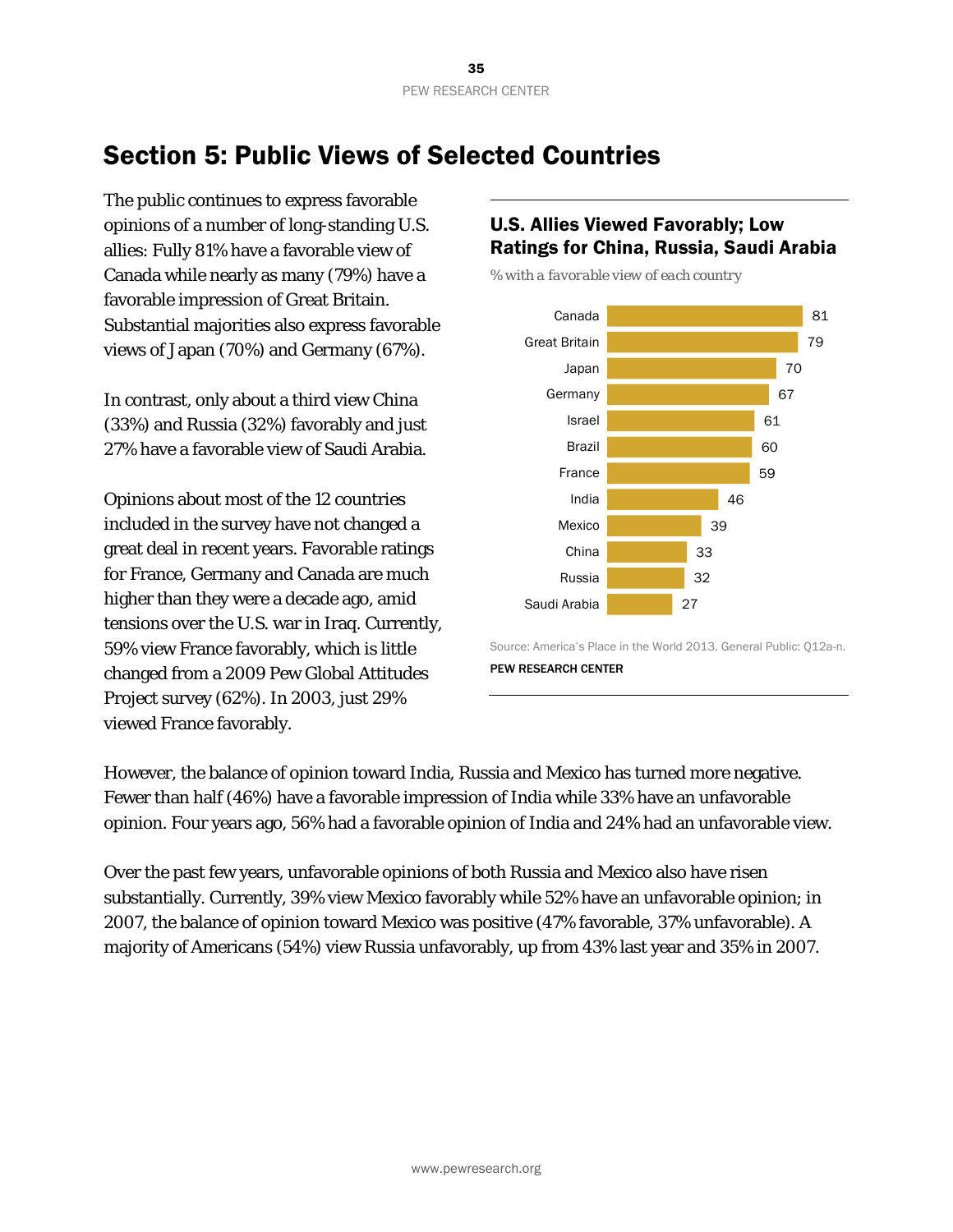There are no significant partisan differences in views of many of these countries, including Great Britain, Brazil, Saudi Arabia and Russia. However, more Republicans than Democrats have a favorable impression of Israel (74% of Republicans vs. 55% of Democrats).

Tea Party Republicans have especially positive views of Israel: 86% of Republicans and Republican-leaning independents who agree with the Tea Party view Israel favorably, compared with 68% of Republicans and GOP leaners who do not agree with the Tea Party.

Democrats are more likely than Republicans to view China, Mexico and France favorably. Roughly a third of Democrats (36%) have a favorable opinion of China compared with 23% of Republicans. The gap is about as large in favorable opinions of Mexico (14 points) and France (17 points).

### Partisan Differences in Countries' Favorable Ratings

*% expressing favorable view of each country …*

|               | Total | Rep | Dem | Ind | <b>Rep-Dem</b><br>diff |
|---------------|-------|-----|-----|-----|------------------------|
|               | %     | ℅   | %   | %   |                        |
| Israel        | 61    | 74  | 55  | 61  | +19                    |
| Japan         | 70    | 75  | 66  | 74  | $+9$                   |
| Great Britain | 79    | 84  | 78  | 80  | $+6$                   |
| Brazil        | 60    | 63  | 58  | 62  | $+5$                   |
| Canada        | 81    | 83  | 79  | 84  | $+4$                   |
| Saudi Arabia  | 27    | 26  | 25  | 29  | $+1$                   |
| Germany       | 67    | 70  | 68  | 67  | $+2$                   |
| India         | 46    | 46  | 48  | 47  | $-2$                   |
| Russia        | 32    | 29  | 33  | 35  | $-4$                   |
| China         | 33    | 23  | 36  | 37  | -13                    |
| Mexico        | 39    | 30  | 44  | 43  | -14                    |
| France        | 59    | 50  | 67  | 60  | -17                    |

Source: America's Place in the World 2013. General Public: Q12a-n. Statistically significant differences in bold.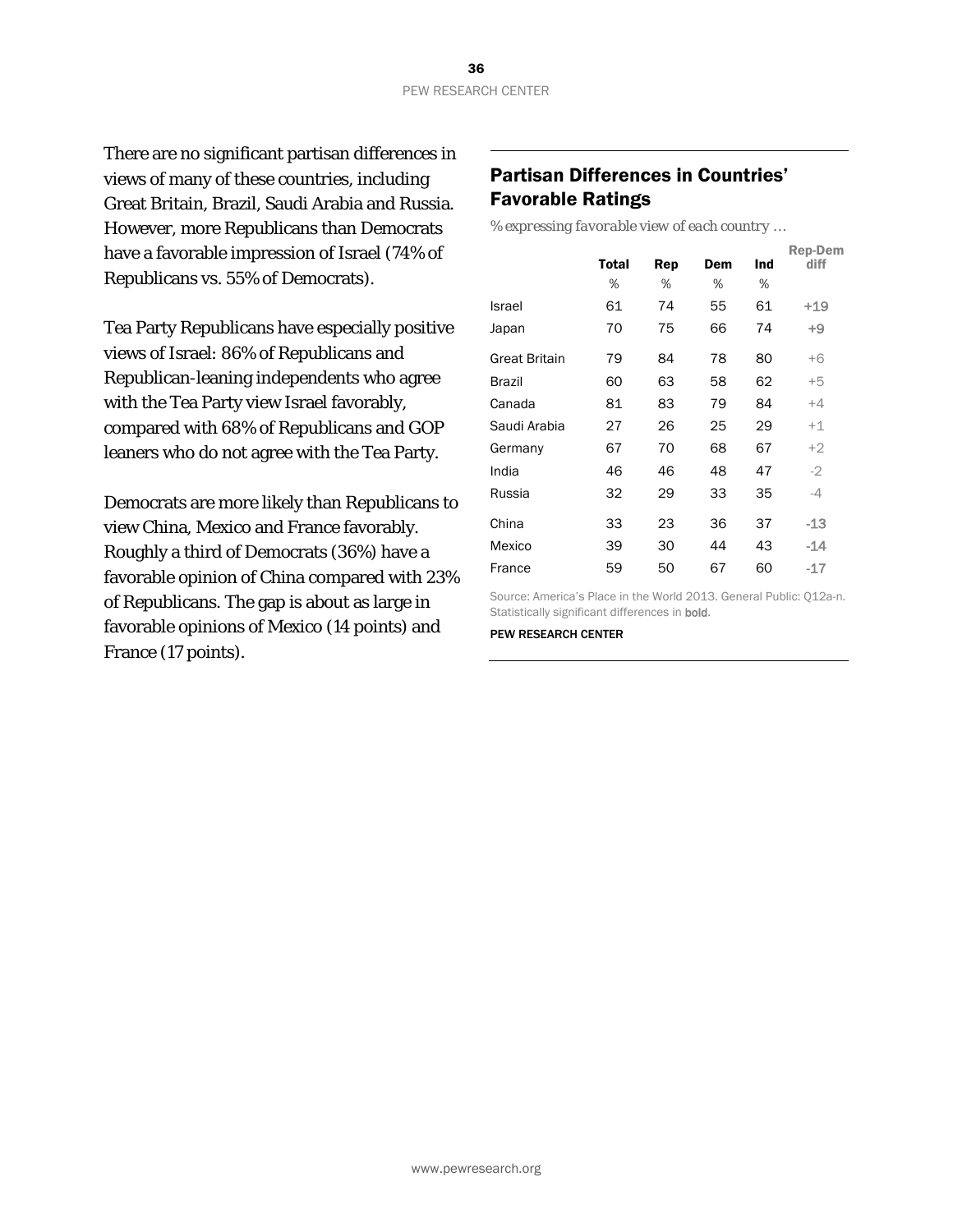### **Europe Makes a Comeback**

Thinking about the relationships the United States has with Europe and Asia, 50% of the public sees ties with Europe as most important for the U.S., compared with 35% who say relations with Asian nations are most important.

This is a shift from two years ago, when more viewed ties with Asia as most important, by 47% to 37%. In two surveys in the 1990s, Europe was viewed as more important for the U.S. than Asia.

Across most demographic and partisan groups, more see political, economic and military ties with Europe as more important than did so in [January 2011.](http://www.people-press.org/2011/01/12/strengthen-ties-with-china-but-get-tough-on-trade/) Older Americans, in particular, are now much more likely to say that Europe is more important to the U.S. than two years ago.

Majorities of those 65 and older (60%) and 50- 64 (57%) now say ties with Europe are most important for the U.S., up from 33% and 38%, respectively, in 2011. Young people's views are virtually unchanged; as in 2011, more young people say Asia (52%) is more important than Europe (37%) in terms of U.S. interests.

Republicans (58%) are more likely than Democrats (48%) or independents (45%) to say that Europe is more important for the U.S. than Asia. In all three groups, higher percentages see Europe as more important to the U.S. than did so in 2011.

### In Reversal of Opinion, Europe Seen as More Important for the U.S. than Asia

| Which area do you<br>think is most<br>important for the | Sept<br>1993 | Sept<br>1997 | <b>Early</b><br>Sept<br>2001 | Jan<br>2011 | Nov<br>2013 |
|---------------------------------------------------------|--------------|--------------|------------------------------|-------------|-------------|
| $U.S.$ ?                                                | %            | %            | %                            | %           | %           |
| Europe                                                  | 50           | 49           | 44                           | 37          | 50          |
| Asia                                                    | 31           | 31           | 34                           | 47          | 35          |
| Equally important<br>(Vol.)                             | 8            | 6            | 9                            |             | 7           |
| Don't know                                              | 10           | 14           | 13                           | 9           | 8           |
|                                                         | 100          | 100          | 100                          | 100         | 100         |

Source: America's Place in the World. 2013. General Public: Q31. Figures may not add to 100% because of rounding.

PEW RESEARCH CENTER

### A Wider Age Gap in Views of Which Region is More Important for the U.S.

*% saying each is most important to the U.S.* 

|                     | Jan 2011      |      | <b>Nov 2013</b> |      |
|---------------------|---------------|------|-----------------|------|
|                     | <b>Europe</b> | Asia | <b>Europe</b>   | Asia |
|                     | ℅             | %    | %               | %    |
| Total               | 37            | 47   | 50              | 35   |
| 18-29               | 39            | 52   | 37              | 52   |
| 30-49               | 36            | 47   | 46              | 40   |
| 50-64               | 38            | 43   | 57              | 26   |
| $65+$               | 33            | 45   | 60              | 21   |
| College grad+       | 31            | 55   | 41              | 44   |
| Some college        | 34            | 54   | 50              | 34   |
| High school or less | 41            | 39   | 54              | 31   |
| Republican          | 43            | 46   | 58              | 29   |
| Democrat            | 34            | 46   | 48              | 37   |
| Independent         | 34            | 52   | 45              | 40   |

Source: America's Place in the World. 2013. General Public: Q31.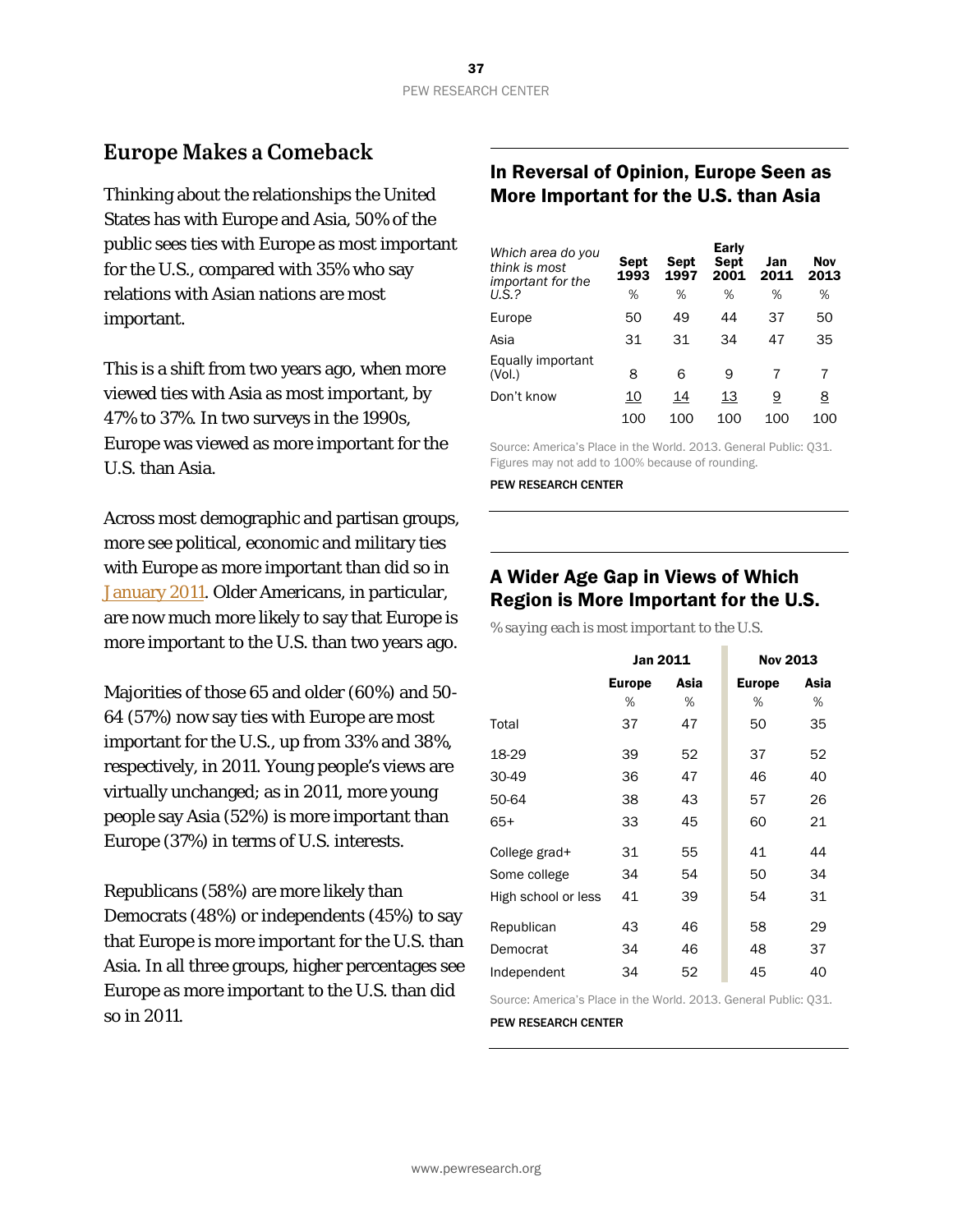## Section 6: Views of Council on Foreign Relations Members

Members of the Council on Foreign Relations, like the general public, believe that the U.S. global power has declined; 62% say the United States plays a less powerful and important role than it did a decade ago. Four years ago, 44% said the United States had become less powerful and in 2001, just before 9/11, just 25% expressed this view.

But the organization's members – unlike the public – continue to support an activist U.S. foreign policy. An overwhelming majority (86%) favors a shared global leadership role for the U.S., and 55% think the country should be the *most* assertive of the world's leading nations.

The survey of 1,838 members of the Council on Foreign Relations, conducted Oct.7-Nov. 11, finds that the organization's members are much more critical of the Obama administration's foreign policy than in the previous [America's Place in the World](http://www.people-press.org/2009/12/03/us-seen-as-less-important-china-as-more-powerful/) survey, conducted in October and November 2009.

### CFR Members, Like the Public, Say U.S. Global Power Has Declined

*Compared with 10 years ago, the U.S. is…*



Source: America's Place in the World 2013. CFR: Q8.

PEW RESEARCH CENTER

### Who are the members of the Council on Foreign Relations?

The Council on Foreign Relations (CFR) is an independent, nonpartisan membership organization and think tank with more than 4,700 members. They include government officials, scholars, business executives, journalists, lawyers and nonprofit professionals in the field of international affairs.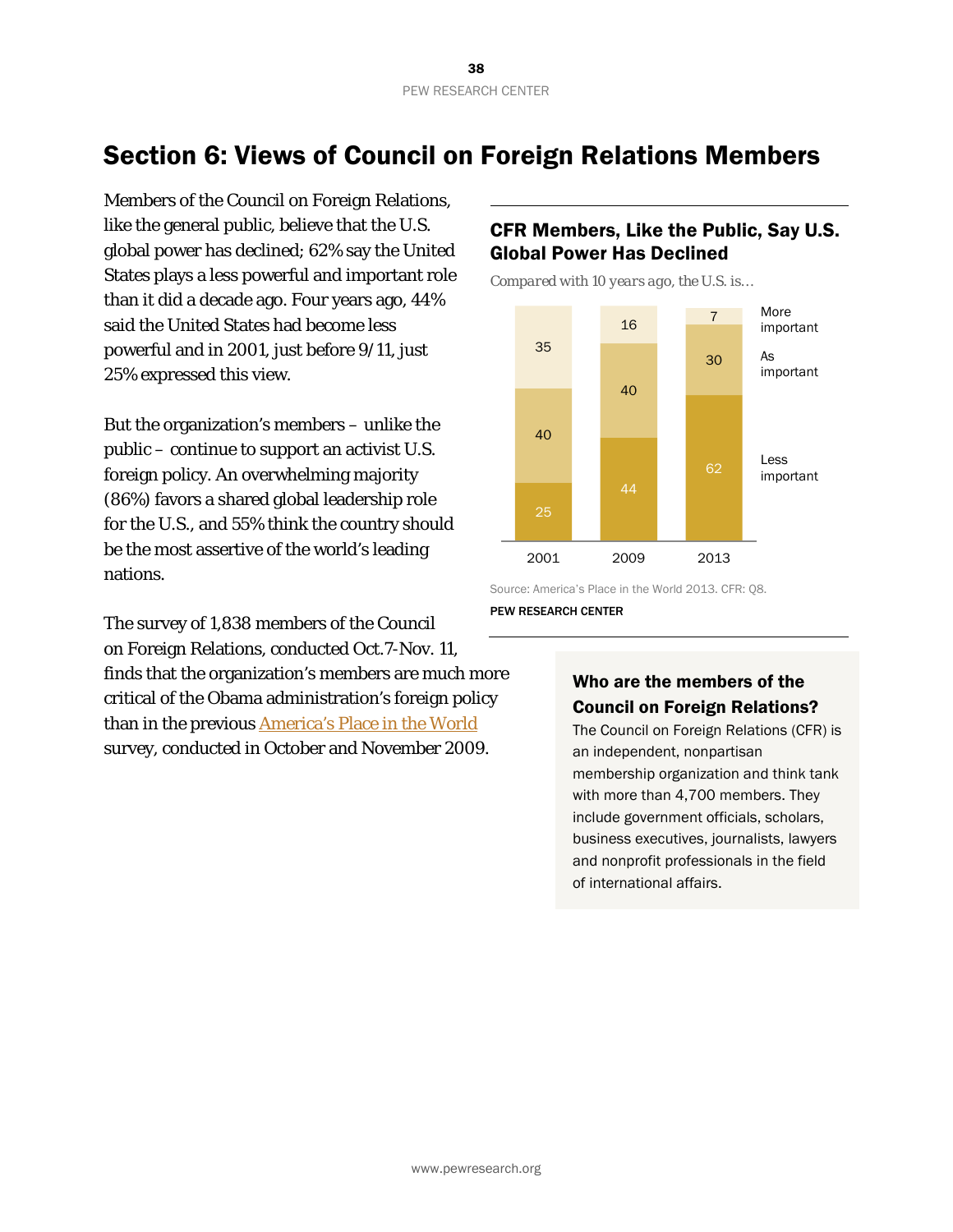Overall, 44% of CFR members say Obama's handling foreign policy has been worse than they expected, while just 16% it has surpassed their expectations; 40% say Obama has done about as well as they expected. Roughly half of CFR members (52%) say the Obama administration's approach to foreign policy is not assertive enough, up from just 31% four years ago.

Nevertheless, Obama gets positive job ratings from CFR members for his handling of several issues, including terrorism (73% approve), Iran (72%), China (69%) and international trade (66%). And a higher percentage of CFR members approve of Obama's handling of Afghanistan than did so four years ago (56% now, 42% then).

The survey finds that about half of members of the Council on Foreign Relations (52%) express concern that the government's anti-terrorism efforts have gone too far in eroding civil liberties;





Source: America's Place in the World 2013. CFR: Q1b.

PEW RESEARCH CENTER

far fewer (32%) say their greater concern is that they have not gone far enough in protecting the country.

However, a large majority (68%) says that the NSA's surveillance program has made the country safer from terrorism, and roughly as many (69%) say that Edward Snowden's leak of classified information about the program has harmed the public interest.

When it comes to the Middle East, most CFR members (64%) share the public's preference for stable governments even if there is less democracy in the region. Half of CFR members want the U.S. to be as involved in political changes in the Middle East as it currently is, but of the remainder, about as many want less U.S. involvement as more.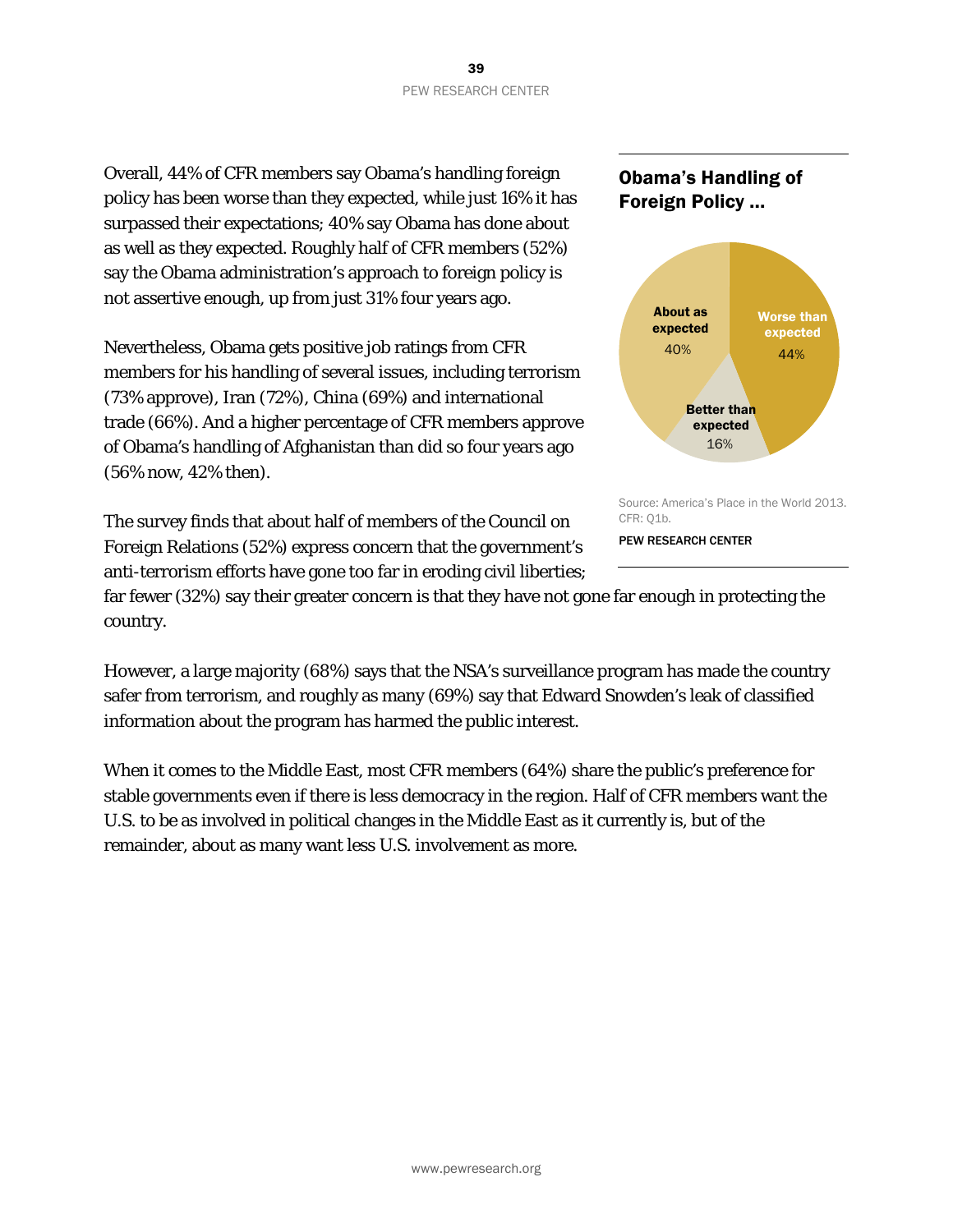## **Many Fault Obama's Handling of Syria**

The crisis in Syria was very much on the minds of CFR members as they evaluated the Obama administration's foreign policy. The survey was conducted shortly after the administration reached a last-minute deal with Russia requiring Syria to destroy its chemical weapons. The president had publicly threatened U.S. military action against Bashar al-Assad's regime in response to its alleged use of chemical weapons.

About seven in-ten (72%) CFR members say the reputation of the United States has been weakened by the way it has handled the situation in Syria; 12% say the U.S. reputation has been strengthened and 14% say it has not been affected.

By contrast, 74% of CFR members say Russia's reputation has been strengthened by the way it handled the situation in Syria, while 14% say it has been weakened and 10% say Russia's reputation has not been affected. Opinions about the effect on the reputation of the UN are mixed. About as many say the UN's image has been weakened (38%) as say it has not been affected (42%) by the way it has handled the situation in Syria; 18% say the UN has been strengthened.

Just 38% of CFR members approve of Obama's handling of Syria while 59% disapprove; these are by far the lowest ratings for the president on 10 foreign policy issues tested. And on Russia, Obama gets mixed ratings (49% approve, 46% disapprove).

### Most CFR Members Say Syria Crisis Left U.S. Weaker, Russia Stronger

*Impact of events in Syria on reputations of each …*

|              | U.S. | Russia | UN             |
|--------------|------|--------|----------------|
|              | %    | %      | %              |
| Strengthened | 12   | 74     | 18             |
| Weakened     | 72   | 14     | 38             |
| Not affected | 14   | 10     | 42             |
| No answer    | 1    | 1      | $\overline{2}$ |
|              | 100  | 100    | 100            |

Source: America's Place in the World 2013. CFR: Q38a-c. Figures may not add to 100% because of rounding

PEW RESEARCH CENTER

### CFR Members Approve of Obama's Handling of Terrorism, Iran — Not Syria

*Views of Obama's handling of …*

|                       | Approve | <b>Disapprove</b> | <b>No answer</b> |
|-----------------------|---------|-------------------|------------------|
|                       | %       | %                 | ℅                |
| Terrorism             | 73      | 24                | $4 = 100$        |
| Iran                  | 72      | 25                | $3 = 100$        |
| Relations w/China     | 69      | 26                | $4 = 100$        |
| Immigration policy    | 67      | 29                | $3 = 100$        |
| Int'l trade issues    | 66      | 26                | $8 = 100$        |
| Afghanistan           | 56      | 41                | $4 = 100$        |
| Global climate change | 53      | 42                | $5 = 100$        |
| Pakistan              | 52      | 40                | $8 = 100$        |
| Relations w/ Russia   | 49      | 46                | $4 = 100$        |
| Syria                 | 38      | 59                | $3 = 100$        |
| Overall job rating    | 60      | 39                | $1 = 100$        |

Source: America's Place in the World 2013. CFR: Q1, Q4a-j.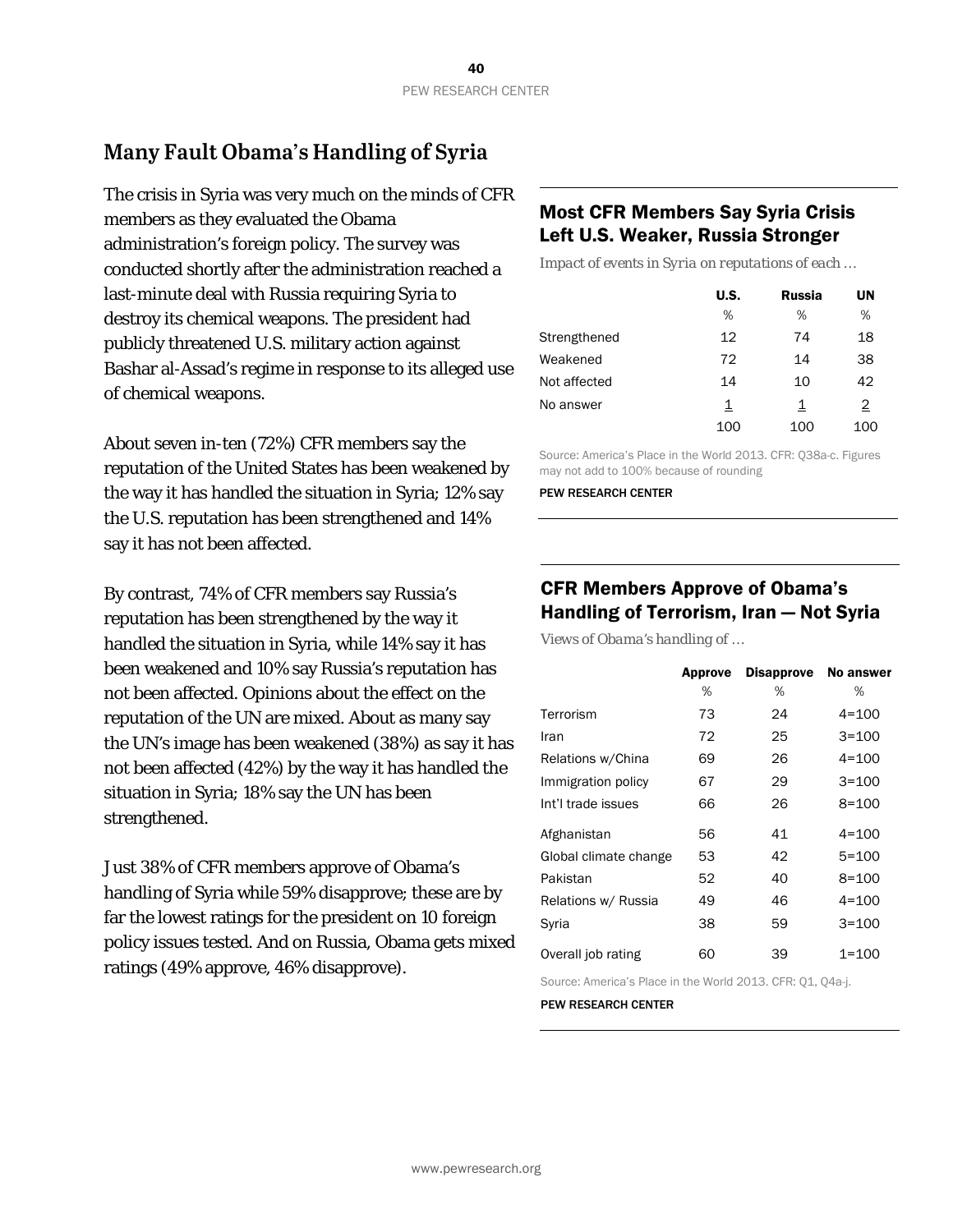Among Obama's best ratings are for his handling of terrorism (73% approve) and Iran (72%). About two-thirds also give the president a positive review for his handling of relations with China, immigration policy and international trade.

CFR members' views of Obama's handling of trade policy have improved considerably since Obama's first year in office; 66% currently approve of the president's handling of trade, compared with 49% in 2009. His job rating on Afghanistan, which was among his lowest in 2009 (42%), has increased to 56%.

However, CFR members express less positive views of Obama's handling of global climate change, Pakistan and China than they did four years ago. About half (53%) approve of his handling of climate change, down 20 points from 2009. Obama's approval on Pakistan has fallen 14 points (from 66% to 52%) and 10 points on China (from 79% to 69%).

On climate change, most CFR members (58%) said in 2009 that they expected Obama to get the United States to take significant steps to reduce carbon emissions. But in the current survey, most say he has failed to so. Only about a quarter of CFR members (23%) say Obama has gotten the U.S. take significant action in reducing carbon emissions, while 74% say he has not.

# Views of Obama on Cutting Carbon Emissions 2009 2013 74 37 23 58 Will **Hassen Communist Communist Principles** Won't **Hasn't**

Source: America's Place in the World 2013. CFR: Q32.

In 2013, the question asked, whether Obama "has or has not" gotten the U.S. to reduce carbon emissions; 2009 question asked if he "will or will not" do this.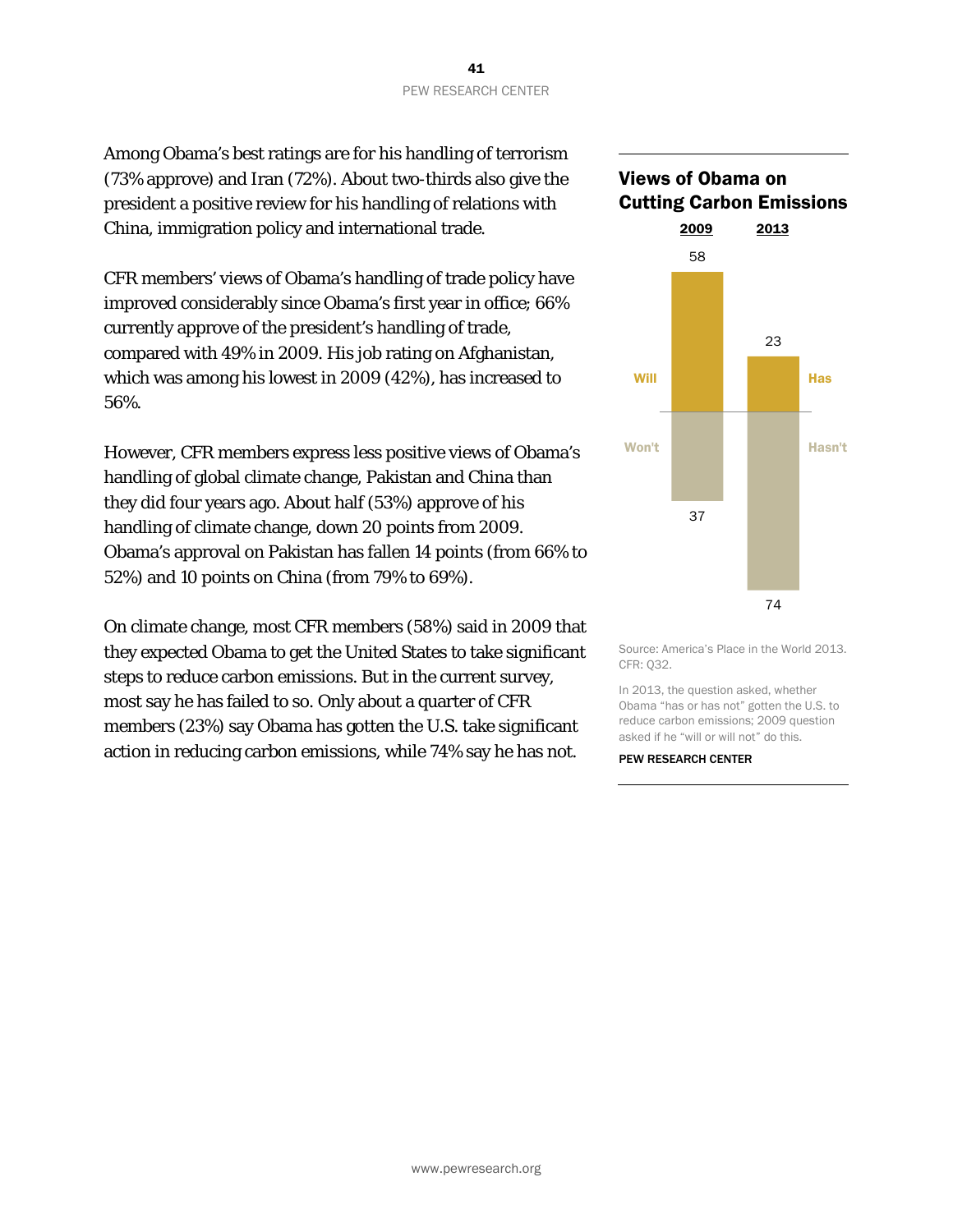### **Best and Worst of Obama's Foreign Policy**

Unlike four years ago, when Council members overwhelmingly named Obama's emphasis on engagement and diplomacy as the best thing about his handling of foreign policy, no clear theme emerges when members are asked the same question in the current survey.

About a quarter (24%) mention the withdrawal of U.S. troops from Iraq and Afghanistan as the best thing about Obama's handling of foreign policy, while 18% cite Obama's focus on engagement and diplomacy and 14% point to Obama's focus on Asia. The president's handling of terrorism and national security is named by 12% of CFR members, with another 7% specifically mentioning the raid that killed Osama bin Laden.

Obama's handling of Syria stands out as the worst aspect of his foreign policy in the view of CFR members; 29% cite this as the worst thing. Others mention the president's general indecision and lack of action (16%), lack of clear foreign policy goals (12%), his handling of the Middle East and the Arab Spring (12%) and failure to work with allies (12%).

### Best Things about Obama's Foreign **Policy**

- %
- 24 Withdrawal from Iraq/Afghanistan
- 18 Multilateralism/Engagement/Diplomacy
- 14 Asia-Pacific pivot/Focus on Asia
- 13 Handling of Iran
- 12 Handling of terrorism and national security/Drones
- 11 Handling of Syria
- 10 Caution about use of military force/Understands limits of military power
- 9 Flexible/Pragmatic/Thoughtful approach and style
- 7 Osama bin Laden raid
- 6 Clinton/Kerry/Other appointments

Source: America's Place in the World 2013. CFR: Q2 (open-ended question). Figures add to more than 100% because of multiple responses. See topline for full results.

#### PEW RESEARCH CENTER

### Worst Things about Obama's Foreign **Policy**

- %
- 29 Handling of Syria
- 16 Indecision/Inaction
- 12 Lack of clear foreign policy goals
- 12 Handling of the Middle East/Arab Spring
- 12 Failure to work with allies/Weakened credibility
- 8 Withdrawal from Afghanistan
- 7 Mishandling of NSA surveillance program
- 7 Handling of terrorism & national security/Drones
- 7 Handling of Egypt
- 6 Handling of relations with Russia 5 Handling of Israeli-Palestinian conflict/U.S.-Israel relations

Source: America's Place in the World 2013. CFR: Q3 (open-ended question). Figures add to more than 100% because of multiple responses. See topline for full results.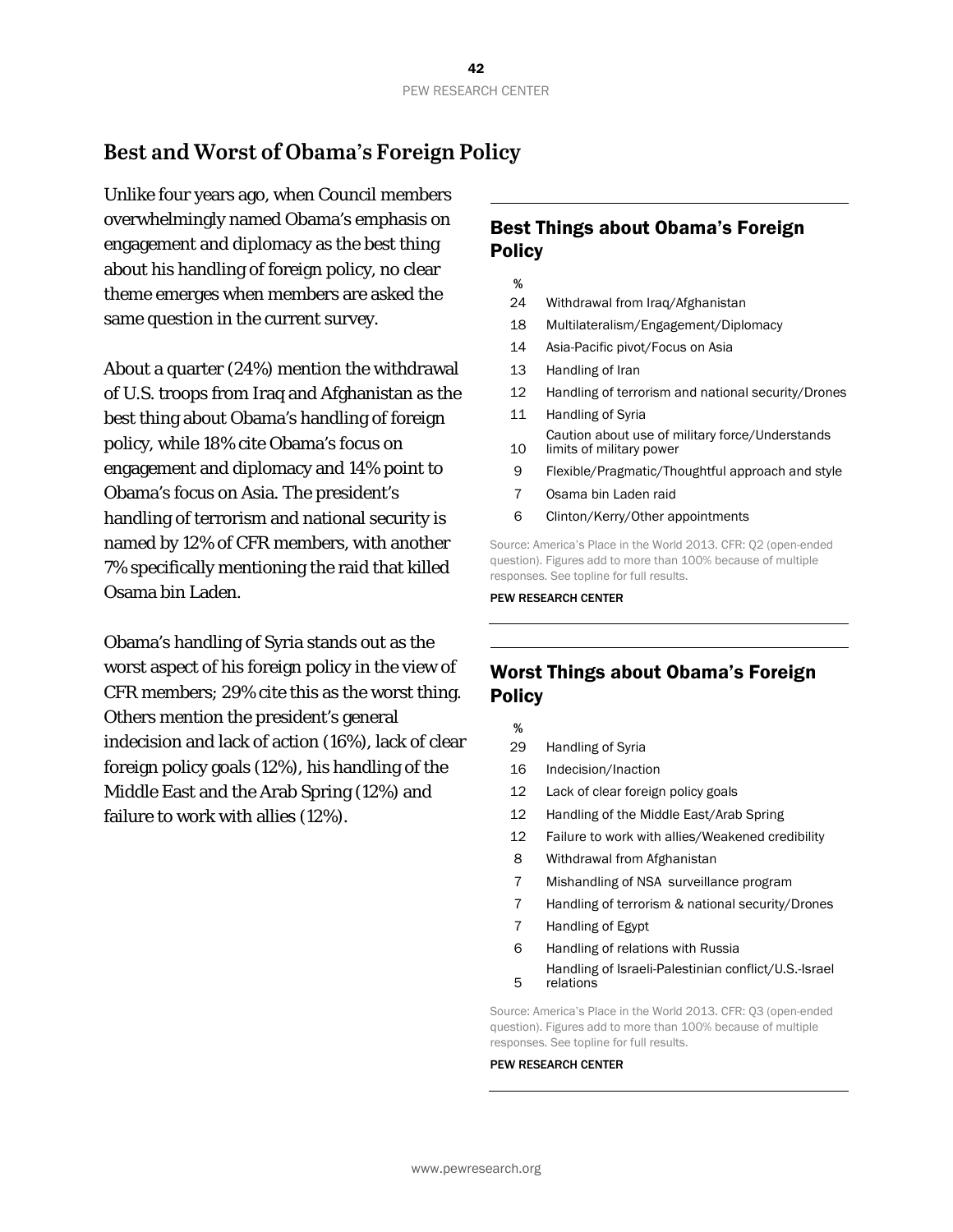### **CFR Members Prioritize Stability over Democracy in Middle East**

Nearly three years after start of the Arab Spring, most members of the Council on Foreign Relations prioritize stability over democracy in the Middle East. Nearly two-thirds (64%) say stable governments are more important, even if there is less democracy in the region, while 32% say democratic governments are more important, even if there is less stability.

In this regard, the opinions of CFR members are similar to those of the public: 63% of the public views stable governments as more important in the Middle East, while just 28% say democratic governments are more important.

CFR members are reluctant to see the United States become more deeply involved in changes in political leadership in the region. Just 24% say the U.S. should be more involved in changes in political leadership in Middle East countries such as Egypt or Libya. About as many (25%) say it should be less involved, while 50% say it should stay as involved is it is currently.

There is more support for the United States becoming more involved in resolving the conflict between Israel and the Palestinians. About four-in-ten CFR members (39%) say the United States should become more involved in resolving the Israeli-Palestinian conflict, while 46% want the U.S. to maintain its current level of involvement; just 14% say it should be less involved.

Most CFR members are optimistic that a twostate solution is possible in the Middle East. Roughly three-in-four (77%) think a way can be found for Israel and an independent Palestinian state to coexist peacefully with each other,

### Democracy vs. Stability in the Middle East

*More important to have democratic gov'ts even w/ less stability, or stable gov'ts even w/ less democracy?*



Source: America's Place in the World 2013. CFR: Q25.

PEW RESEARCH CENTER

### CFR Members' Views of U.S. Involvement in the Middle East

*% saying U.S. should be…*

|                      | In changes in<br><b>Middle East</b><br>political leadership | In resolving Israeli-<br><b>Palestinian</b><br>conflict |
|----------------------|-------------------------------------------------------------|---------------------------------------------------------|
|                      | %                                                           | %                                                       |
| More involved        | 24                                                          | 39                                                      |
| Less involved        | 25                                                          | 14                                                      |
| As involved as it is | 50                                                          | 46                                                      |
| No answer            | 1                                                           | 1                                                       |
|                      |                                                             |                                                         |

Source: America's Place in the World 2013. CFR: Q23-Q24. Figures may not add to 100% because of rounding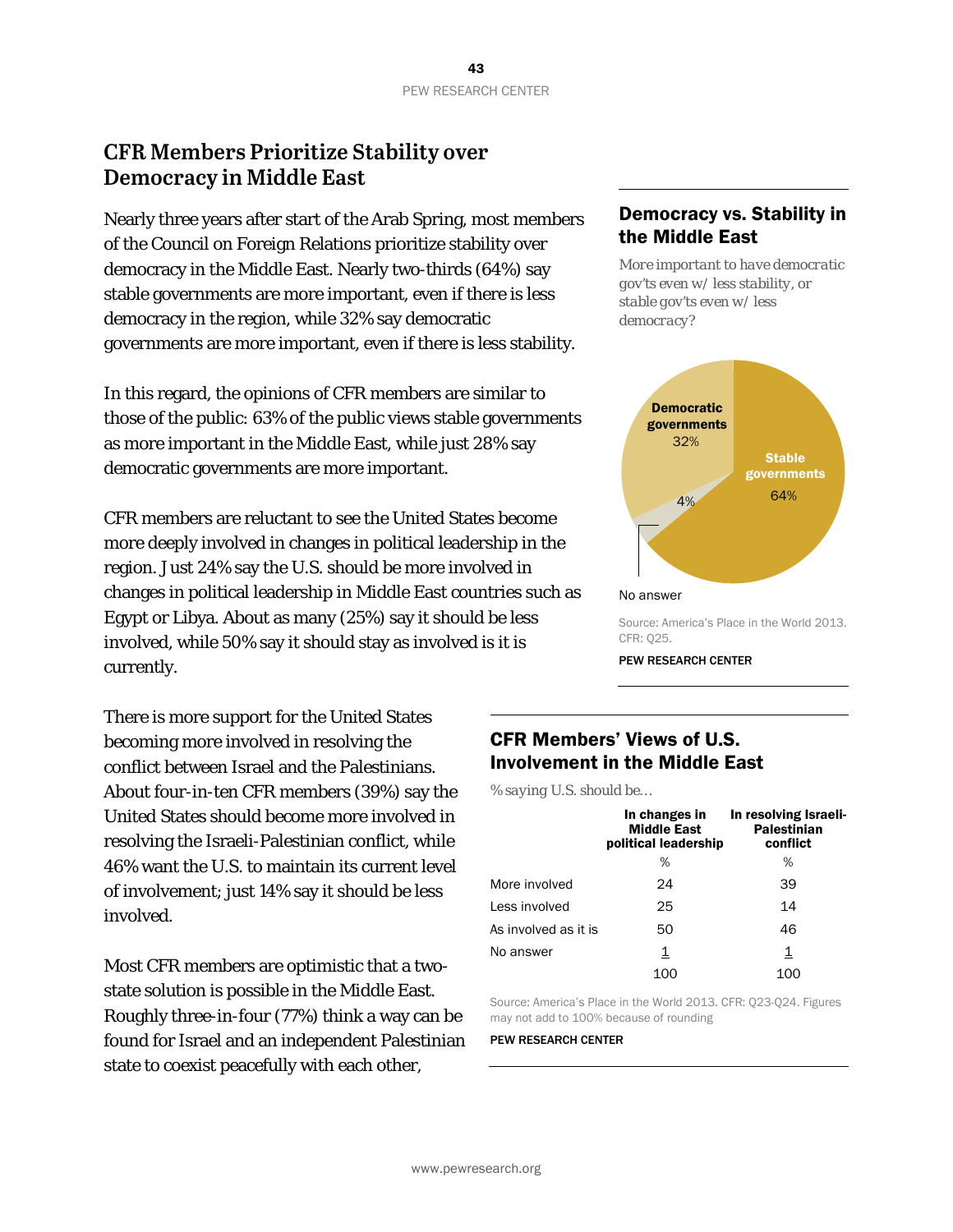compared with just 21% who say this is not possible.

### **Assessing Prospects for Democracy**

CFR members are pessimistic about the potential for increased democracy in Egypt, Saudi Arabia and Russia. However, they are more upbeat about the long-term prospects for greater democracy in China and Iran.

Roughly half of CFR members say they expect China (52%) and Iran (50%) to become more democratic over the next decade. About four-inten expect both countries to be about the same as they are today (40% China, 41% Iran), while relatively few predict that China and Iran will become less democratic.

Far fewer CFR members expect Egypt, Saudi Arabia and Russia to become more democratic

### China, Iran Expected to Become More Democratic over the Next Decade

*% saying each country will become…*

|              | <b>More</b> | Less<br>democratic democratic | <b>About the</b><br>same | No<br>answer |
|--------------|-------------|-------------------------------|--------------------------|--------------|
|              | %           | %                             | %                        | %            |
| China        | 52          | 6                             | 40                       | $2 = 100$    |
| Iran         | 50          | 7                             | 41                       | $2 = 100$    |
| Egypt        | 33          | 30                            | 35                       | $3 = 100$    |
| Saudi Arabia | 24          | 8                             | 66                       | $2 = 100$    |
| Russia       | 19          | 35                            | 44                       | $2 = 100$    |

Source: America's Place in the World 2013. CFR: Q40a-e. Figures may not add to 100% because of rounding

PEW RESEARCH CENTER

over the next decade. A third (33%) say Egypt will become more democratic, 30% say it will become less democratic while 35% think that Egypt will be about the same as it is today.

Two-thirds of CFR members (66%) predict little democratic movement in Saudi Arabia over the next decade; 24% say the kingdom will become more democratic while 8% think it will become less democratic.

Finally, more than two decades after the fall of the Soviet Union, CFR members are quite pessimistic about the prospects for democracy in Russia. Only about one-in-five (19%) think Russia will become more democratic, while nearly twice as many (35%) expect it to become less democratic and 44% expect things to be the same as they are now.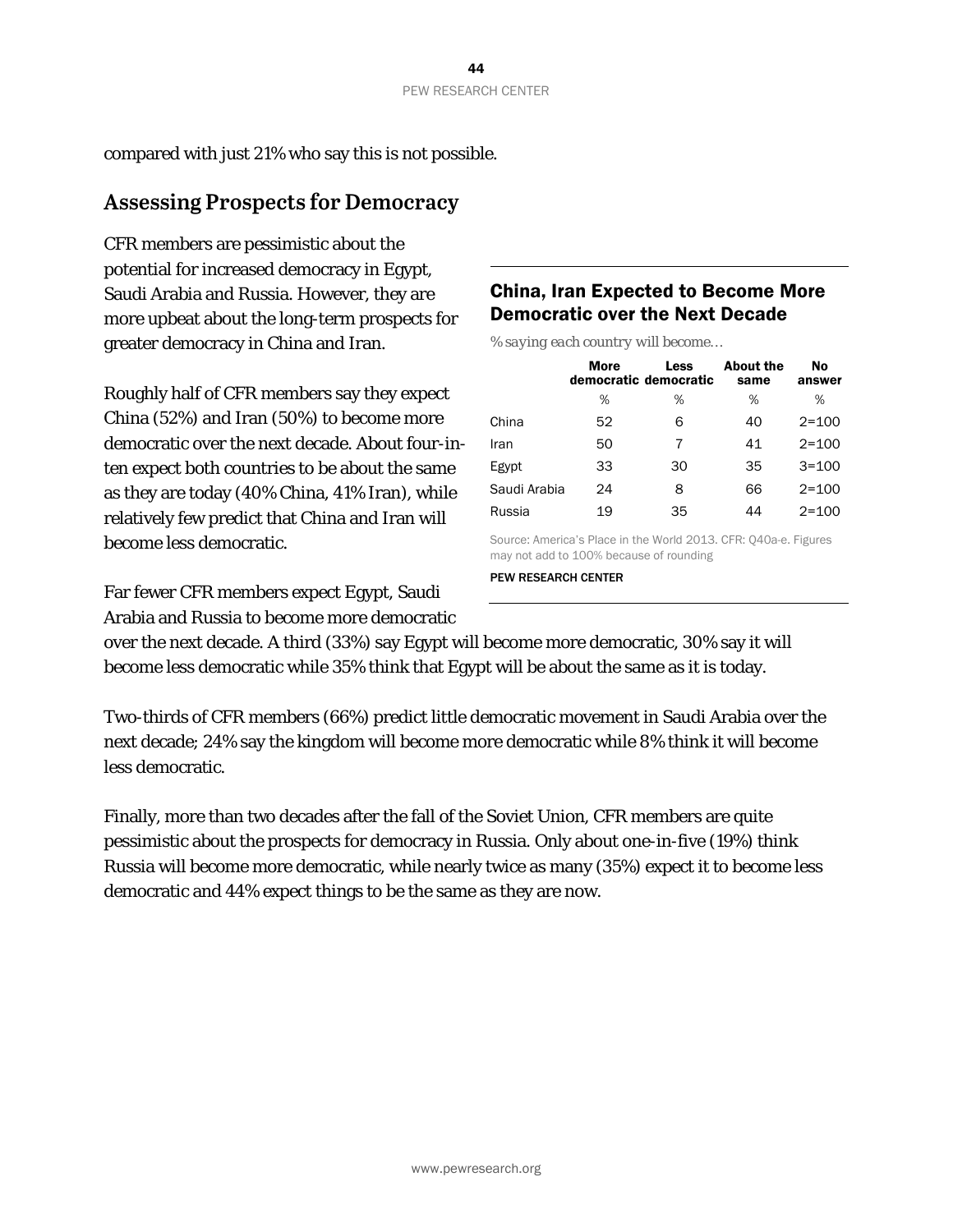## **Changing Views of Possible Future U.S. Allies**

When asked to name which countries will become more important U.S. allies in the future, more

CFR members name India (37%) and China (34%). But far fewer see these countries as key future allies than did so four years ago (55% India, 58% China).

Mexico and Germany are increasingly seen as more important U.S. allies in the future. Currently, 21% say Mexico will be a more important U.S. ally in the future and 19% say the same about Germany; in 2009, only 8% named Mexico and 9% named Germany.

European nations – and the EU itself – continue to top the list of countries that CFR members say will be less important future allies. About one-in-five say Europe or the EU will be less important to the U.S., 19% name France and 17% Great Britain. Another 15% say they expect Saudi Arabia to be a less important U.S. ally in years to come; that is up from just 5% in 2009.

### Views of Future U.S. Allies and Partners

| U.S. allies and partners that will                                    | 0ct<br>2005 | Nov<br>2009 | Nov<br>2013 |
|-----------------------------------------------------------------------|-------------|-------------|-------------|
| be more important in the future                                       | ℅           | ℅           | %           |
| India                                                                 | 43          | 55          | 37          |
| China                                                                 | 31          | 58          | 34          |
| Brazil                                                                | 17          | 37          | 28          |
| Japan                                                                 | 32          | 16          | 25          |
| Mexico                                                                | 7           | 8           | 21          |
| Germany                                                               | 3           | 9           | 19          |
| U.S. allies and partners that will<br>be less important in the future |             |             |             |
| EU/Europe                                                             | 5           | 16          | 20          |
| France                                                                | 31          | 18          | 19          |
| <b>Great Britain</b>                                                  | 2           | 17          | 17          |
| Saudi Arabia                                                          | 9           | 5           | 15          |
| Israel                                                                | 8           | 9           | 11          |

Source: America's Place in the World 2013. CFR: Q13 & Q14. Figures add to more than 100% because of multiple responses. See topline for full results.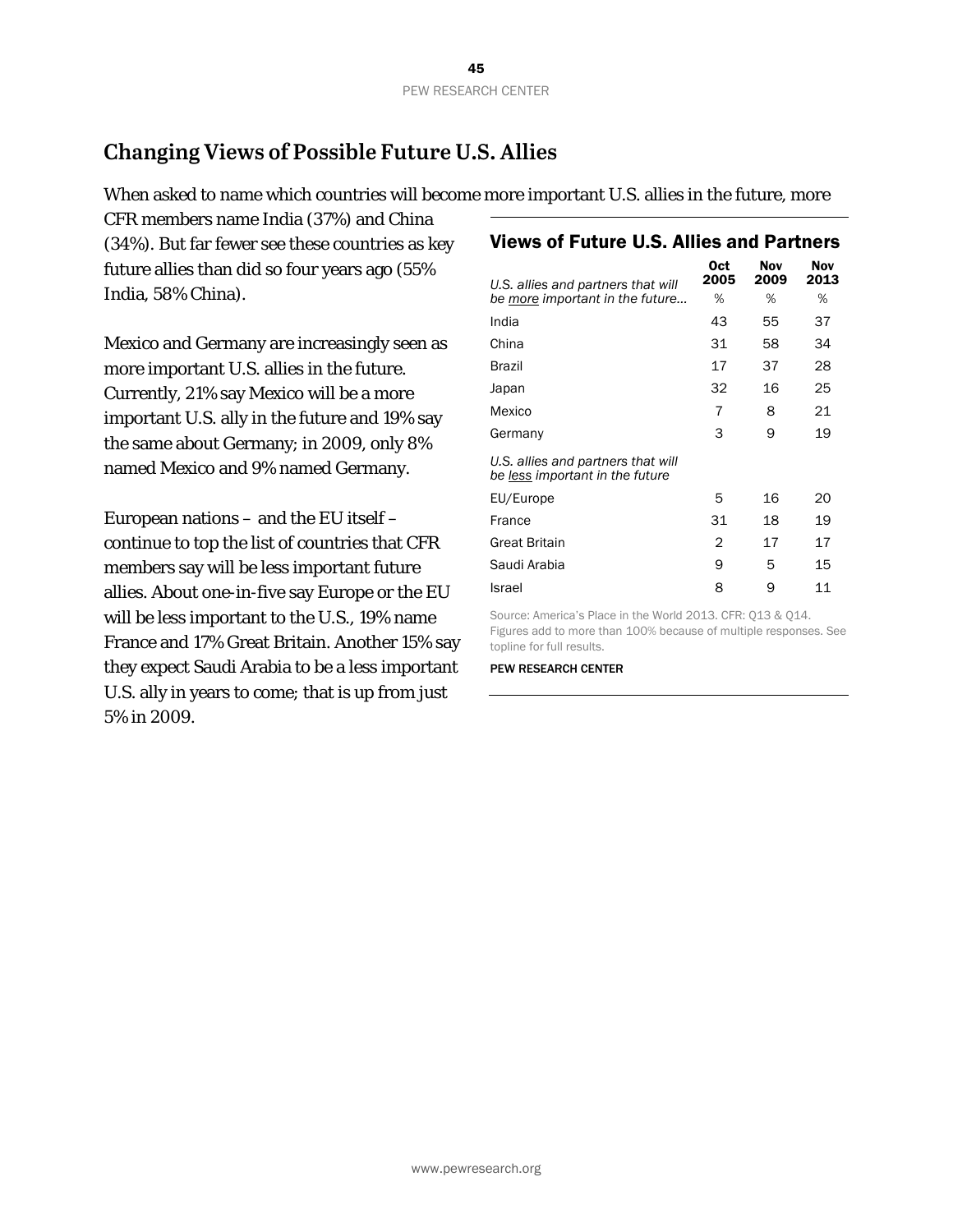## **Long-Range Policy Goals**

In assessing the country's longterm policy priorities, CFR members continue to place greater emphasis on security goals than on promoting democracy or human rights, or improving living standards in poor countries.

Consistent with past Pew Research surveys of foreign affairs experts, stopping the spread of weapons of mass destruction tops the list of what CFR members say should be a top priority for the U.S. About eight-in-ten (81%) currently say this should be a top priority; at least as many said the same in surveys conducted between 1993 and 2009.

### CFR Members' Top Foreign Policy Priorities: Preventing Spread of WMD, Terrorism

*% saying each should be a top policy priority …*

|                                          | <b>Early Sept</b><br>2001 | 0ct<br>2005 | Nov<br>2009 | <b>Nov</b><br>2013 |
|------------------------------------------|---------------------------|-------------|-------------|--------------------|
|                                          | %                         | %           | %           | %                  |
| Preventing the spread of WMD             | 83                        | 89          | 88          | 81                 |
| Protect against terror attacks           | 62                        | 84          | 81          | 76                 |
| Deal with global climate change*         | 56                        | 56          | 57          | 57                 |
| Reduce dependence on imported energy     | --                        | 67          | 65          | 47                 |
| Protect jobs of American workers         | 17                        | 19          | 21          | 29                 |
| Improve living standards in poor nations | 48                        | 47          | 35          | 25                 |
| Promote human rights abroad              | 43                        | 22          | 21          | 19                 |
| Strengthen the United Nations            | 37                        | 29          | 18          | 17                 |
| Combat international drug-trafficking    | 35                        | 21          | 22          | 17                 |
| Promote democracy abroad                 | 44                        | 18          | 10          | 12                 |
| Reduce illegal immigration               |                           | 12          | 11          | 11                 |

Source: America's Place in the World 2013. CFR: Q17a-k. \*In 2001, the item was worded "dealing with global warming." Early September 2001 conducted before 9/11 attacks.

PEW RESEARCH CENTER

Taking measures to protect the U.S. from terrorist attacks also remains a top priority; 76% see this as a top goal, as did 81% in 2009 and 84% in 2005. Just before the 2001 attacks, fewer (62%) said protecting the U.S. from terrorism should be a top priority.

A majority of CFR members (57%) also view dealing with global climate change as a top policy priority. The public is far less likely to say that addressing climate change should be a major objective (37% top priority). Conversely, just 29% of CFR members view the protection of jobs as a top goal of American foreign policy. A large majority (81%) of the public thinks that the protection of jobs at home should be a major foreign policy objective.

The goal of improving living standards in developing countries is viewed as a less important longrange policy than in previous America's Place in the World surveys. Just 25% of CFR members say it should be a top priority; in both 2001 and 2005, nearly half of the foreign policy experts rated this as a top priority (48% in 2001, 47% in 2005).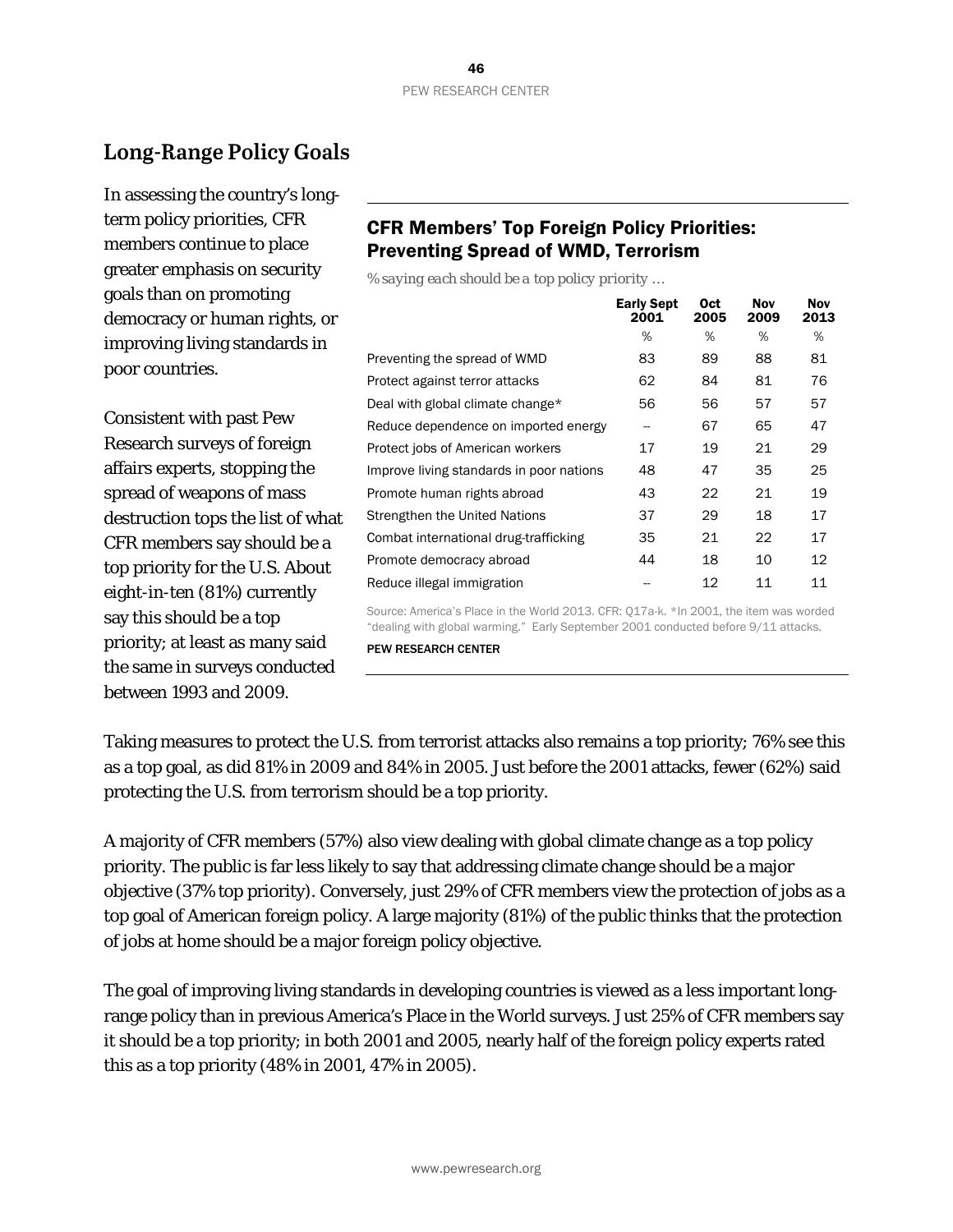Just 19% of CFR members see the promotion of human rights as a top policy goal and just 12% say the same about promoting democracy abroad. These opinions are little changed from recent years, but in 2001, shortly before the 9/11 attacks, more than four-in-ten rated each as top policy priorities (43% human rights, 44% democracy).

### **Iran's Nuclear Intentions, Possible Lessons from Syria**

CFR members express mixed views about two current foreign policy issues that have raised concerns over the spread of weapons of mass destruction. Amid multilateral negotiations over persuading Iran to abandon some of its nuclear development goals, 50% of CFR members believe that Iranian leaders are serious about addressing international concerns about Iran's nuclear enrichment program, but nearly as many (44%) say Iranian leaders are not serious. (The survey was completed before the multilateral agreement aimed at freezing Iran's nuclear development program.)

Council members are even more skeptical that the U.S. response to the use of chemical weapons in Syria will discourage other leaders who might consider the use of weapons of

### Skepticism about Iran's Intentions, Impact of U.S. Response to Syria



mass destruction. More than half (57%) do not think other leaders will be dissuaded, although a substantial minority (41%) is optimistic that the U.S. response to events in Syria will discourage other leaders who might consider using such weapons.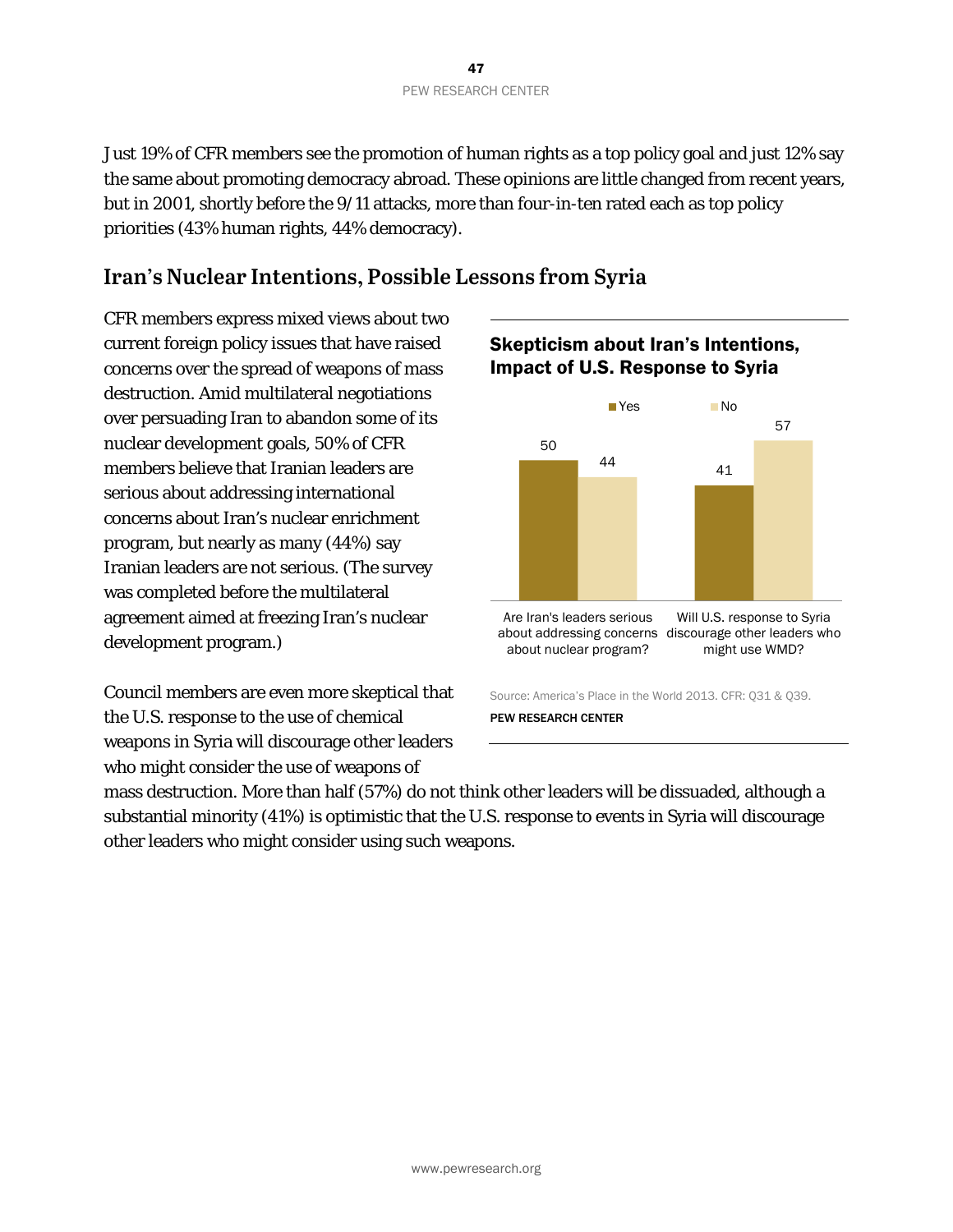## **Threat of Terrorism and Impact on Civil Liberties**

Concerns about possible terrorist attacks in the United States have declined among CFR members in recent years. Currently, two-thirds believe the ability of terrorists to launch another major attack on the U.S. is less than at the time of the 9/11 attacks; 23% say terrorists are as capable of launching a major attack as they were in 2001, and 8% say the risk of an attack is greater now.

Four years ago, a narrower majority (56%) said the ability of terrorists to launch a major attack on the U.S. was less than at the time of the 9/11

### Most Say U.S. Safer Because of NSA Surveillance and Use of Drones

|                        | <b>Safer</b> | Less<br>safe | No<br>difference | No<br>answer |
|------------------------|--------------|--------------|------------------|--------------|
|                        | %            | %            | %                |              |
| Use of military drones | 70           | 18           | 10               | $2 = 100$    |
| NSA's surveillance     | 68           | 9            | 21               | $3 = 100$    |
| War in Afghanistan     | 43           | 26           | 30               | $2 = 100$    |

Source: America's Place in the World 2013. CFR: Q36a-c. Figures may not add to 100% because of rounding.

PEW RESEARCH CENTER

attacks. In 2005, however, CFR members were not as convinced; about the same number said terrorists were less able to launch a major attack (44%) as said their ability was the same as in 2001 (43%).

Most CFR members say the use of military drones and the NSA's surveillance programs have made the United States safer from terrorism. Fully 70% say the use of military drones to target extremists in Pakistan, Yemen and elsewhere has made the U.S. safer; 69% say the NSA's phone and internet surveillance programs have made the nation safer.

However, opinions are more mixed regarding the impact of the war in Afghanistan on America's security. Just 43% of CFR members say the war in Afghanistan has made the U.S. safer from terrorism, while 26% say it has made the country less safe and 30% say it has not made a difference.

Perhaps not surprisingly, considering the share who say the NSA's surveillance programs have made the country safer from terrorism, most CFR members (69%) believe that Edward Snowden's leak of classified information about these programs have harmed the public interest.

### Views of Snowden Leak of Classified Information



Source: America's Place in the World 2013. CFR: Q37.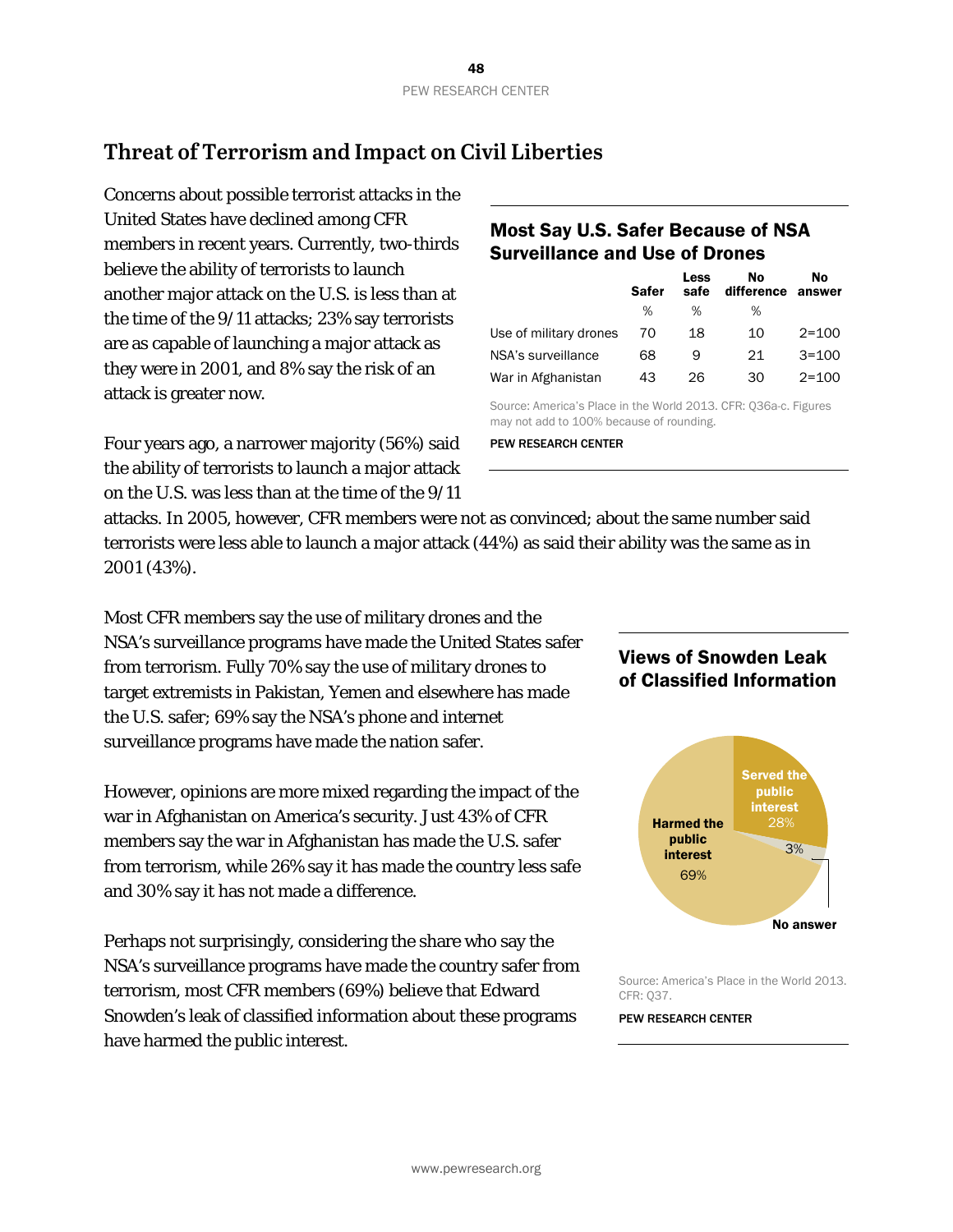This view is particularly common among those who say the NSA's programs have made the country safer; 82% in that group think Snowden's leak of classified information has harmed the public interest, compared with 40% of those who say the programs have made the country less safe or have not made a difference.

Still, despite the widespread belief that the NSA's surveillance programs have made the country safer, about half of CFR members (52%) are concerned that the government's anti-terrorism policies have gone too far in restricting the average person's civil liberties, up from 46% in 2009 and 33% in 2005.

Those who say the NSA's surveillance programs have made the country less safe or have not made a difference are nearly twice as likely as those who think these programs have made the country safer to express concern that government anti-terrorism policies have gone too far in restricting civil liberties (79% vs. 40%)

### **CFR Members Favor Defense Cuts**

About half of Council members (53%) say the U.S. tends to rely on military strength too much to achieve its foreign policy goals; 5% say the U.S. relies on military strength too little, and 40% say it does so about the right amount.

Notably, CFR members also are more supportive of reductions in defense spending than they were four years ago. Currently, 51% say defense spending should be decreased, compared with 40% in 2009.

The general public has more mixed opinions about whether the United States relies too much on military strength and about levels of U.S. spending. Only about four-in-ten (38%) believe the U.S. relies too much on its military strength. Among the public,

### Increased Concern about Civil Liberties

*% saying government anti-terror policies have…*

|                                                | 0ct | <b>Nov</b><br>2005 2009 2013 | Nov |
|------------------------------------------------|-----|------------------------------|-----|
|                                                | ℅   | ℅                            | %   |
| Gone too far in restricting civil liberties 33 |     | 46                           | 52  |
| Not gone far enough to protect country         | 46  | 33                           | 32  |
| Both/Neither/No answer                         | 21  | 21                           | 15  |
|                                                |     | 100                          |     |

Source: America's Place in the World 2013. CFR: Q35. Figures may not add to 100% because of rounding

PEW RESEARCH CENTER

### CFR Members More Likely to Say U.S. Relies Too Much on Military Strength

|                                  | General<br>public | CFR<br>members |
|----------------------------------|-------------------|----------------|
| U.S. relies on military strength | ℅                 | %              |
| Too much                         | 38                | 53             |
| Too little                       | 15                | 5              |
| About the right amount           | 43                | 40             |
| No answer                        | 4                 | 2              |
|                                  | 100               | 100            |
| Defense spending should be       |                   |                |
| Decreased                        | 28                | 51             |
| Increased                        | 23                | 9              |
| Kept about the same              | 47                | 39             |
| No answer                        | <u>3</u>          | 1              |
|                                  | 100               | 100            |

Source: America's Place in the World 2013. General public: Q34, Q50, CFR: Q18, Q33. Figures may not add to 100% because of rounding.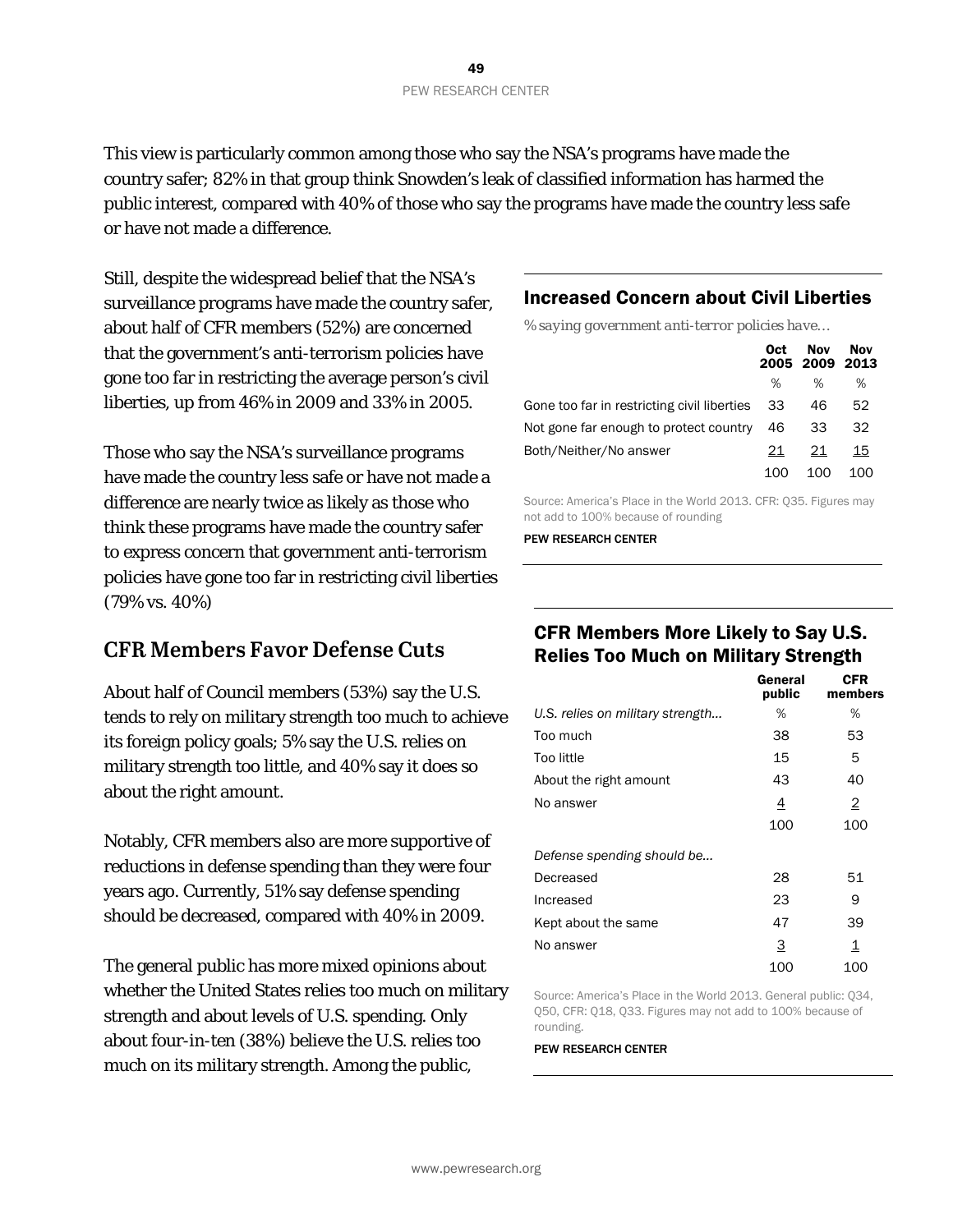there is nearly as much support for increasing defense spending (23%) as for decreasing it (28%); 47% say it should be kept about the same.

Despite CFR members' support for defense cuts, 64% say U.S. policies should try to keep it so America is the only military superpower; 29% think it would be acceptable if China or another country became as militarily powerful as the U.S.

When asked about the decisions to take military action in Iraq and Afghanistan, CFR members offer widely divergent opinions. An overwhelming majority (83%) believes the decision to use military force in Iraq was the wrong one; just 14% say the U.S. made the

### Contrasting Views of Use of U.S. Military Force in Iraq and Afghanistan



right decision. In contrast, 69% say the U.S. was right to use military force in Afghanistan, while 28% say this was the wrong decision.

By contrast, the public has more similar opinions about the decisions to use military force in Afghanistan and Iraq: 56% have a positive view of the decision to use force in Afghanistan while 49% say the same about the decision to take military action in Iraq.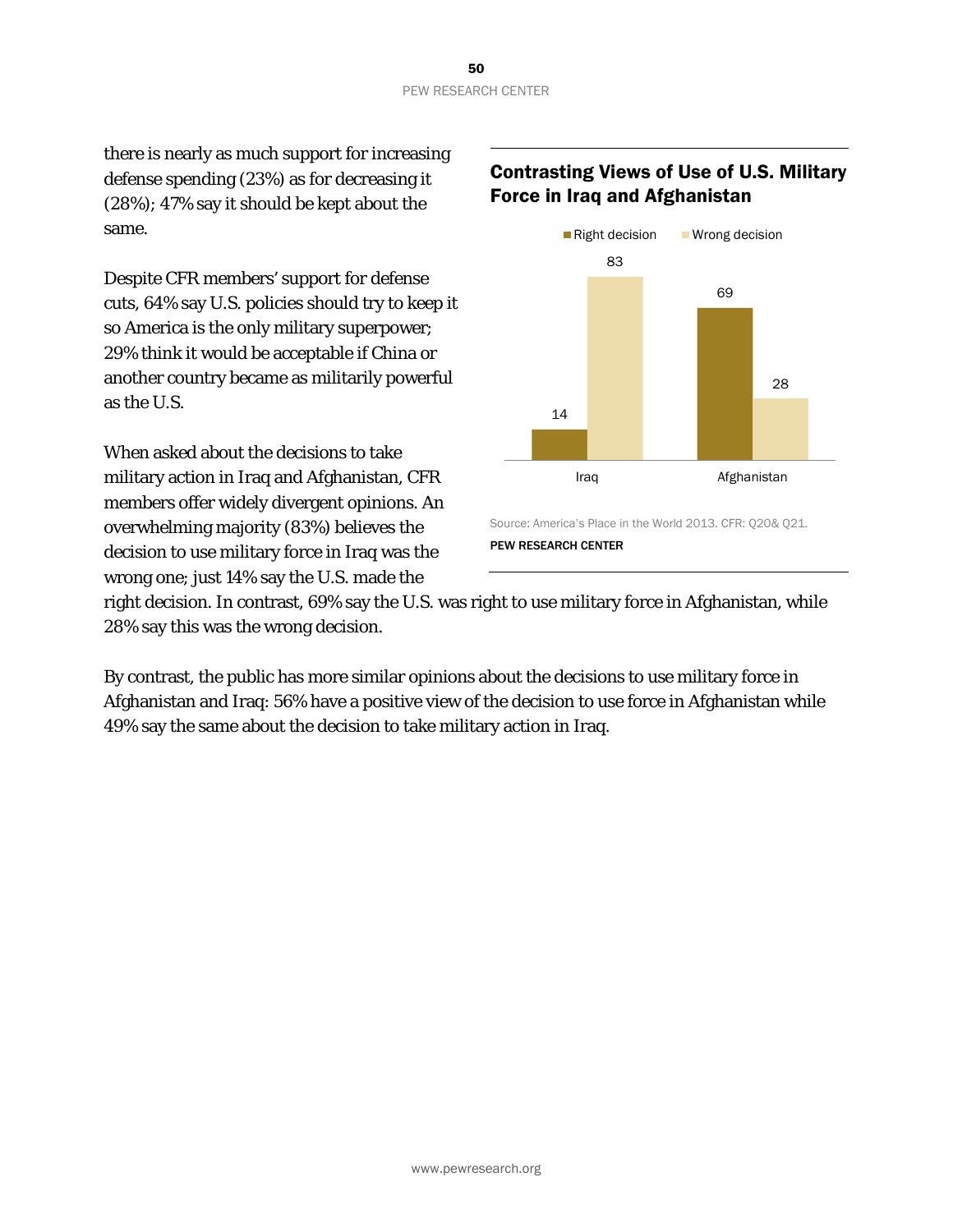## **Trade and Globalization**

Council on Foreign Relations members are virtually unanimous in saying that the growing trade and business ties between the U.S. and other countries is a good thing for the country; 99% offer this view, including 86% who say increased international trade and business ties are *very* good for the U.S.

In particular, CFR members endorse two proposed free trade agreements: the Transatlantic Trade and Investment Partnership (TTIP), which the U.S. is negotiating with the European Union, and the Trans-Pacific Partnership (TPP), which the U.S. is negotiating with eleven countries in Asia and Latin America. Fully 93% say the TTIP would be good for the U.S. while an identical percentage has a positive opinion about the TPP.

CFR members, unlike the public, believe that the potential upside from the cross-border movement of companies and people far outweighs the downside. More than nine-in-ten (96%) say it would mostly help the U.S. economy if more foreign companies set up operations in the U.S., and 73% think more U.S. companies moving overseas would be mostly beneficial for the economy.

Nearly all CFR members (95%) say that more people from other countries coming to the U.S. to work in high-skilled jobs would mostly help the economy, while 72% say the same about increasing numbers of people coming to the U.S. to work in low-skilled jobs.

While the public generally thinks that more foreign companies coming to the U.S. would mostly help the economy (62%), just 23% have a positive view of the impact of more U.S. companies moving overseas. And fewer than half expect positive economic effects from more

### CFR Members Strongly Back TTIP,TPP

| Would the Transatlantic Trade<br>and Investment Partnership<br>(TTIP) be a good thing or bad | Nov<br>2013 |
|----------------------------------------------------------------------------------------------|-------------|
| thing for the U.S.?                                                                          | %           |
| Good thing                                                                                   | 93          |
| Bad thing                                                                                    | 2           |
| No answer                                                                                    | 5           |
|                                                                                              | 100         |
| Would the Trans-Pacific                                                                      |             |

*Partnership (TPP) be a good thing or bad thing for the U.S.?*

| Good thing | 93       |
|------------|----------|
| Bad thing  | 3        |
| No answer  | <u>4</u> |
|            | 100      |

Source: America's Place in the World 2013. CFR: Q27 & Q28. Figures may not add to 100% because of rounding.

PEW RESEARCH CENTER

### Most See Little Downside from Global Movement of Companies, People

|                                                                | help | <b>Mostly Mostly</b><br>hurt | No<br>answer |
|----------------------------------------------------------------|------|------------------------------|--------------|
|                                                                | %    | ℅                            | %            |
| More foreign companies setting up<br>operations in the U.S.    | 96   | 3                            | $1 = 100$    |
| More U.S. companies setting up<br>operations overseas          | 73   | 25                           | $3 = 100$    |
| More people coming to the U.S. to<br>work in high-skilled jobs | 95   | 4                            | $1 = 100$    |
| More people coming to the U.S. to<br>work in low-skilled jobs  | 72   | 25                           | $3 = 100$    |

Source: America's Place in the World 2013. CFR: Q7a-d. Figures may not add to 100% because of rounding.

PEW RESEARCH CENTER

people coming to the U.S. to work in high-skilled (46%) and low-skilled (43%) jobs.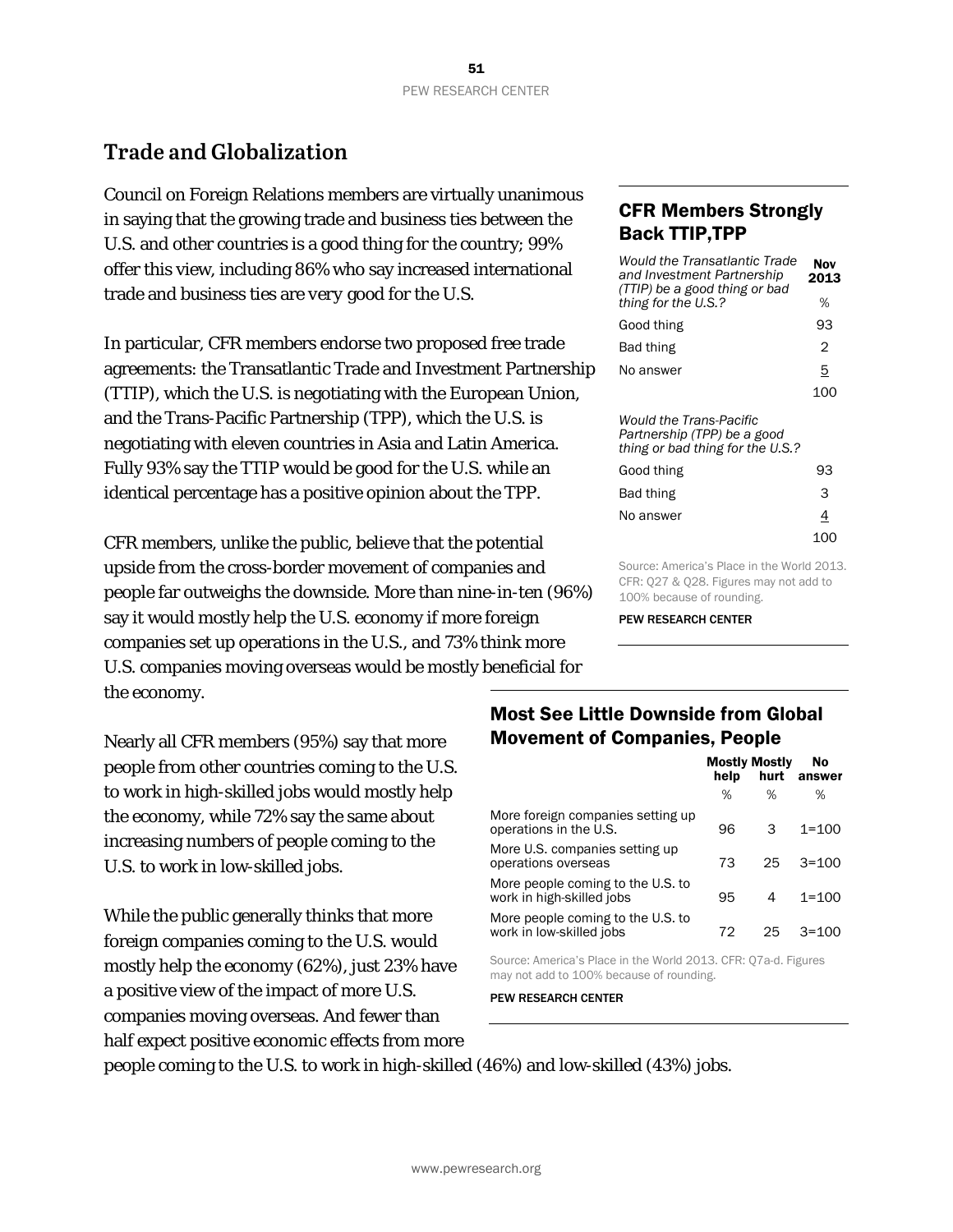## The Public's Mixed Message on America's Role in the World

### **James M. Lindsay and Rachael Kauss Council on Foreign Relations**

Americans are conflicted about the U.S. role in the world. On one hand, record numbers of Americans think the United States should mind its own business internationally and focus on problems at home. On the other hand, they want the United States to play a leading role in world affairs, and they see the benefits of greater involvement in the global economy.

That is the mixed message that emerges from the latest nationwide poll by the Pew Research Center and the Council on Foreign Relations. Which interpretation gains favor could have significant implications for how presidential candidates frame their foreign policy positions come 2016.

The headline-grabbing poll result is that 52 percent of the public thinks the United States should mind its own business internationally. That is the highest number recorded in response to a question pollsters have been asking since 1964. A decade ago only about one-in-three Americans said the United States should mind its own business abroad.

Americans are similarly skeptical that Washington is striking the right balance between domestic and foreign policy. A record 80 percent of the public says the United States should focus on problems at home rather than ones abroad. This year's response is eleven points higher than a decade ago.

Explanations for the rise in isolationist sentiment abound. Skepticism of internationalism typically grows during tough economic times. Intervention fatigue after a dozen years of military operations in Iraq and Afghanistan is also at play. A majority (51 percent) of the public believes the United States does too much in the world, a far higher number than thinks it does too little (17 percent) or the right amount (28 percent). And Americans believe Washington is less respected (70 percent) and less important (53 percent) in the world today.

But responses to other questions in the poll suggest that as frustrated as the public is with foreign policy, it isn't ready to abandon internationalism or to embrace unilateralism. When asked what kind of role the United States should play in the world, 72 percent opt for shared leadership. That is in line with past responses. Fifty-six percent reject the idea that the United States should go its own way in the world, while 77 percent say the United States should take the views of its major allies into account when making foreign policy decisions.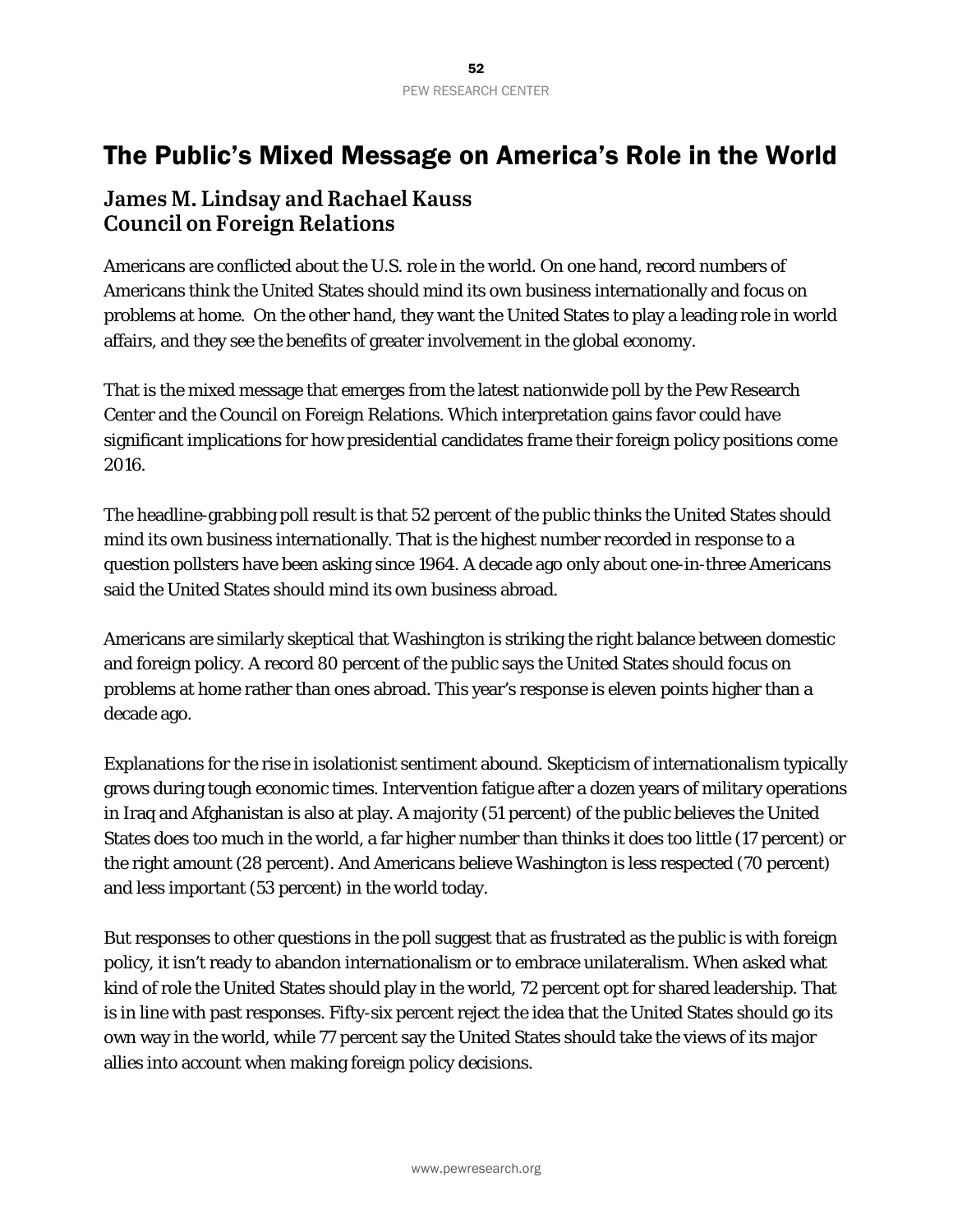Americans also are not ready to cede their number one spot as a military power to China, even if a near majority (48 percent) mistakenly believes it has become the world's leading economic power. Majorities of the public and CFR members (56 and 64 percent respectively) agree the United States should try to maintain its military supremacy. Indeed, views of China have darkened. Its favorability among the public has fallen to a low of 33 percent, while 78 percent of CFR members surveyed see it as an adversary or a serious problem, up from 63 percent four years ago.

The public also remains relatively positive about globalization. Two out of three Americans believe greater involvement in the global economy benefits the United States by creating new markets. The public sees growing trade and business ties as either very good (23 percent) or somewhat good (54 percent). Nearly two in three think foreign companies setting up shop in the United States mostly helps the U.S. economy. Nearly three in four, however, see U.S. companies setting up operations overseas as mostly bad.

The broader public and the CFR members surveyed generally agree on which foreign policy issues should be first and second tier priorities for Washington. Both groups see preventing terrorist attacks and stopping nuclear proliferation as top priorities. Neither group considers promoting democracy, defending human rights, or improving living standards in the developing world to be top priorities, though majorities of both groups say all three issues merit some priority.

The public and CFR members disagree on the relative priority that should be given to protecting the jobs of American workers; 81 percent of the public regards it as a top priority while 56 percent of CFR members surveyed give it some priority. CFR members (57 percent) are more inclined than the public (37 percent) to make climate change a top priority, while the public (37 percent) is more inclined than CFR members (17 percent) to make strengthening the United Nations a top priority.

The poll does not contain much good news for the White House. More Americans now disapprove of the job President Obama is doing overseas (56 percent) than approve (34 percent). Disapproval of Obama's handling of specific issues like Afghanistan, China, and immigration has jumped by more than ten percentage points since he started his second term.

Nearly identical percentages of the public (57 percent) and CFR members surveyed (59 percent) pan the president's handling of Syria. Seventy-two percent of CFR members surveyed think events in Syria have weakened the United States, and seventy-four percent believe they have strengthened Russia. And 57 percent of CFR members surveyed say the U.S. response to Syria's use of chemical weapons will not discourage other leaders from using weapons of mass destruction.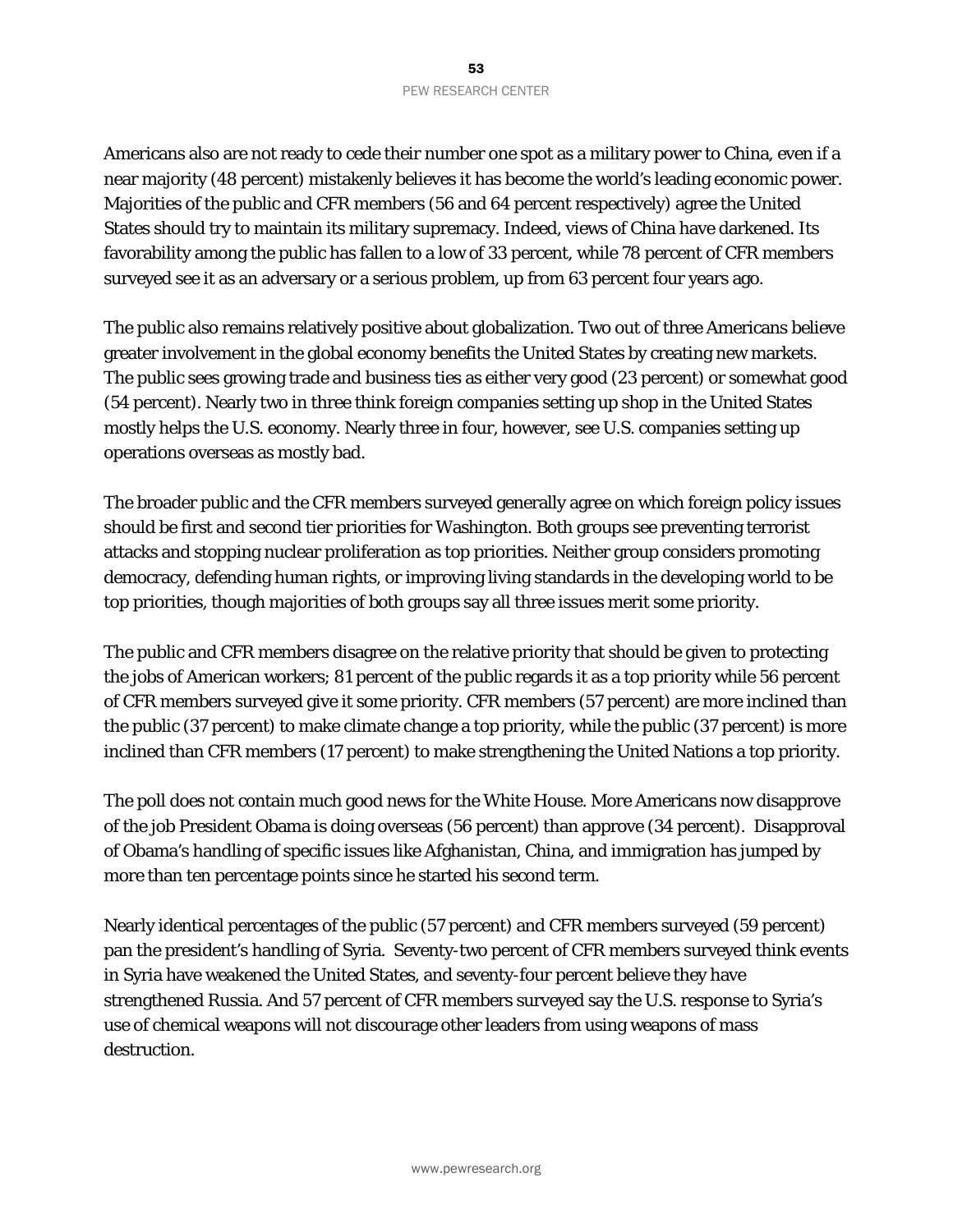More broadly, 51 percent of the public and 52 percent of CFR members surveyed doubt President Obama is tough enough on foreign policy. Four years ago, just under half of the public and about a third of CFR members surveyed held this view. The perception of weakness could hurt Obama's ability to persuade Congress to cooperate with his diplomacy toward Tehran. Six out of ten Americans believe Iran is not serious about addressing concerns about its nuclear program.

As President Obama tries to regain momentum in foreign policy, the politically minded will increasingly be looking to the 2016 presidential campaign. The results of the Pew Research-CFR poll suggest that votes can be had by tapping either the isolationist or internationalist impulses in the American public. The most successful candidate, however, is likely to be the one who taps both.

*James M. Lindsay is Senior Vice President, Director of Studies, and Maurice R. Greenberg Chair at the Council on Foreign Relations, where Rachael Kauss is a Research Associate.*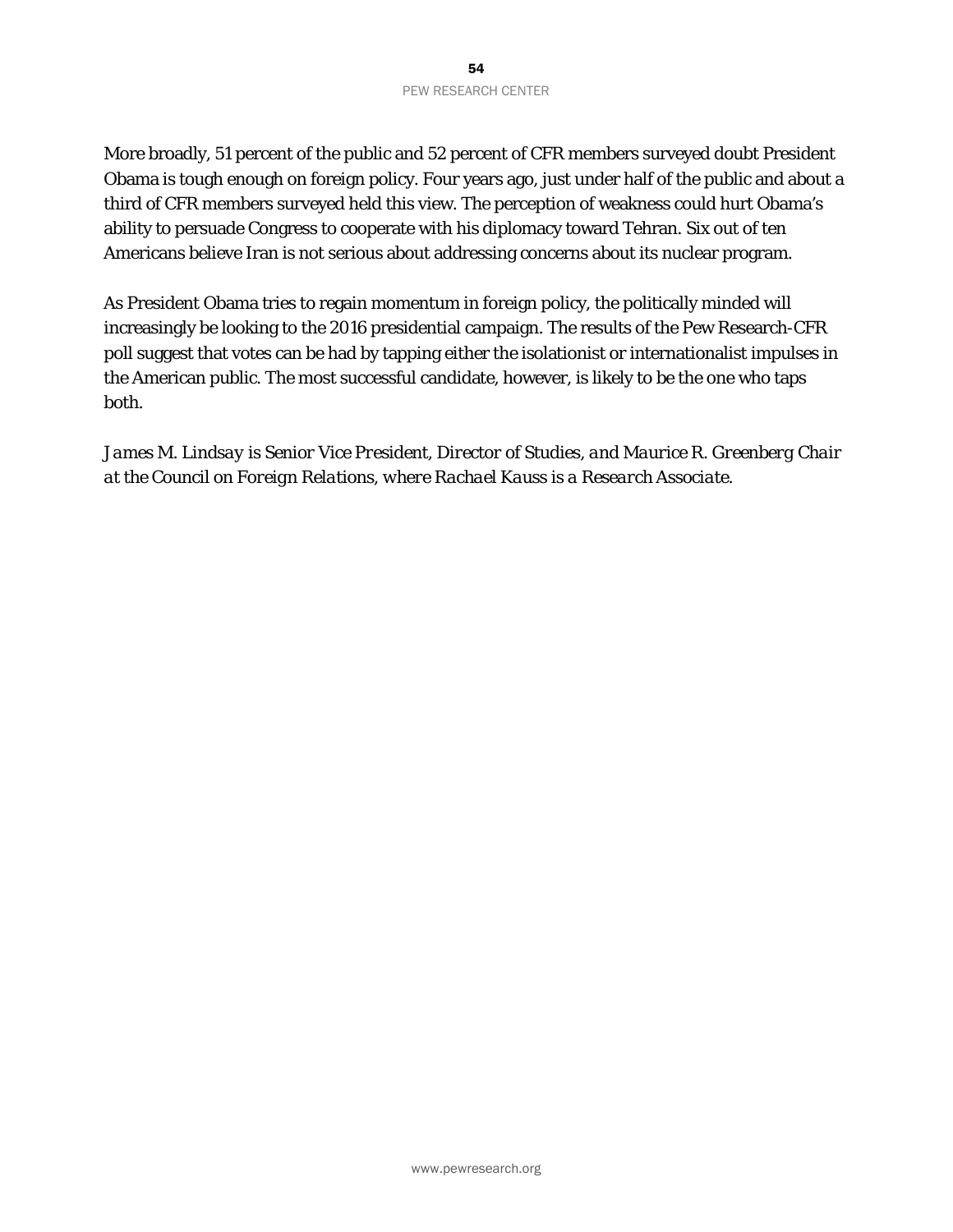## About the Surveys

### **General Public Survey**

Results for the general public survey are based on telephone interviews conducted October 30- November 6, 2013 among a national sample of 2,003 adults, 18 years of age or older, living in all 50 U.S. states and the District of Columbia (1,001 respondents were interviewed on a landline telephone, and 1,002 were interviewed on a cell phone, including 524 who had no landline telephone). The survey was conducted by interviewers at Princeton Data Source under the direction of Princeton Survey Research Associates International. A combination of landline and cell phone random digit dial samples were used; both samples were provided by Survey Sampling International. Interviews were conducted in English and Spanish. Respondents in the landline sample were selected by randomly asking for the youngest adult male or female who is now at home. Interviews in the cell sample were conducted with the person who answered the phone, if that person was an adult 18 years of age or older. For detailed information about our survey methodology, se[e http://people-press.org/methodology/](http://people-press.org/methodology/)

The combined landline and cell phone sample are weighted using an iterative technique that matches gender, age, education, race, Hispanic origin and nativity and region to parameters from the 2011 Census Bureau's American Community Survey and population density to parameters from the Decennial Census. The sample also is weighted to match current patterns of telephone status and relative usage of landline and cell phones (for those with both), based on extrapolations from the 2012 National Health Interview Survey. The weighting procedure also accounts for the fact that respondents with both landline and cell phones have a greater probability of being included in the combined sample and adjusts for household size among respondents with a landline phone. Sampling errors and statistical tests of significance take into account the effect of weighting. The following table shows the unweighted sample sizes and the error attributable to sampling that would be expected at the 95% level of confidence for different groups in the survey:

| Group               | Unweighted<br>sample size | Plus or minus                     |
|---------------------|---------------------------|-----------------------------------|
| Total sample        | 2.003                     | 2.5 percentage points             |
|                     |                           |                                   |
| Form 1              | 1,007                     | 3.6 percentage points             |
| Form 2              | 996                       | 3.6 percentage points             |
|                     |                           |                                   |
| Republican (F1/F2)  | 530 (246/284)             | 5.0 $(7.3/6.8)$ percentage points |
| Democrat (F1/F2)    | 607 (321/286)             | 4.6 $(6.4/6.7)$ percentage points |
| Independent (F1/F2) | 746 (380/366)             | 4.2 (5.9/6.0) percentage points   |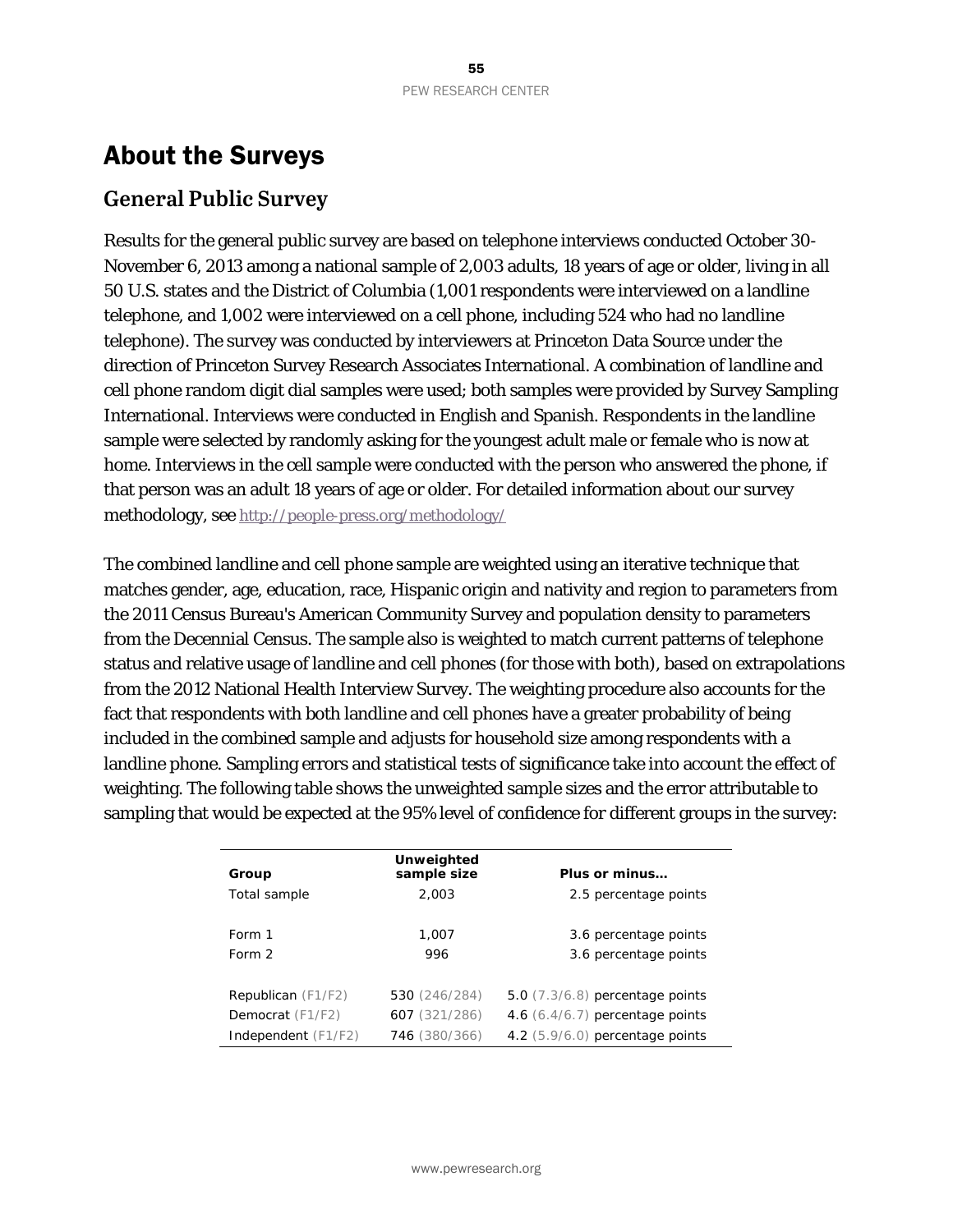Sample sizes and sampling errors for other subgroups are available upon request. In addition to sampling error, one should bear in mind that question wording and practical difficulties in conducting surveys can introduce error or bias into the findings of opinion polls.

### **Survey of Council on Foreign Relations Members**

Results for the survey on Council on Foreign Relations (CFR) members are based on online interviews conducted October 7-November 11, 2013 with 1,838 CFR members, under the direction of Princeton Survey Research Associates International. All 4,747 members of the Council on Foreign Relations were invited to participate in the survey. The overall response rate for the survey is 39%.

Founded in 1921, the Council on Foreign Relations is an independent, nonpartisan membership organization, think tank and publisher dedicated to helping its members, government officials, journalists and others better understand the world of foreign policy. CFR publishes *Foreign Affairs*, a journal of international affairs and U.S. foreign policy. Individual membership is limited to U.S. citizens and U.S. residents in the process of becoming citizens. New members must be nominated by a current member. For more information about CFR, se[e http://www.cfr.org.](http://www.cfr.org/)

Each member was mailed a letter describing the nature and purpose of the survey and encouraging their participation. This letter contained a URL and a password for a secure website where the survey could be completed. CFR members who did not participate in the first week after the mailing were sent follow-up e-mails to encourage them to participate in the survey.

In estimating the overall balance of opinion among Council on Foreign Relations members based on the total sample of 1,838 interviews completed, the margin of error attributable to sampling is plus or minus 2.3 percentage points. The sample characteristics of survey participants closely match the demographic profile of all CFR members in terms of age, gender and type of membership. In addition to sampling error, one should bear in mind that question wording and practical difficulties in conducting surveys can introduce error or bias into the findings of opinion polls.

### **Additional Data Source**

In addition to the main surveys described above, this report is supplemented with public opinion data from an omnibus survey conducted October 31-November 3, 2013 among a national sample of 1,002 adults 18 years of age or older living in the continental United States (501 respondents were interviewed on a landline telephone, and 501 were interviewed on a cell phone, including 228 who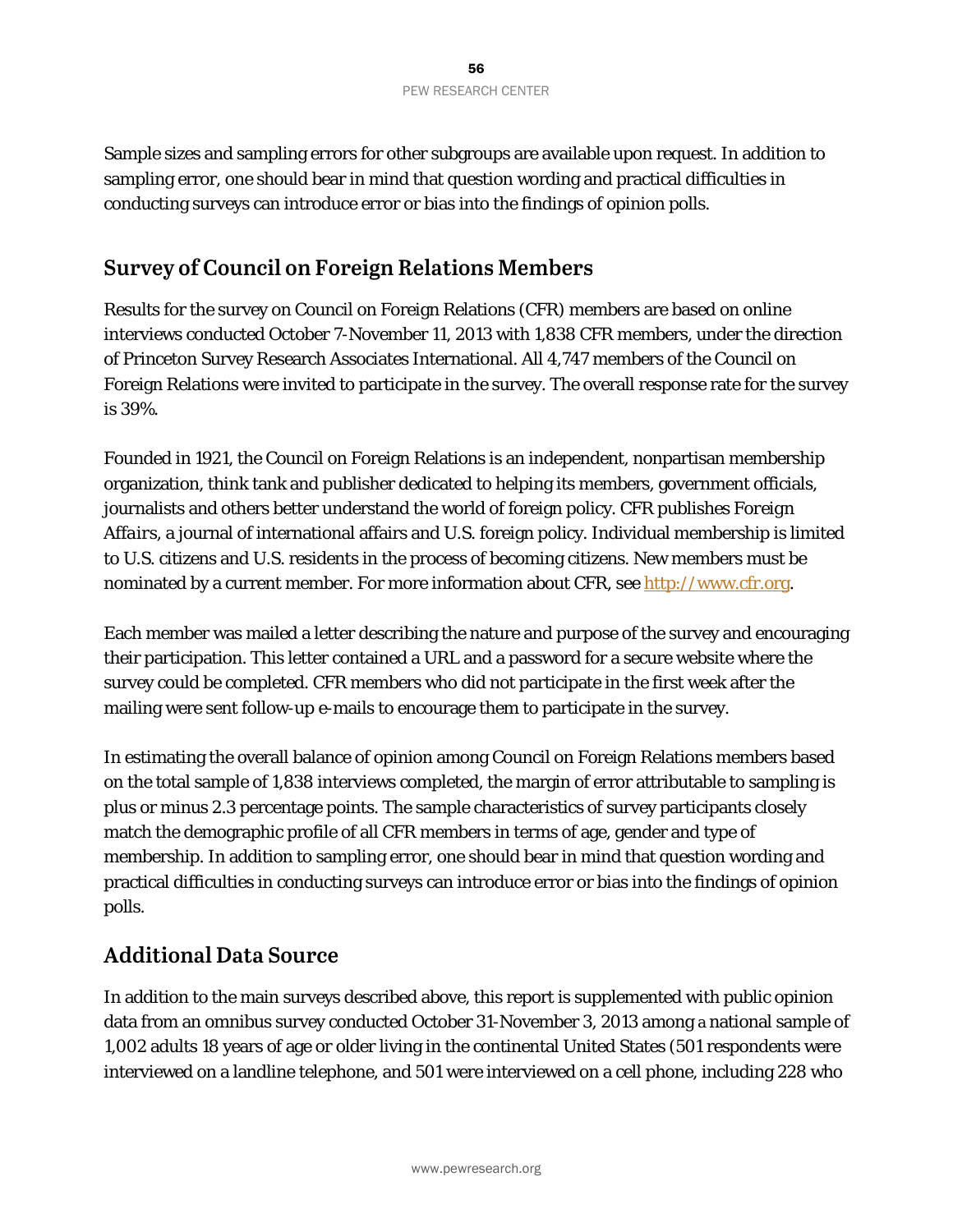had no landline telephone). The survey was conducted by interviewers at MKTG under the direction of Princeton Survey Research Associates International. A combination of landline and cell phone random digit dial samples were used; both samples were provided by Survey Sampling International. Interviews were conducted in English. Sampling errors and statistical tests of significance take into account the effect of weighting. The following table shows the unweighted sample sizes and the error attributable to sampling that would be expected at the 95% level of confidence for different groups in the survey:

| Group        | Unweighted<br>sample size | Plus or minus         |
|--------------|---------------------------|-----------------------|
| Total sample | 1.002                     | 3.7 percentage points |
|              |                           |                       |
| Republican   | 268                       | 7.2 percentage points |
| Democrat     | 308                       | 6.7 percentage points |
| Independent  | 330                       | 6.5 percentage points |

Sample sizes and sampling errors for other subgroups are available upon request. In addition to sampling error, one should bear in mind that question wording and practical difficulties in conducting surveys can introduce error or bias into the findings of opinion polls.

© Pew Research Center, 2013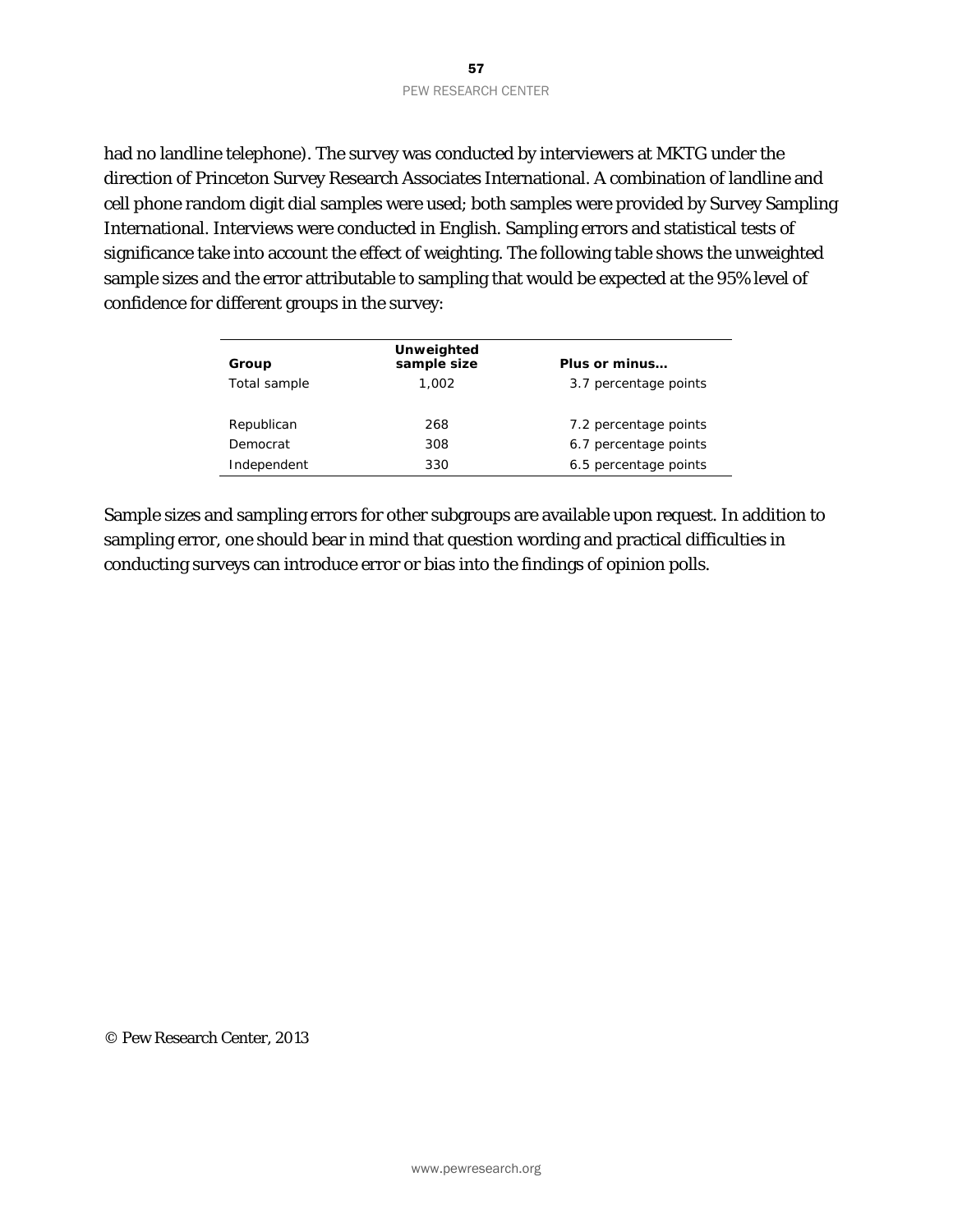#### **PEW RESEARCH CENTER & COUNCIL ON FOREIGN RELATIONS AMERICA'S PLACE IN THE WORLD, VI SURVEY OF CFR MEMBERS FINAL TOPLINE OCTOBER 7-NOVEMBER 11, 2013 N=1,838**

#### **ASK ALL:**

Q.1 Overall, do you approve or disapprove of the way Barack Obama is handling his job as president?

|                             | <u>Approve</u> | Disapprove | No<br>answer | Number of<br>interviews |
|-----------------------------|----------------|------------|--------------|-------------------------|
| CFR members                 |                |            |              |                         |
| 2013 (Obama)                | 60             | 39         |              | (1,838)                 |
| 2009 (Obama)                | 77             | 20         | 3            | (642)                   |
| 2005 (Bush)                 | 15             | 83         | 2            | (96)                    |
| 2001 (Bush)                 | 20             | 66         | 14           | (89)                    |
| 1997 (Clinton)              | 72             | 19         | 9            | (69)                    |
| 1993 (Clinton)              | 54             | 36         | 10           | (69)                    |
| General public <sup>1</sup> | 41             | 53         | 6            | (2,003)                 |

#### **ASK ALL:**

Q.1b When it comes to his handling of foreign policy, has Barack Obama done better than you expected, worse than you expected, or about as you expected?

|             | <b>Better</b> | Worse         | About       | Nο     |
|-------------|---------------|---------------|-------------|--------|
|             | than expected | than expected | as expected | answer |
| CFR members |               |               |             |        |
| 2013        | 16            | 44            | 40          |        |

#### **Q.2 AND Q.3 ON SAME SCREEN**

#### **ASK ALL:**

Q.2 So far, what are the **best** things about the Obama administration's handling of foreign policy? [**OPEN-END; CODE UP TO 4 RESPONSES**]

CFR

members

#### 2013

- 24 Withdrawal from Iraq/Afghanistan
- 18 Multilateralism/Engagement/Diplomacy
- 14 Asia-pacific pivot/Focus on Asia
- 13 All mentions of Iran
- 12 Handling of terrorism and national security/Drone policy
- 11 All mentions of Syria
- 10 Cautious about or avoids using military force generally/Understands limits of military power
- 9 Flexible/Pragmatic/Thoughtful approach and style<br>7 Bin Laden raid
- Bin Laden raid
- 6 Hillary Clinton/John Kerry and other appointments
- 5 Economics/Trade
- 5 All mentions of Libya<br>4 U.S. Image/Respect/
- U.S. Image/Respect/Credibility with international community
- 4 US-Israel relations/Israeli-Palestinian conflict
- 4 All mentions of China
- 4 Middle-Eastern policy/Arab Spring

<span id="page-58-0"></span> $\overline{a}$ 

<sup>1</sup> For questions asked of both the CFR members and the general public, comparable figures for the general public are included for comparison in this topline. The survey of the general public was conducted by telephone on October 30- November 6, 2013. For more details about the survey, see the "About the Surveys" section at the back of the report. For general public trends, see the topline for the survey of the general public, also at the back of this report.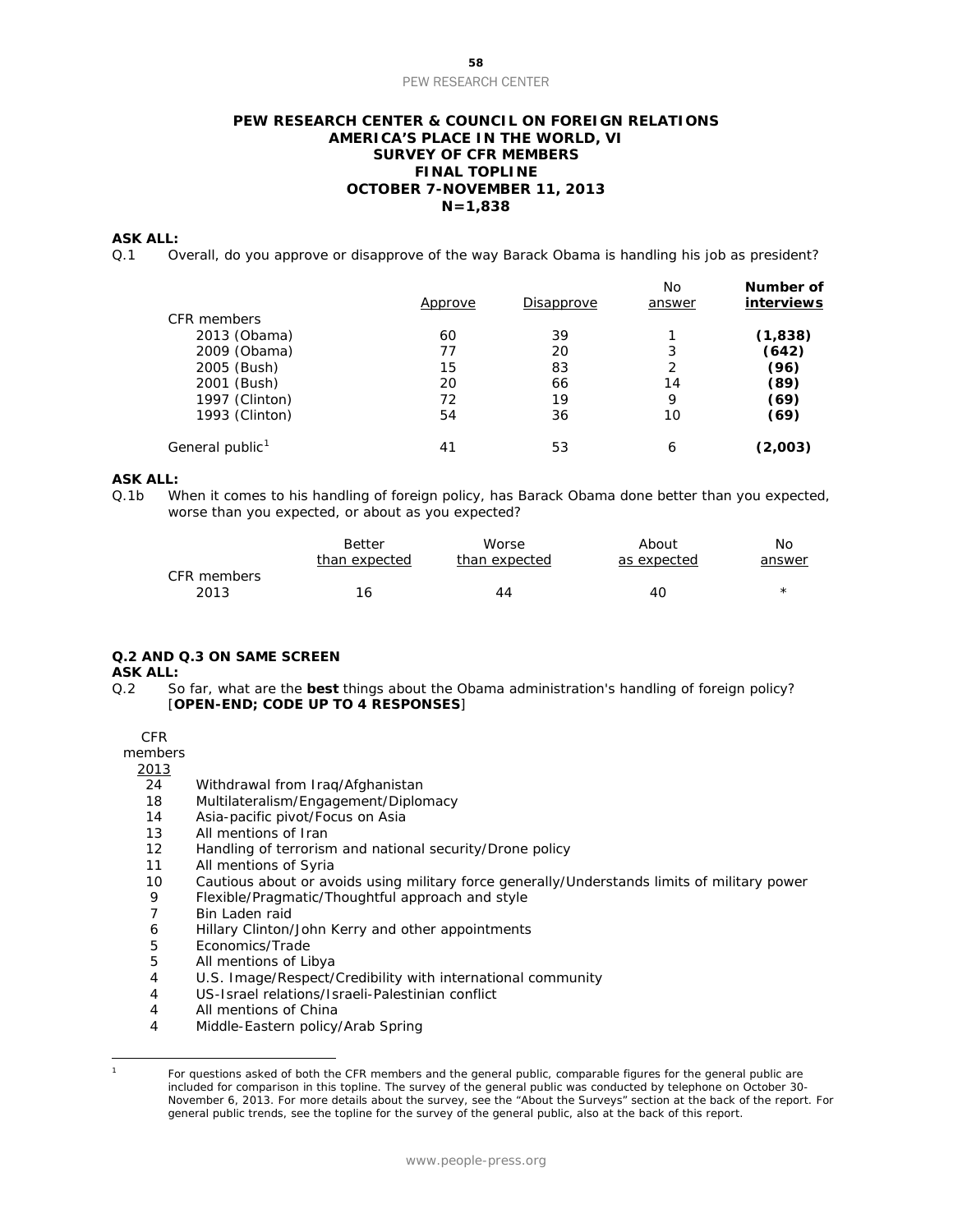#### **Q.2 CONTINUED…**

CFR

members

#### 2013

- 3 Reversal of Bush administration policies
- 3 Communication/Rhetoric/Oratory/Tone
- 2 Approach to Muslim world (including 2009 speech in Cairo)
- 2 All mentions of Russia
- 2 Non-proliferation of weapons of mass destruction/Arms control/New START treaty
- 1 All mentions of other specific countries
- 1 Emphasis on human rights
- 1 Focus on climate change
- 1 All mentions of Egypt
- 1 Understands/willing to take on issues
- 1 All mentions of Myanmar/Burma
- 6 Other
- 4 Nothing/None
- 9 No Response

*Figures add to more than 100% because of multiple responses.*

#### CFR

members

2009

- 44 Engagement/Multilateral/Outreach/Emphasis on diplomacy
- 18 U.S. image/respect/credibility
- 11 Realistic/Flexible/Compromise/Non-ideological
- Approach to Muslim world (including speech in Cairo)
- 8 All mentions of Iran
- 7 Good foreign policy/defense appointments (e.g. Clinton/advisers/State Dept./DOD)
- 5 All mentions of Iraq
- 5 All mentions of Mideast/Israel-Palestinian conflict
- 5 Public diplomacy/communication/Other specific speeches<br>5 New course of action for United States/Reversal of Bush a
- 5 New course of action for United States/Reversal of Bush administration policies<br>4 All mentions of Afghanistan/The Taliban/Pakistan
- 4 All mentions of Afghanistan/The Taliban/Pakistan<br>3 All mentions of Russia
- All mentions of Russia
- 3 Nuclear non-proliferation/Support for reduction in number of missiles/Arms control
- 3 Environmental policy mentions/Climate change
- 3 All trade/economic mentions
- 3 Not deploying an East European missile defense system<br>2 All other mentions of ability to handle issues/problems
- 2 All other mentions of ability to handle issues/problems<br>2 Cautious/patient
- 2 Cautious/patient<br>2 Supports United
- 2 Supports United Nations/international institutions
- All mentions of North Korea
- 2 Other specific country/international mentions<br>1 Approach to China
- Approach to China
- 1 Shift in torture policy/Closing Guantanamo
- 1 All other mentions of foreign conflicts
- 1 All mentions of Cuba<br>9 Other
- **Other**
- \* Nothing/None
- 2 No answer

*Figures add to more than 100% because of multiple responses.*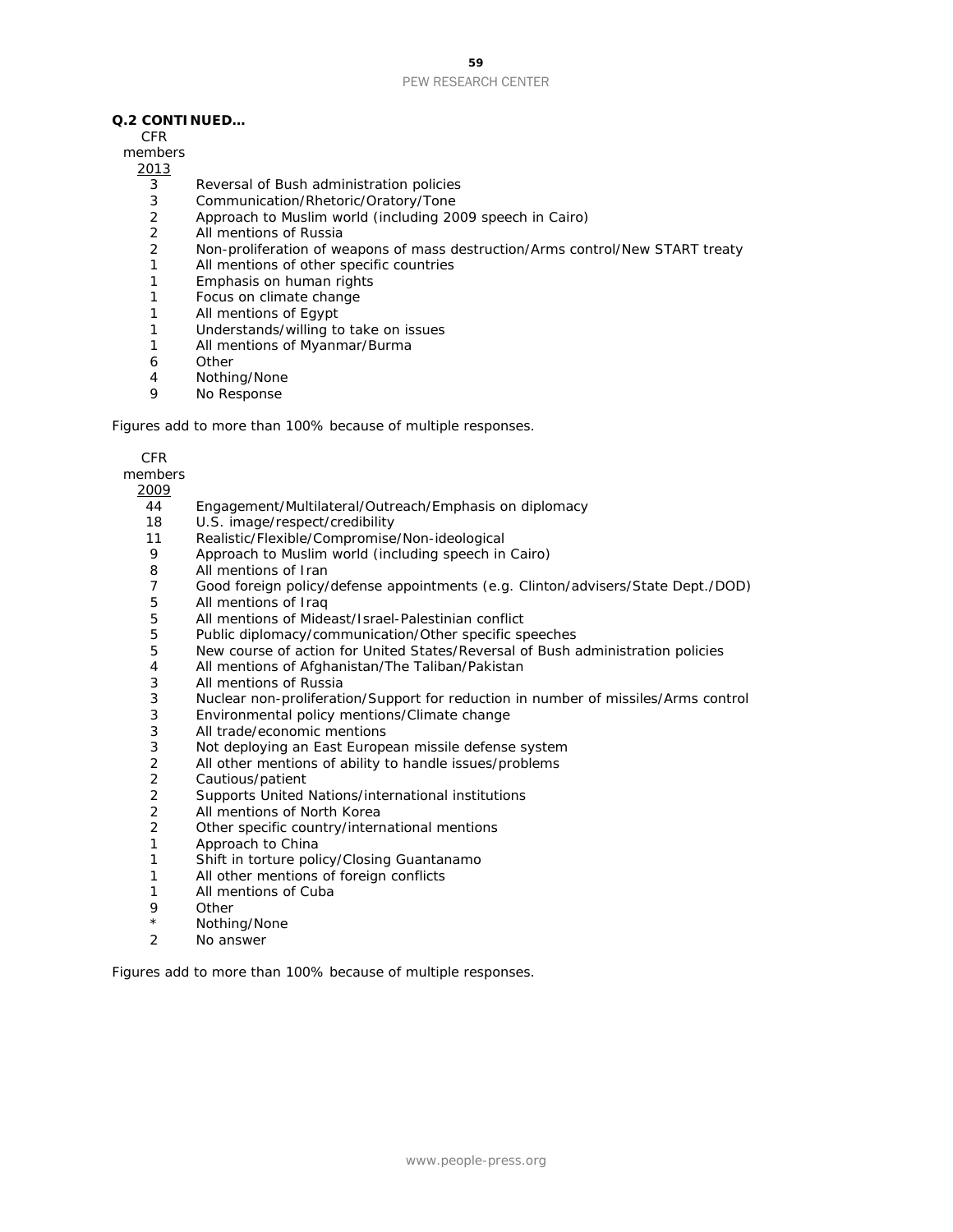**ASK ALL:**<br>0.3 S

So far, what are the worst things about the Obama administration's handling of foreign policy? [**OPEN-END; CODE UP TO 4 RESPONSES**]

CFR

members

2013

- 29 All mentions of Syria
- 16 Indecision/Weak performance/Not enough action
- 12 Lack of clear foreign policy goals and strategy
- 12 Mishandling Middle-Eastern policy or the Arab Spring<br>12 Failed to lead or consult with allies/Damaged relation
- Failed to lead or consult with allies/Damaged relations/Weakened US credibility
- 8 All mentions of Afghanistan/withdrawal from Afghanistan
- 7 Mishandling of NSA surveillance
- 7 Handling of terrorism and national security/Drone policy<br>7 All mentions of Egypt
- All mentions of Egypt
- 6 All mentions of Russia
- 5 US-Israel relations/Israeli-Palestinian conflict
- 4 All mentions of Iran
- 4 Failure to close Guantanamo<br>4 All mentions of Iraq
- All mentions of Iraq
- 4 All mentions of Libya
- 3 Failure to advance the "Asia Pivot"
- 3 Allowing domestic policy to distract or undermine foreign policy<br>3 All mentions of China
- All mentions of China
- 2 Poor communication with the public/Sending mixed messages<br>2 Lack of knowledge/Naïve understanding of foreign policy
- 2 Lack of knowledge/Naïve understanding of foreign policy<br>2 Made poor appointments or slow to make appointments
- 2 Made poor appointments or slow to make appointments<br>2 Economic failures
- 2 Economic failures
- 2 Mentions of Benghazi, Libya/Death of Ambassador Stevens
- 2 Handling of climate change
- 2 Failure to use outside expertise/Lacks knowledgeable foreign policy advisors<br>1 All mentions of Africa
- All mentions of Africa
- 1 All mentions of Latin America
- 1 All mentions of Pakistan
- 1 Downplaying global human rights situation
- 1 Continuing Bush policies
- 1 All mentions of North Korea
- 1 All mentions of Cuba
- 9 Other
- \* Nothing
- No answer

*Figures add to more than 100% because of multiple responses.*

CFR

members

- 2009
- 27 All mentions of Afghanistan/Pakistan
- 13 All mentions of Mideast/Mideast peace talks<br>10 Indecisive/Slow/All talk/Not making tough d
- Indecisive/Slow/All talk/Not making tough decisions
- 6 Lacks foreign policy direction/goals/No clear vision/Inability to articulate policy/No clarity
- 6 Trade policies
- 5 All mentions of Iran
- Trying to do too much/Too much attention to domestic issues; not enough to foreign
- 5 policy/Inattention
- 5 Overemphasis on diplomacy/engagement
- Made bad decisions selecting/not selecting his foreign/defense appointments and staff/Too slow
- 5 on appointments/Who is really in charge?/Too many special envoys<br>4 All mentions of Iraq
- All mentions of Iraq
- 4 All mentions of Latin America
- 3 Downplaying global human rights situation/democratization
- 3 All mentions of Russia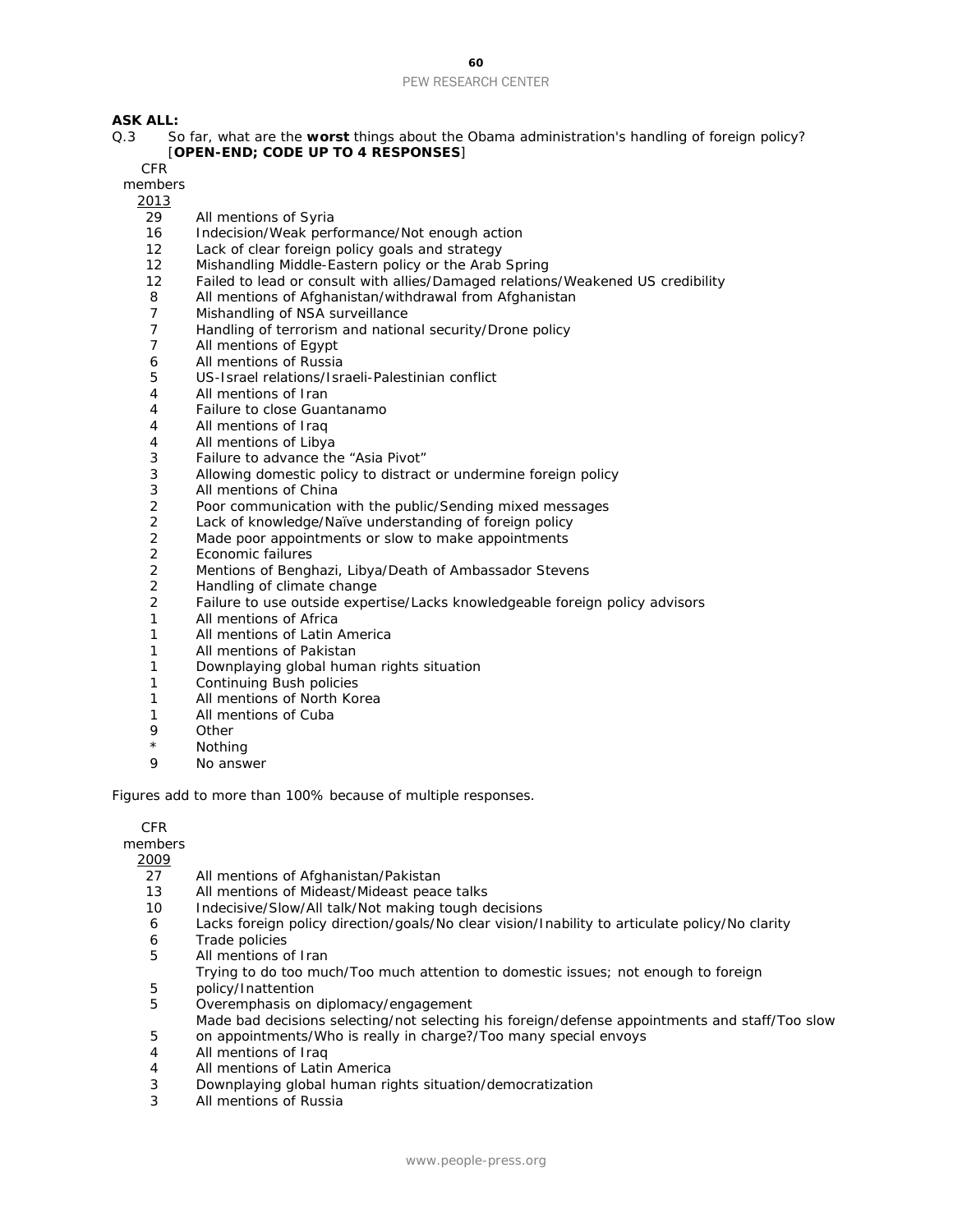#### **Q.3 CONTINUED…**

CFR

#### members

2009

- 3 Mishandling of the European missile defense decision<br>2 Lacks knowledge/experience/Too idealistic
- Lacks knowledge/experience/Too idealistic
- 2 Hasn't failed yet/Too early to tell/Needs more time<br>2 Handling of climate change/global warming
- Handling of climate change/global warming
- Too focused on what others think/Seeking international popularity/Can't go it alone/Wants to
- 2 appease everyone<br>2 All mentions of No
- 2 All mentions of North Korea/Korea situation
- 2 Failure to close Guantanamo/find countries to take detainees
- 2 Apologizing for past actions of the United States/all things American/Blaming Bush
- 1 All mentions of Africa
- 1 Other countries/conflicts
- 1 No tangible progress in any area
- 1 Obama's trip to Copenhagen in support of Chicago's Olympic bid
- 1 All mentions of China
- 1 Failure to decide on future of USAID/Work on an international development policy/Foreign aid<br>1 Failure to stop use of rendition/torture through CIA/Failure to reverse Bush policies on torture
- Failure to stop use of rendition/torture through CIA/Failure to reverse Bush policies on torture
- 1 Failure to consult with our allies/the international community/Worsens relations
- 1 All other mentions of indecisive/slow/inexperienced/ignorant
- 1 Economic policies<br>1 All mentions of Cu
- All mentions of Cuba
- 1 Continuing Bush policies
- 1 Terrorism
- 1 At fault over a domestic issue (e.g. health care)/Hampers image overseas
- **Other**
- 4 Nothing
- 7 No answer

*Figures add to more than 100% because of multiple responses.*

#### **ASK ALL:**

 $\overline{a}$ 

Q.4 Do you approve or disapprove of the way Barack Obama is handling policy in each of the following areas? **[RANDOMIZE LIST]**

|                             | Approve                    | Disapprove | <b>No</b><br>answer |
|-----------------------------|----------------------------|------------|---------------------|
|                             |                            |            |                     |
| 2013                        | 56                         | 41         | 4                   |
| 2009                        | 42                         | 47         | 11                  |
| General public <sup>2</sup> | 34                         | 57         | 9                   |
| Pakistan                    |                            |            |                     |
| <b>CFR</b> members          |                            |            |                     |
| 2013                        | 52                         | 40         | 8                   |
| 2009                        | 66                         | 26         | 8                   |
| Iran                        |                            |            |                     |
| <b>CFR</b> members          |                            |            |                     |
| 2013                        | 72                         | 25         | 3                   |
| 2009                        | 76                         | 21         | 3                   |
| General public <sup>3</sup> | 37                         | 53         | 10                  |
|                             | Afghanistan<br>CFR members |            |                     |

<span id="page-61-1"></span><span id="page-61-0"></span><sup>&</sup>lt;sup>2</sup> The item in the general public questionnaire asked about "the situation in Afghanistan."<br><sup>3</sup> The item in the general public questionnaire asked about "dealing with Iran."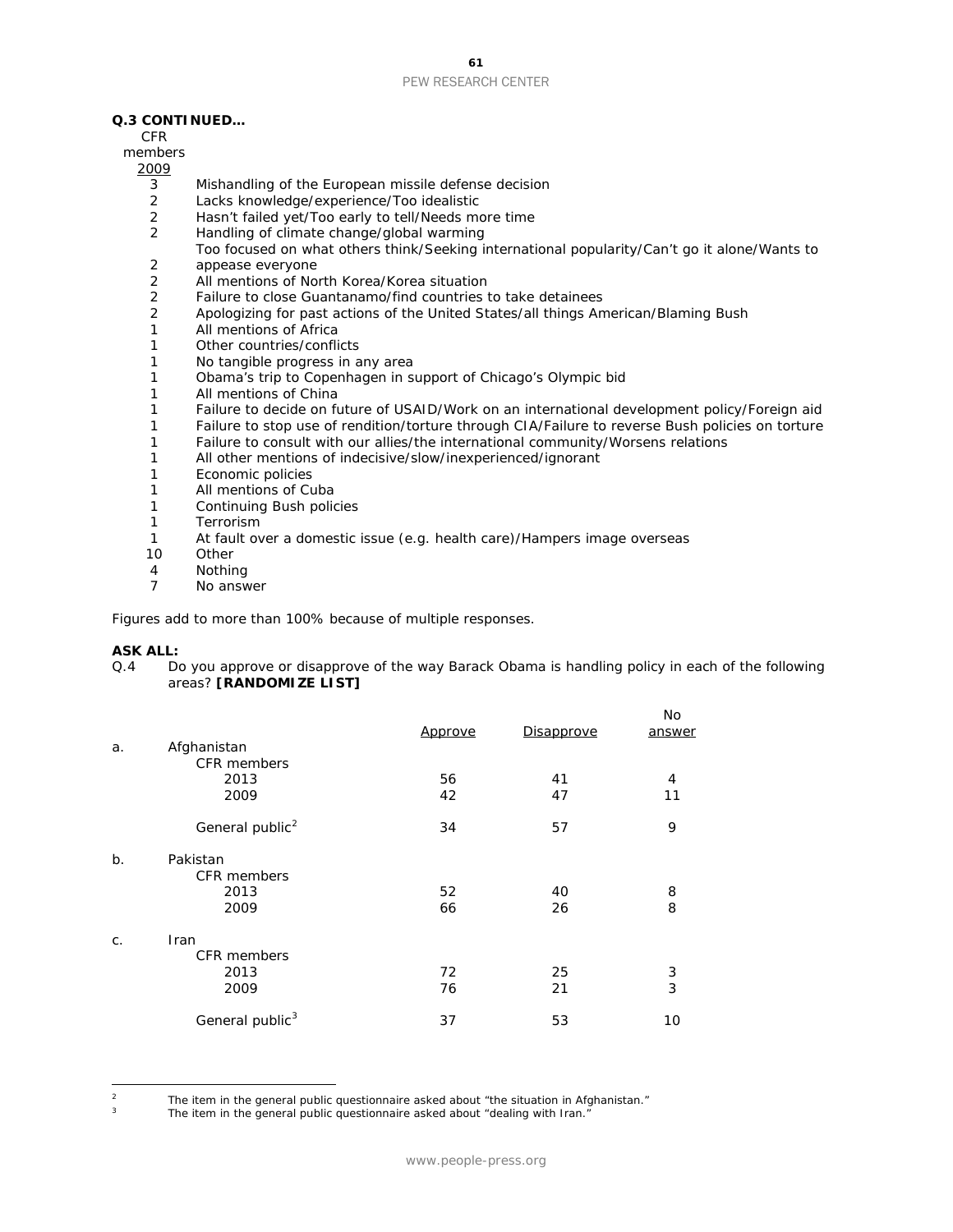#### **Q.4 CONTINUED…**

|    |                                             | Approve  | Disapprove | No<br>answer |
|----|---------------------------------------------|----------|------------|--------------|
| d. | Relations with China<br><b>CFR</b> members  |          |            |              |
|    | 2013<br>2009                                | 69<br>79 | 26<br>16   | 4<br>5       |
|    | General public <sup>4</sup>                 | 30       | 52         | 18           |
| е. | Terrorism<br>CFR members                    |          |            |              |
|    | 2013<br>2009                                | 73<br>77 | 24<br>18   | 4<br>5       |
|    | General public <sup>5</sup>                 | 51       | 44         | 5            |
| f. | Immigration policy<br>CFR members           |          |            |              |
|    | 2013<br>2009                                | 67<br>58 | 29<br>28   | 3<br>14      |
|    | General public                              | 32       | 60         | 7            |
| g. | Global climate change<br>CFR members        |          |            |              |
|    | 2013<br>2009                                | 53<br>73 | 42<br>22   | 5<br>5       |
|    | General public                              | 38       | 46         | 17           |
| h. | International trade issues<br>CFR members   |          |            |              |
|    | 2013<br>2009                                | 66<br>49 | 26<br>40   | 8<br>11      |
|    | General public                              | 36       | 47         | 17           |
| i. | Syria<br>CFR members                        |          |            |              |
|    | 2013                                        | 38       | 59         | 3            |
|    | General public <sup>6</sup>                 | 30       | 57         | 13           |
| j. | <b>Relations with Russia</b><br>CFR members |          |            |              |
|    | 2013                                        | 49       | 46         | 4            |
|    | General public <sup>7</sup>                 | 37       | 47         | 16           |

<span id="page-62-3"></span><span id="page-62-2"></span><sup>6</sup> The item in the general public questionnaire asked about "the situation in Syria."

<span id="page-62-1"></span><span id="page-62-0"></span> $\sqrt{4}$ <sup>4</sup> The item in the general public questionnaire asked about "dealing with China."

<sup>&</sup>lt;sup>5</sup> The item in the general public questionnaire asked about "the threat of terrorism."

<sup>&</sup>lt;sup>7</sup> The item in the general public questionnaire asked about "dealing with Russia."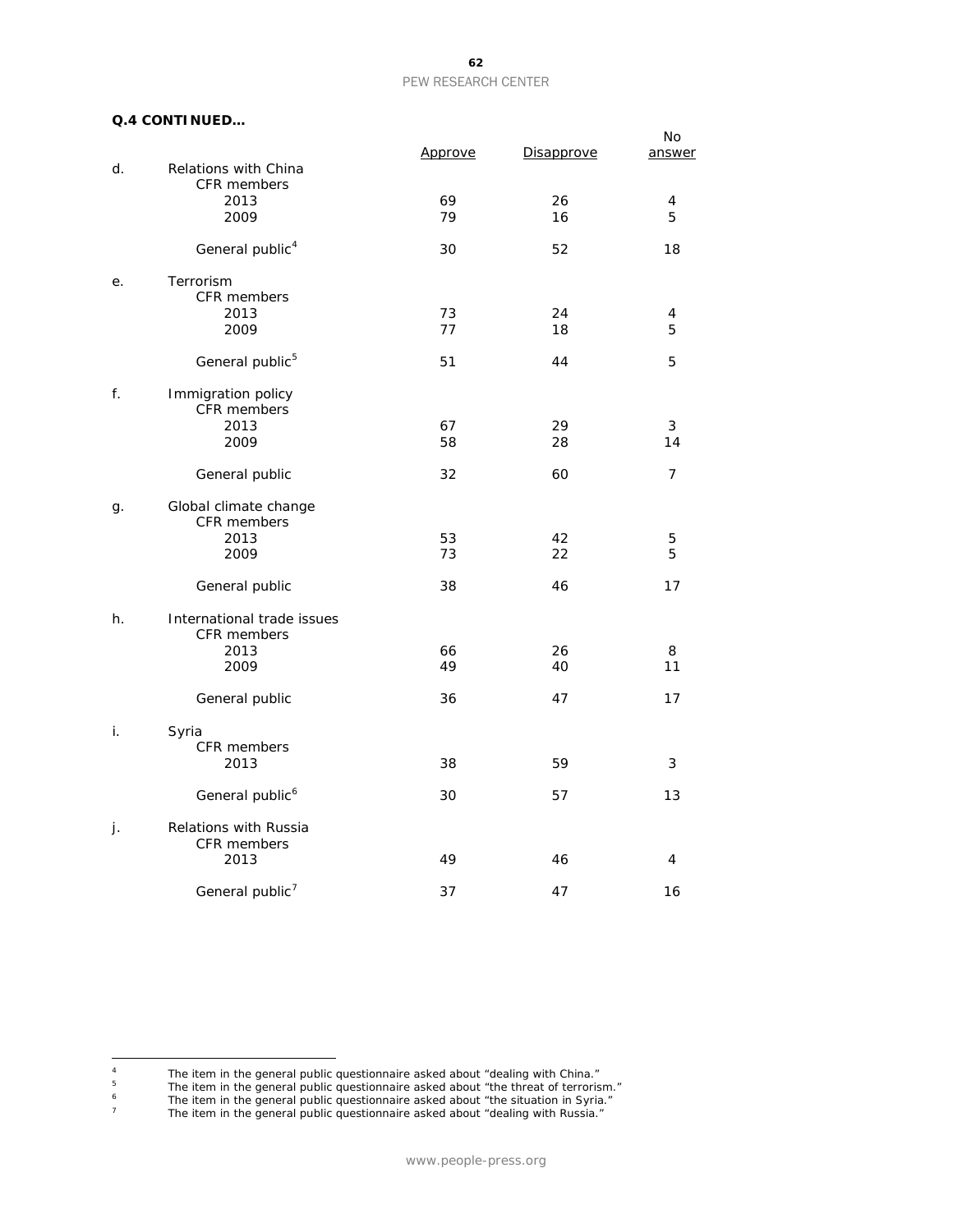## **ASK ALL:**<br>Q.5 0

Overall, is the Obama administration's approach to foreign policy...?

| CFR members                  | Too<br>assertive | Not assertive<br>enough | About<br>right | No<br>answer |
|------------------------------|------------------|-------------------------|----------------|--------------|
|                              |                  |                         |                |              |
| 2013                         |                  | 52                      | 43             | 3            |
| 2009                         |                  | 31                      | 67             |              |
|                              | Too              | Not tough               | About          | DK/          |
| <b>TREND FOR COMPARISON:</b> | <u>tough</u>     | enough                  | <u>right</u>   | Ref          |
| General public <sup>8</sup>  | 5                | 51                      | 37             | 6            |

## **ASK ALL:**<br>Q.6 Ho

How much of a threat are each of the following international concerns to the well-being of the United States? **[RANDOMIZE LIST]**

|    |                                                               | Major<br>threat | Minor<br>threat | Not a<br>threat | No<br>answer   |
|----|---------------------------------------------------------------|-----------------|-----------------|-----------------|----------------|
| a. | China's emergence as a world power<br>CFR members             |                 |                 |                 |                |
|    | 2013                                                          | 36              | 46              | 17              | 1              |
|    | 2009                                                          | 21              | 49              | 29              | 1              |
|    | 2005                                                          | 30              | 45              | 24              | 1              |
|    | 2001                                                          | 38              | 35              | 20              | 7              |
|    | General public                                                | 54              | 31              | 11              | 4              |
| b. | Growing authoritarianism in Russia<br>CFR members             |                 |                 |                 |                |
|    | 2013                                                          | 17              | 68              | 15              | $\star$        |
|    | 2005                                                          | 18              | 65              | 17              | 0              |
|    | <b>TREND FOR COMPARISON:</b><br>2009: Growing tension between |                 |                 |                 |                |
|    | Russia and its neighbors<br>2001: Political and economic      | 12              | 76              | 11              | 1              |
|    | instability in Russia                                         | 63              | 32              | 4               | $\mathbf{1}$   |
|    | General public                                                | 32              | 41              | 13              | 14             |
| C. | North Korea's nuclear program<br>CFR members                  |                 |                 |                 |                |
|    | 2013                                                          | 39              | 55              | 5               | 1              |
|    | 2009                                                          | 44              | 53              | 3               | $\star$        |
|    | 2005                                                          | 67              | 31              | $\mathbf 0$     | $\overline{2}$ |
|    |                                                               |                 |                 |                 |                |
|    | General public                                                | 67              | 24              | 6               | 3              |
| d. | Iran's nuclear program<br>CFR members                         |                 |                 |                 |                |
|    | 2013                                                          | 56              | 39              | 5               | 1              |
|    | 2009                                                          | 64              | 34              | $\overline{2}$  | $\star$        |
|    | 2005                                                          | 54              | 41              | 5               | $\mathbf 0$    |
|    | General public                                                | 68              | 23              | 5               | 3              |

<span id="page-63-0"></span> $\,$  8

The question in the general public questionnaire read, "Do you think Barack Obama is too tough, not tough enough or about right in his approach to foreign policy and national security issues?"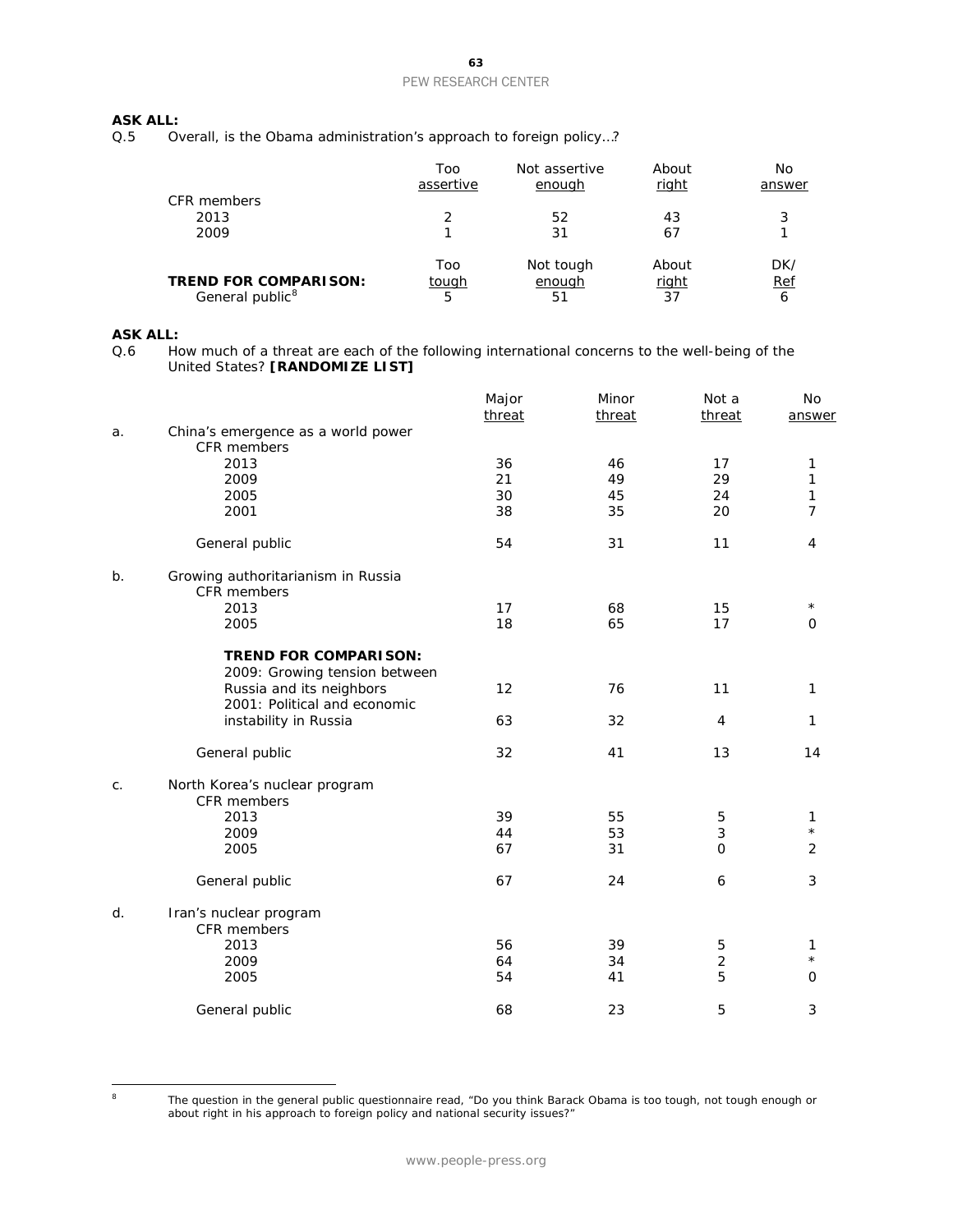#### **Q.6 CONTINUED…**

|    |                                                                                                                                                    | Major<br>threat | Minor<br>threat | Not a<br>threat      | No<br>answer        |
|----|----------------------------------------------------------------------------------------------------------------------------------------------------|-----------------|-----------------|----------------------|---------------------|
| е. | Global climate change<br><b>CFR</b> members                                                                                                        |                 |                 |                      |                     |
|    | 2013                                                                                                                                               | 61              | 28              | 11                   | 1                   |
|    | 2009                                                                                                                                               | 59              | 30              | 10                   | $\star$             |
|    | <b>TREND FOR COMPARISON:</b><br>2001: Global environmental                                                                                         |                 |                 |                      |                     |
|    | problems                                                                                                                                           | 69              | 27              | 2                    | 2                   |
|    | General public                                                                                                                                     | 45              | 30              | 20                   | 4                   |
| f. | Islamic extremist groups like al Qaeda<br>CFR members                                                                                              |                 |                 |                      |                     |
|    | 2013<br>2009                                                                                                                                       | 68<br>77        | 31<br>23        | $^\star$<br>$\Omega$ | $^\star$<br>$\star$ |
|    | <b>TREND FOR COMPARISON:</b><br>June 21-Sept 10, 2001: The rising power<br>of fundamentalist Islamic political<br>movements across the Middle East |                 |                 |                      |                     |
|    | and Central Asia                                                                                                                                   | 41              | 54              | 3                    | 2                   |
|    | General public                                                                                                                                     | 75              | 18              | 4                    | 3                   |
| g. | Drug-related violence in Mexico<br>CFR members<br>2013                                                                                             | 21              | 67              | 11                   | 1                   |
| h. | The situation in Syria<br>CFR members<br>2013                                                                                                      | 32              | 57              | 11                   | 1                   |
| i. | Cyber attacks from other countries<br>CFR members                                                                                                  |                 |                 |                      |                     |
|    | 2013                                                                                                                                               | 69              | 29              | 1                    |                     |
|    | General public                                                                                                                                     | 70              | 23              | 4                    | 4                   |
| j. | Economic problems in the European Union<br>CFR members                                                                                             |                 |                 |                      |                     |
|    | 2013                                                                                                                                               | 36              | 55              | 9                    | 1                   |
|    | General public                                                                                                                                     | 37              | 41              | 12                   | 10                  |

**ASK ALL**<br>Q.7 Lo Q.7 Looking forward, do you think each of the following would mostly help or mostly hurt the U.S. economy? **[RANDOMIZE a AND b BLOCK WITH c AND d BLOCK]**

|    |                                                                         | Mostly<br>help | Mostly<br><u>hurt</u> | No<br>answer |
|----|-------------------------------------------------------------------------|----------------|-----------------------|--------------|
| a. | More foreign companies setting up operations in the U.S.<br>CFR members |                |                       |              |
|    | 2013                                                                    | 96             |                       |              |
|    | General public                                                          | 62             | 32                    | 6            |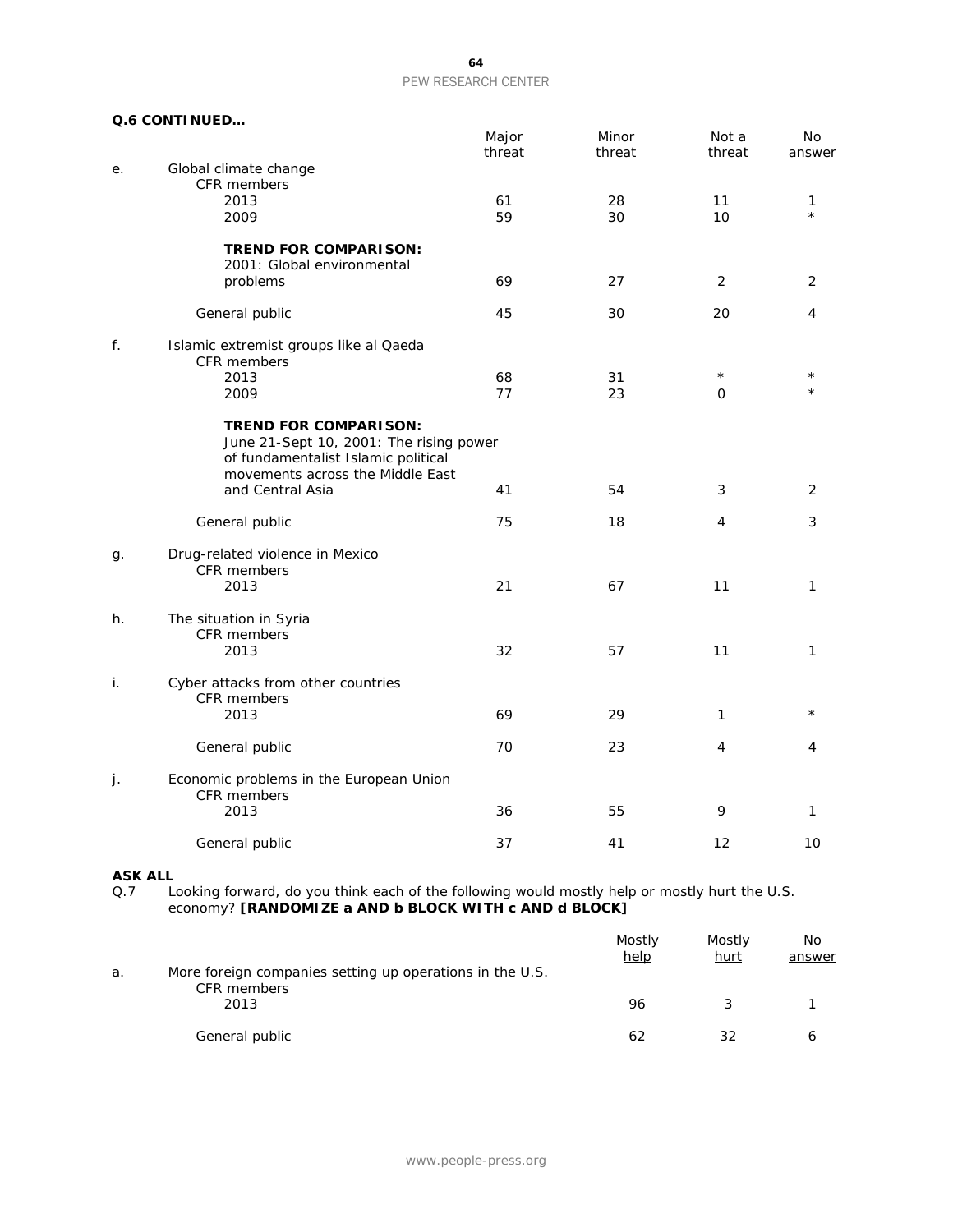#### **Q.7 CONTINUED…**

|       |                                                                                                    | Mostly<br>help | Mostly<br><u>hurt</u> | No<br>answer |
|-------|----------------------------------------------------------------------------------------------------|----------------|-----------------------|--------------|
| b.    | More U.S. companies setting up operations overseas<br><b>CFR</b> members                           |                |                       |              |
|       | 2013                                                                                               | 73             | 25                    | 3            |
|       | General public                                                                                     | 23             | 73                    | 4            |
| $C$ . | More people from other countries coming here to work<br>in high-skilled jobs<br><b>CFR</b> members |                |                       |              |
|       | 2013                                                                                               | 95             | $\overline{4}$        |              |
|       | General public                                                                                     | 46             | 50                    | 4            |
| d.    | More people from other countries coming here to work<br>in low-skilled jobs<br><b>CFR</b> members  |                |                       |              |
|       | 2013                                                                                               | 72             | 25                    | 3            |
|       | General public                                                                                     | 43             | 52                    | 5            |

## **ASK ALL:**<br>Q.8 Co

Compared to 10 years ago, do you think the United States plays...?

|                | A more important       | A less important                          |                  |          |
|----------------|------------------------|-------------------------------------------|------------------|----------|
|                | and powerful role as a | and powerful role as a About as important |                  | No.      |
|                | world leader today     | world leader today                        | a role as it did | answer   |
| CFR members    |                        |                                           |                  |          |
| 2013           |                        | 62                                        | 30               | $^\star$ |
| 2009           | 16                     | 44                                        | 40               | $^\star$ |
| 2001           | 35                     | 25                                        | 40               |          |
| 1997           | 48                     | 17                                        | 35               | 0        |
| 1993           | 26                     | 41                                        | 32               |          |
|                |                        |                                           |                  |          |
| General public |                        | 53                                        |                  |          |

#### **ASK ALL:**

Q.9 What kind of leadership role should the United States play in the world? Should it be the single world leader, or should it play a shared leadership role, or should it not play any leadership role?

## **IF RESPONDENT SELECTS "SHARED LEADERSHIP ROLE" IN Q.9:**<br>Q.10 Would you say the United States should be the most assertive

Would you say the United States should be the most assertive of the leading nations or no more or less assertive than other leading nations?

|                                |        |            |      | ----- If shared leadership ----- |    |            |        |
|--------------------------------|--------|------------|------|----------------------------------|----|------------|--------|
|                                | Single | Shared     | Most | No more or                       | No | No         | No     |
|                                | leader | leadership |      | assertive less assertive answer  |    | leadership | answer |
| CFR members                    |        |            |      |                                  |    |            |        |
| 2013                           | 13     | 86         | 55   | 24                               |    | $\star$    |        |
| 2009                           |        | 92         | 62   | 25                               | 5  | $^\star$   |        |
| 2005                           | 13     | 85         | 55   | 26                               | 4  | Ω          | 2      |
| 2001                           | 9      | 91         | 55   | 22                               | 14 | Ο          | Ο      |
| 1997                           | 15     | 84         | 54   | 24                               | 6  |            |        |
| 1993                           |        | 92         | 68   | 16                               | ⇁  | $\star$    |        |
| <b>TREND FOR COMPARISON:</b>   |        |            |      |                                  |    |            |        |
| General public <sup>9</sup> 12 |        | 72         | 20   | 51                               |    | 12         |        |

<span id="page-65-0"></span> $\circ$ 

The follow-up question in the general public questionnaire read, "Should the United States be the most active of the leading nations, or should it be about as active as other leading nations?"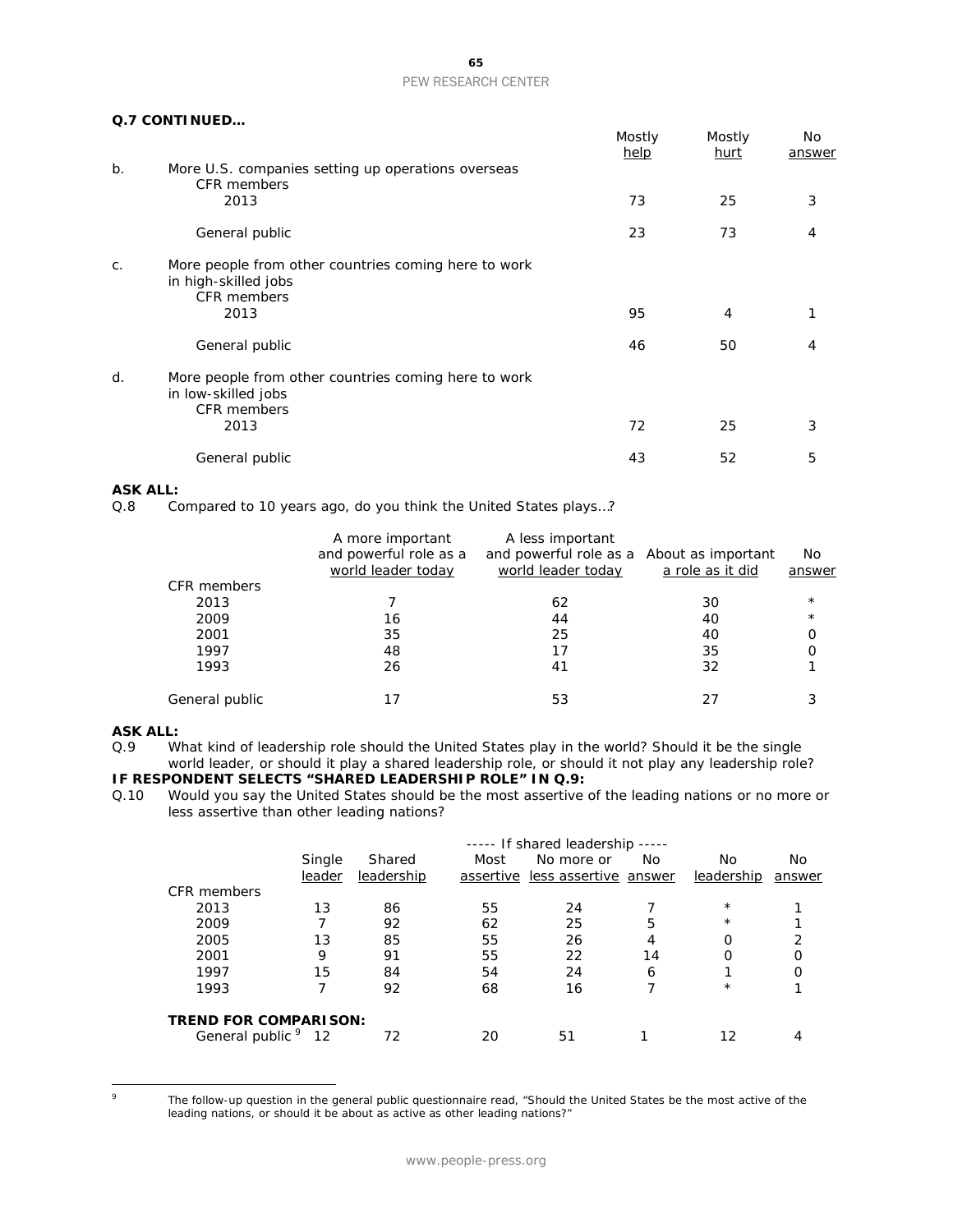## **ASK ALL**<br>0.11 **II**

In the future...<sup>[10](#page-66-0)</sup>

|                |                      | It would be          |        |
|----------------|----------------------|----------------------|--------|
|                | U.S. policies should | acceptable if China  |        |
|                | try to keep it so    | or another country   |        |
|                | America is the only  | became as militarily | No     |
|                | military superpower  | powerful as the U.S. | answer |
| CFR members    |                      |                      |        |
| 2013           | 64                   | 29                   |        |
| 2009           | 49                   | 43                   | 8      |
| 2005           | 54                   | 35                   | 11     |
| General public | 56                   | 32                   |        |

#### **ASK ALL:**

Q.12 In terms of solving world problems, do you think the United States does ...?

| CFR members    | Too much | Too little | The right amount | (VOL.)<br>Nothing <sup>11</sup> | No.<br>answer |
|----------------|----------|------------|------------------|---------------------------------|---------------|
| 2013           | 21       | 41         | 35               | $ -$                            |               |
| General public | 51       |            | 28               |                                 |               |

#### **ASK ALL:**

Q.13 In the future, what countries in the world, if any, do you think will be **more important** as America's allies and partners? [**OPEN-END; RECORD UP TO 7 MENTIONS**]

CFR

members

 $\frac{2013}{37}$ 

- $\overline{\begin{array}{ccc} 37 \\ 34 \end{array}}$  India
- 34 China<br>28 Brazil
- 28 Brazil<br>25 Japan
- 25 Japan<br>21 Mexico
- Mexico
- 19 Germany
- 14 Turkey
- 12 European Union/Europe<br>11 South Korea/Korea
- South Korea/Korea
- 11 Australia<br>10 Canada
- 
- 10 Canada<br>10 Britain/ Britain/United Kingdom/England
- 10 Indonesia<br>6 Israel
- **Israel**
- 6 Asia-Pacific
- 5 Russia<br>5 France
- 
- 5 France<br>4 South / 4 South Africa<br>3 Nigeria
- **Nigeria**
- 3 Poland
- 3 Latin America/South America/Central America
- 
- 3 Iran<br>3 Vietr
- 3 Vietnam<br>3 Saudi Ara 3 Saudi Arabia<br>2 Egypt
- Egypt

<span id="page-66-0"></span><sup>10</sup> <sup>10</sup> In the general public questionnaire and in the CFR questionnaire prior to 2013, the question read, "In the future… U.S. policies should try to keep it so America is the only military superpower [OR] It would be acceptable if China, another country or the European Union became as militarily powerful as the U.S."

<span id="page-66-1"></span><sup>&</sup>lt;sup>11</sup> The volunteered "Nothing" response category was accepted only in the telephone survey and not in the online survey mode.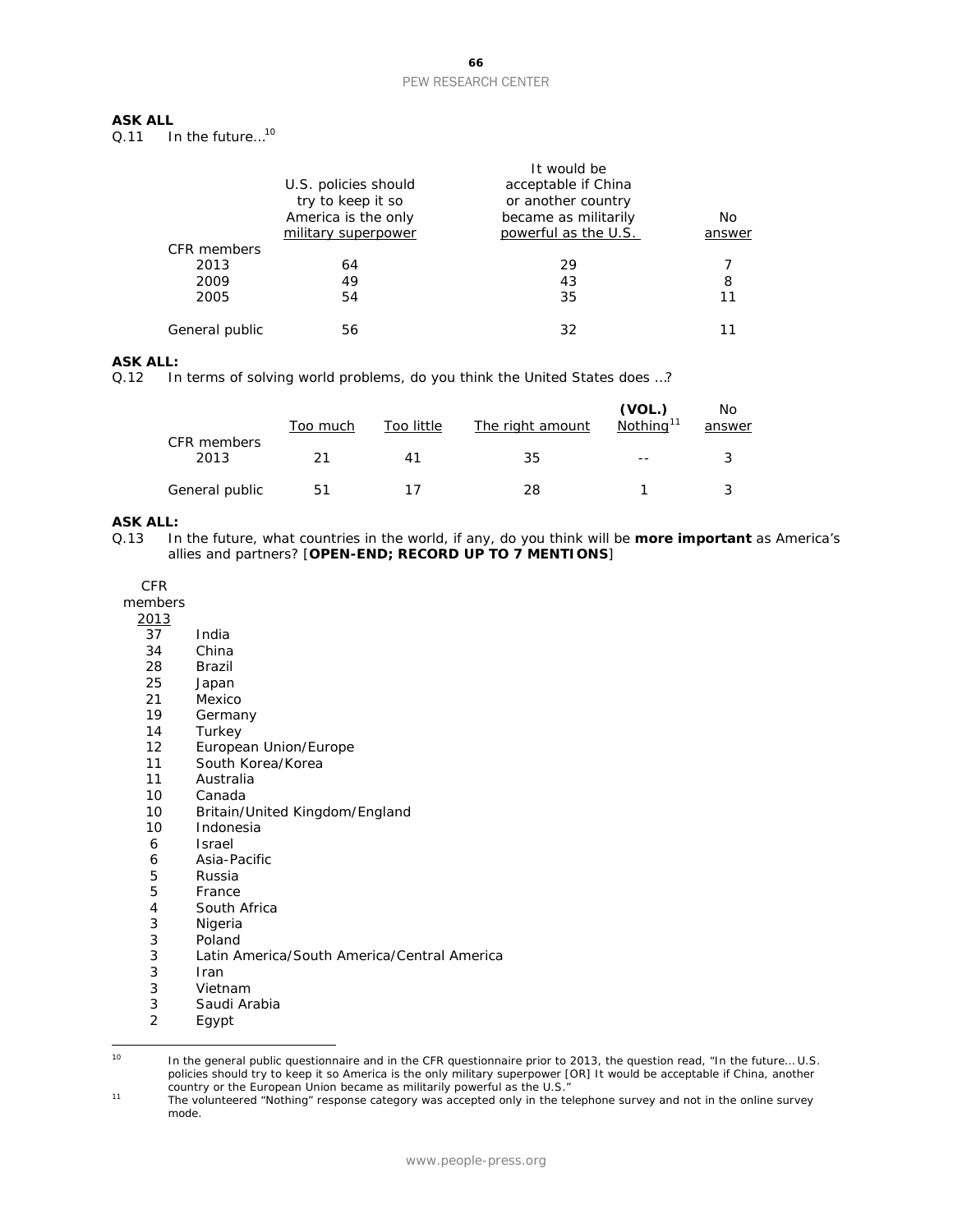#### **Q.13 CONTINUED…**

CFR

members 

- Philippines
- Africa
- 
- 2 Kenya<br>2 Singap
- 2 Singapore<br>2 BRICS/Em 2 BRICS/Emerging countries<br>1 Pakistan
- 
- 1 Pakistan<br>1 Colombia
- 1 Colombia<br>1 United Ara 1 United Arab Emirates<br>1 Middle East
- Middle East
- 
- 1 Jordan<br>1 Chile **Chile**
- Thailand
- Burma/Myanmar
- Malaysia
- NATO Countries
- New Zealand
- Other
- 
- 1 None<br>15 No an No answer

*Figures add to more than 100% because of multiple responses.*

| <b>CFR</b>     |                                                                 | <b>CFR</b>     |
|----------------|-----------------------------------------------------------------|----------------|
| members        |                                                                 | members        |
| 2009           |                                                                 | 2005           |
| 58             | China                                                           | 31             |
| 55             | India                                                           | 43             |
| 37             | <b>Brazil</b>                                                   | 17             |
| 21             | European Union/Europe (unspecified country)                     | 23             |
| 17             | Russia                                                          | 16             |
| 16             | Japan                                                           | 32             |
| 10             | Britain/United Kingdom/England                                  | 27             |
| 10             | Turkey                                                          | 9              |
| 9              | Germany                                                         | 3              |
| 8              | Mexico                                                          | $\overline{7}$ |
| 5              | Canada                                                          | 7              |
| 5              | Indonesia                                                       |                |
| 5              | Pakistan                                                        | 1              |
| 5              | Australia                                                       | 8              |
| 5              | France                                                          | 3              |
| 4              | South Korea/Korea                                               | $\overline{2}$ |
| 4              | <b>Israel</b>                                                   | $\mathbf{1}$   |
| 3              | South Africa                                                    | $-$            |
| 3              | Saudi Arabia                                                    | O              |
| $\overline{c}$ | Latin America/South America/Central America                     | $-1$           |
| $\overline{2}$ | Egypt                                                           | 3              |
| 2              | Iraq                                                            | $\mathbf{1}$   |
| 1              | Iran                                                            | 1              |
| 1              | BRIC countries (Brazil, Russia, India, China)                   |                |
| $^{\star}$     | NATO countries                                                  | - -            |
| $^{\star}$     | North Korea                                                     | O              |
| $\star$        | Spain                                                           | 0              |
| $^\star$       | Italy                                                           | 0              |
| $\star$        | Taiwan                                                          | $\Omega$       |
| 17             | Other                                                           |                |
| 1              | None                                                            |                |
| 5              | No answer                                                       | 6              |
|                | $m_{\text{max}}$ and to means then 1000 hessues of multiple re- |                |

*Figures add to more than 100% because of multiple responses.*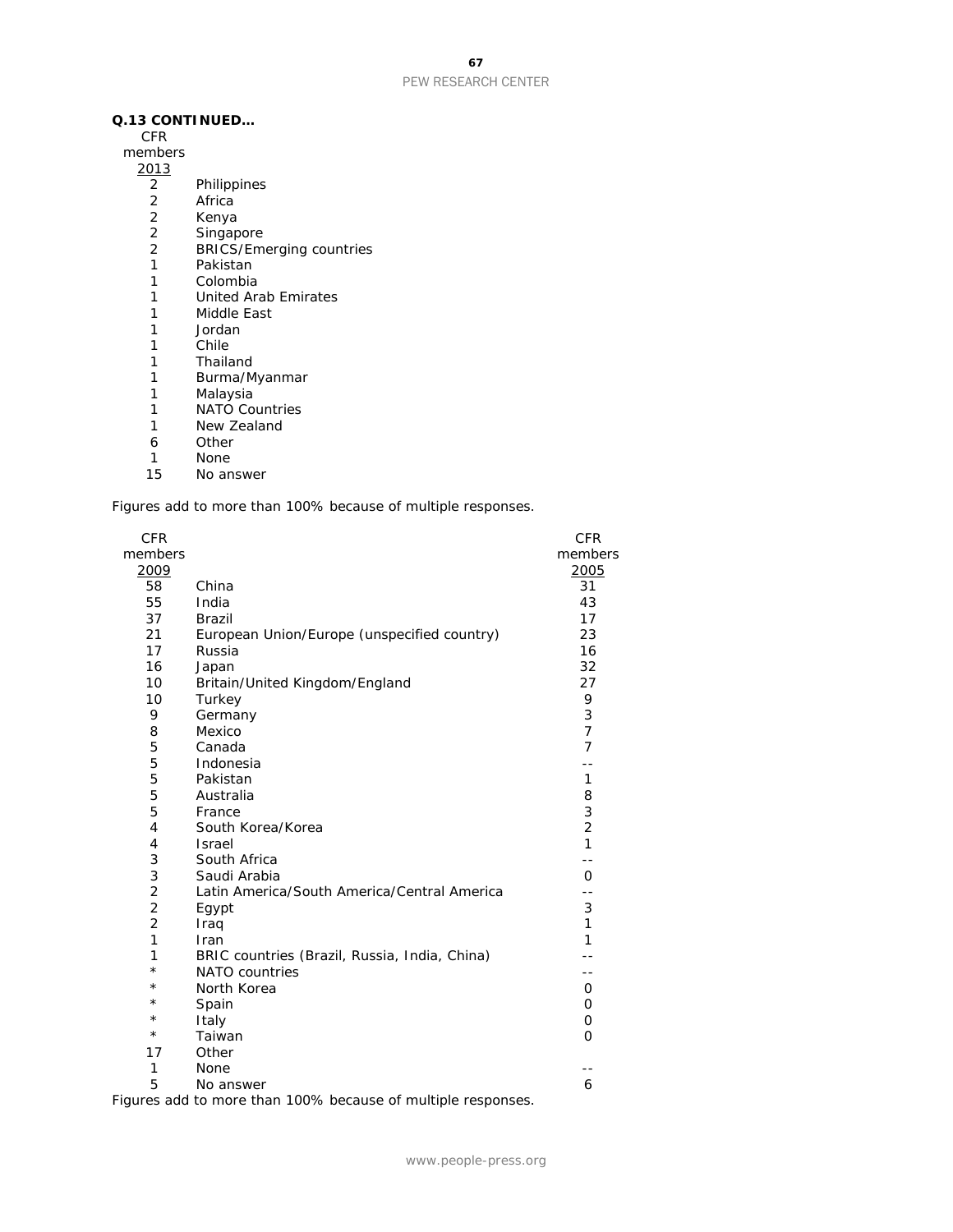## **ASK ALL:**<br>Q.14 In

Q.14 In the future, what countries in the world, if any, do you think will be **less important** as America's allies and partners? [**OPEN-END; RECORD UP TO 7 MENTIONS**]

CFR

members 2013

- 20 European Union/Europe (unspecified country)
- France
- 17 Britain/United Kingdom/England<br>15 Saudi Arabia
- Saudi Arabia
- 11 Israel<br>9 Japan
- 9 Japan<br>8 Egypt
- 8 Egypt<br>7 Russia
- **Russia**
- 6 Pakistan
- 5 Italy
- 5 Middle East<br>4 Germany
- 4 Germany<br>2 Spain
- 2 Spain<br>2 Afghai
- 2 Afghanistan<br>2 NATO countr
- 2 NATO countries<br>2 Iraq
- 2 Iraq
- 2 South Korea<br>2 Taiwan
- 2 Taiwan<br>2 Canada
- 2 Canada<br>1 Turkey
- 1 Turkey<br>1 Latin Ar
- Latin America/South America/Central
- 1 America
- 1 Brazil
- 1 India
- 1 Africa<br>1 Greec
- **Greece**
- 1 Australia<br>1 Argentina
- 1 Argentina<br>1 Philippines
- 1 Philippines<br>1 China
- **China**
- 6 Other
- 4 None/All will be important
- 25 No answer

*Figures add to more than 100% because of multiple responses.*

| CFR<br>members |                                             | CFR<br>members |
|----------------|---------------------------------------------|----------------|
| 2009           |                                             | 2005           |
| 18             | France                                      | 31             |
| 17             | Britain/United Kingdom/England              | 2              |
| 16             | Japan                                       | 7              |
| 16             | European Union/Europe (unspecified country) | 5              |
| 9              | <b>Israel</b>                               | 8              |
| 8              | Germany                                     | 21             |
| 7              | Italy                                       | 4              |
| 5              | Russia                                      | 5              |
| 5              | Saudi Arabia                                | 9              |
| 4              | South Korea                                 | 3              |
| 3              | Taiwan                                      | 3              |
| 2              | Canada                                      | 3              |
| 2              | Pakistan                                    | 6              |
| 2              | Spain                                       | 3              |
| 2              | Australia                                   | $\overline{2}$ |
| 2              | Egypt                                       | 1              |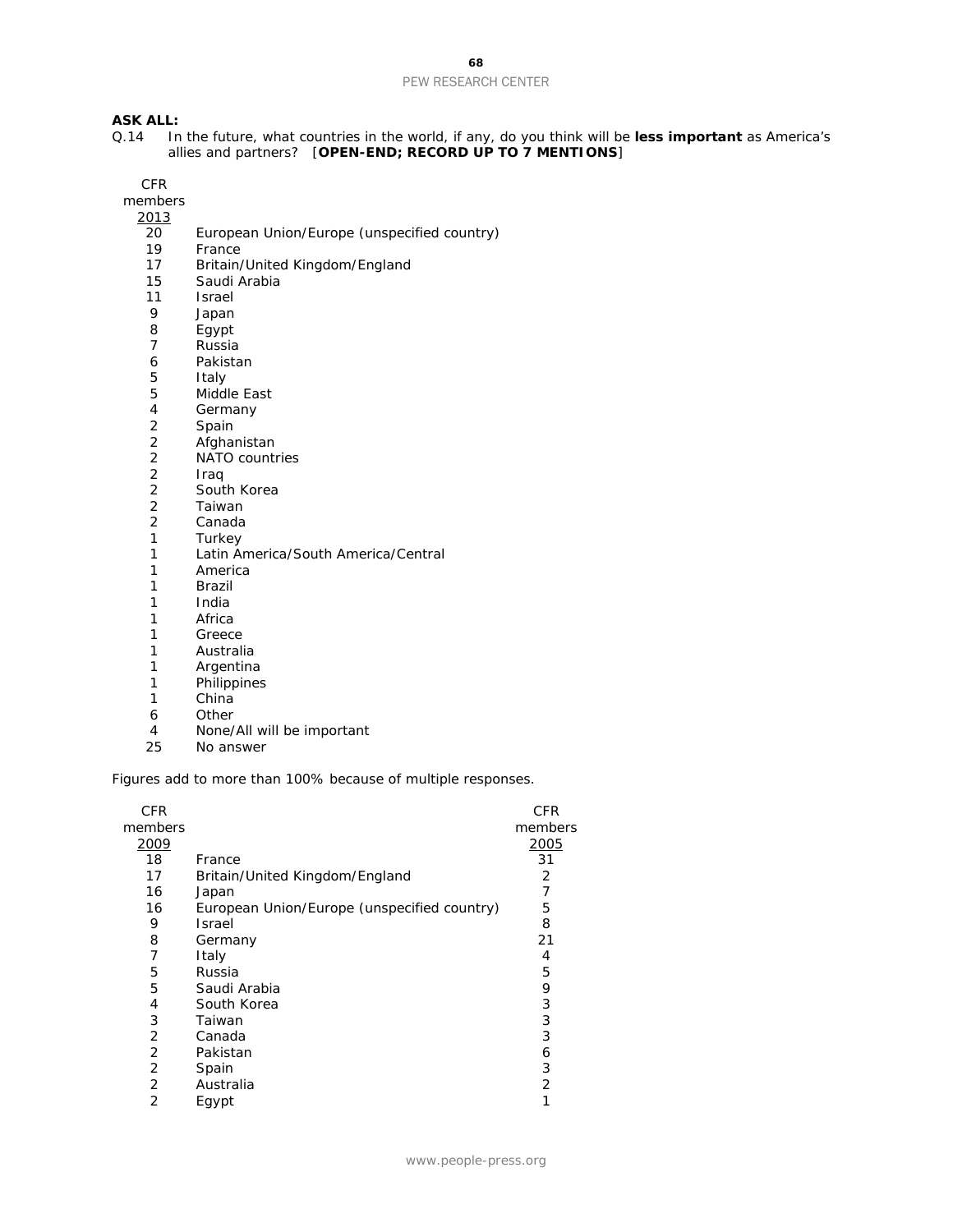#### **Q.14 CONTINUED…**

| <b>CFR</b>     |                                             | CFR     |
|----------------|---------------------------------------------|---------|
| members        |                                             | members |
| 2009           |                                             | 2005    |
| $\overline{2}$ | Latin America/South America/Central America |         |
|                | Iraq                                        | Ω       |
| 1              | NATO countries                              |         |
| 1              | Mexico                                      |         |
| $^{\star}$     | China                                       |         |
| $^\star$       | Turkey                                      | 1       |
| $^\star$       | Iran                                        | ∩       |
| $^\star$       | South Africa                                |         |
| $^\star$       | Indonesia                                   |         |
| $^\star$       | Brazil                                      |         |
| $^\star$       | India                                       | ი       |
| $\star$        | North Korea                                 | ∩       |
| 10             | Other                                       |         |
| 8              | None/All will be important                  |         |
| 22             | No answer                                   | 22      |

*Figures add to more than 100% because of multiple responses.*

## **ASK ALL:**<br>Q.15 Do

Do you think the American public has become less supportive of the U.S. taking an active role in world affairs in recent years, or not? No

|             |                 |                     | IVO    |
|-------------|-----------------|---------------------|--------|
|             | Less supportive | Not less supportive | answer |
| CFR members |                 |                     |        |
| 2013        | ٥ŕ              |                     |        |

#### **ASK IF Q.15 IS "LESS SUPPORTIVE":**

Q.16 What do you see as the **main reason** Americans have become less supportive of the U.S. taking an active role? [**OPEN-END; CODE UP TO 4 MENTIONS**]

#### **BASED ON AMERICAN PUBLIC IS LESS SUPPORTIVE OF ACTIVE ROLE [N=1694]:**

#### CFR

members

## $\frac{2013}{42}$

- War fatigue/Cost of involvement in Irag and Afghanistan
- 28 US economy/Cost of U.S. involvement
- 19 Recent efforts have not been effective
- 17 Congress/President not providing leadership/vision
- 8 People don't understand its importance/Lack of public interest
- 7 Americans concerned about domestic problems
- 5 Overreach/Don't want burden of being world police
- 5 Other<br>9 No.ans
- No answer

#### **ASK ALL:**

Q.17 How much priority do you think the U.S. should give to each of the following long-range foreign policy goals? **[RANDOMIZE LIST]**

|    |                                                      | Top<br>priority | Some<br>priority | No priority<br>at all | No<br>answer |
|----|------------------------------------------------------|-----------------|------------------|-----------------------|--------------|
| a. | Preventing the spread of weapons of mass destruction |                 |                  |                       |              |
|    | CFR members                                          |                 |                  |                       |              |
|    | 2013                                                 | 81              | 18               | $\star$               | $\star$      |
|    | 2009                                                 | 88              | 12               |                       |              |
|    | 2005                                                 | 89              | 10               |                       |              |
|    | 2001                                                 | 83              |                  |                       | O            |
|    | 1997                                                 | 88              | 12               |                       | Ο            |
|    | 1993                                                 | 90              | 10               | $^{\star}$            | $\star$      |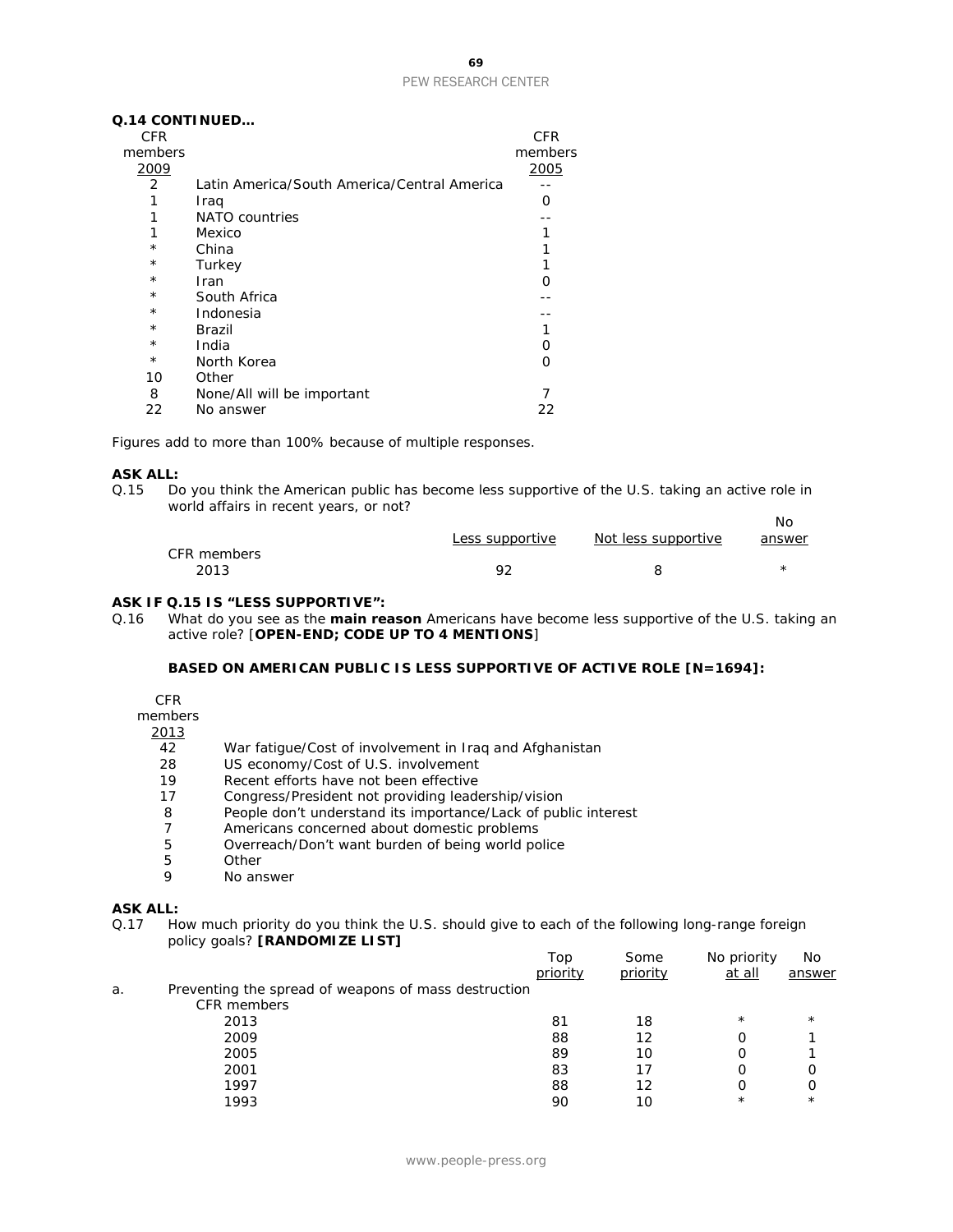|  |  | Q.17 CONTINUED |
|--|--|----------------|
|--|--|----------------|

|    |                                                                           | Top<br>priority | Some<br>priority | No priority<br>at all | No<br>answer             |  |
|----|---------------------------------------------------------------------------|-----------------|------------------|-----------------------|--------------------------|--|
|    | General public                                                            | 73              | 21               | 4                     | 2                        |  |
| b. | Taking measures to protect the U.S. from terrorist attacks<br>CFR members |                 |                  |                       |                          |  |
|    | 2013                                                                      | 76              | 23               | $\star$               | $\star$                  |  |
|    | 2009                                                                      | 81              | 18               | 0                     | 1                        |  |
|    | 2005                                                                      | 84              | 16               | 0                     | $\mathsf O$              |  |
|    | 2001                                                                      | 62              | 36               | $\overline{2}$        | 0                        |  |
|    | General public                                                            | 83              | 14               | $\overline{c}$        | 1                        |  |
|    |                                                                           |                 |                  |                       |                          |  |
| C. | Protecting the jobs of American workers                                   |                 |                  |                       |                          |  |
|    | CFR members                                                               |                 |                  |                       |                          |  |
|    | 2013                                                                      | 29              | 56               | 15                    | $\mathbf{1}$             |  |
|    | 2009                                                                      | 21              | 57               | 20                    | $\mathbf 2$              |  |
|    | 2005                                                                      | 19              | 60               | 21                    | $\mathsf O$              |  |
|    | 2001                                                                      | 17              | 70               | 11                    | $\overline{2}$           |  |
|    | 1997                                                                      | 16              | 65               | 12                    | $\overline{\mathcal{I}}$ |  |
|    | 1993                                                                      | 19              | 65               | 10                    | 6                        |  |
|    | General public                                                            | 81              | 16               | $\overline{2}$        | $\sqrt{2}$               |  |
| d. | Strengthening the United Nations                                          |                 |                  |                       |                          |  |
|    | CFR members                                                               |                 |                  |                       |                          |  |
|    | 2013                                                                      | 17              | 54               | 29                    | $^\star$                 |  |
|    | 2009                                                                      | 18              | 58               | 23                    | 1                        |  |
|    | 2005                                                                      | 29              | 57               | 14                    | $\mathsf O$              |  |
|    | 2001                                                                      | 37              | 53               | 10                    | $\mathsf O$              |  |
|    |                                                                           |                 |                  |                       |                          |  |
|    | 1997                                                                      | 32              | 55               | 12                    | 1<br>$\star$             |  |
|    | 1993                                                                      | 45              | 48               | $\overline{7}$        |                          |  |
|    | General public                                                            | 37              | 42               | 18                    | $\overline{2}$           |  |
| е. | Dealing with global climate change<br>CFR members                         |                 |                  |                       |                          |  |
|    | 2013                                                                      | 57              | 34               | 9                     | $^\star$                 |  |
|    |                                                                           |                 |                  |                       |                          |  |
|    | 2009                                                                      | 57              | 35               | 7                     | 1                        |  |
|    | 2005                                                                      | 56              | 41               | 3                     | $\mathsf O$              |  |
|    | 200112                                                                    | 56              | 41               | 3                     | 0                        |  |
|    | 1997                                                                      | 49              | 44               | 7                     | 0                        |  |
|    | 1993                                                                      | 42              | 55               | 3                     | $\star$                  |  |
|    | General public                                                            | 37              | 37               | 23                    | $\overline{2}$           |  |
| f. | Combating international drug trafficking<br>CFR members                   |                 |                  |                       |                          |  |
|    | 2013                                                                      |                 |                  |                       |                          |  |
|    |                                                                           | 17              | 70               | 12                    | 1                        |  |
|    | 2009                                                                      | 22              | 69               | 8                     | $\overline{\mathbf{c}}$  |  |
|    | 2005                                                                      | 21              | 67               | 12                    | $\mathsf O$              |  |
|    | 2001                                                                      | 35              | 59               | 6                     | 0                        |  |
|    | 1997                                                                      | 36              | 52               | 12                    | 0                        |  |
|    | General public                                                            | 57              | 33               | 8                     | 1                        |  |

<span id="page-70-0"></span> $12$ 

<sup>12</sup> In 2001, the item was "dealing with global warming." In 1997 and 1993, the item was "improving the global environment."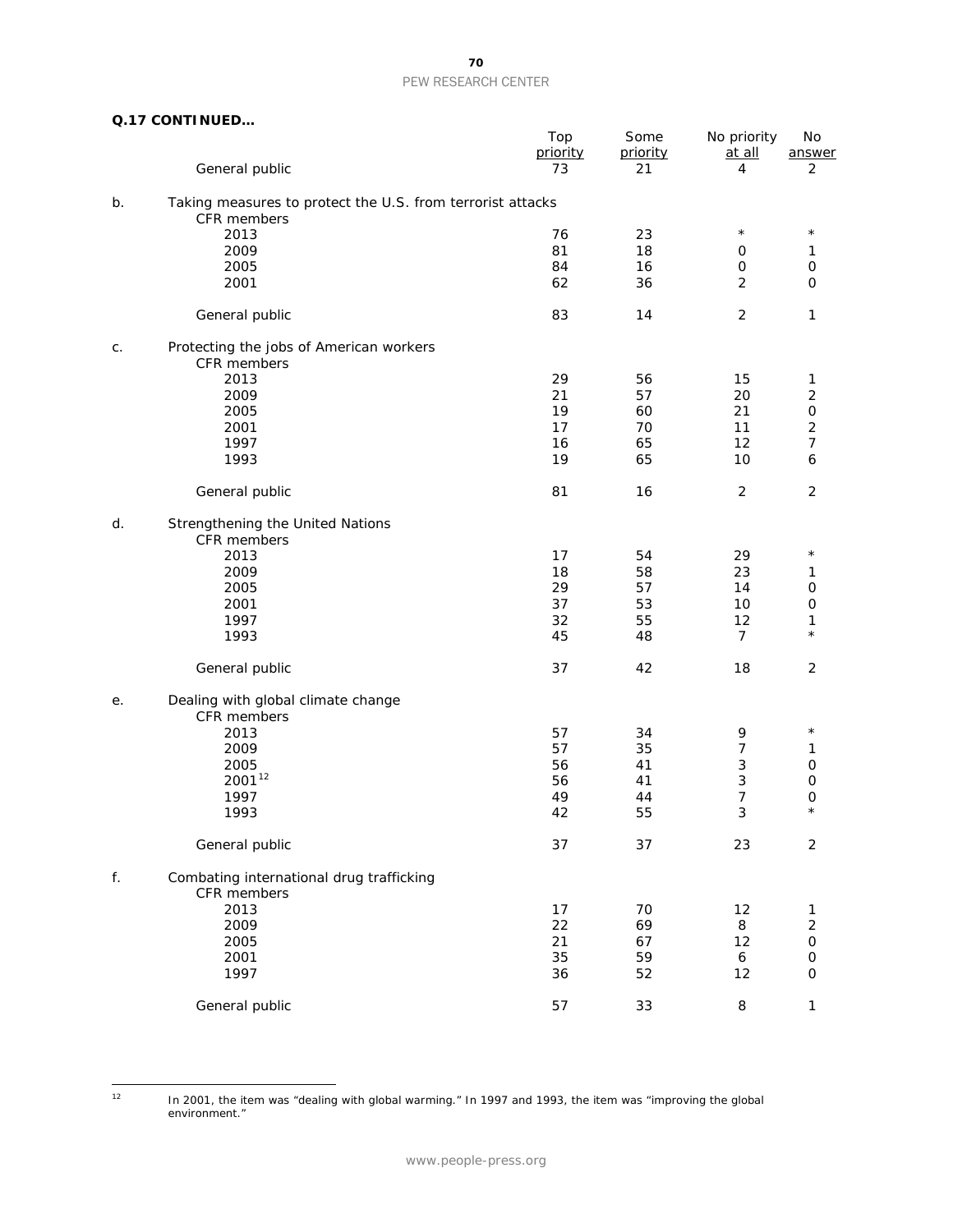#### **Q.17 CONTINUED…**

|    |                                                                           | Top<br>priority | Some     | No priority    | No                  |  |
|----|---------------------------------------------------------------------------|-----------------|----------|----------------|---------------------|--|
|    |                                                                           |                 | priority | at all         | answer              |  |
| g. | Helping improve the living standards in developing nations<br>CFR members |                 |          |                |                     |  |
|    |                                                                           |                 |          |                |                     |  |
|    | 2013                                                                      | 25              | 68       | 6              | 1                   |  |
|    | 2009                                                                      | 35              | 59       | $\overline{4}$ | 1                   |  |
|    | 2005                                                                      | 47              | 50       | $\overline{2}$ | $\mathbf 1$         |  |
|    | 2001                                                                      | 48              | 50       | 1              | 1                   |  |
|    | 1997                                                                      | 31              | 62       | 4              | 3                   |  |
|    | 1993                                                                      | 25              | 66       | 9              | $\star$             |  |
|    | General public                                                            | 23              | 60       | 16             | 1                   |  |
| h. | Promoting democracy in other nations<br>CFR members                       |                 |          |                |                     |  |
|    | 2013                                                                      | 12              | 71       | 17             | 1                   |  |
|    | 2009                                                                      | 10              | 71       | 17             | 1                   |  |
|    |                                                                           |                 |          |                |                     |  |
|    | 2005                                                                      | 18              | 73       | 8              | $\mathbf 1$         |  |
|    | 2001                                                                      | 44              | 54       | $\overline{2}$ | $\mathsf O$         |  |
|    | 1997                                                                      | 32              | 56       | 9              | 3                   |  |
|    | 1993                                                                      | 28              | 62       | 10             | $\star$             |  |
|    | General public                                                            | 18              | 55       | 24             | $\sqrt{3}$          |  |
| i. | Promoting and defending human rights in other countries<br>CFR members    |                 |          |                |                     |  |
|    | 2013                                                                      | 19              | 73       | 7              | 1                   |  |
|    | 2009                                                                      | 21              | 73       | $\mathbf 5$    | 1                   |  |
|    |                                                                           | 22              | 76       | $\overline{c}$ |                     |  |
|    | 2005                                                                      |                 |          |                | $\mathsf O$         |  |
|    | 2001                                                                      | 43              | 53       | 3              | 1                   |  |
|    | 1997                                                                      | 28              | 65       | $\overline{4}$ | 3                   |  |
|    | 1993                                                                      | 22              | 71       | $\overline{7}$ | $\star$             |  |
|    | General public                                                            | 33              | 54       | 12             | $\overline{2}$      |  |
| j. | Reducing our dependence on imported energy sources                        |                 |          |                |                     |  |
|    | CFR members                                                               |                 |          |                |                     |  |
|    | 2013                                                                      | 47              | 42       | 10             | 1                   |  |
|    | 2009                                                                      | 65              | 28       | $\mathbf 5$    | 1                   |  |
|    | 2005                                                                      | 67              | 30       | 3              | $\mathsf{O}\xspace$ |  |
|    | General public                                                            | 61              | 32       | 4              | 3                   |  |
|    | Reducing illegal immigration<br>CFR members                               |                 |          |                |                     |  |
|    | 2013                                                                      | 11              | 61       | 28             |                     |  |
|    |                                                                           |                 |          |                | 1                   |  |
|    | 2009                                                                      | 11              | 64       | 24             | $\mathbf{1}$        |  |
|    | 2005                                                                      | 12              | 63       | 23             | $\overline{c}$      |  |
|    | 1997                                                                      | 16              | 67       | 16             | 1                   |  |
|    | General public                                                            | 48              | 40       | 9              | $\overline{c}$      |  |
|    |                                                                           |                 |          |                |                     |  |

## **ASK ALL:**<br>0.18 W

Q.18 When it comes to spending on national defense, do you think that the U.S. should…? **[RANDOMIZE ORDER OF OPTIONS 1 AND 2]**

|             | Increase<br>defense spending | Cut back on<br>defense spending | Keep defense spending<br>about the same | No.<br>answer |
|-------------|------------------------------|---------------------------------|-----------------------------------------|---------------|
| CFR members |                              |                                 |                                         |               |
| 2013        |                              | 51                              | 39                                      |               |
| 2009        |                              | 40                              | 51                                      |               |

**71**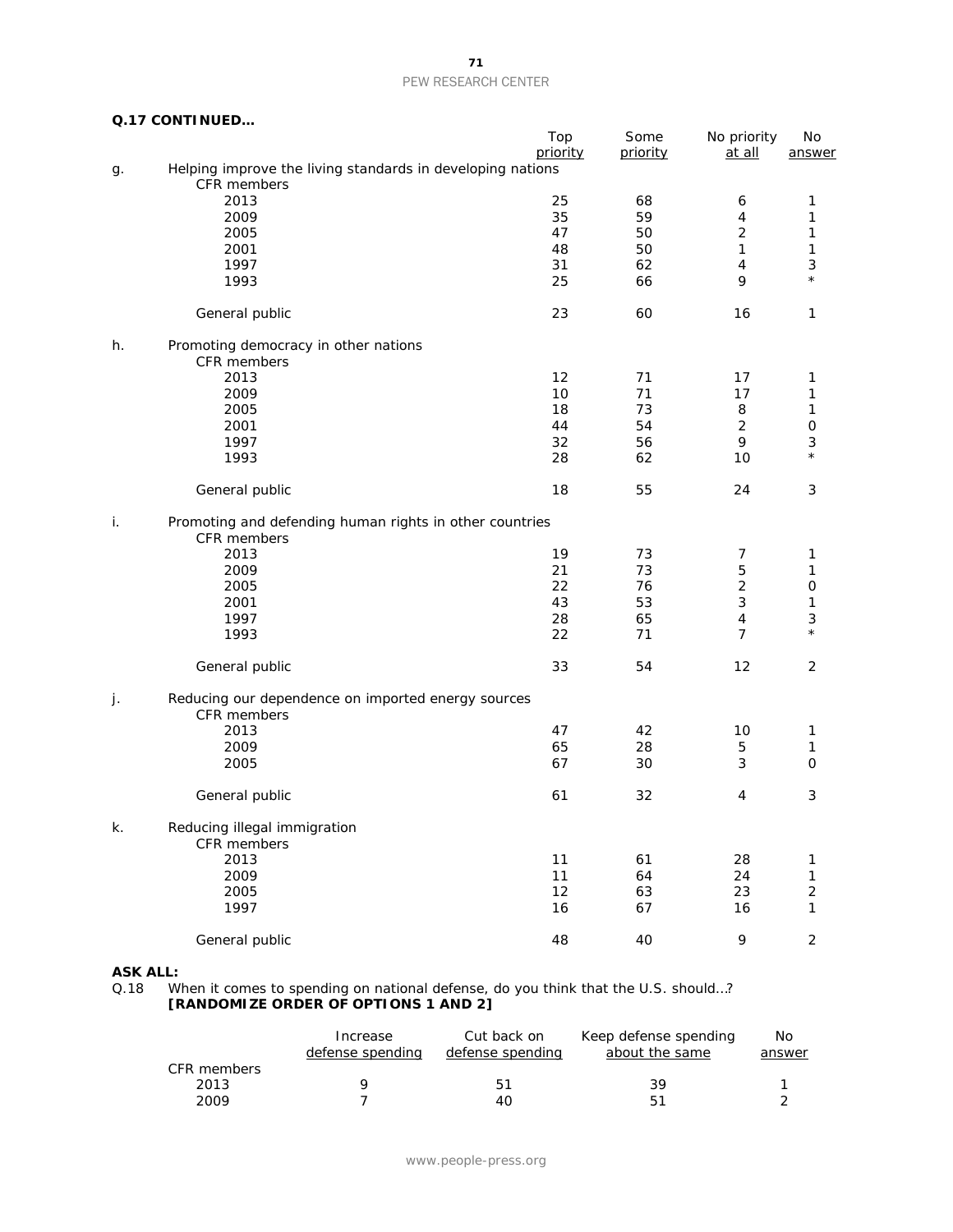|                              | Increase         | Cut back on      | Keep defense spending | No.    |
|------------------------------|------------------|------------------|-----------------------|--------|
|                              | defense spending | defense spending | about the same        | answer |
| General public <sup>13</sup> | 23               | 28               | 47                    |        |

### **NO QUESTION 19**

### **RANDOMIZE Q.20 AND Q.21**

### **ASK ALL:**

Q.20 Do you think the United States made the right decision or the wrong decision in using military force in Afghanistan?

|                | Right<br>decision | Wrong<br>decision | Nο<br>answer |
|----------------|-------------------|-------------------|--------------|
| CFR members    |                   |                   |              |
| 2013           | 69                | 28                | 3            |
| $2009^{14}$    | 87                | 10                | 3            |
|                |                   |                   |              |
| General public | 56                | 37                | 8            |

#### **RANDOMIZE Q.20 AND Q.21**

## **ASK ALL:**<br>0.21 Do

Do you think the United States made the right decision or the wrong decision in using military force in Iraq?

|                | Right<br>decision | Wrong<br>decision | No.<br>answer |
|----------------|-------------------|-------------------|---------------|
| CFR members    |                   |                   |               |
| 2013           | 14                | 83                | 3             |
| 2005           | 21                | 77                | $\mathcal{P}$ |
|                |                   |                   |               |
| General public | 49                | 45                |               |

## **ASK ALL**<br>Q.22 D

Do you think a way can be found for Israel and an independent Palestinian state to coexist peacefully with each other, or not?  $N_{\Omega}$ 

|             | <u>Yes</u> | No   | IVU<br>answer |
|-------------|------------|------|---------------|
| CFR members |            |      |               |
| 2013        | 77         | ົາ 1 | ⌒             |

## **ASK ALL:**<br>0.23 In

In terms of resolving the dispute between Israel and the Palestinians, do you think the United States should be **[RANDOMIZE:** more involved than it is now, less involved than it is now**]**, or as involved as it currently is? As involved No

|                     | More involved | Less involved | As involved<br>as it currently is | NO.<br>answer |
|---------------------|---------------|---------------|-----------------------------------|---------------|
| CFR members<br>2013 | 39            | 14            | 46                                |               |
| General public      |               | 39            | 36                                |               |

<span id="page-72-1"></span><span id="page-72-0"></span> $13$ <sup>13</sup> For general public survey, response options not randomized.<br><sup>14</sup> In 2009, the question read "Do you think the United States"

<sup>14</sup> In 2009, the question read "Do you think the United States' initial decision to use force in Afghanistan was the right decision or the wrong decision?"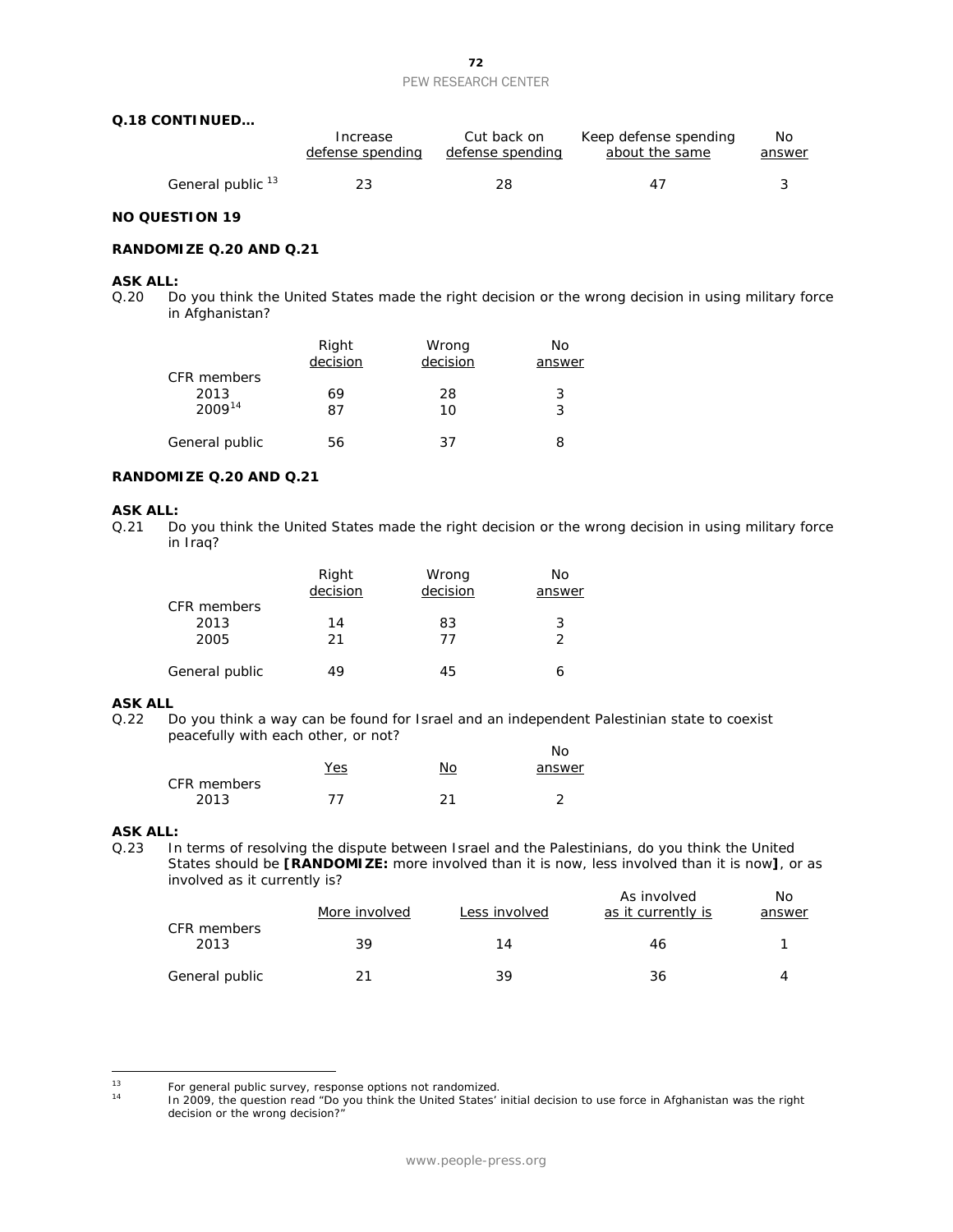## **ASK ALL:**<br>0.24 W

When it comes to recent changes in political leadership in Middle Eastern countries such as Egypt and Libya, do you think the United States should be **[ASK IN SAME ORDER AS Q.23:** more involved than it is now, less involved than it is now**]**, or as involved as it currently is?

|             |               |               | As involved        | No     |
|-------------|---------------|---------------|--------------------|--------|
|             | More involved | Less involved | as it currently is | answer |
| CFR members |               |               |                    |        |
| 2013        |               | つら            | 50                 |        |

#### **ASK ALL:**

Q.25 Thinking about the political situation in the Middle East, which is more important?

|                     | <b>Democratic</b><br>governments,<br>even if there is<br>less stability<br>in the region | Stable<br>governments,<br>even if there is<br>less democracy<br>in the region | No<br>answer |
|---------------------|------------------------------------------------------------------------------------------|-------------------------------------------------------------------------------|--------------|
| CFR members<br>2013 | 32                                                                                       | 64                                                                            | 4            |
| General public      | 28                                                                                       | 63                                                                            | 9            |

#### **ASK ALL:**

Q.26 Do you think the growing trade and business ties between the U.S. and other countries are a very good thing, somewhat good, somewhat bad or a very bad thing for our country?

|                     | Very<br><u>qood</u> | Somewhat<br>qood | Somewhat<br><u>bad</u> | Very<br>bad | No<br>answer |
|---------------------|---------------------|------------------|------------------------|-------------|--------------|
| CFR members<br>2013 | 86                  | 13               |                        | $^\star$    | $^\star$     |
| General public      | 23                  | 54               | 12                     | o           | b            |

## **RANDOMIZE Q.27 AND Q.28**

## **ASK ALL:**<br>0.27 Do

Do you think the Trans-Pacific Partnership, the free trade agreement the U.S. is negotiating with eleven countries in Asia and Latin America, would be a good thing or a bad thing for the United States?

|             | Good         | Bad          | N٥     |
|-------------|--------------|--------------|--------|
|             | <u>thing</u> | <u>thina</u> | answer |
| CFR members |              |              |        |
| 2013        | 93           |              | Δ      |

#### **RANDOMIZE Q.27 AND Q.28 ASK ALL:**

Q.28 Do you think the Transatlantic Trade and Investment Partnership, the free trade agreement the U.S. is negotiating with the European Union, would be a good thing or a bad thing for the United States?

|             | Good         | Bad          | Nο     |
|-------------|--------------|--------------|--------|
|             | <u>thing</u> | <u>thing</u> | answer |
| CFR members |              |              |        |
| 2013        | 93           |              | 5      |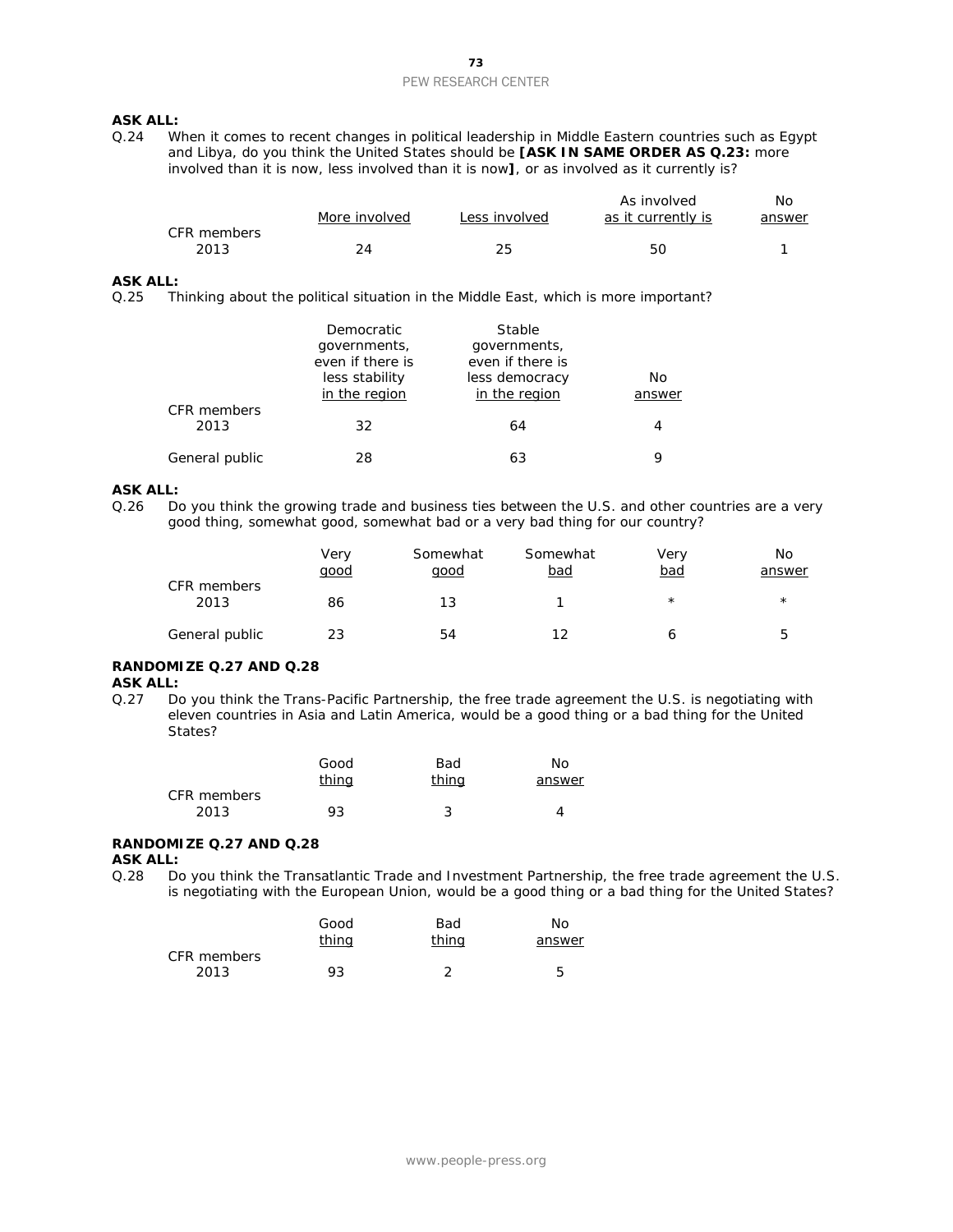### **RANDOMIZE Q.29 AND Q.30**

**ASK ALL:**<br>0.29 Al

All things considered, which of these descriptions comes closest to your view of China today? Do you think China is…

|                | An<br>adversary | A serious problem,<br>but not an adversary | Not much of<br>of a problem | No<br>answer |
|----------------|-----------------|--------------------------------------------|-----------------------------|--------------|
| CFR members    |                 |                                            |                             |              |
| 2013           | 12              | 66                                         | 21                          |              |
| 2009           | 5               | 58                                         | 31                          | 5            |
| 2005           | 9               | 62                                         | 29                          |              |
| 2001           | 9               | 66                                         | 24                          |              |
| 1997           | 10              | 67                                         | 20                          | 3            |
| General public | 23              | 43                                         | 28                          |              |

### **RANDOMIZE Q.29 AND Q.30**

**ASK ALL:**<br>Q.30 Al All things considered, which of these descriptions comes closest to your view of Russia today? Do you think Russia is…

|                | An<br>adversary | A serious problem,<br>but not an adversary | Not much of<br>of a problem | No.<br>answer |
|----------------|-----------------|--------------------------------------------|-----------------------------|---------------|
| CFR members    |                 |                                            |                             |               |
| 2013           | 23              | 55                                         | 21                          |               |
| 2009           | 13              | 61                                         | 22                          |               |
| General public | 18              | 36                                         | 40                          |               |

#### **ASK ALL:**

Q.31 Do you think Iranian leaders are serious about addressing international concerns about Iran's nuclear enrichment program, or not?

|                              | Serious | Not<br>serious | Nο<br>answer |
|------------------------------|---------|----------------|--------------|
| CFR members<br>2013          | 50      | 44             | 5            |
| General public <sup>15</sup> | 33      | 60             |              |

### **ASK ALL:**

Q.32 In dealing with climate change, do you think Barack Obama has or has not gotten the United States to take significant measures to reduce carbon emissions?

|             |     |         | Nο     |
|-------------|-----|---------|--------|
|             | Has | Has not | answer |
| CFR members |     |         |        |
| 2013        | 23  | 74      |        |

#### **TREND FOR COMPARISON:**

*In dealing with climate change, do you think Barack Obama will or will not get the United States to take significant measures to reduce carbon emissions?*

|             |      |          | Nο     |
|-------------|------|----------|--------|
|             | Will | Will not | answer |
| CFR members |      |          |        |
| 2009        | 58   | 37       | 5      |

<span id="page-74-0"></span> $15$ 

General public, responses are based on those who say they have heard "a lot" or "a little" about "recent international talks regarding Iran's nuclear enrichment program."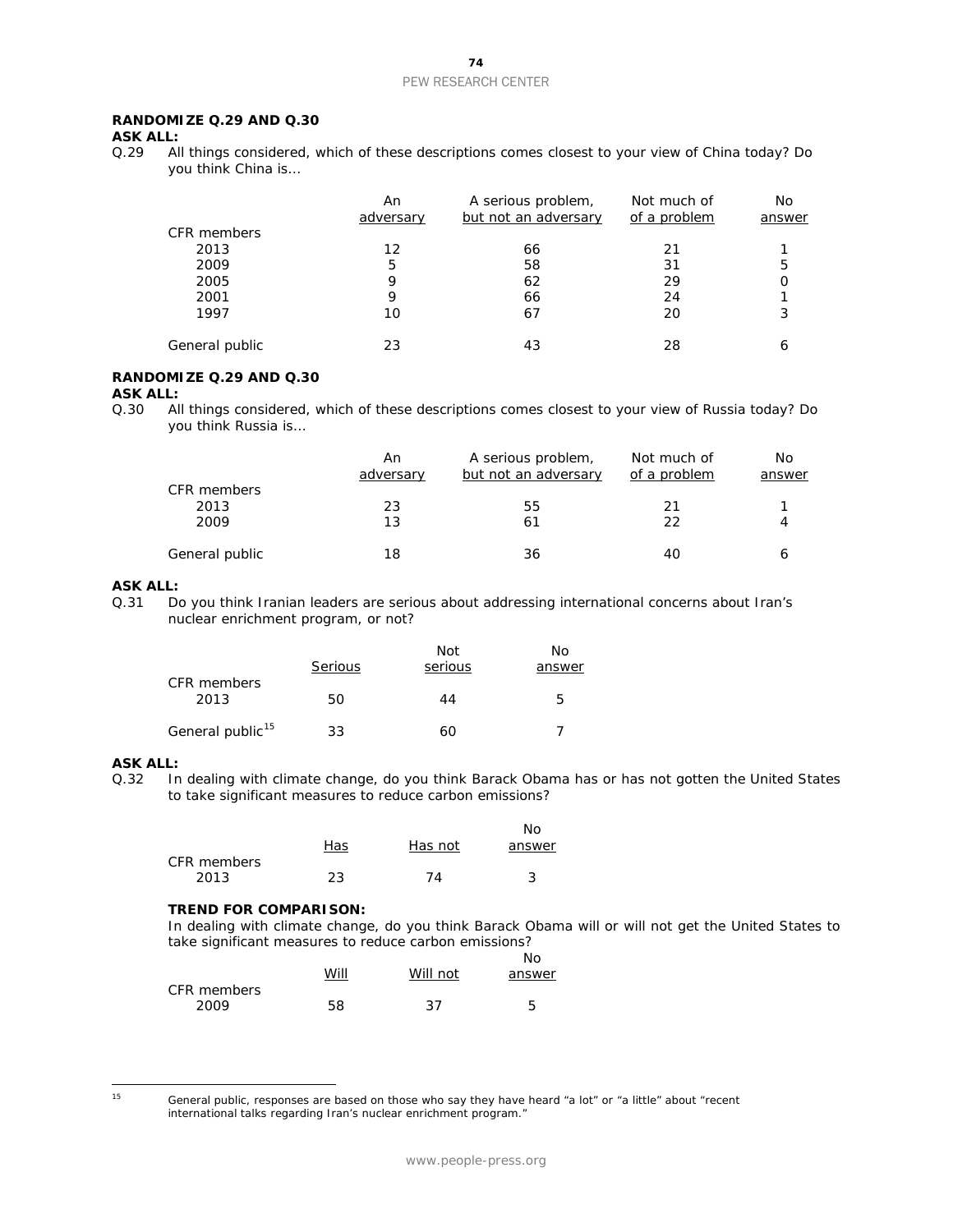## **ASK ALL:**<br>0.33 In

In general, does the United States rely on military strength too much, too little or about the right amount to achieve its foreign policy goals?

|                     | Too<br>much | Too<br>little | About the<br>right amount | No<br>answer |
|---------------------|-------------|---------------|---------------------------|--------------|
| CFR members<br>2013 | 53          | b             | 40                        |              |
| General public      | 38          | 15            | 43                        | 4            |

#### **ASK ALL:**

Q.34 Thinking about the issue of terrorism for a moment…

Overall, do you think the ability of terrorists to launch another major attack on the U.S. is …? **RANDOMIZE OPTIONS 1 AND 2**

|                              | Greater than at the time<br>of the September 11 <sup>th</sup><br>terrorist attacks | Less than at the time<br>of the September 11 <sup>th</sup><br>terrorist attacks | The<br>same | Nο<br>answer |
|------------------------------|------------------------------------------------------------------------------------|---------------------------------------------------------------------------------|-------------|--------------|
| CFR members                  |                                                                                    |                                                                                 |             |              |
| 2013                         | 8                                                                                  | 67                                                                              | 23          |              |
| 2009                         | 11                                                                                 | 56                                                                              | 30          | 3            |
| $2005^{16}$                  | 13                                                                                 | 44                                                                              | 43          | O            |
| General public <sup>17</sup> | 34                                                                                 | 36                                                                              | 29          |              |

## **ASK ALL:**<br>0.35 W

What concerns you more about the government's anti-terrorism policies? **[RANDOMIZE OPTIONS]**

|                | They have gone<br>too far in restricting<br>the average person's<br>civil liberties | They have not gone<br>far enough to<br>adequately protect<br>the country | (VOL.)<br>Both <sup>18</sup> | (VOL.)<br>Neither/<br>Approve<br>of policies | No<br>answer |
|----------------|-------------------------------------------------------------------------------------|--------------------------------------------------------------------------|------------------------------|----------------------------------------------|--------------|
| CFR members    |                                                                                     |                                                                          |                              |                                              |              |
| 2013           | 52                                                                                  | 32                                                                       |                              |                                              | 15           |
| 2009           | 46                                                                                  | 33                                                                       |                              |                                              | 21           |
| $2005^{19}$    | 33                                                                                  | 46                                                                       | 6                            | 4                                            | 11           |
| General public | 44                                                                                  | 39                                                                       |                              | 6                                            |              |

### **ASK ALL:**

Q.36 Overall, do you think each of the following has made the United States **[RANDOMIZE:** safer from terrorism, less safe from terrorism**]**, or hasn't it made a difference?

|    |                                                                   | Safer | Less<br>safe | Has not made<br>a difference answer | No. |
|----|-------------------------------------------------------------------|-------|--------------|-------------------------------------|-----|
| a. | The war in Afghanistan                                            |       |              |                                     |     |
|    | <b>CFR</b> members                                                |       |              |                                     |     |
|    | 2013                                                              | 43    | 26           | 30                                  |     |
|    | General public                                                    | 31    | 21           | 43                                  | 6   |
| b. | The NSA's phone and internet surveillance programs<br>CFR members |       |              |                                     |     |
|    | 2013                                                              | 68    | 9            | 21                                  |     |

<span id="page-75-0"></span><sup>16</sup> <sup>16</sup> In 2005, the response options were not randomized.

<sup>18</sup> The volunteered "Both" and "Neither/Approve of policies" response categories were accepted exclusively in the general public questionnaire and in the 2005 CFR questionnaire, and were not accepted in the 2013 and 2009 CFR questionnaires.

<span id="page-75-3"></span><sup>19</sup> In 2005, response categories in the questionnaire were not randomized.

<span id="page-75-2"></span><span id="page-75-1"></span><sup>&</sup>lt;sup>17</sup> For the general public survey, response options were not randomized.<br><sup>18</sup> The volunteered "Both" and "Neither/Annrove of policies" response can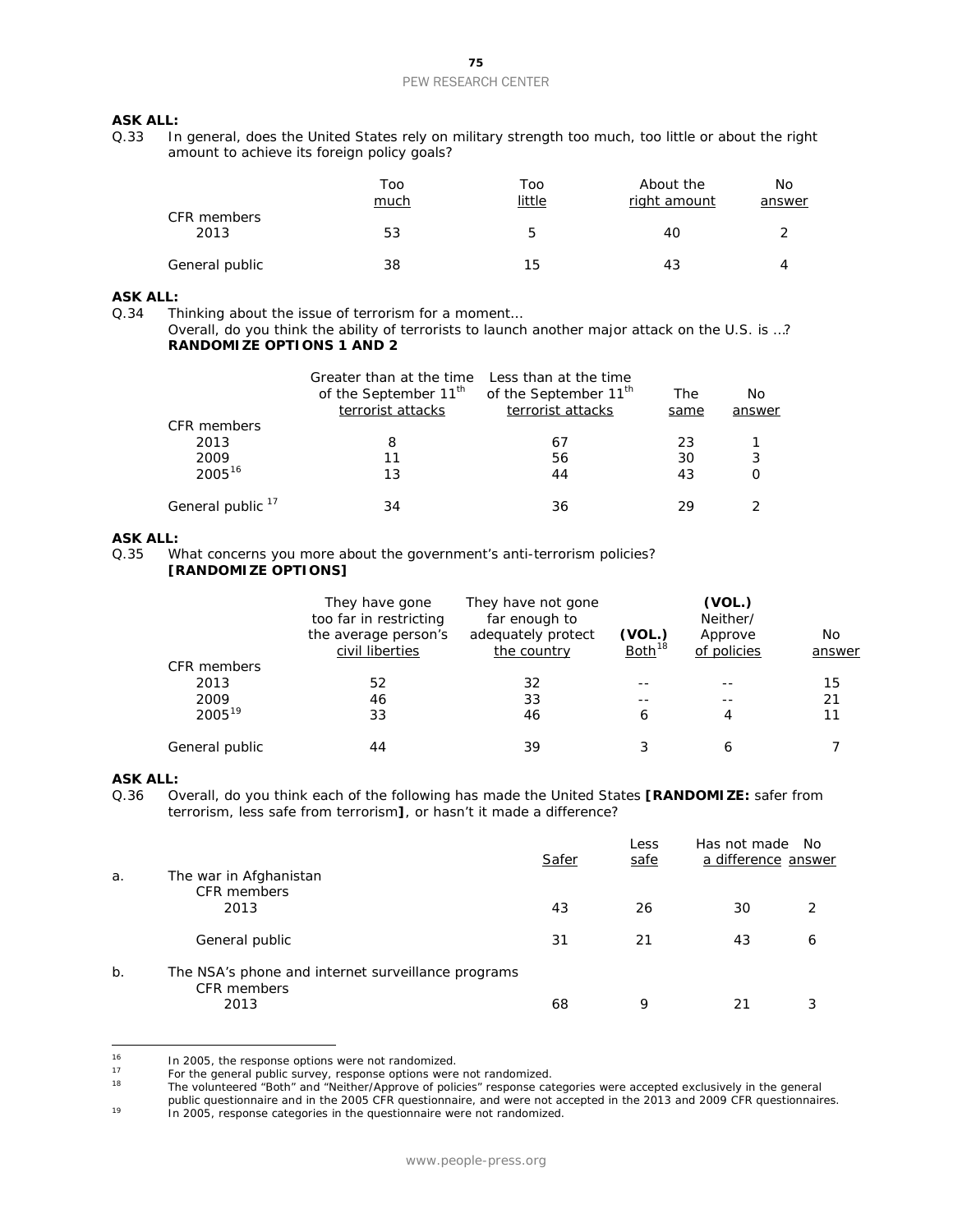|    |                                                                                                                    | Safer | Less<br>safe | Has not made<br>a difference answer | No. |
|----|--------------------------------------------------------------------------------------------------------------------|-------|--------------|-------------------------------------|-----|
|    | General public <sup>20</sup>                                                                                       | 39    | 14           | 38                                  | 8   |
| C. | The use of military drones to target extremists in<br>countries such as Pakistan, Yemen and Somalia<br>CFR members |       |              |                                     |     |
|    | 2013                                                                                                               | 70    | 18           | 10                                  |     |
|    | General public                                                                                                     | 50    | 14           |                                     | q   |

### **ASK ALL:**

Q.37 Do you think Edward Snowden's leak of classified information about the NSA's phone and internet surveillance programs has served the public interest or harmed the public interest?

|                              | Has served the<br>public interest | Has harmed the<br>public interest | No<br>answer |
|------------------------------|-----------------------------------|-----------------------------------|--------------|
| CFR members<br>2013          | -28                               | 69                                | 3            |
| General public <sup>21</sup> | 34                                | 55                                | 11           |

## **ASK ALL:**<br>0.38 Th

Thinking about recent events in Syria, do you think the reputation of each of the following has been strengthened, weakened, or not affected by the way they have handled the situation in Syria?

| a.    | The United States                         | Strengthened | Weakened | Not affected | No.<br>answer |
|-------|-------------------------------------------|--------------|----------|--------------|---------------|
|       | CFR members<br>2013                       | 12           | 72       | 14           | ◀             |
| $b$ . | Russia<br>CFR members<br>2013             | 74           | 14       | 10           |               |
| C.    | The United Nations<br>CFR members<br>2013 | 18           | 38       | 42           | າ             |

### **ASK ALL:**

Q.39 Do you think the U.S. response to the use of chemical weapons in Syria will discourage other leaders who might consider the use of weapons of mass destruction, or not?

|             |            |    | No     |
|-------------|------------|----|--------|
|             | <u>Yes</u> | No | answer |
| CFR members |            |    |        |
| 2013        | 41         | 57 |        |

<span id="page-76-1"></span><sup>21</sup> The question in the general public questionnaire asked, "Do you think Edward Snowden's leak of classified information about the U.S. government's phone and internet surveillance programs has served the public interest or harmed the public interest?

<span id="page-76-0"></span><sup>20</sup> The item in the general public questionnaire asked about "the U.S. government's phone and internet surveillance programs."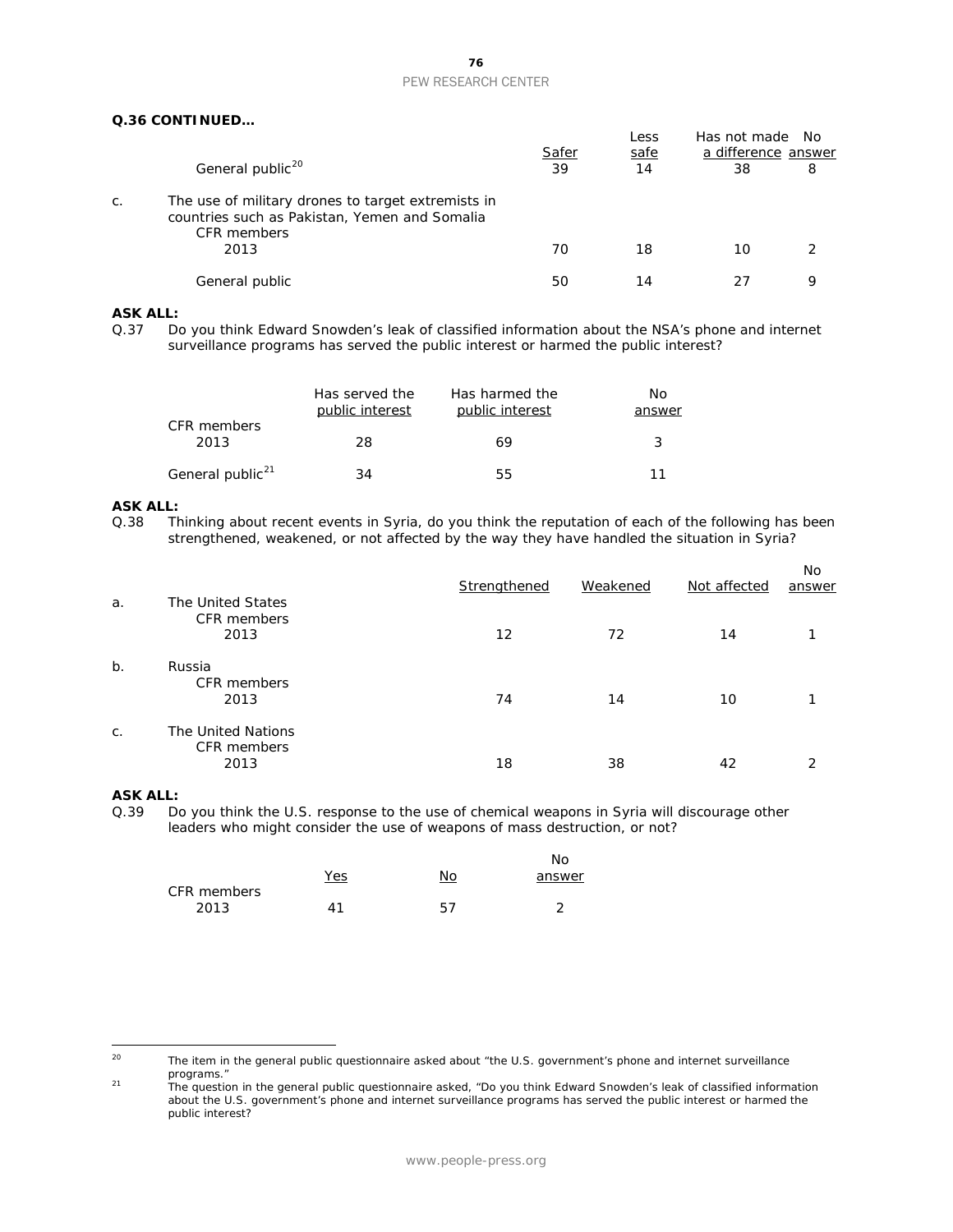## **ASK ALL:**<br>Q.40 0

Q.40 Over the next ten years, do you think each of the following will become more democratic, less democratic, or will it be about the same as it is now?

|       |                                     | More<br>democratic | Less<br>democratic | About the same<br>as it is now | No<br>answer |
|-------|-------------------------------------|--------------------|--------------------|--------------------------------|--------------|
| a.    | China<br>CFR members<br>2013        | 52                 | 6                  | 40                             | 2            |
| $b$ . | Russia<br>CFR members<br>2013       | 19                 | 35                 | 44                             | 2            |
| $C$ . | Iran<br>CFR members<br>2013         | 50                 | 7                  | 41                             | 2            |
| d.    | Egypt<br>CFR members<br>2013        | 33                 | 30                 | 35                             | 3            |
| е.    | Saudi Arabia<br>CFR members<br>2013 | 24                 | 8                  | 66                             | 2            |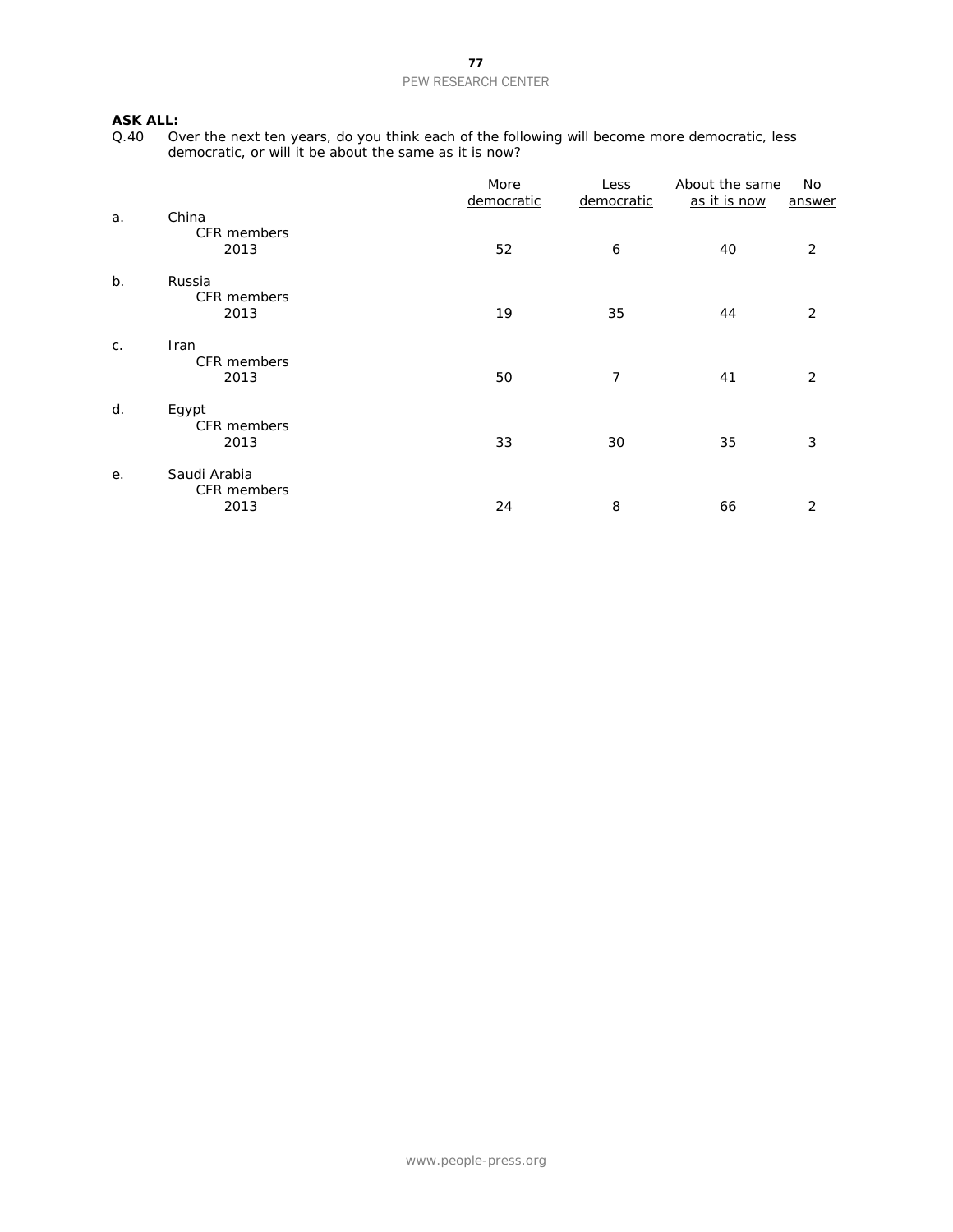#### PEW RESEARCH CENTER

#### **PEW RESEARCH CENTER & COUNCIL ON FOREIGN RELATIONS AMERICA'S PLACE IN THE WORLD, VI GENERAL PUBLIC SURVEY FINAL TOPLINE OCTOBER 30-NOVEMBER 6, 2013 N=2,003**

### **RANDOMIZE Q.1 AND Q.2**

**ASK ALL:**

Q.1 All in all, are you satisfied or dissatisfied with the way things are going in this country today?

|                              | Satis-   | Dis-      | (VOL.)         |                         | Satis- | Dis-      | (VOL.) |
|------------------------------|----------|-----------|----------------|-------------------------|--------|-----------|--------|
|                              | fied     | satisfied | DK/Ref         |                         | fied   | satisfied | DK/Ref |
| Oct 30-Nov 6, 2013           | 21       | 75        | 3              | Apr 14-21, 2009         | 23     | 70        | 7      |
| Oct 9-13, 2013               | 14       | 81        | 5              | Jan 7-11, 2009          | 20     | 73        | 7      |
| Jul 17-21, 2013              | 27       | 67        | 6              | December, 2008          | 13     | 83        | 4      |
| May 1-5, 2013                | 30       | 65        | 5              | Early October, 2008     | 11     | 86        | 3      |
| Feb 13-18, 2013 $(U)$        | 31       | 64        | 5              | Mid-September, 2008     | 25     | 69        | 6      |
| Jan 9-13, 2013               | 30       | 66        | 4              | August, 2008            | 21     | 74        | 5      |
| Dec 17-19, 2012              | 25       | 68        | 7              | July, 2008              | 19     | 74        | 7      |
| Dec 5-9, 2012                | 33       | 62        | 5              | June, 2008              | 19     | 76        | 5      |
| Oct 18-21, 2012              | 32       | 61        | 8              | Late May, 2008          | 18     | 76        | 6      |
| Jun 28-Jul 9, 2012           | 31       | 64        | 5              | March, 2008             | 22     | 72        | 6      |
| Jun 7-17, 2012               | 28       | 68        | 5              | Early February, 2008    | 24     | 70        | 6      |
| May 9-Jun 3, 2012            | 29       | 64        | 7              | Late December, 2007     | 27     | 66        | 7      |
| Apr 4-15, 2012               | 24       | 69        | 6              | October, 2007           | 28     | 66        | 6      |
| Feb 8-12, 2012               | 28       | 66        | 6              | February, 2007          | 30     | 61        | 9      |
| Jan 11-16, 2012              | 21       | 75        | 4              | Mid-January, 2007       | 32     | 61        | 7      |
| Sep 22-Oct 4, 2011           | 17       | 78        | 5              | Early January, 2007     | 30     | 63        | 7      |
| Aug 17-21, 2011              | 17       | 79        | 4              | December, 2006          | 28     | 65        | 7      |
| Jul 20-24, 2011              | 17       | 79        | 4              | Mid-November, 2006      | 28     | 64        | 8      |
| Jun 15-19, 2011              | 23       | 73        | 4              | Early October, 2006     | 30     | 63        | 7      |
| May 5-8, 2011                | 30       | 62        | 8              | July, 2006              | 30     | 65        | 5      |
| May 2, 2011                  | 32       | 60        | 8              | May, 2006*              | 29     | 65        | 6      |
| Mar 8-14, 2011               | 22       | 73        | 5              | March, 2006             | 32     | 63        | 5      |
| Feb 2-7, 2011                | 26       | 68        | 5              | January, 2006           | 34     | 61        | 5      |
| Jan 5-9, 2011                | 23       | 71        | 6              | Late November, 2005     | 34     | 59        | 7      |
| Dec 1-5, 2010                | 21       | 72        | 7              | Early October, 2005     | 29     | 65        | 6      |
| Nov 4-7, 2010                | 23       | 69        | 8              | July, 2005              | 35     | 58        | 7      |
| Sep 23-26, 2010              | 30       | 63        | 7              | Late May, $2005*$       | 39     | 57        | 4      |
|                              | 25       | 71        | 5              |                         | 38     | 56        | 6      |
| Aug 25-Sep 6, 2010           | 27       | 64        | 9              | February, 2005          | 40     | 54        | 6      |
| Jun 24-27, 2010              |          |           | 7              | January, 2005           | 39     |           | 7      |
| May 13-16, 2010              | 28<br>29 | 64<br>66  | 5              | December, 2004          |        | 54<br>58  | 6      |
| Apr 21-26, 2010              |          |           |                | Mid-October, 2004       | 36     |           | 7      |
| Apr 1-5, 2010                | 31       | 63        | 6              | July, 2004              | 38     | 55<br>61  | 6      |
| Mar 11-21, 2010              | 25       | 69        | 5              | May, 2004               | 33     |           |        |
| Mar 10-14, 2010              | 23       | 71        | 7              | Late February, 2004 $*$ | 39     | 55        | 6      |
| Feb 3-9, 2010                | 23       | 71        | 6              | Early January, 2004     | 45     | 48        | 7      |
| Jan 6-10, 2010               | 27       | 69        | 4              | December, 2003          | 44     | 47        | 9      |
| Oct 28-Nov 8, 2009           | 25       | 67        | 7              | October, 2003           | 38     | 56        | 6      |
| Sep 30-Oct 4, 2009           | 25       | 67        | $\overline{7}$ | August, 2003            | 40     | 53        | 7      |
| Sep 10-15, 2009 <sup>1</sup> | 30       | 64        | 7              | April 8, 2003           | 50     | 41        | 9      |
| Aug 20-27, 2009              | 28       | 65        | 7              | January, 2003           | 44     | 50        | 6      |
| Aug 11-17, 2009              | 28       | 65        | 7              | November, 2002          | 41     | 48        | 11     |
| Jul 22-26, 2009              | 28       | 66        | 6              | September, 2002         | 41     | 55        | 4      |
| Jun 10-14, 2009              | 30       | 64        | 5              | Late August, 2002       | 47     | 44        | 9      |
| Apr 28-May 12, 2009          | 34       | 58        | 8              | May, 2002               | 44     | 44        | 12     |
|                              |          |           |                | March, 2002             | 50     | 40        | 10     |
|                              |          |           |                | Late September, 2001    | 57     | 34        | 9      |

<span id="page-78-0"></span> $\mathbf{1}$ In September 10-15, 2009 and other surveys noted with an asterisk, the question was worded "Overall, are you satisfied or dissatisfied with the way things are going in our country today?"

www.people-press.org

Early September, 2001 41 53 6 June, 2001 43 52 5 March, 2001 **47** 45 8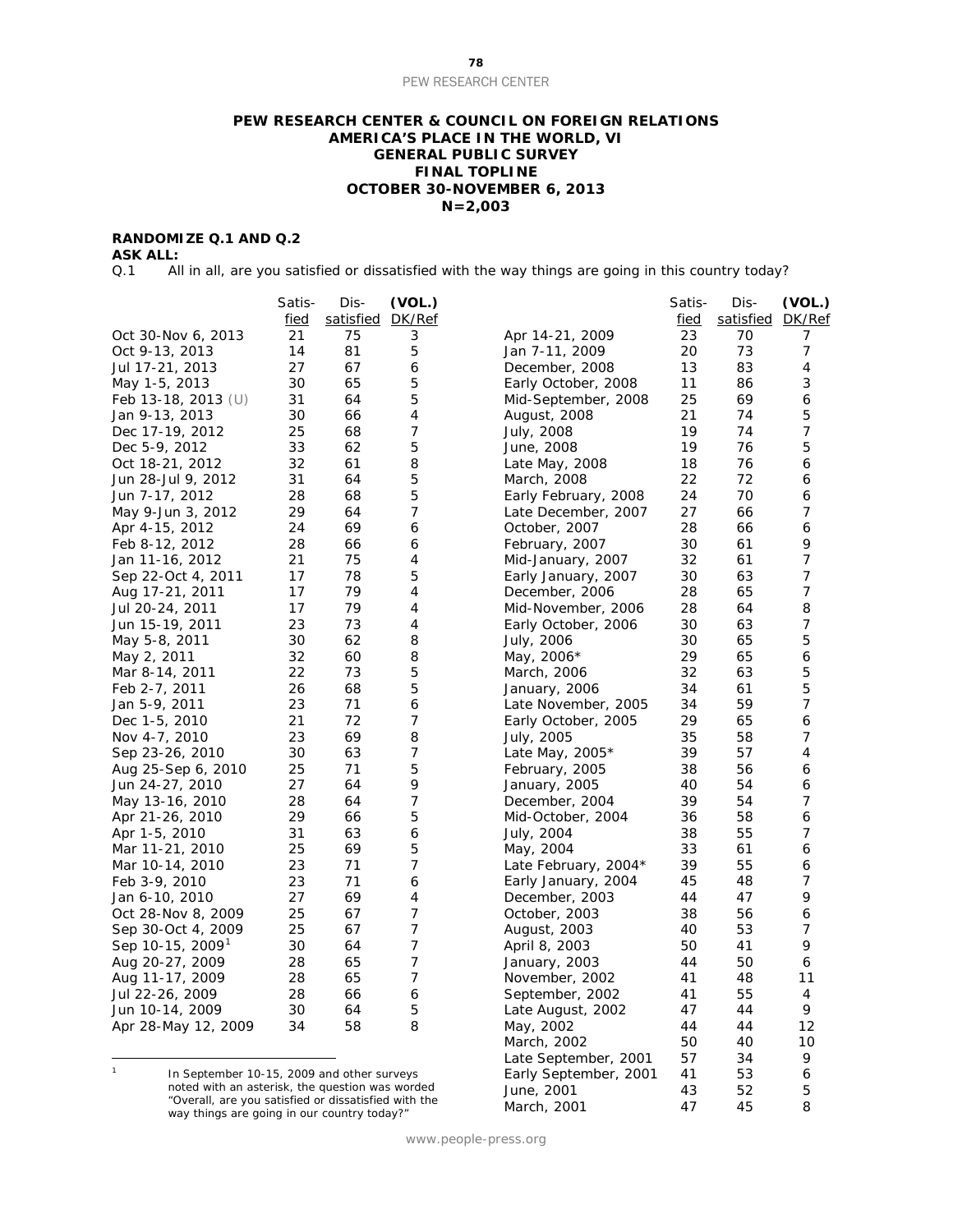|                       | Satis- | Dis-      | (VOL.) |                        | Satis- | Dis-      | (VOL.) |
|-----------------------|--------|-----------|--------|------------------------|--------|-----------|--------|
|                       | fied   | satisfied | DK/Ref |                        | fied   | satisfied | DK/Ref |
| February, 2001        | 46     | 43        | 11     | March, 1996            | 28     | 70        | 2      |
| January, 2001         | 55     | 41        | 4      | October, 1995          | 23     | 73        | 4      |
| October, 2000 (RVs)   | 54     | 39        |        | June, 1995             | 25     | 73        | 2      |
| September, 2000       | 51     | 41        | 8      | April, 1995            | 23     | 74        | 3      |
| June, 2000            | 47     | 45        | 8      | July, 1994             | 24     | 73        | 3      |
| April, 2000           | 48     | 43        | 9      | March, 1994            | 24     | 71        | 5      |
| August, 1999          | 56     | 39        | 5      | October, 1993          | 22     | 73        | 5      |
| January, 1999         | 53     | 41        | 6      | September, 1993        | 20     | 75        | 5      |
| November, 1998        | 46     | 44        | 10     | May, 1993              | 22     | 71        |        |
| Early September, 1998 | 54     | 42        | 4      | January, 1993          | 39     | 50        | 11     |
| Late August, 1998     | 55     | 41        | 4      | January, 1992          | 28     | 68        | 4      |
| Early August, 1998    | 50     | 44        | 6      | November, 1991         | 34     | 61        | 5      |
| February, 1998        | 59     | 37        | 4      | Gallup: Late Feb, 1991 | 66     | 31        | 3      |
| January, 1998         | 46     | 50        | 4      | August, 1990           | 47     | 48        | 5      |
| September, 1997       | 45     | 49        | 6      | May, 1990              | 41     | 54        | 5      |
| August, 1997          | 49     | 46        | 5      | January, 1989          | 45     | 50        | 5      |
| January, 1997         | 38     | 58        | 4      | September, 1988 (RVs)  | 50     | 45        | 5      |
| July, 1996            | 29     | 67        | 4      |                        |        |           |        |
|                       |        |           |        |                        |        |           |        |

### **RANDOMIZE Q.1 AND Q.2**

**ASK ALL:**<br>Q.2 Do Do you approve or disapprove of the way Barack Obama is handling his job as President? **[IF DK ENTER AS DK. IF DEPENDS PROBE ONCE WITH:** Overall do you approve or disapprove of the way Barack Obama is handling his job as President? **IF STILL DEPENDS ENTER AS DK]**

|                       |         | Dis-    | (VOL.)         |                    |         | Dis-    | (VOL.) |
|-----------------------|---------|---------|----------------|--------------------|---------|---------|--------|
|                       | Approve | Approve | DK/Ref         |                    | Approve | Approve | DK/Ref |
| Oct 30-Nov 6, 2013    | 41      | 53      | 6              | Feb 2-7, 2011      | 49      | 42      | 9      |
| Oct 9-13, 2013        | 43      | 51      | 6              | Jan 5-9, 2011      | 46      | 44      | 10     |
| Sep 4-8, 2013 $(U)$   | 44      | 49      | 8              | Dec 1-5, 2010      | 45      | 43      | 13     |
| Jul 17-21, 2013       | 46      | 46      | 7              | Nov 4-7, 2010      | 44      | 44      | 12     |
| Jun 12-16, 2013       | 49      | 43      | 7              | Oct 13-18, 2010    | 46      | 45      | 9      |
| May 1-5, 2013         | 51      | 43      | 6              | Aug 25-Sep 6, 2010 | 47      | 44      | 9      |
| Mar 13-17, 2013       | 47      | 46      | 8              | Jul 21-Aug 5, 2010 | 47      | 41      | 12     |
| Feb 13-18, 2013 $(U)$ | 51      | 41      | 7              | Jun 8-28, 2010     | 48      | 41      | 11     |
| Jan 9-13, 2013        | 52      | 40      | 7              | Jun 16-20, 2010    | 48      | 43      | 9      |
| Dec 5-9, 2012         | 55      | 39      | 6              | May 6-9, 2010      | 47      | 42      | 11     |
| Jun 28-Jul 9, 2012    | 50      | 43      | 7              | Apr 21-26, 2010    | 47      | 42      | 11     |
| Jun 7-17, 2012        | 47      | 45      | 8              | Apr 8-11, 2010     | 48      | 43      | 9      |
| May 9-Jun 3, 2012     | 46      | 42      | 11             | Mar 10-14, 2010    | 46      | 43      | 12     |
| Apr 4-15, 2012        | 46      | 45      | 9              | Feb 3-9, 2010      | 49      | 39      | 12     |
| Mar 7-11, 2012        | 50      | 41      | 9              | Jan 6-10, 2010     | 49      | 42      | 10     |
| Feb 8-12, 2012        | 47      | 43      | 10             | Dec 9-13, 2009     | 49      | 40      | 11     |
| Jan 11-16, 2012       | 44      | 48      | 8              | Oct 28-Nov 8, 2009 | 51      | 36      | 13     |
| Dec 7-11, 2011        | 46      | 43      | 11             | Sep 30-Oct 4, 2009 | 52      | 36      | 12     |
| Nov 9-14, 2011        | 46      | 46      | 8              | Sep 10-15, 2009    | 55      | 33      | 13     |
| Sep 22-Oct 4, 2011    | 43      | 48      | 9              | Aug 20-27, 2009    | 52      | 37      | 12     |
| Aug 17-21, 2011       | 43      | 49      | $\overline{7}$ | Aug 11-17, 2009    | 51      | 37      | 11     |
| Jul 20-24, 2011       | 44      | 48      | 8              | Jul 22-26, 2009    | 54      | 34      | 12     |
| Jun 15-19, 2011       | 46      | 45      | 8              | Jun 10-14, 2009    | 61      | 30      | 9      |
| May 25-30, 2011       | 52      | 39      | 10             | Apr 14-21, 2009    | 63      | 26      | 11     |
| May 5-8, 2011         | 50      | 39      | 11             | Mar 31-Apr 6, 2009 | 61      | 26      | 13     |
| May 2, 2011 (WP)      | 56      | 38      | 6              | Mar 9-12, 2009     | 59      | 26      | 15     |
| Mar 30-Apr 3, 2011    | 47      | 45      | 8              | Feb 4-8, 2009      | 64      | 17      | 19     |
| Feb 22-Mar 1, 2011    | 51      | 39      | 10             |                    |         |         |        |

See past presidents' approval trends: [George W. Bush,](http://www.people-press.org/files/legacy-questionnaires/483.pdf) [Bill Clinton](http://www.people-press.org/files/legacy-questionnaires/18.pdf)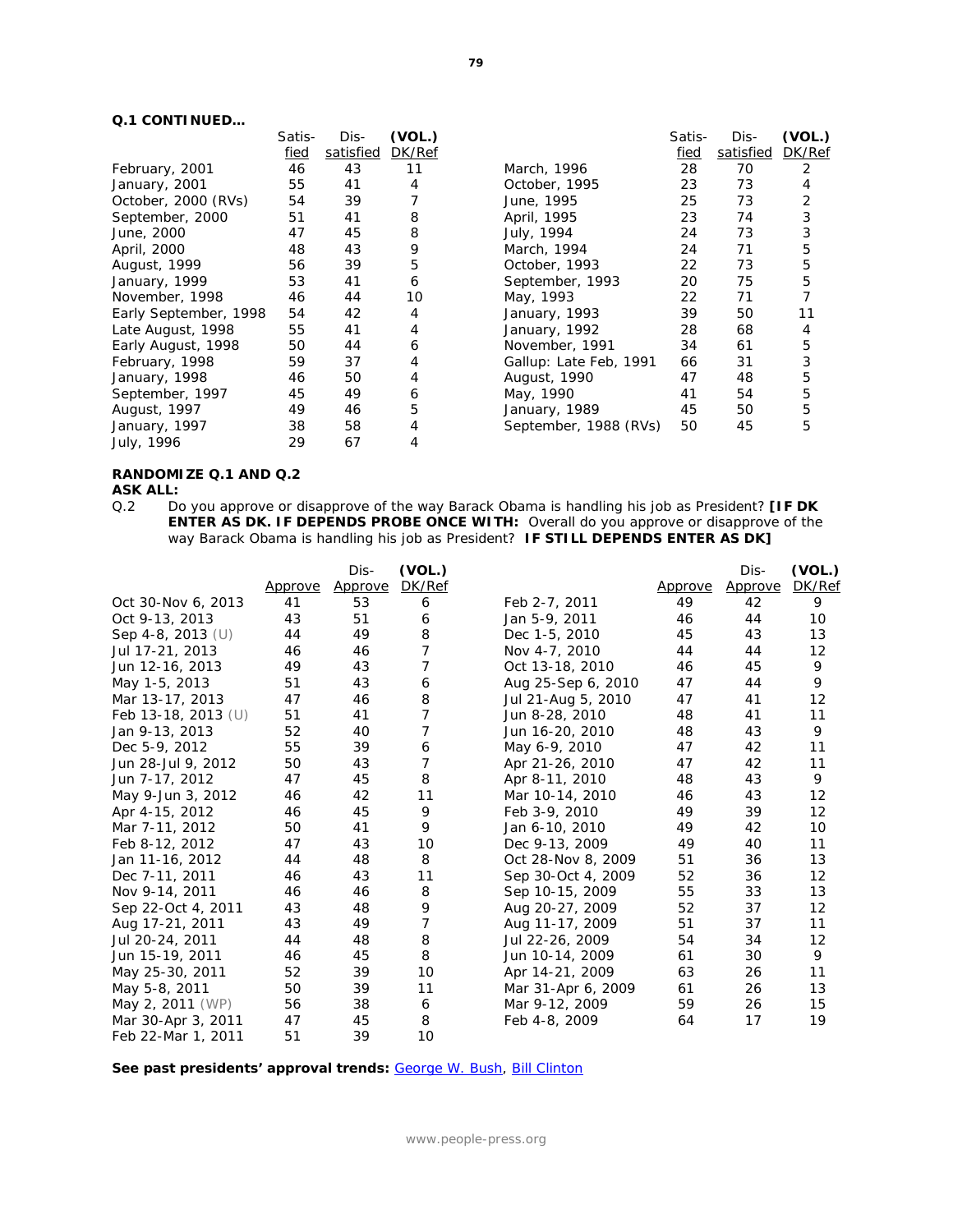# **ASK ALL**<br>Q.3 R

Right now, which is more important for President Obama to focus on... domestic policy or foreign policy?

|                                 | Domestic<br>policy | Foreign<br>policy | (VOL.)<br><b>Neither</b> | (VOL.)<br><u>Both</u> | (VOL.)<br>DK/Ref |
|---------------------------------|--------------------|-------------------|--------------------------|-----------------------|------------------|
| Obama                           |                    |                   |                          |                       |                  |
| Oct 30-Nov 6, 2013              | 82                 | 8                 | 1                        | 6                     | 3                |
| Jan 9-13, 2013                  | 83                 | 6                 | 1                        | 7                     | 4                |
| Jan 11-16, 2012                 | 81                 | 9                 | 1                        | 5                     | 4                |
| May 25-30, 2011                 | 77                 | 9                 | 1                        | 9                     | 5                |
| Jan 5-9, 2011                   | 78                 | 11                | 1                        | 7                     | 3                |
| Oct 28-Nov 8, 2009              | 73                 | 12                | 1                        | 10                    | 3                |
| January 7-11, 2009 <sup>2</sup> | 71                 | 11                | $\star$                  | 14                    | 4                |
| <b>Next President</b>           |                    |                   |                          |                       |                  |
| September, 2008 <sup>3</sup>    | 60                 | 21                | $^\star$                 | 15                    | 4                |
| May, 2008                       | 61                 | 22                | $^\star$                 | 15                    | 4                |
| G.W. Bush                       |                    |                   |                          |                       |                  |
| January, 2008                   | 56                 | 31                | 1                        | 8                     | 4                |
| January, 2007                   | 39                 | 40                | 1                        | 15                    | 5                |
| August, 2006                    | 50                 | 32                | 1                        | 12                    | 5                |
| January, 2006                   | 57                 | 25                | 1                        | 13                    | 4                |
| October, 2005                   | 64                 | 20                | 1                        | 12                    | 3                |
| Early January, 2005             | 53                 | 27                | 1                        | 16                    | 3                |
| January, 2002                   | 52                 | 34                | $^\star$                 | 11                    | 3                |
| <b>Clinton</b>                  |                    |                   |                          |                       |                  |
| Early September, 1998           | 56                 | 30                | O                        | 11                    | 3                |
| January, 1997                   | 86                 | $\overline{7}$    | $^\star$                 | 5                     | 2                |
| December, 1994                  | 85                 | 7                 | 2                        | 4                     | 2                |
| October, 1993                   | 76                 | 13                | $\star$                  | 7                     | $\overline{4}$   |

#### **ASK ALL:**

And thinking about the world...<br>Q.4 All in all, would you say All in all, would you say that you are satisfied or dissatisfied with the way things are going in the WORLD these days? **(VOL.) (VOL.)**

|                       |           |              | (VOL.)  | (VOL.) |
|-----------------------|-----------|--------------|---------|--------|
|                       | Satisfied | Dissatisfied | Neither | DK/Ref |
| Oct 30-Nov 6, 2013    | 16        | 78           | 3       |        |
| Oct 28-Nov 5, 2009    | 15        | 79           |         |        |
| October, 2005         | 16        | 77           | 3       | 4      |
| July, 2004            | 21        | 74           |         | 3      |
| Summer, 2002 (GA)     | 17        | 79           |         | 4      |
| Early September, 2001 | 27        | 64           | 6       | 3      |
| September, 1997       | 29        | 65           |         | 2      |
| October, 1993         | 12        | 81           |         | 3      |
| September, 1993       | 28        | 66           | $\star$ |        |

<span id="page-80-1"></span><span id="page-80-0"></span> $\sqrt{2}$ <sup>2</sup> January 7-11, 2009, survey asked about "president-elect Obama."

 $3$  September and May 2008 surveys asked about priorities for the "next president."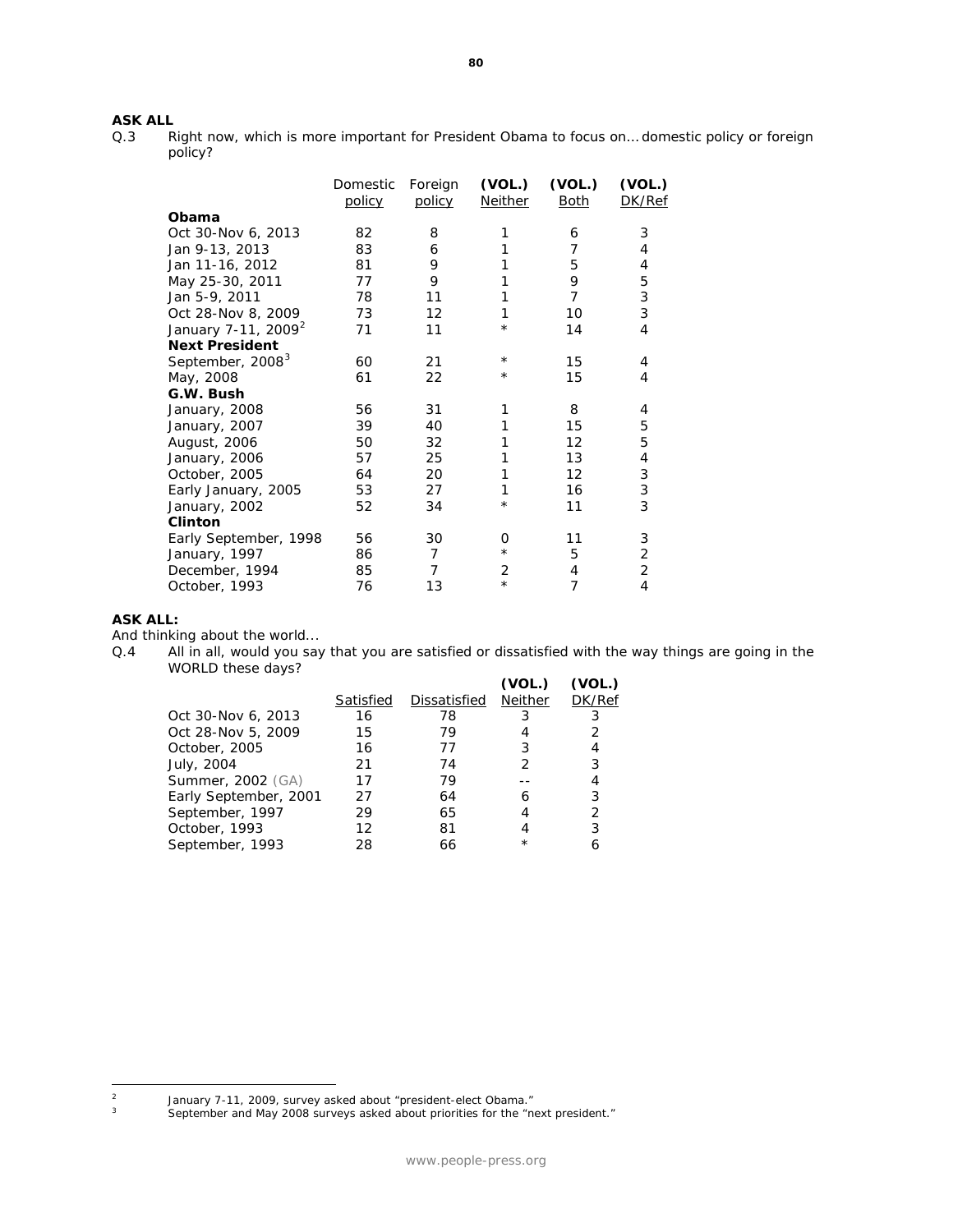#### **ASK FORM 2 ONLY [N=996]:**

Q.5F2 What country in the world, if any, represents the greatest danger to the United States? **[OPEN END; DO NOT PROBE FOR ADDITIONAL MENTIONS. IF MORE THAN ONE MENTION, RECORD ALL IN ORDER OF MENTION. IF MULTIPLE MENTIONS ONLY RECORD EXPLANATION IF NECESSARY FOR CLARIFICATION.]** 

| Oct 30- |                         | (GA)   | Jan          |      | Jan Oct 28- Mid- |      |                |      | Late | Early |      |      |      |
|---------|-------------------------|--------|--------------|------|------------------|------|----------------|------|------|-------|------|------|------|
| Nov 6   |                         | Spring | 11-16        | 5-9  | Nov 8 Sep        |      | Feb            | Feb  | Oct  | Sep   | Sep  | Apr  | Jan  |
| 2013    |                         | 2012   | 2012         | 2011 | 2009             | 2008 | 2007           | 2006 | 2005 | 2001  | 1993 | 1993 | 1993 |
| 16      | China                   | 26     | 22           | 20   | 11               | 16   | 14             | 20   | 16   | 32    | 11   |      | 9    |
| 16      | Iran                    | 16     | 28           | 12   | 21               | 21   | 25             | 27   | 9    | 5     |      |      | 6    |
| 9       | <b>United States</b>    | 4      | 3            | 4    | 5                | 4    | 5              | 5    |      | 2     |      | 6    | 6    |
| 7       | North Korea             | 13     | 8            | 18   | 10               | 6    | 17             | 11   | 13   |       |      |      |      |
|         | Iraq                    |        |              | 8    | 14               | 13   | 19             | 17   | 18   | 16    | 18   | 14   | 17   |
| 5       | Russia <sup>4</sup>     | 3      | 2            | 2    | 2                | 14   | 2              | 3    | 2    | 9     | 8    | 16   | 13   |
| 5       | Afghanistan             |        | 5            | 10   | 14               | 5    | $\overline{2}$ |      | 2    |       |      |      |      |
| 5       | Syria                   |        |              |      |                  |      |                |      |      |       |      |      |      |
| 3       | Pakistan                | 3      | $\mathbf{1}$ | 4    | 3                | 1    |                |      |      |       |      |      |      |
| 2       | Middle East (general)-- |        |              |      |                  |      |                |      |      | 8     |      | 6    | 4    |
|         | Al Qaeda/Terrorist      |        |              |      |                  |      |                |      |      |       |      |      |      |
| 2       | groups                  |        |              |      | 2                | 3    |                | 4    | 2    |       |      |      |      |
|         | Israel                  |        |              |      |                  |      |                |      |      |       |      |      |      |
|         | None/Not just           |        |              |      |                  |      |                |      |      |       |      |      |      |
| 3       | one country             | 4      | 4            | 3    | 4                | 5    | 3              | 2    | 8    | 2     | 6    | 12   | 9    |
| 5       | Other                   |        | 4            | 4    | 3                |      |                |      |      |       |      |      |      |
| 20      | Don't know/Refused 16   |        | 13           | 17   | 16               | 14   | 13             | 10   | 17   | 20    | 24   | 17   | 21   |

|                       | Feb       | Mar |
|-----------------------|-----------|-----|
|                       | 1992 1990 |     |
| China                 | 8         | 8   |
| Iran                  | 4         | 6   |
| United States         | 3         | 4   |
| North Korea           | 8         | 8   |
| Iraq                  | 12        |     |
| Russia                | 13        | 32  |
| Afghanistan           |           |     |
| Syria                 |           |     |
| Pakistan              |           |     |
| Middle East (general) | 6         | 5   |
| Al Qaeda/Terrorist    |           |     |
| groups                |           |     |
| Israel                |           |     |
| None/Not just         |           |     |
| one country           | 5         | 6   |
| Other                 |           |     |
| Don't know/Refused    | 13        | 13  |

#### **NO QUESTIONS 6-11**

<span id="page-81-0"></span> $\overline{A}$ 

In November 2009 and before, Russia also included mentions of the former Soviet Union.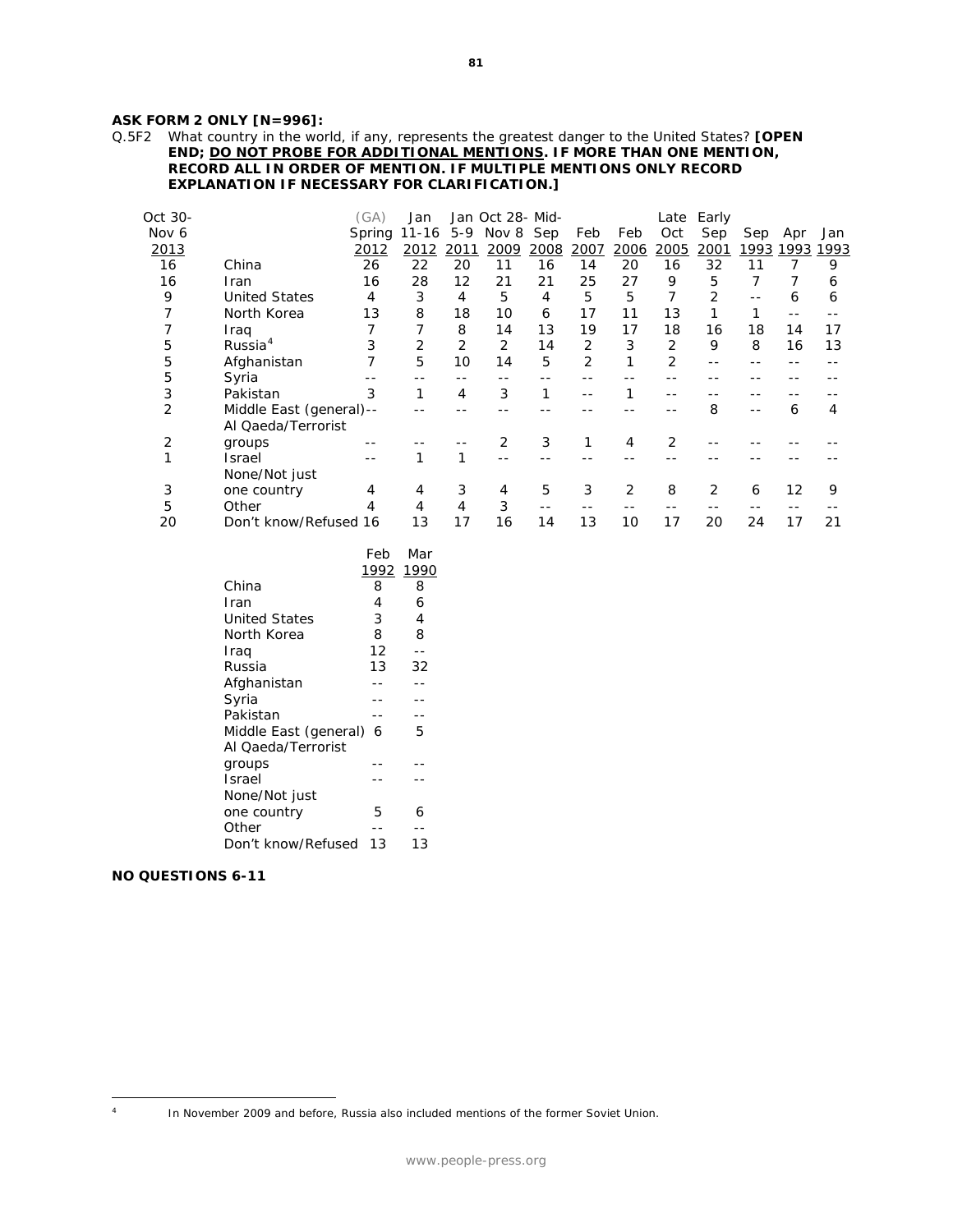### **ASK ALL:**

Next...<br>Q.12

Thinking about some countries around the world...Please tell me if you have a very favorable, somewhat favorable, somewhat unfavorable or very unfavorable opinion of **[INSERT; RANDOMIZE; OBSERVE FORM SPLITS]**? How about **[NEXT ITEM]**? **[REPEAT IF NECESSARY:** "Do you have a very favorable, somewhat favorable, somewhat unfavorable or very unfavorable opinion of **[ITEM]**?

|                  |                            | Very<br>favorable | Somewhat<br>favorable | Somewhat<br>unfavorable | Very<br>unfavorable | (VOL.)<br>DK/Ref  |
|------------------|----------------------------|-------------------|-----------------------|-------------------------|---------------------|-------------------|
|                  | ASK FORM 1 ONLY [N=1,007]: |                   |                       |                         |                     |                   |
| a.F1             | China                      |                   |                       |                         |                     |                   |
|                  | Oct 30-Nov 6, 2013         | $\overline{7}$    | 26                    | 32                      | 23                  | 11                |
|                  | Spring, 2013 (GA)          | 7                 | 30                    | 32                      | 20                  | 12                |
|                  | Spring, 2012 (GA)          | 6                 | 34                    | 25                      | 15                  | 19                |
|                  | Spring, 2011 (GA)          | 12                | 39                    | 22                      | 14                  | $12 \overline{ }$ |
|                  | Spring, 2010 (GA)          | 10                | 39                    | 24                      | 12                  | 15                |
|                  | Spring, 2009 (GA)          | 9                 | 41                    | 25                      | 13                  | 13                |
|                  | <b>Spring, 2008 (GA)</b>   | 10                | 30                    | 26                      | 16                  | 18                |
|                  | Spring, 2007 (GA)          | 8                 | 34                    | 25                      | 14                  | 19                |
|                  | <b>Spring, 2006 (GA)</b>   | 12                | 40                    | 19                      | 10                  | 19                |
|                  | Spring, 2005 (GA)          | 9                 | 34                    | 22                      | 13                  | 22                |
| b.F1             | France                     |                   |                       |                         |                     |                   |
|                  | Oct 30-Nov 6, 2013         | 13                | 46                    | 17                      | 7                   | 16                |
|                  | Fall, 2009 (GA)            | 16                | 46                    | 17                      | 8                   | 14                |
|                  | Spring, 2007 (GA)          | 11                | 37                    | 18                      | 12                  | 21                |
|                  | Spring, 2006 (GA)          | 15                | 37                    | 18                      | 12                  | 19                |
|                  | Spring, 2005 (GA)          | 11                | 35                    | 19                      | 14                  | 21                |
|                  | Spring, 2004 (GA)          | 8                 | 25                    | 25                      | 24                  | 19                |
|                  | May, 2003 (GA)             | 8                 | 21                    | 24                      | 36                  | 10                |
| c.F1             | Germany                    |                   |                       |                         |                     |                   |
|                  | Oct 30-Nov 6, 2013         | 21                | 46                    | 11                      | 5                   | 18                |
|                  | Sep 10-15, 2009 (GA)       | 21                | 45                    | 14                      | 5                   | 16                |
|                  | <b>Spring, 2007 (GA)</b>   | 15                | 46                    | 11                      | 5                   | 23                |
|                  | Spring, 2006 (GA)          | 20                | 46                    | 9                       | 4                   | 21                |
|                  | Spring, 2005 (GA)          | 15                | 45                    | 13                      | 4                   | 23                |
|                  | <b>Spring, 2004 (GA)</b>   | 8                 | 42                    | 19                      | 9                   | 23                |
|                  | May, 2003 (GA)             | 8                 | 36                    | 27                      | 15                  | 14                |
| <b>NO ITEM d</b> |                            |                   |                       |                         |                     |                   |
| e.F1             | India                      |                   |                       |                         |                     |                   |
|                  | Oct 30-Nov 6, 2013         | 9                 | 37                    | 22                      | 11                  | 21                |
|                  | Fall, 2009 (GA)            | 10                | 46                    | 16                      | 8                   | 19                |
|                  | Spring, 2008 (GA)          | 18                | 45                    | 11                      | 3                   | 22                |
| f.F1             | Canada                     |                   |                       |                         |                     |                   |
|                  | Oct 30-Nov 6, 2013         | 45                | 36                    | 6                       | 3                   | 10                |
|                  | Fall, 2009 (GA)            | 42                | 42                    | $\overline{4}$          | $\overline{2}$      | 10                |
|                  | Spring, 2007 (GA)          | 35                | 43                    | 6                       | $\overline{c}$      | 13                |
|                  | Spring, 2005 (GA)          | 32                | 44                    | $\overline{7}$          | 2                   | 14                |
|                  | May, 2003 (GA)             | 25                | 40                    | 16                      | 8                   | 11                |
|                  | Summer, 2002 (GA)          | 48                | 35                    | 3                       | 1                   | 13                |
| g.F1.            | Mexico                     |                   |                       |                         |                     |                   |
|                  | Oct 30-Nov 6, 2013         | 8                 | 31                    | 28                      | 24                  | 9                 |
|                  | Fall, 2009 (GA)            | 9                 | 35                    | 28                      | 17                  | 11                |
|                  | Spring, 2007 (GA)          | 9                 | 38                    | 23                      | 14                  | 16                |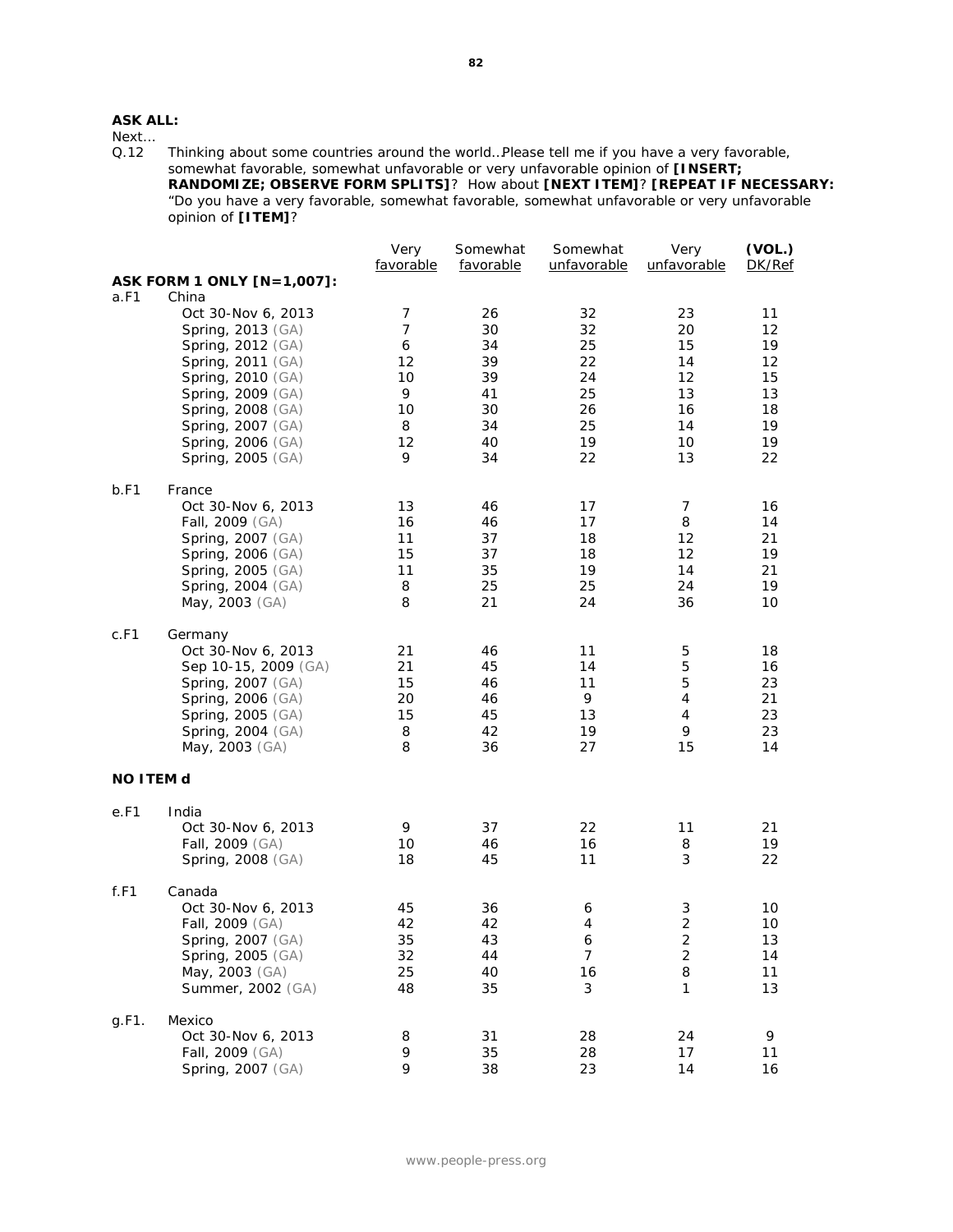|                  | <u>U. IZ CONTINUED</u>   | Very<br>favorable | Somewhat<br>favorable | Somewhat<br>unfavorable | Very<br>unfavorable | (VOL.)<br>DK/Ref |
|------------------|--------------------------|-------------------|-----------------------|-------------------------|---------------------|------------------|
|                  | ASK FORM 2 ONLY [N=996]: |                   |                       |                         |                     |                  |
| h.F2             | Saudi Arabia             |                   |                       |                         |                     |                  |
|                  | Oct 30-Nov 6, 2013       | 2                 | 25                    | 33                      | 24                  | 17               |
|                  | Fall, 2009 (GA)          | 3                 | 21                    | 35                      | 26                  | 16               |
| <b>NO ITEM i</b> |                          |                   |                       |                         |                     |                  |
| j.F2             | <b>Great Britain</b>     |                   |                       |                         |                     |                  |
|                  | Oct 30-Nov 6, 2013       | 40                | 39                    | 6                       | 3                   | 12               |
|                  | Fall, 2009 (GA)          | 37                | 40                    | $\overline{7}$          | 3                   | 14               |
|                  | Spring, 2007 (GA)        | 32                | 42                    | 6                       | 3                   | 17               |
|                  | Spring, 2005 (GA)        | 31                | 42                    | 7                       | $\overline{c}$      | 19               |
|                  | Spring, 2004 (GA)        | 33                | 40                    | 9                       | 3                   | 15               |
|                  | May, 2003 (GA)           | 49                | 32                    | 6                       | 4                   | 8                |
| k.F2             | Japan                    |                   |                       |                         |                     |                  |
|                  | Oct 30-Nov 6, 2013       | 23                | 47                    | 12                      | 8                   | 10               |
|                  | Fall, 2009 (GA)          | 21                | 46                    | 13                      | $\overline{7}$      | 13               |
|                  | Spring, 2008 (GA)        | 25                | 45                    | 8                       | 3                   | 18               |
|                  | Spring, 2006 (GA)        | 22                | 44                    | 9                       | $\overline{4}$      | 21               |
|                  | Spring, 2005 (GA)        | 17                | 46                    | 12                      | 5                   | 21               |
| I.F2             | Brazil                   |                   |                       |                         |                     |                  |
|                  | Oct 30-Nov 6, 2013       | 15                | 46                    | 11                      | 4                   | 25               |
|                  | Fall, 2009 (GA)          | 11                | 46                    | 13                      | $\overline{4}$      | 26               |
| m.F2             | Russia                   |                   |                       |                         |                     |                  |
|                  | Oct 30-Nov 6, 2013       | 2                 | 30                    | 34                      | 20                  | 15               |
|                  | Spring, 2013 (GA)        | 4                 | 33                    | 29                      | 14                  | 20               |
|                  | Spring, 2012 (GA)        | 5                 | 32                    | 27                      | 13                  | 24               |
|                  | Spring, 2011 (GA)        | 8                 | 41                    | 22                      | 10                  | 19               |
|                  | Spring, 2010 (GA)        | $\overline{7}$    | 42                    | 24                      | 8                   | 19               |
|                  | Spring, 2009 (GA)        | $\overline{7}$    | 36                    | 27                      | 12                  | 18               |
|                  | Spring, 2007 (GA)        | 4                 | 40                    | 24                      | 11                  | 21               |
| n.F2             | Israel                   |                   |                       |                         |                     |                  |
|                  | Oct 30-Nov 6, 2013       | 29                | 32                    | 17                      | 9                   | 13               |
|                  | Spring, 2013 (GA)        | 21                | 36                    | 18                      | 9                   | 17               |

### **ASK ALL:**

Thinking about some issues…

Q.13 Do you approve or disapprove of the way Barack Obama is handling **[INSERT ITEM, RANDOMIZE; OBSERVE FORM SPLITS]** How about **[NEXT ITEM]**? **[REPEAT INTRODUCTION AS NECESSARY] (VOL.)**

|                            | Approve | Disapprove | ( VOL. )<br>DK/Ref |
|----------------------------|---------|------------|--------------------|
| ASK FORM 1 ONLY [N=1,007]: |         |            |                    |
| Health care policy<br>a.F1 |         |            |                    |
| Obama                      |         |            |                    |
| Oct 30-Nov 6, 2013         | 37      | 59         | 3                  |
| Sep 4-8, 2013 $(U)$        | 41      | 53         | 6                  |
| Jan 6-9, 2011              | 45      | 47         | 8                  |
| Jun 16-20, 2010            | 42      | 50         |                    |
| Apr 21-26, 2010            | 40      | 51         | 9                  |
| Mar 10-14, 2010            | 39      | 52         | 9                  |
| Jan 6-10, 2010             | 38      | 52         | 10                 |
| Oct 28-Nov 8, 2009         | 43      | 47         | 10                 |
| July 22-26, 2009           | 42      | 43         | 14                 |
| April 14-21, 2009          | 51      | 26         | 23                 |
|                            |         |            |                    |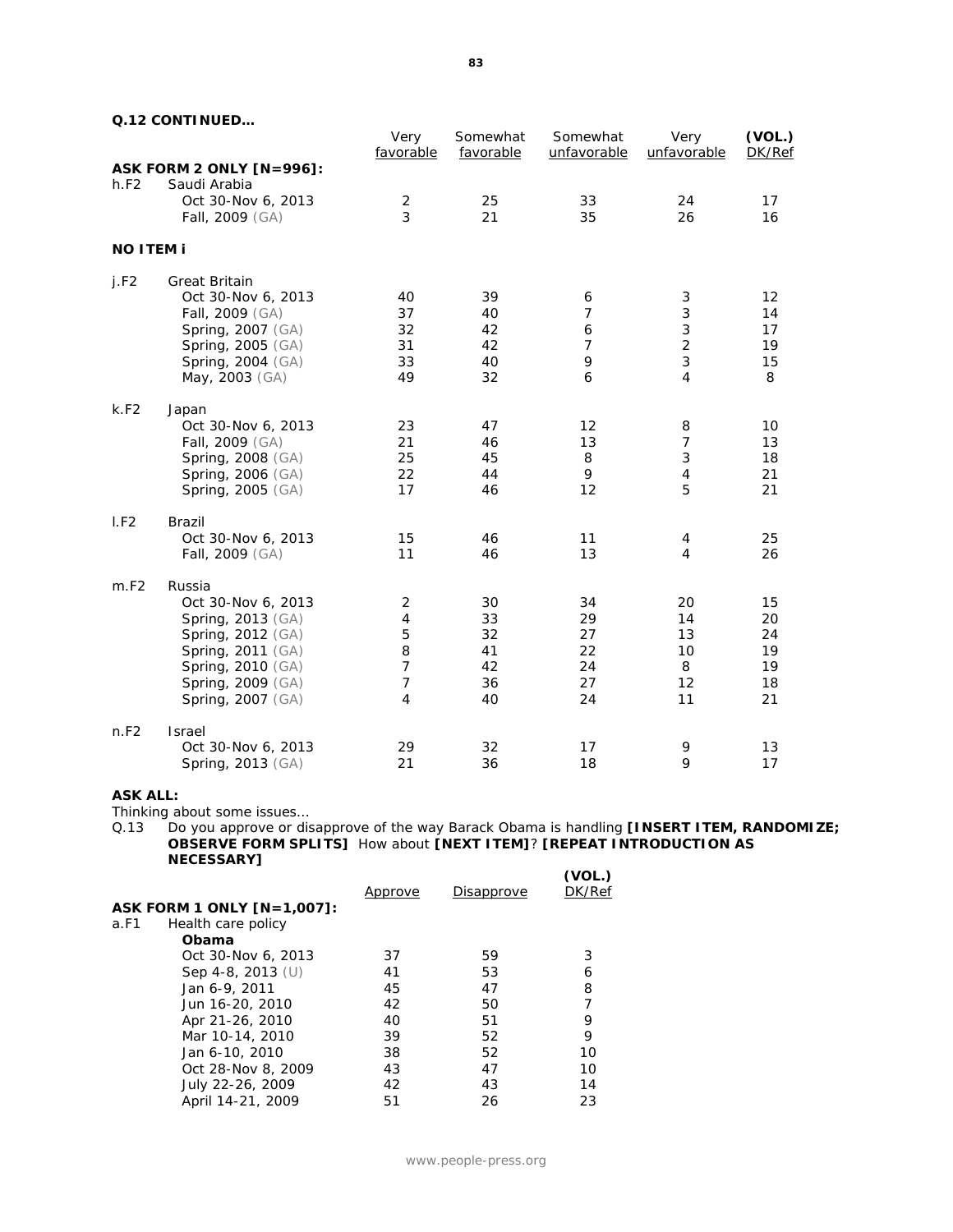| <u>U. IS CUNTINUED</u>                   | <u>Approve</u> | <b>Disapprove</b> | (VOL.)<br>DK/Ref |
|------------------------------------------|----------------|-------------------|------------------|
| G.W. Bush                                |                |                   |                  |
| August, 2006                             | 31             | 54                | 15               |
| March, 2006                              | 26             | 57                | 17               |
| February, 2006                           | 28             | 57                | 15               |
| February, 2005                           | 36             | 51                | 13               |
| Gallup: November, 2004                   | 37             | 57                | 6                |
| Gallup: January, 2004                    | 43             | 49                | 8                |
| September, 2003                          | 33             | 46                | 21               |
| Gallup: January, 2003                    | 41             | 44                | 15               |
| June, 2002                               | 37             | 46                | 17               |
| <b>Clinton</b>                           |                |                   |                  |
| July, 1994                               | 39             | 54                | 7                |
| Bush, Sr                                 |                |                   |                  |
| May, 1990 <sup>5</sup>                   | 30             | 59                | 11               |
| b.F1<br>The threat of terrorism<br>Obama |                |                   |                  |
| Oct 30-Nov 6, 2013                       | 51             | 44                | 5                |
| Jun 12-16, 2013                          | 56             | 35                | 9                |
| Jan 11-16, 2012                          | 65             | 28                | $\overline{7}$   |
|                                          | 56             |                   |                  |
| Aug 17-21, 2011                          | 69             | 33                | 12               |
| May 2, 2011                              |                | 21                | 10               |
| Jan 6-9, 2011                            | 55             | 33                | 12               |
| May 6-9, 2010 <sup>6</sup>               | 49             | 37                | 13               |
| Jan 6-10, 2010                           | 51             | 39                | 10               |
| Oct 28-Nov 8, 2009                       | 52             | 34                | 14               |
| April 14-21, 2009                        | 57             | 26                | 17               |
| February 4-8, 2009<br>G.W. Bush          | 50             | 21                | 29               |
| April, 2007                              | 46             | 43                | 11               |
| December, 2006                           | 48             | 44                | 8                |
| August, 2006                             | 50             | 39                | 11               |
| June, 2006                               | 47             | 41                | 12               |
| March, 2006                              | 42             | 49                | 9                |
| February, 2006                           | 53             | 40                | $\overline{7}$   |
| December, 2005                           | 49             | 44                | 7                |
| Late October, 2005                       | 52             | 40                | 8                |
| Early September, 2005                    | 49             | 41                | 10               |
| July, 2005                               | 49             | 40                | 11               |
| Mid-May, 2005                            | 57             | 35                | 8                |
| February, 2005                           | 59             | 34                | $\overline{7}$   |
| January, 2005                            | 62             | 33                | 5                |
| Mid-October, 2004                        | 49             | 40                | 11               |
| Early September, 2004                    | 62             | 32                | 6                |
| August, 2004                             | 58             | 37                | 5                |
| July, 2004                               | 54             | 40                | 6                |
| June, 2004                               | 56             | 35                | 9                |
| Late April, 2004                         | 55             | 36                | 9                |
| Early April, 2004                        | 53             | 38                | 9                |
| Gallup: December, 2003                   | 65             | 33                | 2                |
| September, 2003                          | 64             | 28                | 8                |
|                                          | 67             | 25                | 8                |
| February, 2003                           |                |                   |                  |
| January, 2003                            | 69             | 23                | 8                |
| Early October, 2002                      | 71             | 22                | 7                |
| June, 2002                               | 74             | 18                | 8                |
| Mid-September, 2001 <sup>7</sup>         | 85             | 6                 | 9                |

<span id="page-84-2"></span><span id="page-84-1"></span><span id="page-84-0"></span> $\sf 5$ <sup>5</sup> In May 1990, the question asked about "health care."

<sup>&</sup>lt;sup>6</sup> In May 6-9, 2010, Oct 28-Nov 8, 2009, April, 2007 and earlier, the item was worded "terrorist threats."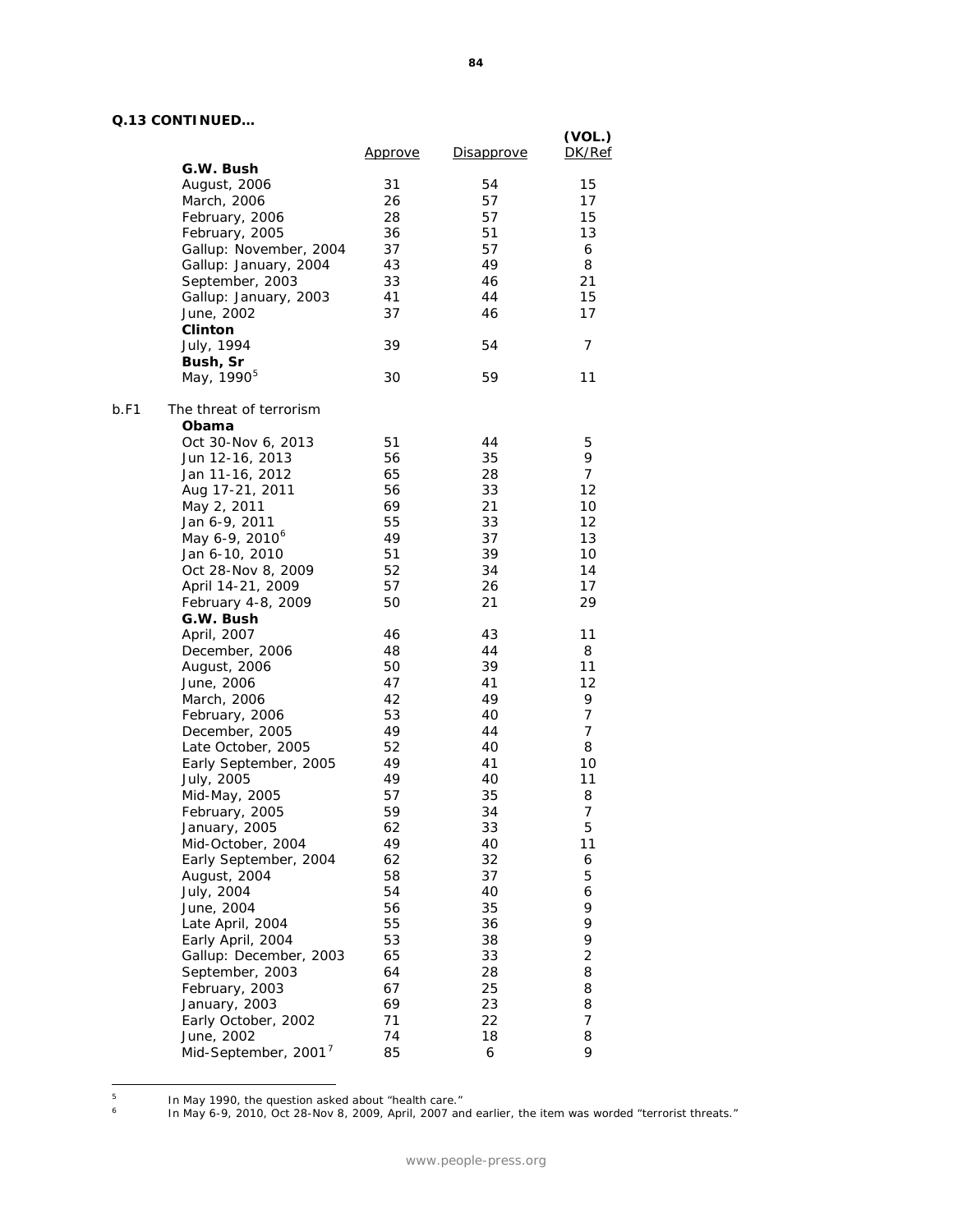|                                                 | <u>Approve</u> | <b>Disapprove</b> | (VOL.)<br>DK/Ref |
|-------------------------------------------------|----------------|-------------------|------------------|
| <b>Clinton</b><br>Early September, 1998         | 72             | 20                | 8                |
| c.F1<br>Global climate change<br>Obama          |                |                   |                  |
| Oct 30-Nov 6, 2013<br>Oct 28-Nov 8, 2009        | 38<br>44       | 46<br>32          | 17<br>24         |
| d.F1<br>International trade issues<br>Obama     |                |                   |                  |
| Oct 30-Nov 6, 2013                              | 36             | 47                | 17               |
| Oct 28-Nov 8, 2009<br>G.W. Bush                 | 36             | 35                | 28               |
| July, 2004                                      | 33             | 45                | 22               |
| Early September, 2001<br><b>Clinton</b>         | 38             | 34                | 28               |
| September, 1997                                 | 44             | 38                | 18               |
| September, 1993                                 | 38             | 39                | 23               |
| August, 1993                                    | 49             | 25                | 26               |
| e.F1<br>Dealing with Iran<br>Obama              |                |                   |                  |
| Oct 30-Nov 6, 2013                              | 37             | 53                | 10               |
| Jun 12-16, 2013                                 | 45             | 41                | 13               |
| Mar 7-11, 2012                                  | 47             | 40                | 14               |
| Jan 11-16, 2012                                 | 48             | 41                | 11               |
| Jan 6-9, 2011                                   | 42             | 39                | 19               |
| Apr 21-26, 2010                                 | 38             | 43                | 19               |
| Oct 28-Nov 8, 2009                              | 43             | 40                | 17               |
| G.W. Bush<br>April, 2007                        | 30             | 56                | 14               |
| Dealing with Russia<br>f.F1                     |                |                   |                  |
| Obama                                           | 37             | 47                | 16               |
| Oct 30-Nov 6, 2013                              |                |                   |                  |
| ASK FORM 2 ONLY [N=996]:<br>g.F2<br>The economy |                |                   |                  |
| Obama                                           |                |                   |                  |
| Oct 30-Nov 6, 2013                              | 31             | 65                | 3                |
| Sep 4-8, 2013 (U)                               | 43             | 52                | 5                |
| Jun 12-16, 2013                                 | 44             | 50                | 5                |
| Feb 13-18, 2013 (U)                             | 40             | 56                | 4                |
| Mar 7-11, 2012                                  | 43             | 53                | 4                |
| Jan 11-16, 2012                                 | 38             | 59                | 4                |
| Nov 9-14, 2011                                  | 35             | 58                | 6                |
| Aug 17-21, 2011                                 | 34             | 60                | 6                |
| May 2, 2011<br>Mar 30-Apr 3, 2011               | 40<br>39       | 55<br>56          | 4                |
| Jan 6-9, 2011                                   | 42             | 51                | 6<br>7           |
| Jun 16-20, 2010                                 | 43             | 51                | 5                |
| May 6-9, 2010                                   | 41             | 51                | 8                |
| Apr 21-26, 2010                                 | 38             | 54                | 8                |
| Mar 10-14, 2010                                 | 41             | 52                | 7                |
| Jan 6-10, 2010                                  | 42             | 51                | 7                |

 $\overline{7}$ 

In Mid-September, 2001 the question was worded: "...dealing with the terrorist attacks on the World Trade Center in New York City and the Pentagon in Washington." In Early September 1998 the question was worded: "Do you approve or disapprove of the way Bill Clinton is handling current threats from international terrorist groups?"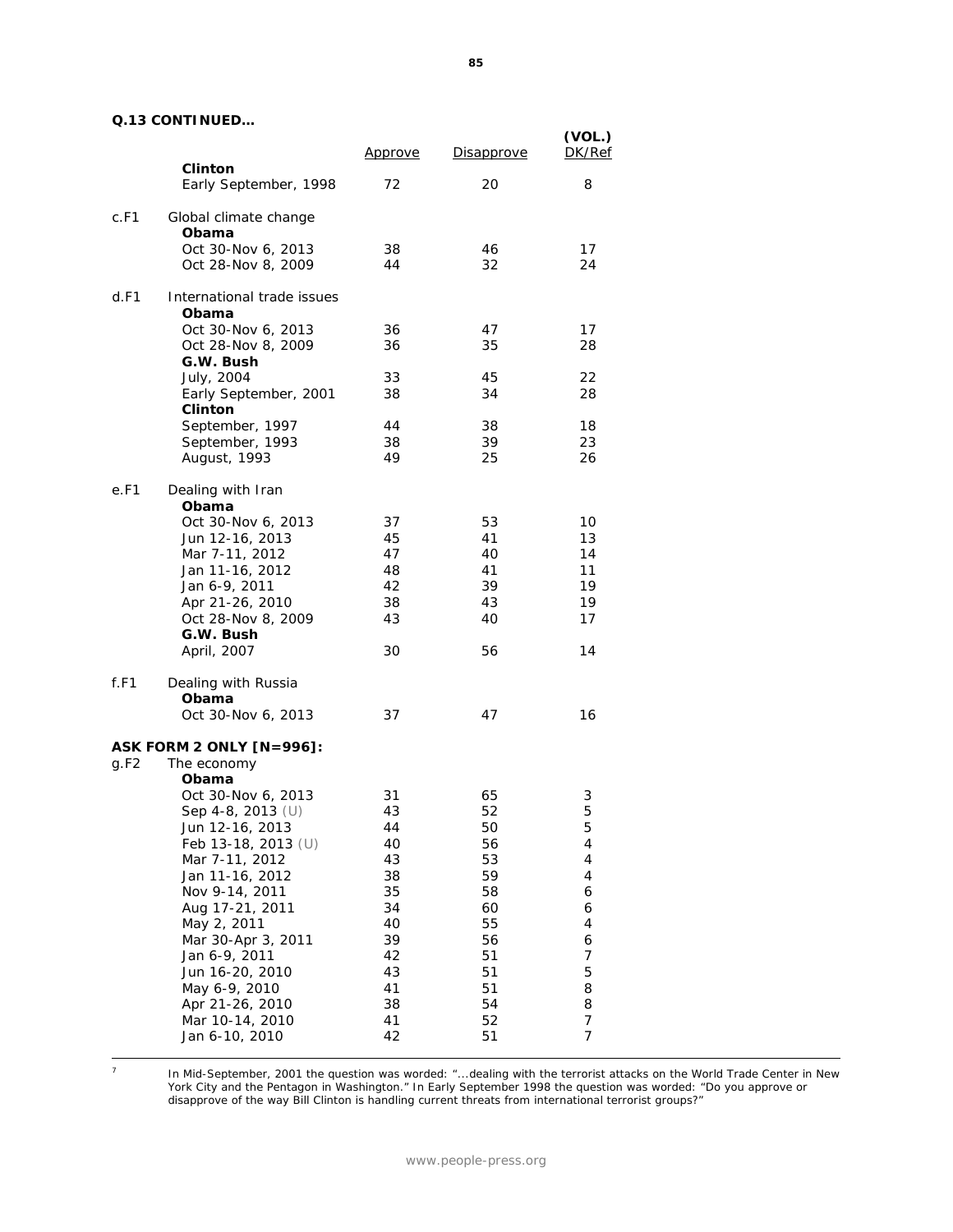| <u> UNITINULD</u>            |                |                   |                  |
|------------------------------|----------------|-------------------|------------------|
|                              | <u>Approve</u> | <b>Disapprove</b> | (VOL.)<br>DK/Ref |
| Oct 28-Nov 8, 2009           | 42             | 52                | 5                |
| Jul 22-26, 2009              | 38             | 53                | 9                |
| Jun 10-14, 2009              | 52             | 40                | 8                |
| Apr 14-21, 2009              | 60             | 33                | 7                |
| Feb 4-8, 2009                | 56             | 24                | 20               |
| G.W. Bush                    |                |                   |                  |
| April, 2007                  | 38             | 52                | 10               |
| December, 2006               | 39             | 53                | 8                |
| August, 2006                 | 33             | 59                | 8                |
| June, 2006                   | 33             | 57                | 10               |
| March, 2006                  | 34             | 57                | 9                |
| February, 2006               | 38             | 55                | 7                |
| December, 2005               | 38             | 55                | 7                |
| Late October, 2005           | 36             | 56                | 8                |
| Early September, 2005        | 33             | 60                | 7                |
| July, 2005                   | 38             | 53                | 9                |
| Mid-May, 2005                | 35             | 57                | 8                |
| February, 2005               | 43             | 50                | 7                |
| January, 2005                | 45             | 50                | 5                |
| Mid-October, 2004            | 38             | 55                | 7                |
| Early September, 2004        | 44             | 49                | 7                |
| August, 2004                 | 42             | 52                | 6                |
| July, 2004                   | 42             | 52                | 6                |
| June, 2004                   | 43             | 50                | 7                |
| Early April, 2004            | 39             | 53                | 8                |
| Mid-January, 2004            | 47             | 47                | 6                |
| September, 2003              | 43             | 48                | 9                |
| February, 2003               | 43             | 48                | 9                |
| January, 2003                | 47             | 45                | 8                |
| Early October, 2002          | 49             | 40                | 11               |
| June, 2002                   | 53             | 36                | 11               |
| January, 2002                | 60             | 28                | 12               |
| Early September, 2001        | 47             | 44                | 9                |
| February, 2001               | 50             | 22                | 28               |
| <b>Clinton</b>               |                |                   |                  |
| January, 1996                | 50             | 42                | 8                |
| June, 1995                   | 46             | 46                | 8                |
| October, 1994 <sup>8</sup>   | 45             | 46                | 9                |
| July, 1994                   | 38             | 56                | 6                |
| Bush, Sr                     |                |                   |                  |
| August, 1992                 | 40             | 52                | 8                |
| May, 1990                    | 42             | 47                | 11               |
|                              |                |                   |                  |
| The situation in Afghanistan |                |                   |                  |
| Obama                        |                |                   |                  |
| Oct 30-Nov 6, 2013           | 34             | 57                | 9                |
| Feb 13-18, 2013 (U)          | 46             | 42                | 12               |
| Mar 7-11, 2012               | 49             | 42                | 9                |
| Jan 11-16, 2012              | 56             | 37                | 7                |
| May 2, 2011                  | 60             | 29                | 11               |
| Mar 30-Apr 3, 2011           | 43             | 45                | 11               |
| Jan 6-9, 2011                | 44             | 42                | 13               |
| Jun 16-20, 2010              | 45             | 46                | 9                |
| Apr 21-26, 2010              | 41             | 42                | 17               |
| Mar 10-14, 2010              | 51             | 35                | 15               |
| Jan 6-10, 2010               | 45             | 43                | 12               |
| Oct 28-Nov 8, 2009           | 36             | 49                | 15               |

<span id="page-86-0"></span> $\,$  8  $\,$ 

 $h.F2$ 

Item wording in October, 1994 and in previous surveys was "Economic conditions in this country."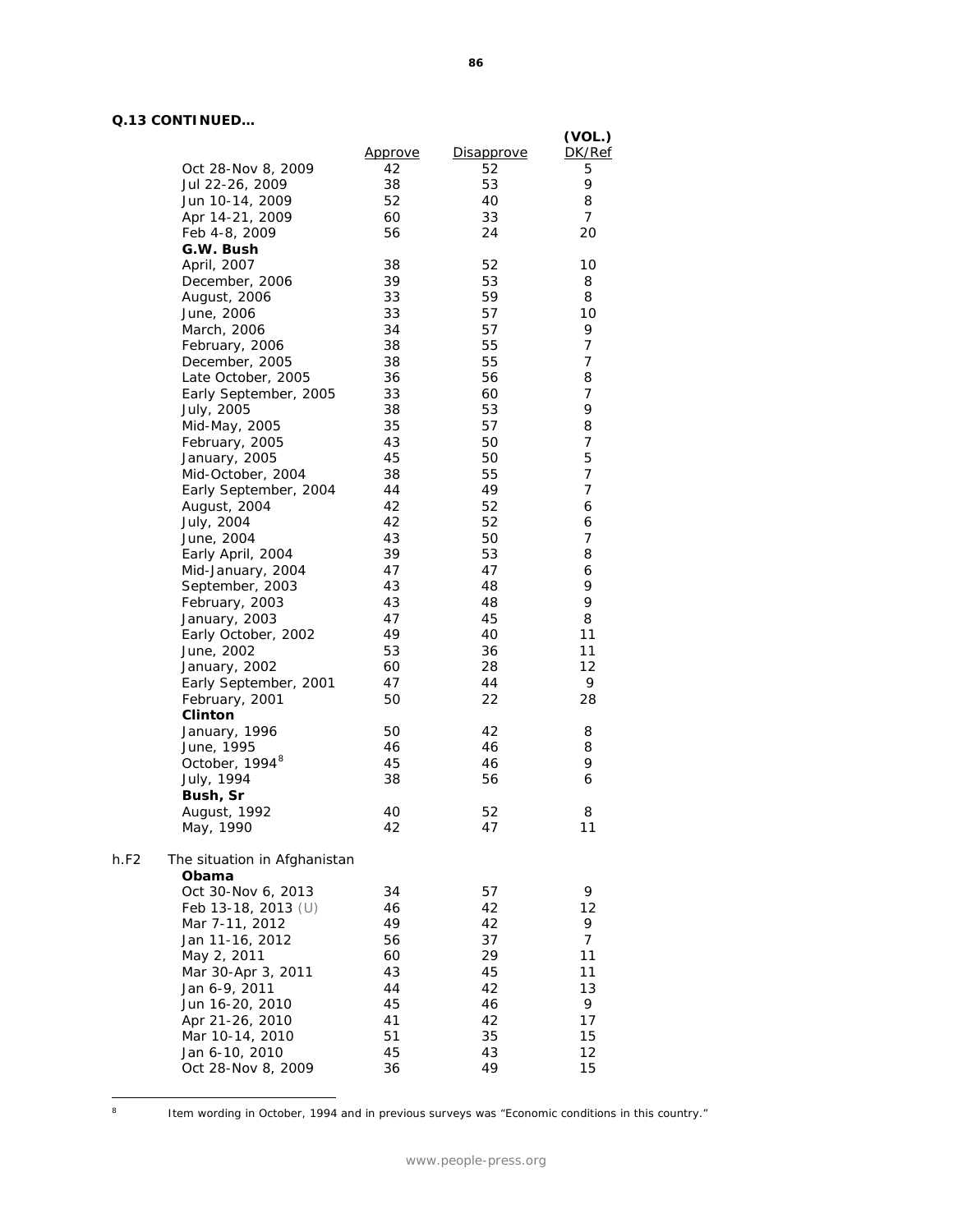|      | Jul 22-26, 2009                 | Approve<br>47 | Disapprove<br>33 | (VOL.)<br>DK/Ref<br>19 |
|------|---------------------------------|---------------|------------------|------------------------|
| i.F2 | The nation's foreign policy     |               |                  |                        |
|      | Obama                           |               |                  |                        |
|      | Oct 30-Nov 6, 2013              | 34            | 56               | 10                     |
|      | Sep 4-8, 2013 (U)               | 33            | 57               | 11                     |
|      | Jan 11-16, 2012                 | 46            | 45               | 10                     |
|      | Nov 9-14, 2011                  | 46            | 40               | 13                     |
|      | Jun 16-20, 2010                 | 45            | 40               | 15                     |
|      | Mar 10-14, 2010                 | 42            | 40               | 18                     |
|      | Jan 6-10, 2010                  | 44            | 40               | 16                     |
|      | Oct 28-Nov 8, 2009              | 44            | 38               | 18                     |
|      | July 22-26, 2009                | 47            | 32               | 21                     |
|      | June 10-14, 2009                | 57            | 31               | 12                     |
|      | April 14-21, 2009               | 61            | 22               | 17                     |
|      | February 4-8, 2009              | 52            | 17               | 31                     |
|      | G.W. Bush                       |               |                  |                        |
|      | April, 2007                     | 30            | 55               | 15                     |
|      | December, 2006                  | 30            | 59               | 11                     |
|      | August, 2006                    | 37            | 49               | 14                     |
|      | June, 2006                      | 37            | 51               | 12                     |
|      | Late October, 2005              | 36            | 51               | 13                     |
|      | July, 2005                      | 36            | 49               | 15                     |
|      | Mid-May, 2005                   | 38            | 46               | 16                     |
|      | February, 2005                  | 43            | 46               | 11                     |
|      | January, 2005                   | 48            | 43               | 9                      |
|      | Mid-October, 2004               | 37            | 49               | 14                     |
|      | Early September, 2004           | 47            | 42               | 11                     |
|      | August, 2004                    | 42<br>40      | 49<br>48         | 9<br>12                |
|      | July, 2004<br>Mid-January, 2004 | 53            | 36               | 11                     |
|      | March, 2003                     | 53            | 36               | 11                     |
|      | Early April, 2002               | 69            | 20               | 11                     |
|      | Gallup: October, 2001           | 81            | 14               | 5                      |
|      | Early September, 2001           | 46            | 34               | 20                     |
|      | August, 2001 <sup>9</sup>       | 45            | 32               | 23                     |
|      | June, 1999                      | 52            | 37               | 11                     |
|      | <b>Clinton</b>                  |               |                  |                        |
|      | May, 1999                       | 46            | 43               | 11                     |
|      | April, 1999                     | 51            | 39               | 10                     |
|      | March, 1999                     | 56            | 34               | 10                     |
|      | September, 1998                 | 61            | 30               | 9                      |
|      | September, 1997                 | 54            | 34               | 12                     |
|      | January, 1996                   | 52            | 39               | 9                      |
|      | June, 1995                      | 39            | 52               | 9                      |
|      | October, 1994                   | 50            | 42               | 8                      |
|      | July, 1994                      | 38            | 53               | 9                      |
|      | October, 1993                   | 39            | 46               | 15                     |
|      | September, 1993                 | 47            | 33               | 20                     |
|      | August, 1993                    | 52            | 25               | 23                     |
|      | Newsweek:                       |               |                  |                        |
|      | June 30-July 1, 1993            | 49            | 35               | 16                     |
|      | Bush, Sr                        |               |                  |                        |
|      | May, 1990                       | 58            | 30               | 12                     |

<span id="page-87-0"></span> $\circ$ 

<sup>&</sup>lt;sup>9</sup> In August 2001 roughly half of the U.S. sample was asked about George W. Bush's handling of international policy, while the other half was asked about the handling of the nation's foreign policy. Results did not differ between question wordings and are combined.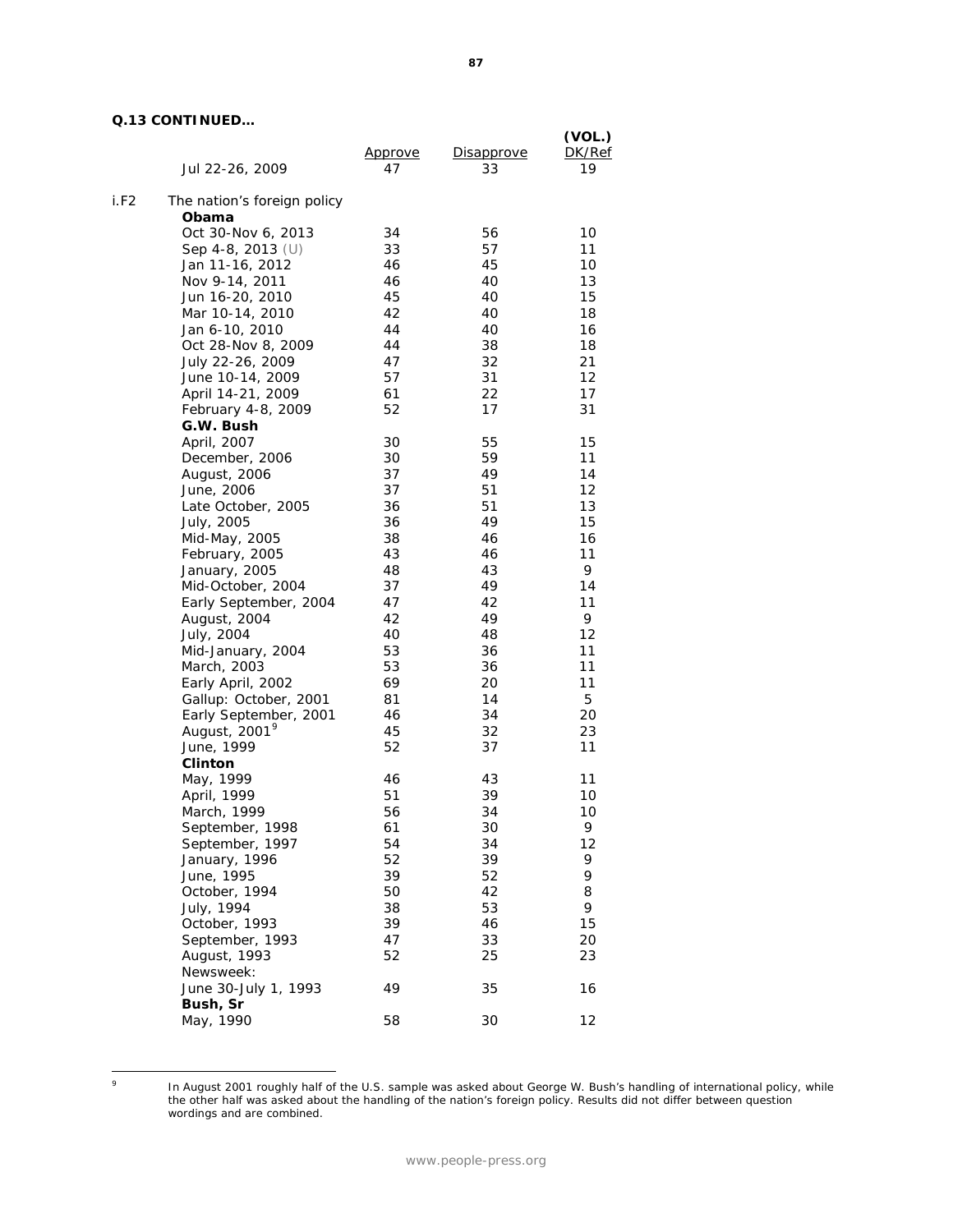|      |                                 | <u>Approve</u> | Disapprove | (VOL.)<br>DK/Ref |
|------|---------------------------------|----------------|------------|------------------|
| i.F2 | The nation's immigration policy |                |            |                  |
|      | Obama                           |                |            |                  |
|      | Oct 30-Nov 6, 2013              | 32             | 60         | 7                |
|      | Jun 12-16, 2013                 | 43             | 47         | 11               |
|      | Feb 13-18, 2013 $(U)$           | 44             | 43         | 13               |
|      | Nov 9-14, 2011                  | 32             | 49         | 20               |
|      | Jan 6-9, 2011                   | 35             | 50         | 16               |
|      | Jun 16-20, 2010                 | 33             | 54         | 12               |
|      | May 6-9, 2010                   | 25             | 54         | 21               |
|      | Apr 21-26, 2010                 | 29             | 47         | 24               |
|      | Jan 6-10, 2010                  | 30             | 50         | 21               |
|      | Oct 28-Nov 8, 2009              | 31             | 48         | 21               |
|      | G.W. Bush                       |                |            |                  |
|      | April, 2007                     | 26             | 59         | 15               |
|      | June, 2006                      | 32             | 52         | 16               |
|      | April, 2006                     | 25             | 62         | 13               |
|      | February, 2006                  | 23             | 57         | 20               |
|      | Late October, 2005              | 24             | 54         | 22               |
| k.F2 | Dealing with China              |                |            |                  |
|      | Obama                           |                |            |                  |
|      | Oct 30-Nov 6, 2013              | 30             | 52         | 18               |
|      | Jun 12-16, 2013                 | 39             | 37         | 24               |
|      | Jan 6-9, 2011                   | 39             | 37         | 24               |
|      | Oct 28-Nov 8, 2009              | 33             | 34         | 33               |
|      | <b>GW Bush</b>                  |                |            |                  |
|      | Early September, 2001           | 38             | 31         | 31               |
|      | <b>Clinton</b>                  |                |            |                  |
|      | September, 1997<br>Bush, Sr     | 37             | 37         | 26               |
|      | May, 1990                       | 44             | 29         | 27               |
| I.F2 | The situation in Syria          |                |            |                  |
|      | Obama                           |                |            |                  |
|      | Oct 30-Nov 6, 2013              | 30             | 57         | 13               |
|      | Sep 4-8, 2013 (U)               | 29             | 56         | 15               |
|      |                                 |                |            |                  |

### **ASK ALL:**

Now, thinking about foreign policy and national security…

Q.14 Do you think Barack Obama is too tough, not tough enough or about right in his approach to foreign policy and national security issues?

| Oct 30- |                           |            |      |      |      |
|---------|---------------------------|------------|------|------|------|
| Nov6    |                           | Sept 13-16 |      |      |      |
| 2013    |                           | 2012       | 2010 | 2009 | 2009 |
| 5       | Too tough                 |            |      |      |      |
| 51      | Not tough enough          | 41         |      | 47   | 38   |
| 37      | About right               | 42         | 41   | 43   | 51   |
| 6       | Don't know/Refused (VOL.) | 15         | 1ດ   |      |      |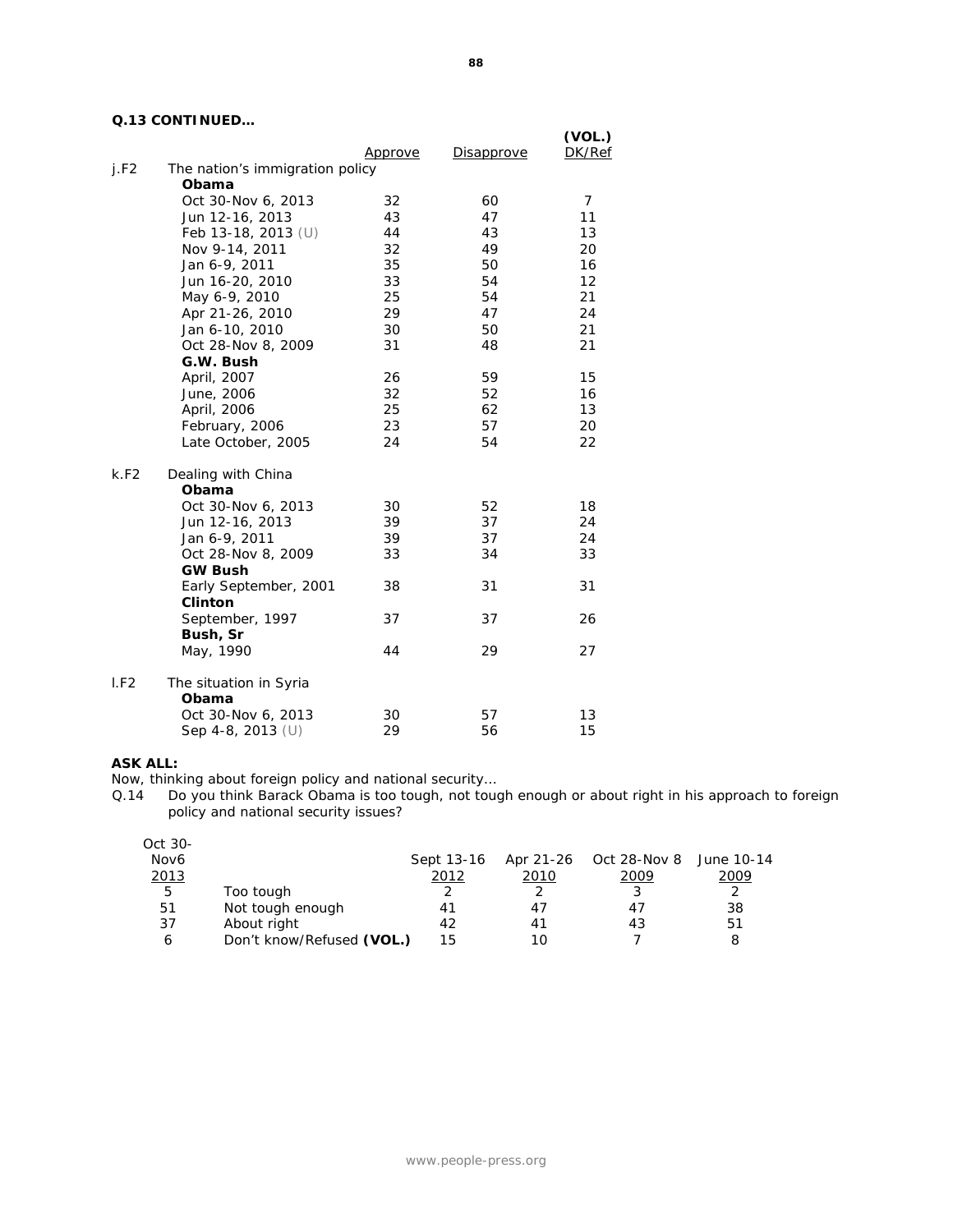#### **TREND FOR COMPARISON:**

*Thinking about foreign policy and national security… Do you think Barack Obama [ROTATED WITH JOHN MCCAIN] would be too tough, not tough enough, or about right in his approach to foreign policy and national security issues?* 

#### **BASED ON REGISTERED VOTERS**

|                           | Mid-Sept | Late May | Late Feb |
|---------------------------|----------|----------|----------|
|                           | 2008     | 2008     | 2008     |
| Too tough                 | 3        |          | 3        |
| Not tough enough          | 45       | 43       | 43       |
| About right               | 44       | 43       | 39       |
| Don't know/Refused (VOL.) | 8        | 11       | 15       |

#### **QUESTIONS 15-18 PREVIOUSLY RELEASED**

#### **ASK FORM 1 ONLY [N=1,007]:**

Thinking about the economy...<br>Q.19 Looking forward, do y

Looking forward, do you think **[INSERT ITEM; RANDOMIZE ITEMS a AND b IN BLOCK; RANDOMIZE ITEMS c AND d IN BLOCK; RANDOMIZE BLOCKS]** would mostly help or mostly hurt the U.S. economy? What about **[INSERT ITEM]? [REPEAT IF NECESSARY:** Do you think this would mostly help or mostly hurt the U.S. economy**]**

|                |                                                                                                    | Mostly<br>help | Mostly<br>hurt | (VOL.)<br>No effect | (VOL.)<br>DK/Ref |
|----------------|----------------------------------------------------------------------------------------------------|----------------|----------------|---------------------|------------------|
| a.             | More foreign companies setting up<br>operations in the U.S.<br>Oct 30-Nov 6, 2013                  | 62             | 32             | $^{\star}$          | 5                |
| $b$ .          | More U.S. companies setting up<br>operations overseas<br>Oct 30-Nov 6, 2013                        | 23             | 73             |                     | 3                |
| $\mathsf{C}$ . | More people from other countries coming<br>here to work in high-skilled jobs<br>Oct 30-Nov 6, 2013 | 46             | 50             |                     |                  |
| d.             | More people from other countries coming<br>here to work in low-skilled jobs<br>Oct 30-Nov 6, 2013  | 43             | 52             |                     |                  |

#### **ASK FORM 2 ONLY [N=996]:**

Q.20F2 Which of these two statements comes closer to your own views -- even if neither is exactly right **[READ IN ORDER]:**

|                          | Immigrants today       | Immigrants today are a                  |        |
|--------------------------|------------------------|-----------------------------------------|--------|
|                          | strengthen our country | burden on our country                   | (VOL.) |
|                          | because of their hard  | because they take our jobs, Neither/DK/ |        |
|                          | work and talents       | housing and health care                 | Ref    |
| Oct 30-Nov 6, 2013       | 49                     | 40                                      | 11     |
| Mar 13-17, 2013          | 49                     | 41                                      | 10     |
| Jan 4-8, 2012            | 48                     | 37                                      | 15     |
| Feb 22-Mar 14, 2011      | 45                     | 44                                      | 12     |
| Aug 25-Sep 6, 2010 (RVs) | 44                     | 42                                      | 14     |
| Jul 21-Aug 5, 2010       | 42                     | 45                                      | 13     |
| Jun 16-20, 2010          | 39                     | 50                                      | 11     |
| Oct 28-Nov 30, 2009      | 46                     | 40                                      | 14     |
| October, 2006            | 41                     | 41                                      | 18     |
| March, 2006              | 41                     | 52                                      | 7      |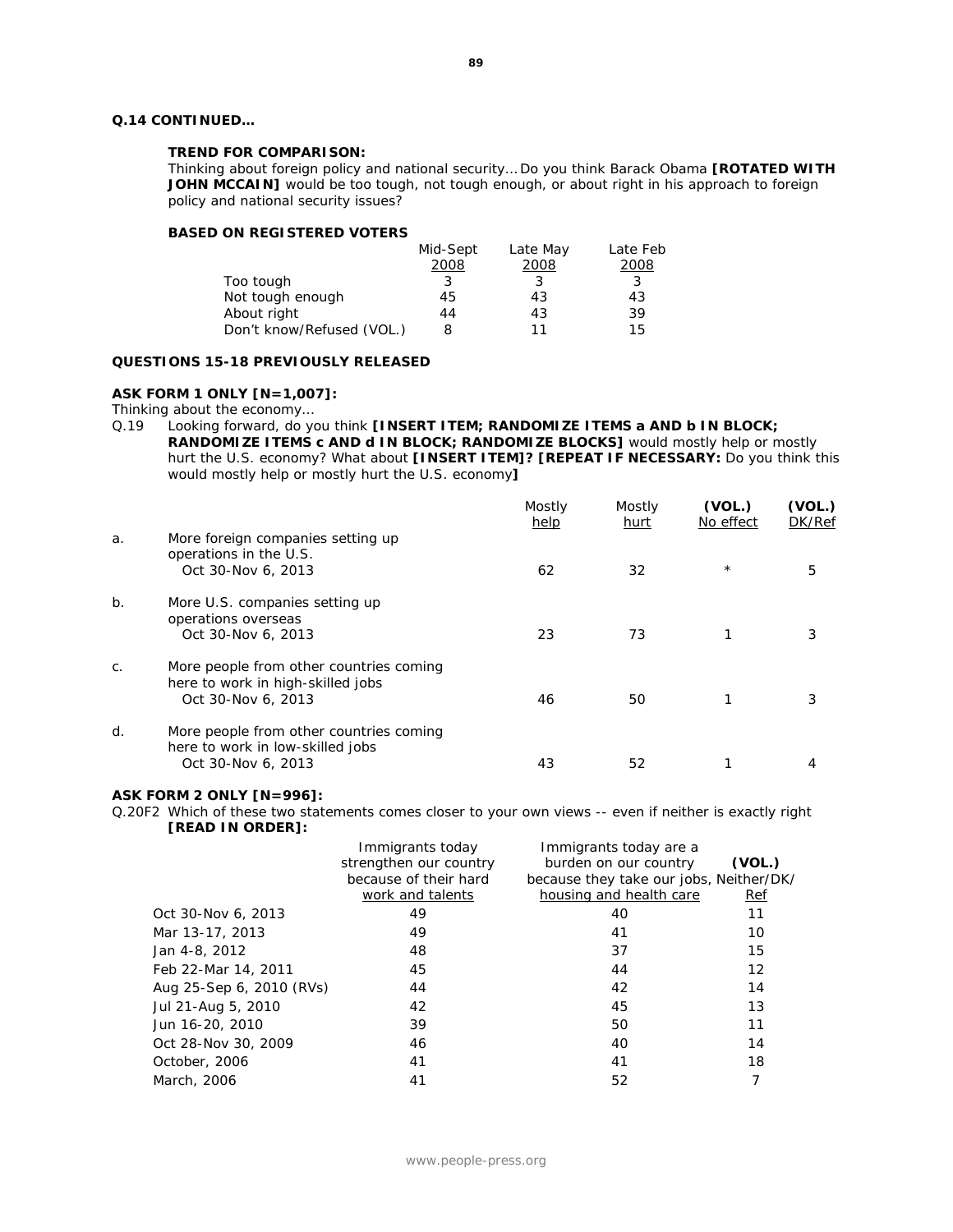### **Q.20F2 CONTINUED…**

| Immigrants today       | Immigrants today are a  |                                         |
|------------------------|-------------------------|-----------------------------------------|
| strengthen our country | burden on our country   | (VOL.)                                  |
| because of their hard  |                         |                                         |
| work and talents       | housing and health care | Ref                                     |
| 45                     | 44                      | 11                                      |
| 45                     | 44                      | 11                                      |
| 46                     | 44                      | 10                                      |
| 50                     | 38                      | 12                                      |
| 46                     | 44                      | 10                                      |
| 41                     | 48                      | 11                                      |
| 41                     | 48                      | 11                                      |
| 38                     | 52                      | 10                                      |
| 37                     | 54                      | 9                                       |
| 31                     | 63                      | 6                                       |
|                        |                         | because they take our jobs, Neither/DK/ |

#### **NO QUESTIONS 21-22**

#### On another subject…

### **ASK FORM 1 ONLY [N=1,007]:**

Q.23F1 Do you think the United States plays a more important and powerful role as a world leader today compared to 10 years ago, a less important role, or about as important a role as a world leader as it did 10 years ago?

|                                           | More      | Less      | As        | (VOL.)         |
|-------------------------------------------|-----------|-----------|-----------|----------------|
|                                           | important | important | important | DK/Ref         |
| Oct 30-Nov 6, 2013                        | 17        | 53        | 27        | 3              |
| Oct 28-Nov 8, 2009                        | 25        | 41        | 30        | 4              |
| July, 2004                                | 45        | 20        | 31        | 4              |
| Early September, 2001                     | 33        | 26        | 38        | 3              |
| September, 1997                           | 35        | 23        | 40        | $\overline{2}$ |
| December, 1994                            | 40        | 27        | 29        | 4              |
| October, 1993                             | 37        | 26        | 33        | 4              |
| September, 1993                           | 37        | 30        | 31        | $\overline{2}$ |
| Chicago CFR: November, 1990 <sup>10</sup> | 37        | 35        | 24        | 4              |
| Chicago CFR: November, 1986               | 41        | 26        | 29        | 4              |
| Chicago CFR: November, 1982               | 27        | 25        | 44        | 5              |
| Chicago CFR: November, 1978               | 29        | 41        | 24        | 6              |
| Chicago CFR: December, 1974               | 28        | 39        | 27        | 6              |

### **ASK ALL:**

Q.24 What kind of leadership role should the United States play in the world? Should it be the SINGLE world leader, or should it play a SHARED leadership role, or should it not play any leadership role?

## **IF "SHARED LEADERSHIP ROLE" IN Q.24 (Q.24=2), ASK:**

Q.25 Should the United States be the most active of the leading nations, or should it be about as active as other leading nations?

|                          | ----- If shared leadership ----- |            |        |           |               |            |        |
|--------------------------|----------------------------------|------------|--------|-----------|---------------|------------|--------|
|                          | Single                           | Shared     | Most   | About     | (VOL.)        | No         | (VOL.) |
|                          | leader                           | leadership | active | as active | <b>DK/Ref</b> | leadership | DK/Ref |
| Oct 30-Nov 6, 2013       | 12                               | 72         | 20     | 51        |               | 12         |        |
| May, 2012 (C)            | 9                                | 74         | 25     | 46        |               | 11         | 5      |
| Oct 28-Nov 8, 2009       | 14                               | 70         | 19     | 48        |               | 11         | 6      |
| Late October, 2005       | 12                               | 74         | 25     | 47        |               | 10         |        |
| July, 2004               | 11                               | 74         | 27     | 44        |               | 9          |        |
| June, 2003               | 13                               | 76         | 30     | 44        |               |            |        |
| Mid October, 2001        | 12                               | 79         | 33     | 45        |               |            |        |
| Early September, 2001 13 |                                  | 75         | 25     | 49        |               | 8          |        |
| September, 1997          | 12                               | 73         | 22     | 50        |               | 11         |        |
| June, 1995               | 13                               | 74         | 25     | 47        |               |            |        |
|                          |                                  |            |        |           |               |            |        |

<span id="page-90-0"></span>Surveys conducted December 1974 through November 1990 by the Chicago Council on Foreign Relations.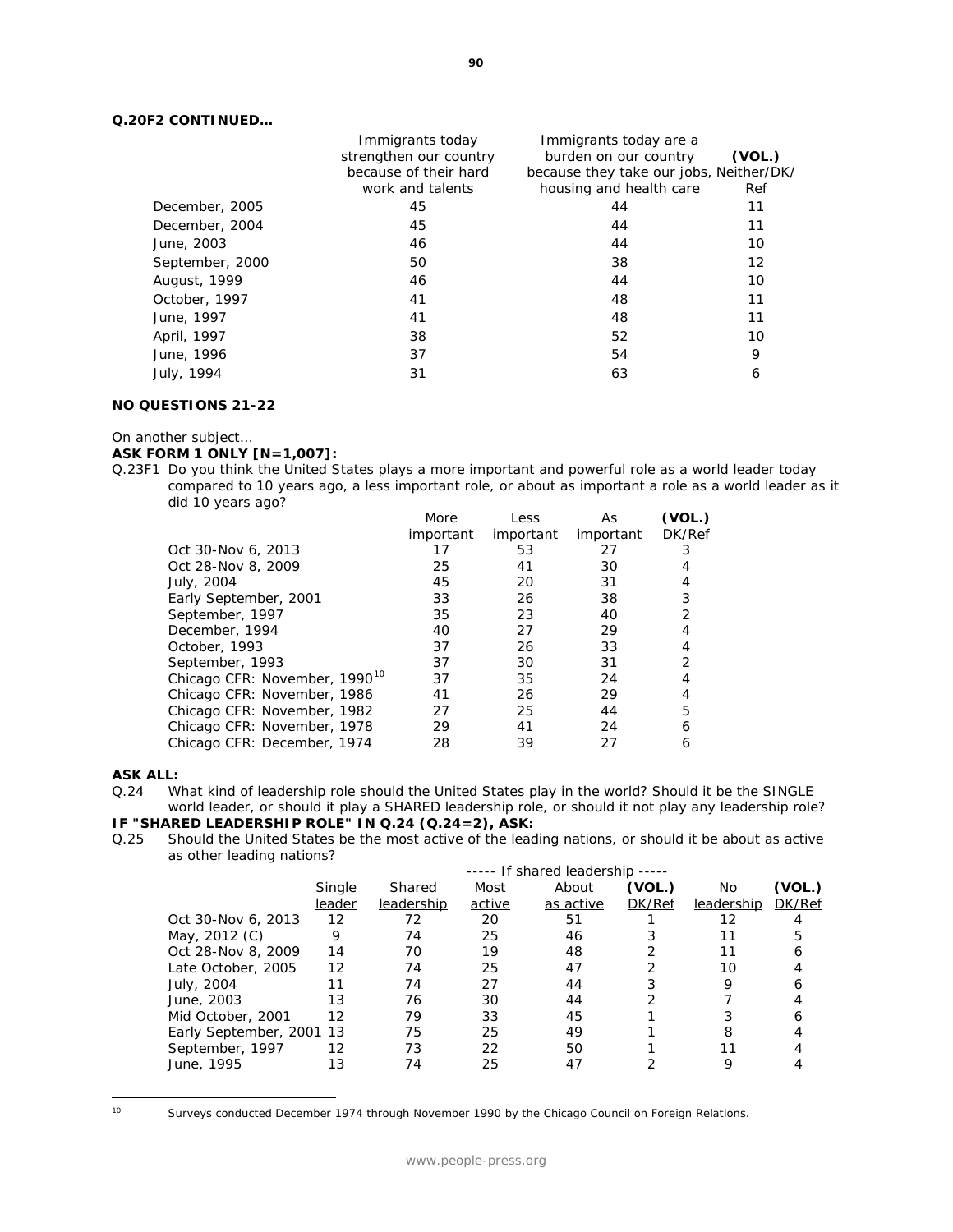### **Q24/Q25 CONTINUED…**

|                 | ----- If shared leadership ----- |            |        |           |               |                   |        |
|-----------------|----------------------------------|------------|--------|-----------|---------------|-------------------|--------|
|                 | Single                           | Shared     | Most   | About     | (VOL.)        | No.               | (VOL.) |
|                 | leader                           | leadership | active | as active | <i>DK/Ref</i> | leadership DK/Ref |        |
| October, 1993   |                                  |            |        | 53        |               |                   |        |
| September, 1993 |                                  |            |        | 52        |               |                   |        |

#### **ASK FORM 2 ONLY [N=996]:**

Q.26F2 In the future, should U.S. policies try to keep it so America is the only military superpower, OR would it be acceptable if China, another country or the European Union became as militarily powerful as the U.S.?

Oct 30-

| Nov 6 |                                                       | Oct $28$ -Nov $8$ | Late Oct      |
|-------|-------------------------------------------------------|-------------------|---------------|
| 2013  |                                                       | 2009              | <u> 2005 </u> |
| 56    | U.S. policies should keep U.S. as the only superpower | 57                | 50            |
| 32    | OK if China/another country/EU became as powerful     | 29                | 35            |
|       | Don't know/Refused (VOL.)                             | 14                | 15            |

#### **NO QUESTION 27**

#### **ASK ALL:**

Q.28 In terms of solving world problems, does the United States do too much, too little, or the right amount in helping solve world problems?

| Oct 30- |                                   | (GA)    |
|---------|-----------------------------------|---------|
| Nov 6   |                                   | Summer  |
| 2013    |                                   | 2002    |
| 51      | Does too much                     | 47      |
| 17      | Does too little                   | 17      |
| 28      | Does right amount                 | 31      |
|         | United States does nothing (VOL.) | $\star$ |
| 3       | Don't know/Refused (VOL.)         | 5       |
|         |                                   |         |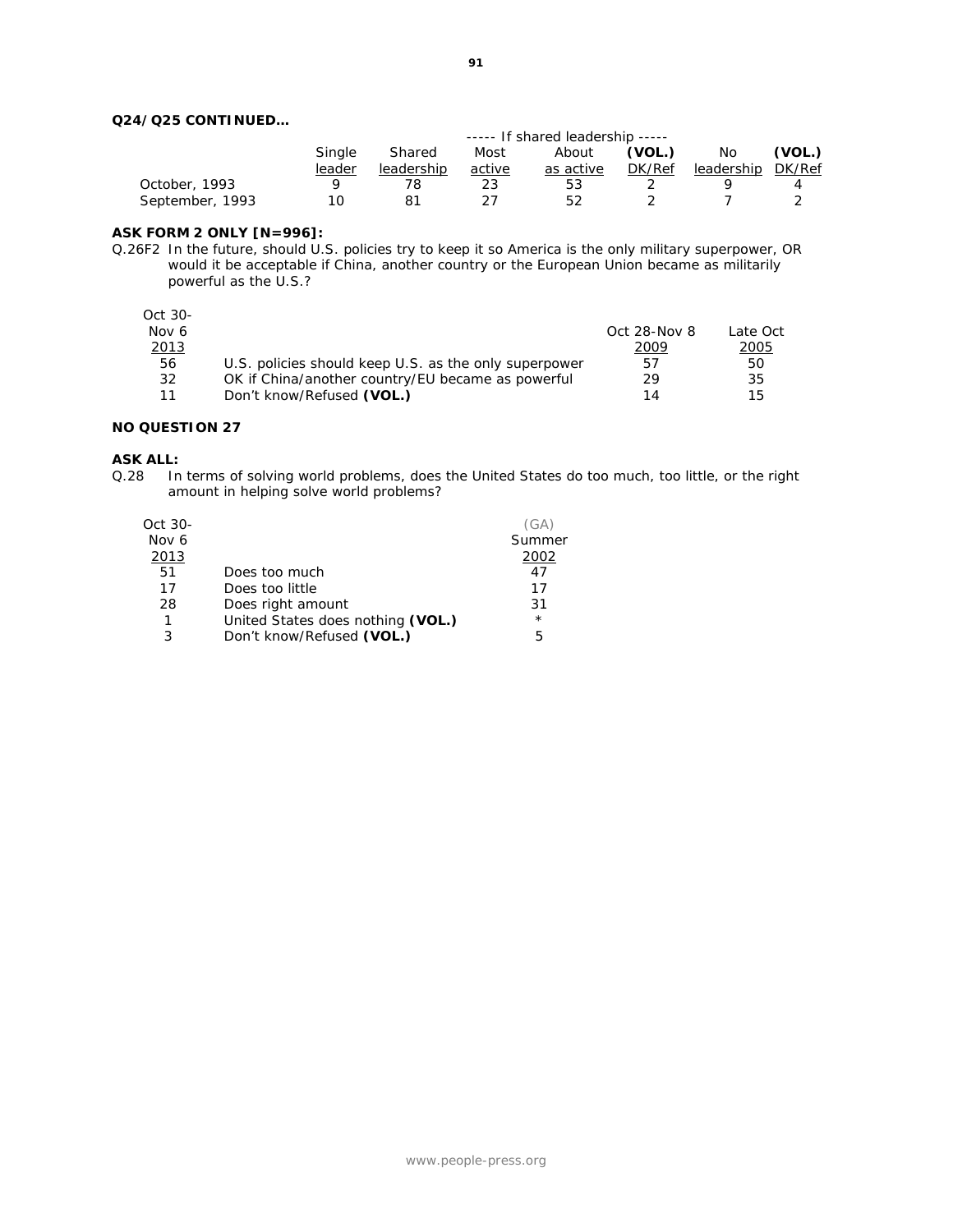## **IF "TOO MUCH" OR "TOO LITTLE" IN Q.28 (Q.28=1,2), ASK:**<br>Q.29 Why do you feel that way? **IIF NECESSARY:** Why do you

Q.29 Why do you feel that way? **[IF NECESSARY:** Why do you feel the United States does **[**too much/too little**]** in helping solve world problems?**] [OPEN END; RECORD VERBATIM RESPONSE. PROBE FOR CLARITY – DO NOT PROBE FOR ADDITIONAL MENTIONS. IF MORE THAN ONE MENTION, RECORD IN ORDER OF MENTION]**

#### **BASED ON THOSE WHO SAY THE US DOES TOO MUCH [N=1003]:**

Oct 30-

Nov 6

2013

- 47 Domestic concerns should be the priority/U.S. economic problems/Can't afford it
- 19 Overreach/Not in our interest/Not our responsibility
- 16 We should mind our own business/We impose on others/Nosey/Arrogant
- 7 War fatigue/Cost of involvement in Iraq/Afghanistan/Wars ineffective
- 3 Other nations and/or UN don't help enough
- 2 Efforts aren't appreciated
- 10 Other
- 3 Don't know

#### **BASED ON THOSE WHO SAY THE US DOES TOO LITTLE [N=350]:**

Oct 30-

Nov 6

 $\frac{2013}{23}$ 

- U.S. should/could do more/Large number of problems in the world (eg hunger, poverty)
- 16 Focused on wrong countries/Wrong priorities<br>15 US goes about aid the wrong way/Causes pro
- US goes about aid the wrong way/Causes problems which U.S. should fix
- 13 Congress/President not providing leadership
- 7 Domestic concerns should be the priority/U.S. economic problems/Can't afford it
- 6 U.S. isn't leading world now/U.S. should act as a world leader
- 3 U.S. has resources/responsibility to make a big difference<br>3 War fatigue/Cost of involvement in Iraq/Afghanistan/Wars
- War fatigue/Cost of involvement in Iraq/Afghanistan/Wars ineffective
- 1 We impose on others/Seen as nosey/arrogant<br>9 Other
- 9 Other<br>9 Don't
- Don't know

*Total exceeds 100% because of multiple responses.*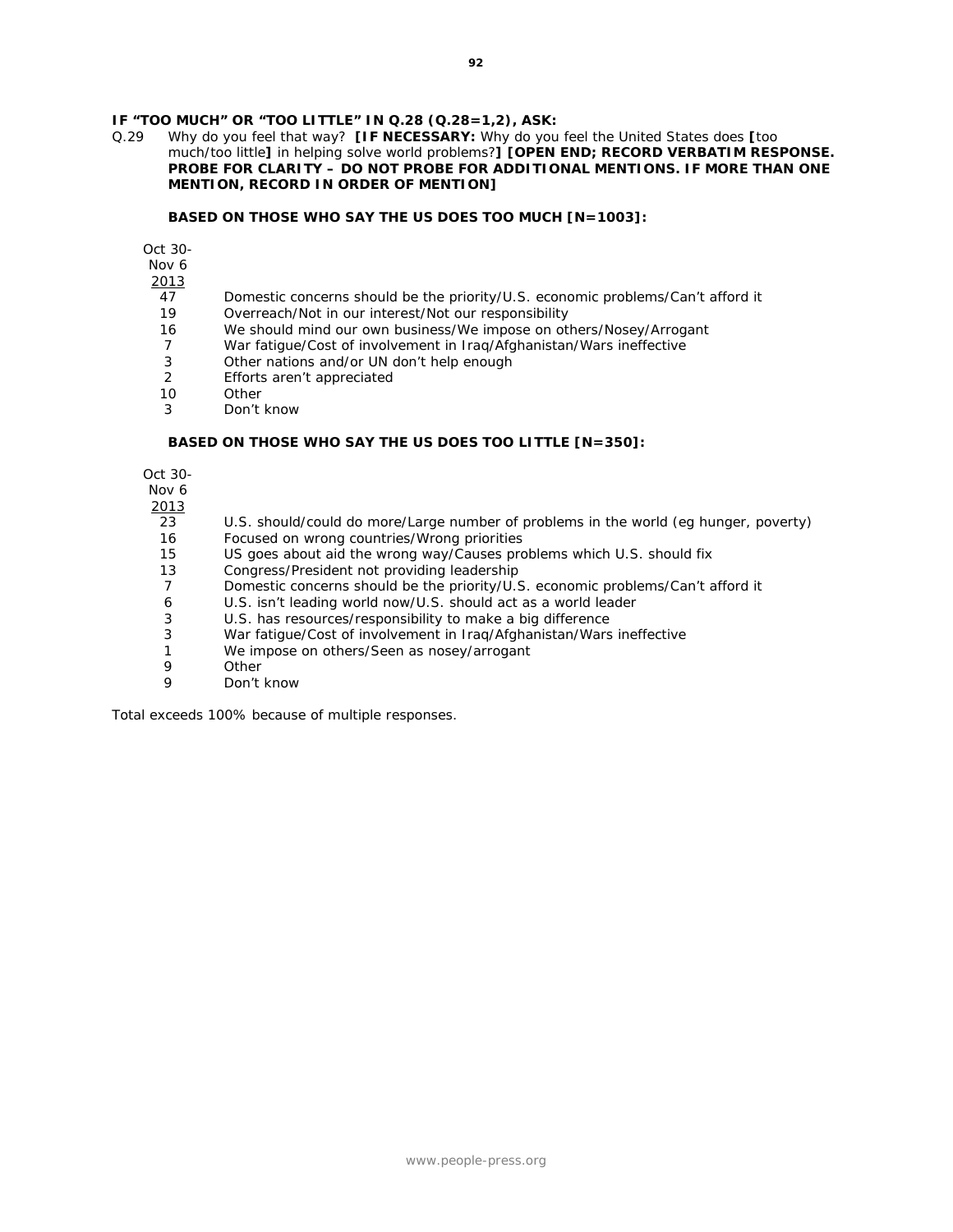### **NO QUESTION 30**

### **ASK FORM 2 ONLY [N=996]:**

Q.31F2 The United States has had strong political, economic and military ties with the nations of **[INSERT, RANDOMIZE]** on the one hand and the nations of **[NEXT ITEM]** on the other hand. Which area do you think is most important to the United States **[READ IN ORDER OF ABOVE]**

| Oct 30-      |                           |         |             |      |      |
|--------------|---------------------------|---------|-------------|------|------|
| Nov 6        |                           | Jan 5-9 | Sep         | Sep  | Sep  |
| <u> 2013</u> |                           | 2011    | $2001^{11}$ | 1997 | 1993 |
| 50           | Europe                    | 37      | 44          | 49   | 50   |
| 35           | Asia                      | 47      | 34          | 31   | 31   |
|              | Equally important (VOL.)  |         | Q           | 6    | 8    |
| 8            | Don't know/Refused (VOL.) | a       | 13          | 14   | 10   |

#### **ASK FORM 1 ONLY [N=1,007]:**

Q.32F1 I'd like your opinion about some possible international concerns for the U.S. Do you think that **[INSERT ITEM; RANDOMIZE]** is a major threat, a minor threat or not a threat to the well being of the United States? What about **[INSERT ITEM]? [READ THE ANSWER CHOICES AS NECESSARY AFTER THE FIRST TIME]**

|      |                                                  | Major<br>threat | Minor<br>threat | Not a<br>threat | (VOL.)<br>DK/Ref |
|------|--------------------------------------------------|-----------------|-----------------|-----------------|------------------|
| a.F1 | China's emergence as a world power               |                 |                 |                 |                  |
|      | Oct 30-Nov 6, 2013                               | 54              | 31              | 11              | $\overline{4}$   |
|      | May, 2012 (C)                                    | 52              | 35              | 9               | 5                |
|      | Oct 28-Nov 8, 2009                               | 53              | 30              | 10              | 7                |
|      | Jun 10-14, 2009                                  | 52              | 31              | 11              | 6                |
|      | Jan 7-11, 2009                                   | 46              | 36              | 13              | 5                |
|      | September, 2008                                  | 48              | 35              | 11              | 6                |
|      | Late May, 2008                                   | 50              | 31              | 10              | 9                |
|      | February, 2006                                   | 47              | 34              | 12              | $\overline{7}$   |
|      | Late October, 2005                               | 52              | 31              | 10              | $\overline{7}$   |
|      | May, 2001                                        | 51              | 30              | 10              | 9                |
|      | July, 1999                                       | 53              | 33              | 10              | 4                |
|      |                                                  |                 |                 |                 |                  |
| b.F1 | Growing authoritarianism in Russia               |                 |                 |                 |                  |
|      | Oct 30-Nov 6, 2013                               | 32              | 41              | 13              | 14               |
|      | Late May, 2008                                   | 24              | 46              | 12              | 18               |
|      | February, 2006                                   | 22              | 45              | 16              | 17               |
|      | Late October, 2005                               | 23              | 44              | 13              | 20               |
|      | <b>TRENDS FOR COMPARISON:</b>                    |                 |                 |                 |                  |
|      | Growing tension between Russia and its neighbors |                 |                 |                 |                  |
|      | Oct 28-Nov 8, 2009                               | 38              | 44              | 9               | 9                |
|      | Jan 7-11, 2009                                   | 37              | 48              | 8               | 7                |
|      | September, 2008                                  | 44              | 41              | 10              | 5                |
|      | Political and economic instability in Russia     |                 |                 |                 |                  |
|      | May, 2001                                        | 27              | 46              | 12              | 15               |
|      | July, 1999                                       | 40              | 42              | 14              | 4                |
| c.F1 |                                                  |                 |                 |                 |                  |
|      | North Korea's nuclear program                    | 67              | 24              |                 |                  |
|      | Oct 30-Nov 6, 2013                               | 69              | 22              | 6<br>5          | 3<br>5           |
|      | May, 2012 (C)                                    |                 |                 |                 |                  |
|      | October 28-November 8, 2009                      | 69              | 23              | 3               | 5                |
|      | June 10-14, 2009                                 | 72              | 19              | 5               | 5                |
|      | January 7-11, 2009                               | 53              | 32              | 8               | $\overline{7}$   |
|      | September, 2008                                  | 55              | 33              | 7               | 5                |
|      | Late May, 2008                                   | 55              | 32              | $\overline{7}$  | 6                |

<span id="page-93-0"></span> $11$ 

<sup>11</sup> In Sept. 2001 and before the question read "…with the nations of Europe on the one hand, and with Japan and the Pacific rim nations of Asia, on the other hand," and the answer choices were not randomized. In Sept. 1993 Europe was described as "… friendly nations of Europe."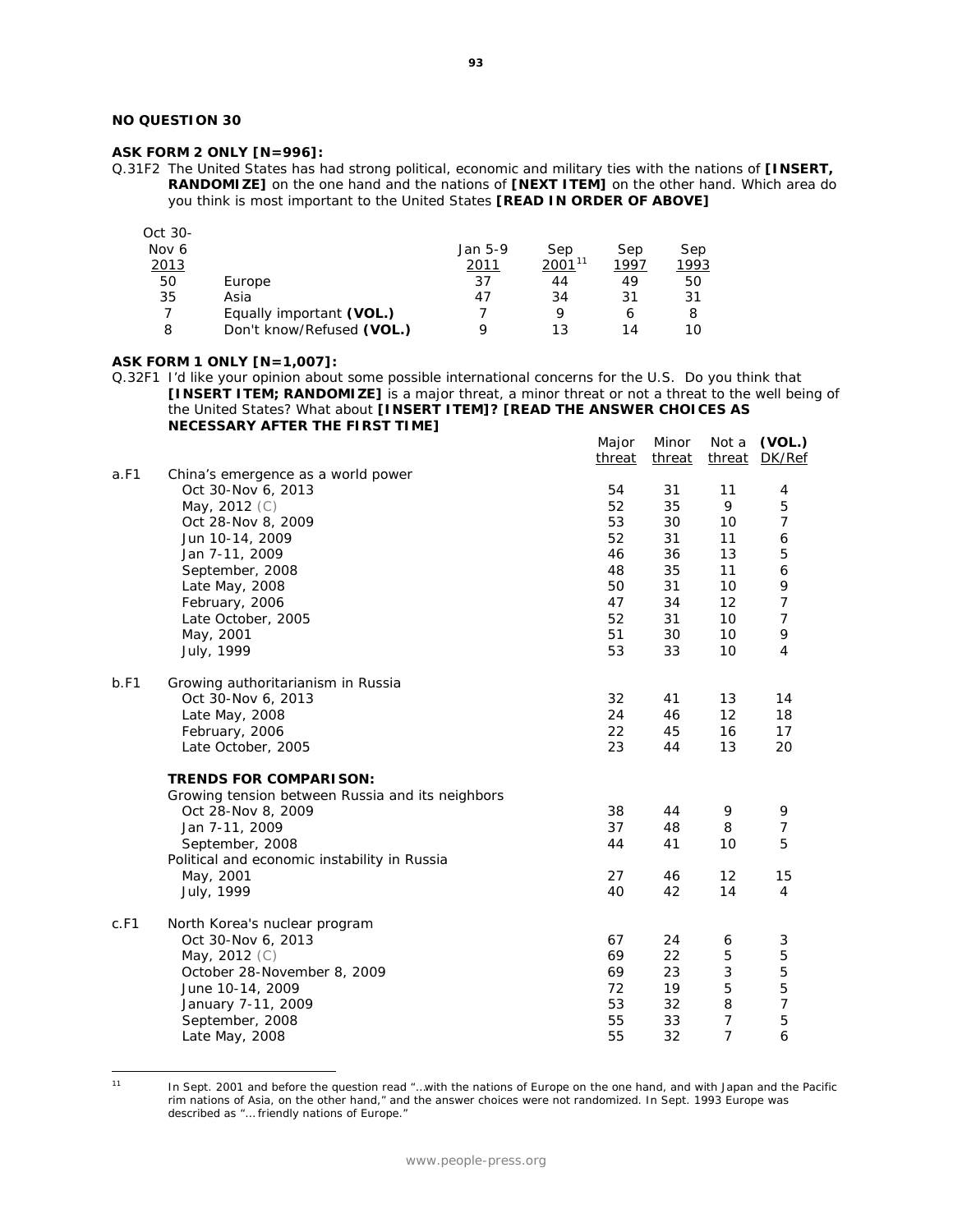### **Q.32F1 CONTINUED…**

|       | JAI I VUNIINULD…                                              | Major  | Minor  | Not a                     | (VOL.)                  |
|-------|---------------------------------------------------------------|--------|--------|---------------------------|-------------------------|
|       |                                                               | threat | threat |                           | threat DK/Ref           |
|       | February, 2006                                                | 60     | 27     | 6                         | 7                       |
|       | Late October, 2005                                            | 66     | 24     | $\overline{4}$            | 6                       |
| d.F1  | Iran's nuclear program                                        |        |        |                           |                         |
|       | Oct 30-Nov 6, 2013                                            | 68     | 23     | 5                         | 3                       |
|       | May, 2012 (C)                                                 | 70     | 21     | $\overline{4}$            | 5                       |
|       | Oct 28-Nov 8, 2009                                            | 72     | 20     | $\ensuremath{\mathsf{3}}$ | 6                       |
|       | June 10-14, 2009                                              | 69     | 20     | 5                         | 5                       |
|       | January 7-11, 2009                                            | 65     | 23     | 6                         | 6                       |
|       | September, 2008                                               | 60     | 29     | 6                         | 5                       |
|       | Late May, 2008                                                | 62     | 25     | 8                         | 5                       |
|       | February, 2006                                                | 65     | 24     | $\mathbf 5$               | 6                       |
|       | Late October, 2005                                            | 61     | 27     | 5                         | $\overline{7}$          |
| e.F1  | Global climate change                                         |        |        |                           |                         |
|       | Oct 30-Nov 6, 2013                                            | 45     | 30     | 20                        | 4                       |
|       | May, 2012 (C)                                                 | 45     | 32     | 19                        | 3                       |
|       | Oct 28-Nov 8, 2009                                            | 44     | 36     | 15                        | 5                       |
|       | <b>TREND FOR COMPARISON</b>                                   |        |        |                           |                         |
|       | Global environmental problems                                 |        |        |                           |                         |
|       | May, 2001                                                     | 53     | 32     | 6                         | 9                       |
| f.F1  | Islamic extremist groups like al Qaeda                        |        |        |                           |                         |
|       | Oct 30-Nov 6, 2013                                            | 75     | 18     | 4                         | 3                       |
|       | May, 2012 (C)                                                 | 70     | 21     | $\overline{4}$            | 5                       |
|       | Oct 28-Nov 8, 2009                                            | 76     | 18     | $\overline{2}$            | 3                       |
|       | June 10-14, 2009                                              | 78     | 14     | $\overline{4}$            | $\overline{\mathbf{4}}$ |
|       | January 7-11, 2009                                            | 77     | 15     | 4                         | 4                       |
|       | September, 2008                                               | 72     | 21     | 3                         | $\overline{4}$          |
|       | Late May, 2008                                                | 72     | 18     | $\overline{4}$            | 6                       |
|       | NO ITEMS g AND h                                              |        |        |                           |                         |
| i.F1. | Cyber attacks from other countries                            |        |        |                           |                         |
|       | Oct 30-Nov 6, 2013                                            | 70     | 23     | $\overline{4}$            | 4                       |
| j.F1. | Economic problems in the European Union<br>Oct 30-Nov 6, 2013 | 37     | 41     | 12                        | 10                      |
|       |                                                               |        |        |                           |                         |

#### **ASK FORM 2 ONLY [N=996]:**

Q.33F2 As I read a list of possible LONG-RANGE foreign policy goals which the United States might have, tell me how much priority you think each should be given. (First,) **[READ AND RANDOMIZE],** do you think this should have top priority, some priority, or no priority at all? What about **[INSERT ITEM]**? **[READ THE ANSWER CHOICES AS NECESSARY AFTER THE FIRST TIME]**

|      |                                                      | Top | Some<br>priority priority priority DK/Ref | No. | (VOL.)         |
|------|------------------------------------------------------|-----|-------------------------------------------|-----|----------------|
| a.F2 | Preventing the spread of weapons of mass destruction |     |                                           |     |                |
|      | Oct 30-Nov 6, 2013                                   | 73  | 21                                        | 4   |                |
|      | Oct 28-Nov 8, 2009                                   | 74  | 20                                        | 5   | 2              |
|      | Mid-September, 2008                                  | 62  | 32                                        | 4   | 2              |
|      | Late October, 2005                                   | 75  | 19                                        | 4   | $\overline{2}$ |
|      | July, 2004                                           | 71  | 23                                        | 4   | 2              |
|      | Mid-October, 2001                                    | 81  | 14                                        | 2   | 3              |
|      | Early September, 2001                                | 78  | 16                                        | 5   |                |
|      | September, 1997                                      | 70  | 23                                        | 6   |                |
|      | June, 1995                                           | 68  | 21                                        | 9   | っ              |
|      | September, 1993                                      | 69  | 24                                        | 5   |                |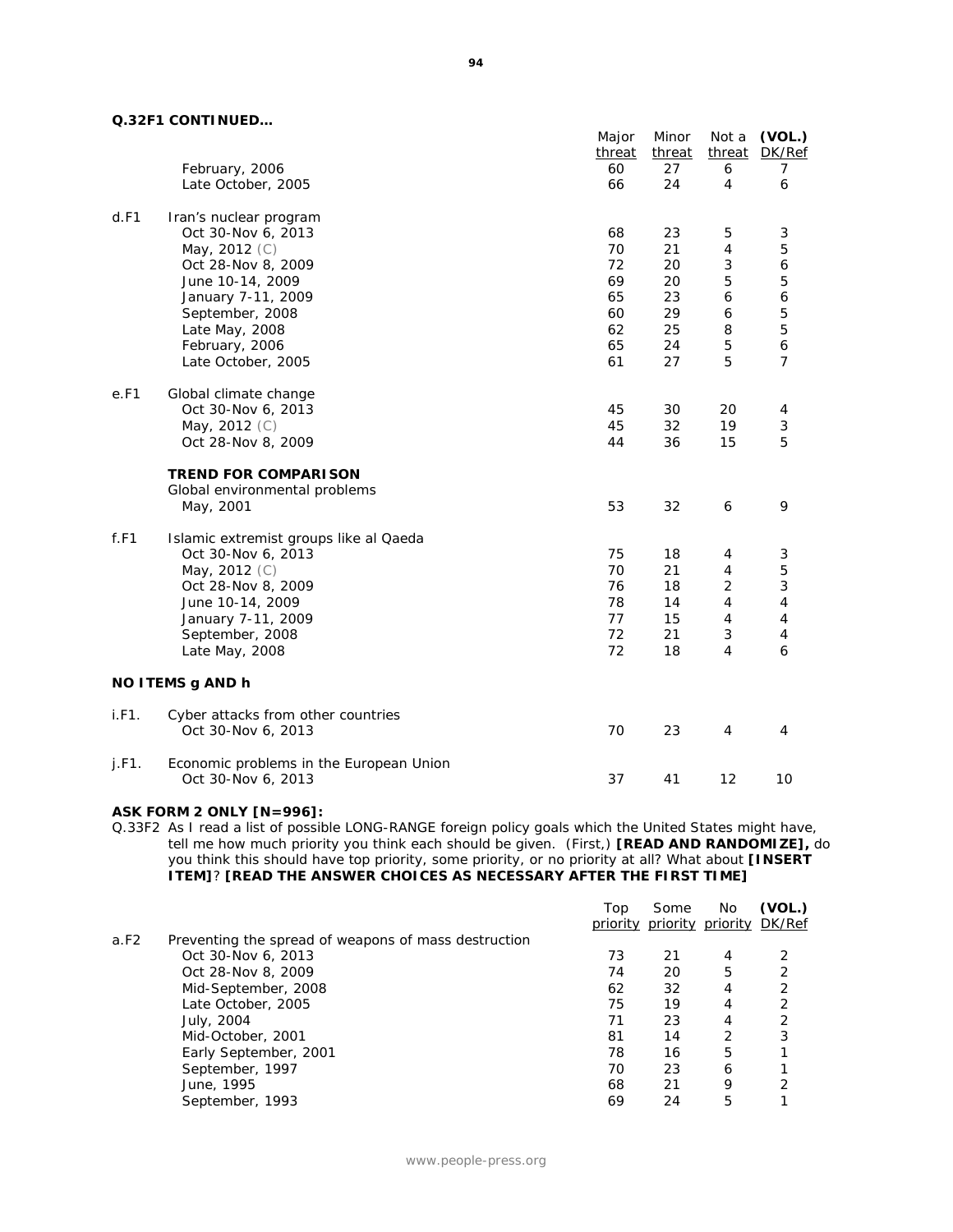|  | Q.33F2 CONTINUED |
|--|------------------|
|  |                  |

|                                                                    | Top      | Some<br>priority priority priority | No                | (VOL.)<br>DK/Ref             |
|--------------------------------------------------------------------|----------|------------------------------------|-------------------|------------------------------|
| b.F2<br>Taking measures to protect the U.S. from terrorist attacks |          |                                    |                   |                              |
| Oct 30-Nov 6, 2013                                                 | 83       | 14                                 | 2                 | 1                            |
| May 25-30, 2011                                                    | 81       | 17                                 | 1                 | 1                            |
| Oct 28-Nov 8, 2009                                                 | 85       | 13                                 | 1                 | 1                            |
| Mid-September, 2008                                                | 82       | 16                                 | 1                 | 1                            |
| Late October, 2005                                                 | 86       | 12                                 | 1                 | 1                            |
| July, 2004                                                         | 88       | 10                                 | 1<br>$\star$      | 1                            |
| Mid-October, 2001                                                  | 93       | 6                                  |                   | 1                            |
| Early September, 2001                                              | 80       | 16                                 | 3                 | 1                            |
| c.F2<br>Protecting the jobs of American workers                    |          |                                    |                   |                              |
| Oct 30-Nov 6, 2013                                                 | 81       | 16                                 | 2                 | $\overline{2}$               |
| May 25-30, 2011                                                    | 84       | 13                                 | 2                 | 1                            |
| Oct 28-Nov 8, 2009                                                 | 85       | 13                                 | 1                 | 1                            |
| Mid-September, 2008                                                | 82       | 16                                 | 1                 | 1                            |
| Late October, 2005                                                 | 84<br>84 | 14                                 | 1                 | 1<br>1                       |
| July, 2004                                                         | 74       | 13<br>24                           | 2<br>$\mathbf{1}$ | 1                            |
| Mid-October, 2001<br>Early September, 2001                         | 77       | 19                                 | 3                 | 1                            |
| September, 1997                                                    | 77       | 20                                 | 2                 | 1                            |
| June, 1995                                                         | 80       | 17                                 | 2                 | 1                            |
| September, 1993                                                    | 85       | 13                                 | $\overline{c}$    | $^\star$                     |
| Strengthening the United Nations<br>d.F2                           |          |                                    |                   |                              |
| Oct 30-Nov 6, 2013                                                 | 37       | 42                                 | 18                | 2                            |
| Oct 28-Nov 8, 2009                                                 | 37       | 44                                 | 17                | $\overline{\mathbf{c}}$      |
| Mid-September, 2008                                                | 32       | 46                                 | 19                | 3                            |
| Late October, 2005                                                 | 40       | 43                                 | 14                | 3                            |
| July, 2004                                                         | 48       | 38                                 | 11                | 3                            |
| Mid-October, 2001                                                  | 46       | 46                                 | $\overline{7}$    | 1                            |
| Early September, 2001                                              | 42       | 43                                 | 13                | $\mathbf 2$                  |
| September, 1997                                                    | 30       | 53                                 | 14                | $\ensuremath{\mathsf{3}}$    |
| June, 1995                                                         | 36       | 45                                 | 17                | $\overline{c}$               |
| September, 1993                                                    | 41       | 46                                 | 11                | $\overline{2}$               |
| Dealing with global climate change<br>e.F2                         |          |                                    |                   |                              |
| Oct 30-Nov 6, 2013                                                 | 37       | 37                                 | 23                | $\overline{2}$               |
| May 25-30, 2011                                                    | 29       | 43                                 | 23                | 4                            |
| Oct 28-Nov 8, 2009                                                 | 40       | 39                                 | 19                | 3<br>$\overline{\mathbf{c}}$ |
| Mid-September, 2008<br>Late October, 2005                          | 43<br>43 | 41<br>43                           | 14<br>10          | 4                            |
| July, 2004 <sup>12</sup>                                           | 36       | 46                                 | 12                |                              |
| Mid-October, 2001                                                  | 31       | 51                                 | 13                | 6<br>5                       |
| Early September, 2001                                              | 44       | 39                                 | 12                | 5                            |
| September, 1997                                                    | 50       | 42                                 | 6                 | $\overline{c}$               |
| June, 1995                                                         | 56       | 36                                 | 6                 | $\overline{\mathbf{c}}$      |
| September, 1993                                                    | 56       | 37                                 | 6                 | 1                            |
|                                                                    |          |                                    |                   |                              |
| f.F2<br>Combating international drug trafficking                   |          |                                    |                   |                              |
| Oct 30-Nov 6, 2013                                                 | 57       | 33                                 | 8                 | 1<br>$\mathbf 2$             |
| Oct 28-Nov 8, 2009<br>Late October, 2005                           | 56       | 35                                 | 8                 | $\mathbf 2$                  |
| July, 2004                                                         | 59<br>63 | 33<br>29                           | 6<br>7            | 1                            |
| Mid-October, 2001                                                  | 55       | 38                                 | 5                 | $\mathbf 2$                  |
| Early September, 2001                                              | 64       | 26                                 | 9                 | 1                            |
| September, 1997                                                    | 67       | 24                                 | 7                 | $\overline{c}$               |

<span id="page-95-0"></span> $12$ 

<sup>12</sup> In 2004 and 2001, the item was worded "Dealing with global warming" and in September 1993, June 1995 and September 1997 the item was worded "Improving the global environment."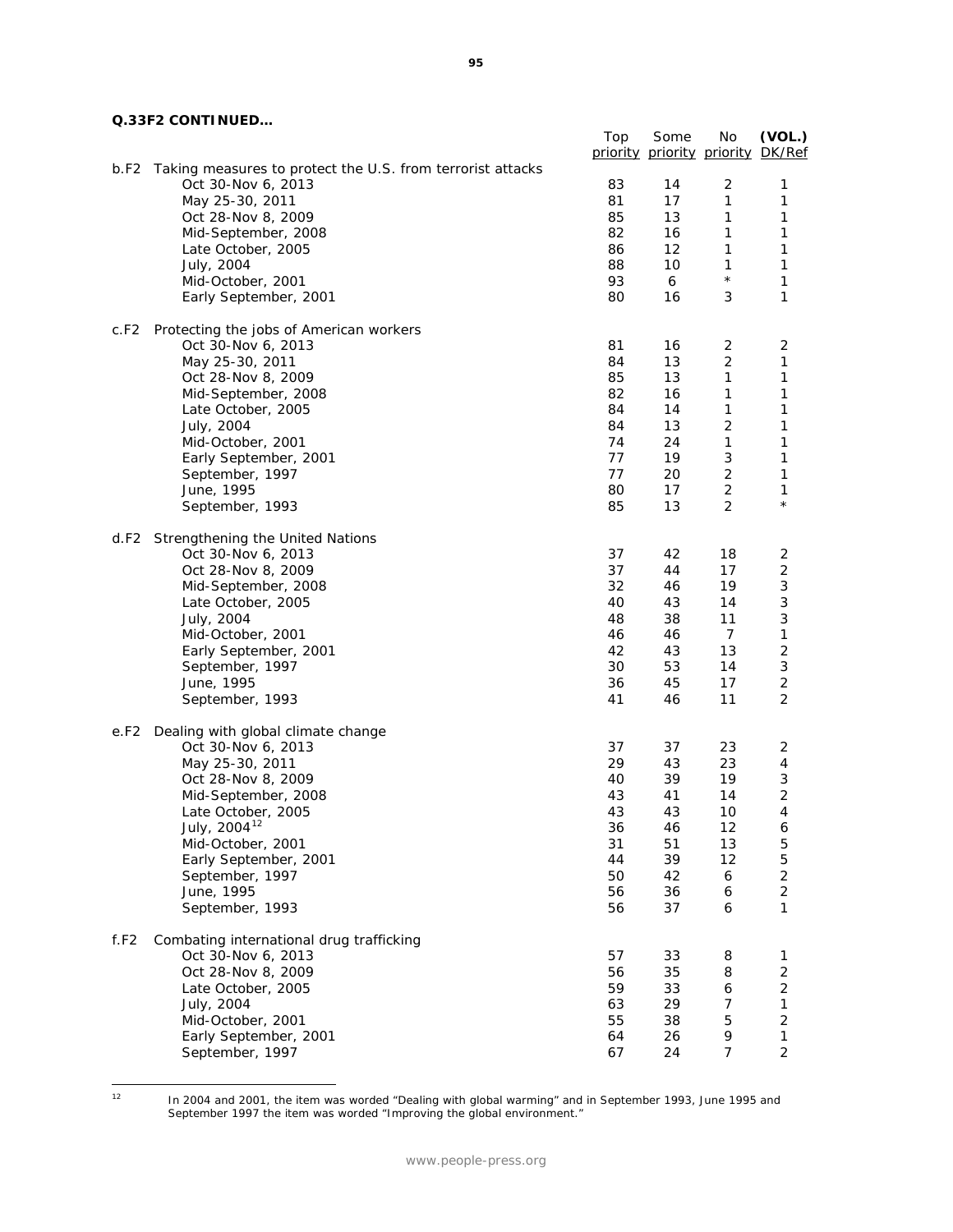### **Q.33F2 CONTINUED…**

|      | <u>JI 4 JUNITINULD</u>                                     |     |                                   |                |                |
|------|------------------------------------------------------------|-----|-----------------------------------|----------------|----------------|
|      |                                                            | Top | Some                              | No             | (VOL.)         |
|      |                                                            |     | priority priority priority DK/Ref |                |                |
| g.F2 | Helping improve the living standards in developing nations |     |                                   |                |                |
|      | Oct 30-Nov 6, 2013                                         | 23  | 60                                | 16             | 1              |
|      | October 28-November 8, 2009                                | 26  | 57                                | 14             | $\overline{2}$ |
|      | Late October, 2005                                         | 31  | 57                                | 10             | $\overline{2}$ |
|      | July, 2004                                                 | 23  | 63                                | 12             | 2              |
|      | Mid-October, 2001                                          | 20  | 67                                | 12             | 1              |
|      | Early September, 2001                                      | 25  | 61                                | 12             | 2              |
|      | September, 1997                                            | 23  | 63                                | 13             | 1              |
|      | June, 1995                                                 | 16  | 59                                | 22             | 3              |
|      | September, 1993                                            | 19  | 60                                | 20             | 1              |
|      |                                                            |     |                                   |                |                |
| h.F1 | Promoting democracy in other nations                       |     |                                   |                |                |
|      | Oct 30-Nov 6, 2013                                         | 18  | 55                                | 24             | 3              |
|      | May 25-30, 2011                                            | 13  | 58                                | 27             | $\overline{2}$ |
|      | October 28-November 8, 2009                                | 21  | 54                                | 22             | 3              |
|      | Late October, 2005                                         | 24  | 54                                | 19             | 3              |
|      | July, 2004                                                 | 24  | 57                                | 15             | $\overline{4}$ |
|      | Mid-October, 2001                                          | 24  | 61                                | 12             | 3              |
|      | Early September, 2001                                      | 29  | 52                                | 16             | 3              |
|      |                                                            | 22  |                                   |                | 3              |
|      | September, 1997                                            |     | 57                                | 18             |                |
|      | June, 1995                                                 | 16  | 57                                | 24             | 3              |
|      | September, 1993                                            | 22  | 52                                | 24             | $\overline{2}$ |
| i.F2 | Promoting and defending human rights in other countries    |     |                                   |                |                |
|      | Oct 30-Nov 6, 2013                                         | 33  | 54                                | 12             | $\overline{2}$ |
|      | May 25-30, 2011                                            | 24  | 56                                | 18             | $\overline{2}$ |
|      |                                                            | 29  | 54                                | 14             | 3              |
|      | October 28-November 8, 2009                                | 25  |                                   |                | $\mathbf 2$    |
|      | Mid-September, 2008                                        |     | 58                                | 15             |                |
|      | Late October, 2005                                         | 37  | 50                                | 11             | $\overline{c}$ |
|      | July, 2004                                                 | 33  | 53                                | 12             | $\mathbf 2$    |
|      | Mid-October, 2001                                          | 27  | 61                                | 10             | $\overline{c}$ |
|      | Early September, 2001                                      | 29  | 54                                | 14             | 3              |
|      | September, 1997                                            | 27  | 56                                | 15             | $\overline{c}$ |
|      | June, 1995                                                 | 21  | 56                                | 20             | 3              |
|      | September, 1993                                            | 22  | 54                                | 22             | $\overline{2}$ |
| j.F1 | Reducing our dependence on imported energy sources         |     |                                   |                |                |
|      |                                                            |     |                                   |                |                |
|      | Oct 30-Nov 6, 2013                                         | 61  | 32                                | 4              | 3              |
|      | May 25-30, 2011                                            | 67  | 24                                | 6              | $\mathbf 2$    |
|      | October 28-November 8, 2009                                | 64  | 28                                | $\sqrt{3}$     | 5              |
|      | Mid-September, 2008                                        | 76  | 20                                | $\overline{2}$ | $\overline{2}$ |
|      | Late October, 2005                                         | 67  | 28                                | $\overline{c}$ | 3              |
|      | July, 2004 <sup>13</sup>                                   | 63  | 30                                | 4              | 3              |
| k.F2 | Reducing illegal immigration                               |     |                                   |                |                |
|      | Oct 30-Nov 6, 2013                                         | 48  | 40                                | 9              | 2              |
|      | October 28-November 8, 2009                                | 46  | 43                                | 9              | $\overline{2}$ |
|      | Late October, 2005                                         | 51  | 39                                | 8              | $\sqrt{2}$     |
|      | September, 1997                                            | 42  | 47                                | 9              | $\overline{2}$ |
|      |                                                            |     |                                   |                |                |

<span id="page-96-0"></span> $13$ In July 2004, the item referred to "imported oil sources."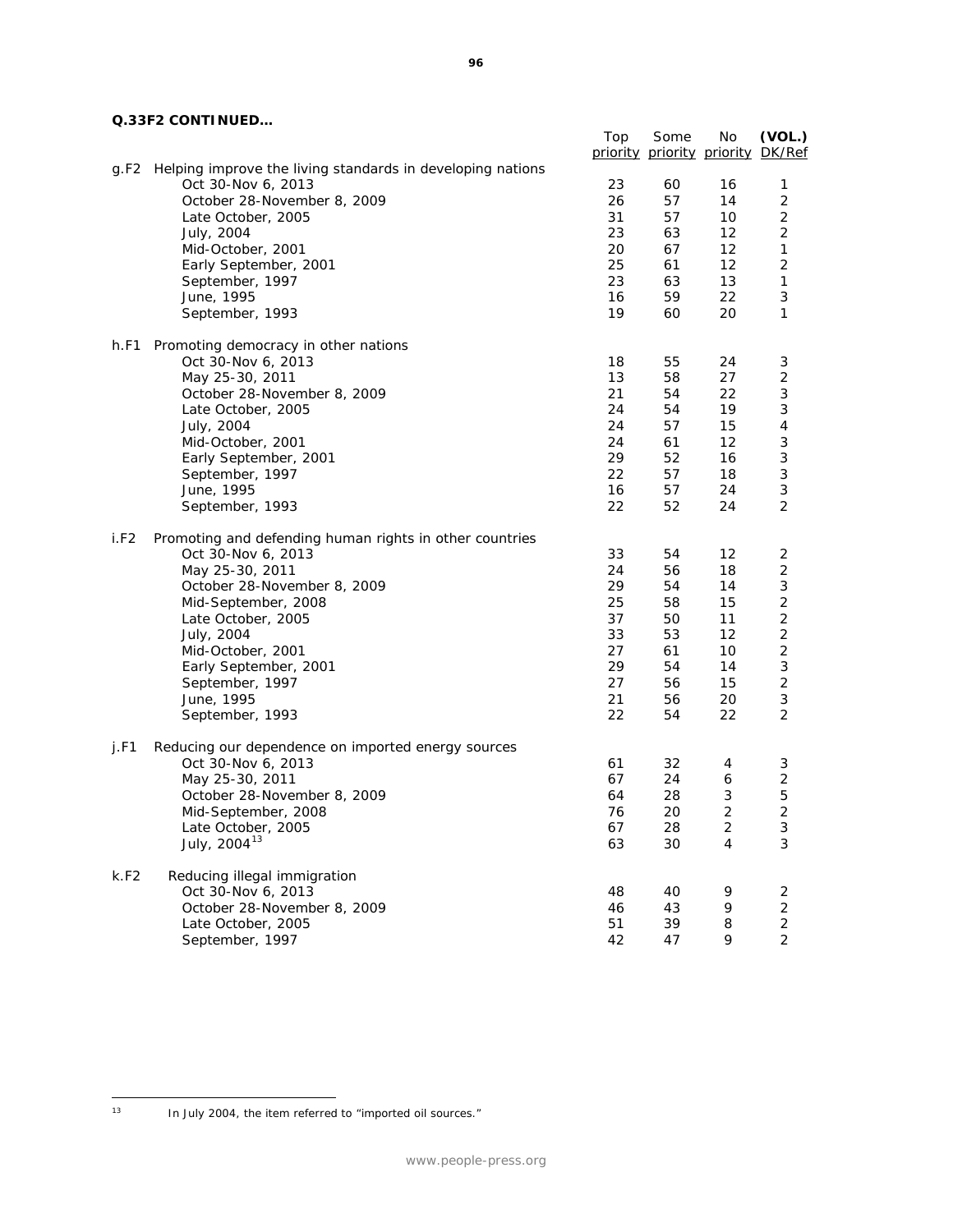#### **ASK FORM 2 ONLY [N=996]:**

Q.34F2 Do you think that we should increase our spending on national defense, keep it about the same, or cut it back?

|                             |          | Keep | Cut         | (VOL.) |
|-----------------------------|----------|------|-------------|--------|
|                             | Increase | same | <u>back</u> | DK/Ref |
| Oct 30-Nov 6, 2013          | 23       | 47   | 28          | 3      |
| Feb 22-Mar 1, 2011          | 13       | 53   | 30          | 4      |
| Oct 28-Nov 8, 2009          | 26       | 46   | 23          | 5      |
| December, 2004              | 20       | 54   | 19          | 7      |
| July, 2004                  | 25       | 53   | 18          | 4      |
| Mid-October, 2001           | 50       | 41   | 7           | 2      |
| Early September, 2001       | 32       | 44   | 20          | 4      |
| September, 2000 (RVs)       | 34       | 48   | 14          | 4      |
| August, 1999                | 27       | 54   | 16          | 3      |
| June, 1999                  | 31       | 47   | 19          | 3      |
| September, 1997             | 17       | 57   | 24          | 2      |
| February, $1995^{14}$       | 19       | 56   | 24          |        |
| Chicago CFR: October, 1994  | 18       | 53   | 26          | 3      |
| September, 1993             | 10       | 52   | 36          | 2      |
| Chicago CFR: November, 1990 | 12       | 53   | 32          | 3      |
| Chicago CFR: November, 1986 | 21       | 55   | 23          | 3      |
| Chicago CFR: November, 1982 | 22       | 52   | 24          | 3      |
| Chicago CFR: November, 1978 | 32       | 45   | 16          | 7      |
| Chicago CFR: December, 1974 | 13       | 47   | 33          | 8      |
|                             |          |      |             |        |

#### **NO QUESTIONS 35-39**

### **ASK FORM 1 ONLY [N=1,007]:**

Next…

Q.40F1 What do you think about the growing trade and business ties between the U.S. and other countries do you think it is a very good thing, somewhat good, somewhat bad or a very bad thing for our country?

|                          | Very<br><u>good</u> | <u>qood</u> | Somewhat Somewhat<br><u>bad</u> | Very<br>bad | (VOL.)<br>DK/Ref |
|--------------------------|---------------------|-------------|---------------------------------|-------------|------------------|
| Oct 30-Nov 6, 2013       | 23                  | 54          | 12                              | 6           | 5                |
| <b>Spring, 2011 (GA)</b> | 18                  | 49          | 19                              | 10          | 4                |
| <b>Spring, 2010 (GA)</b> | 17                  | 49          | 19                              | 8           |                  |
| <b>Spring, 2009 (GA)</b> | 16                  | 49          | 20                              | 10          | 5                |
| <b>Spring, 2008 (GA)</b> | 15                  | 38          | 26                              | 15          | 6                |
| <b>Spring, 2007</b> (GA) | 14                  | 45          | 21                              | 15          | 5                |
| <b>Spring, 2002</b> (GA) | 21                  | 57          | 14                              | 4           |                  |

### **ASK FORM 2 ONLY [N=996]:**

Next…

Q.41F2 Which comes closer to your view about greater U.S. involvement in the global economy? **[READ AND RANDOMIZE]**

Oct 30-

Nov 6

2013

- 66 It is a good thing because it exposes the U.S. to new markets and opportunities for growth [OR]
- 25 It is a bad thing because it exposes the U.S. to greater economic risks and uncertainty

8 Don't know/Refused **(VOL.)**

<span id="page-97-0"></span> $14$ 

<sup>14</sup> In 1995 and previous years, the question was worded: "Do you think that we should expand our spending on national defense, keep it about the same or cut it back?"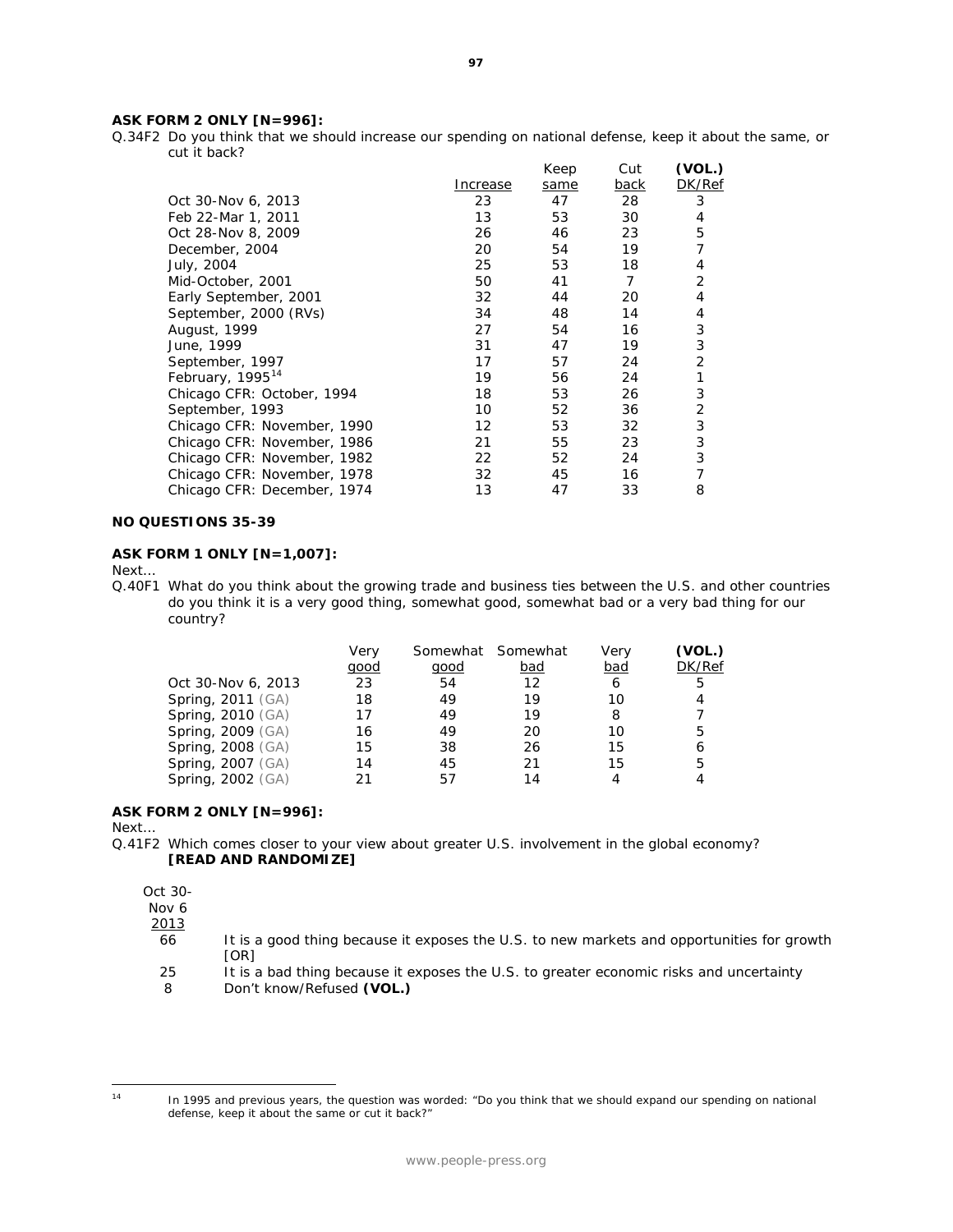### **RANDOMIZE Q.42F1 AND Q.43F1 ASK FORM 1 ONLY [N=1,007]:**

Thinking about Iraq…

Q.42F1 Do you think the United States made the right decision or the wrong decision in using military force in Iraq?

|                            | Right    | Wrong    | (VOL.)         |
|----------------------------|----------|----------|----------------|
|                            | decision | decision | DK/Ref         |
| Oct 30-Nov 6, 2013         | 49       | 45       | 6              |
| Mar 14-17, 2013            | 41       | 44       | 14             |
| Nov 9-14, 2011             | 48       | 46       | 6              |
| Aug 25-Sep 6, 2010         | 41       | 51       | 7              |
| January, 2009              | 43       | 49       | 8              |
| November, 2008             | 39       | 50       | 11             |
| Late October, 2008         | 38       | 56       | 6              |
| Mid-October, 2008          | 40       | 54       | 6              |
| Mid-September, 2008        | 43       | 50       | 7              |
| June, 2008                 | 39       | 55       | 6              |
| April, 2008                | 37       | 57       | 6              |
| Late February, 2008        | 38       | 54       | 8              |
| Late December, 2007        | 36       | 56       | 8              |
| October, 2007              | 39       | 54       | 7              |
| September, 2007            | 42       | 50       | 8              |
| July, 2007                 | 41       | 53       | 6              |
| June, 2007                 | 40       | 51       | 9              |
| April, 2007                | 45       | 47       | 8              |
| March, 2007                | 43       | 49       | 8              |
| February, 2007             | 40       | 54       | 6              |
| Mid-January, 2007          | 40       | 51       | 9              |
| Early January, 2007        | 40       | 53       | 7              |
| December, 2006             | 42       | 51       | 7              |
| Mid-November, 2006         | 41       | 51       | 8              |
| Early November, 2006 (RVs) | 45       | 48       | 7              |
| Late October, 2006         | 43       | 47       | 10             |
| Early October, 2006        | 45       | 47       | 8              |
| Early September, 2006      | 49       | 43       | 8              |
| August, 2006               | 45       | 46       | 9              |
| July, 2006                 | 44       | 50       | 6              |
| June, 2006                 | 49       | 44       | 7              |
| April, 2006                | 47       | 46       | 7              |
| March, 2006                | 45       | 49       | 6              |
| February, 2006             | 51       | 44       | 5              |
| January, 2006              | 45       | 47       | 8              |
| December, 2005             | 47       | 48       | 5              |
| Late October, 2005         | 48       | 45       | 7              |
| Early October, 2005        | 44       | 50       | 6              |
| Mid-September, 2005        | 49       | 44       | 7              |
| July, 2005                 | 49       | 44       | 7              |
| June, 2005                 | 47       | 45       | 8              |
| February, 2005             | 47       | 47       | 6              |
| January, 2005              | 51       | 44       | 5              |
| December, 2004             | 49       | 44       | $\overline{7}$ |
| November, 2004 (RVs)       | 48       | 41       | 11             |
| Mid-October, 2004          | 46       | 42       | 12             |
| Early October, 2004        | 50       | 39       | 11             |
| September, 2004            | 53       | 39       | 8              |
| August, 2004               | 53       | 41       | 6              |
| July, 2004                 | 52       | 43       | 5              |
| June, 2004                 | 55       | 38       | 7              |
| May, 2004                  | 51       | 42       | 7              |
| Late April, 2004           | 54       | 37       | 9              |
| Early April, 2004          | 57       | 35       | 8              |
|                            |          |          |                |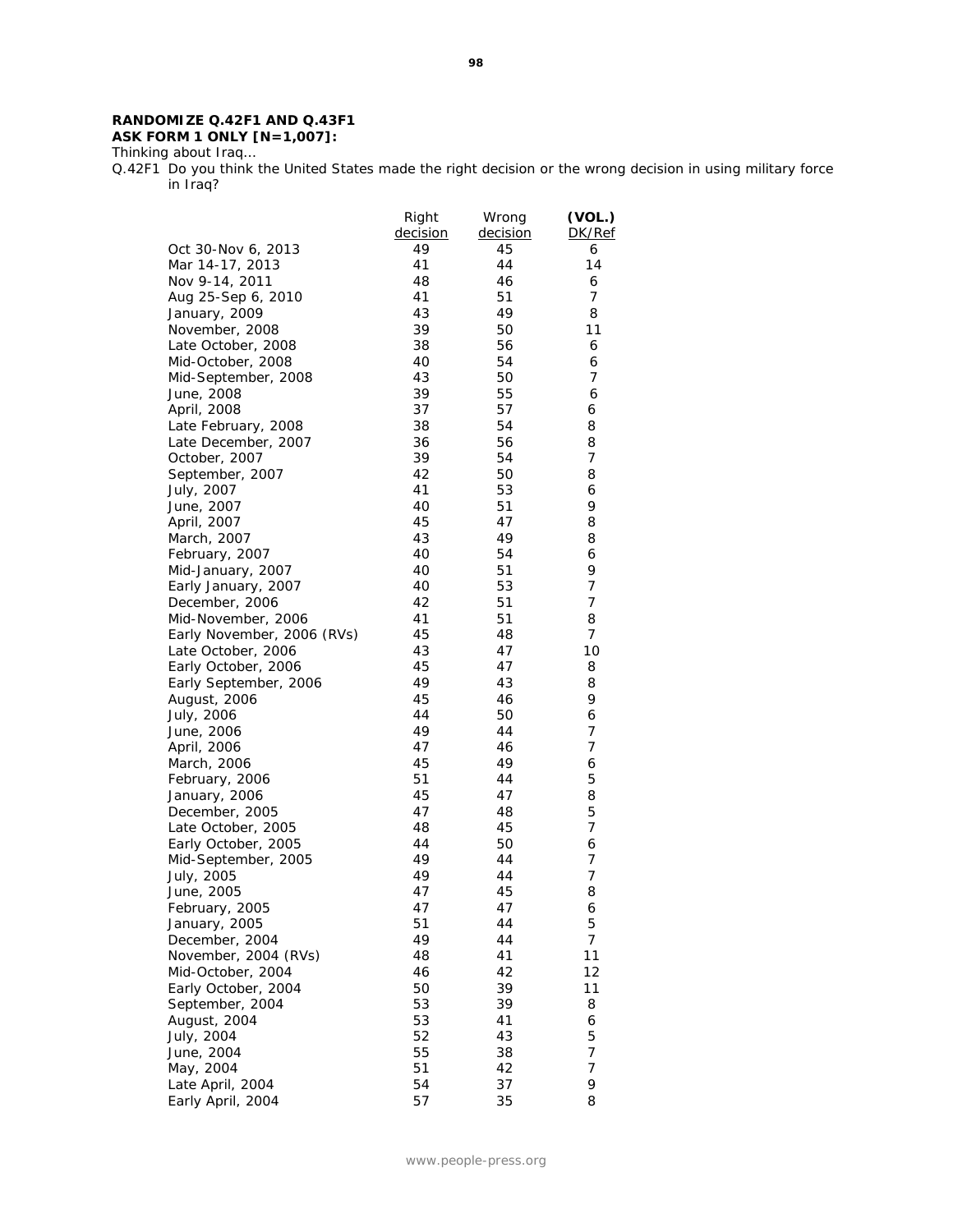#### **Q.42F1 CONTINUED…**

|                        | Right    | Wrong    | (VOL.) |
|------------------------|----------|----------|--------|
|                        | decision | decision | DK/Ref |
| Mid-March, 2004        | 55       | 39       | 6      |
| Late February, 2004    | 60       | 32       | 8      |
| Early February, 2004   | 56       | 39       | 5      |
| Mid-January, 2004      | 65       | 30       | 5      |
| Early January, 2004    | 62       | 28       | 10     |
| December, 2003         | 67       | 26       | 7      |
| October, 2003          | 60       | 33       | 7      |
| September, 2003        | 63       | 31       | 6      |
| August, 2003           | 63       | 30       | 7      |
| Early July, 2003       | 67       | 24       | 9      |
| May, 2003              | 74       | 20       | 6      |
| April 10-16, 2003      | 74       | 19       | 7      |
| April 8-9, 2003        | 74       | 19       | 7      |
| April 2-7, 2003        | 72       | 20       | 8      |
| March 28-April 1, 2003 | 69       | 25       | 6      |
| March 25-27, 2003      | 74       | 21       | 5      |
| March 23-24, 2003      | 74       | 21       | 5      |
| March 20-22, 2003      | 71       | 22       | 7      |
| Late January, 1991     | 77       | 15       | 8      |

### **RANDOMIZE Q.42F1 AND Q.43F1**

**ASK FORM 1 ONLY [N=1,007]:**

Now thinking about Afghanistan…

Q.43F1 Do you think the United States made the right decision or the wrong decision in using military force in Afghanistan?

| Right    | Wrong    | (VOL.) |
|----------|----------|--------|
| decision | decision | DK/Ref |
| 56       | 37       | 8      |
| 57       | 35       | 8      |
| 52       | 38       | 10     |
| 56       | 34       | 10     |
| 64       | 25       | 11     |
| 65       | 24       | 11     |
| 61       | 29       | 10     |
| 69       | 20       | 11     |
|          |          |        |

#### **RANDOMIZE Q.44F2 AND Q.46F2 ASK FORM 2 ONLY [N=996]:**

Q.44F2 In terms of resolving the dispute between Israel and the Palestinians, do you think the United States should be **[RANDOMIZE:** more involved than it is now, less involved than it is now**]**, or as involved as it currently is?

|         |                                |                    | <b>TRENDS FOR COMPARISION:</b>                  |  |  |
|---------|--------------------------------|--------------------|-------------------------------------------------|--|--|
| Oct 30- |                                |                    | Israel/Hamas conflict Israel/Hezbollah conflict |  |  |
| Nov 6   |                                | Jan 7-11           | Aug                                             |  |  |
| 2013    |                                | 2009 <sup>16</sup> | 2006                                            |  |  |
| 21      | More involved                  | 17                 | 15                                              |  |  |
| 39      | Less involved                  | 27                 | 28                                              |  |  |
| 36      | As involved as it currently is | 48                 | 49                                              |  |  |
| 4       | Don't know/Refused (VOL.)      |                    | 8                                               |  |  |

#### **NO QUESTION 45**

<span id="page-99-1"></span><span id="page-99-0"></span><sup>15</sup> 

In October 2009, the question was worded: "Do you think the United States' initial decision to use force in Afghanistan was the right decision or the wrong decision?"

<sup>16</sup> In January 7-11, 2009 and August, 2006 surveys, question read, "In terms of resolving this conflict, do you think the United States should be more involved than it is now, less involved than it is now, or is it as involved as it should be?"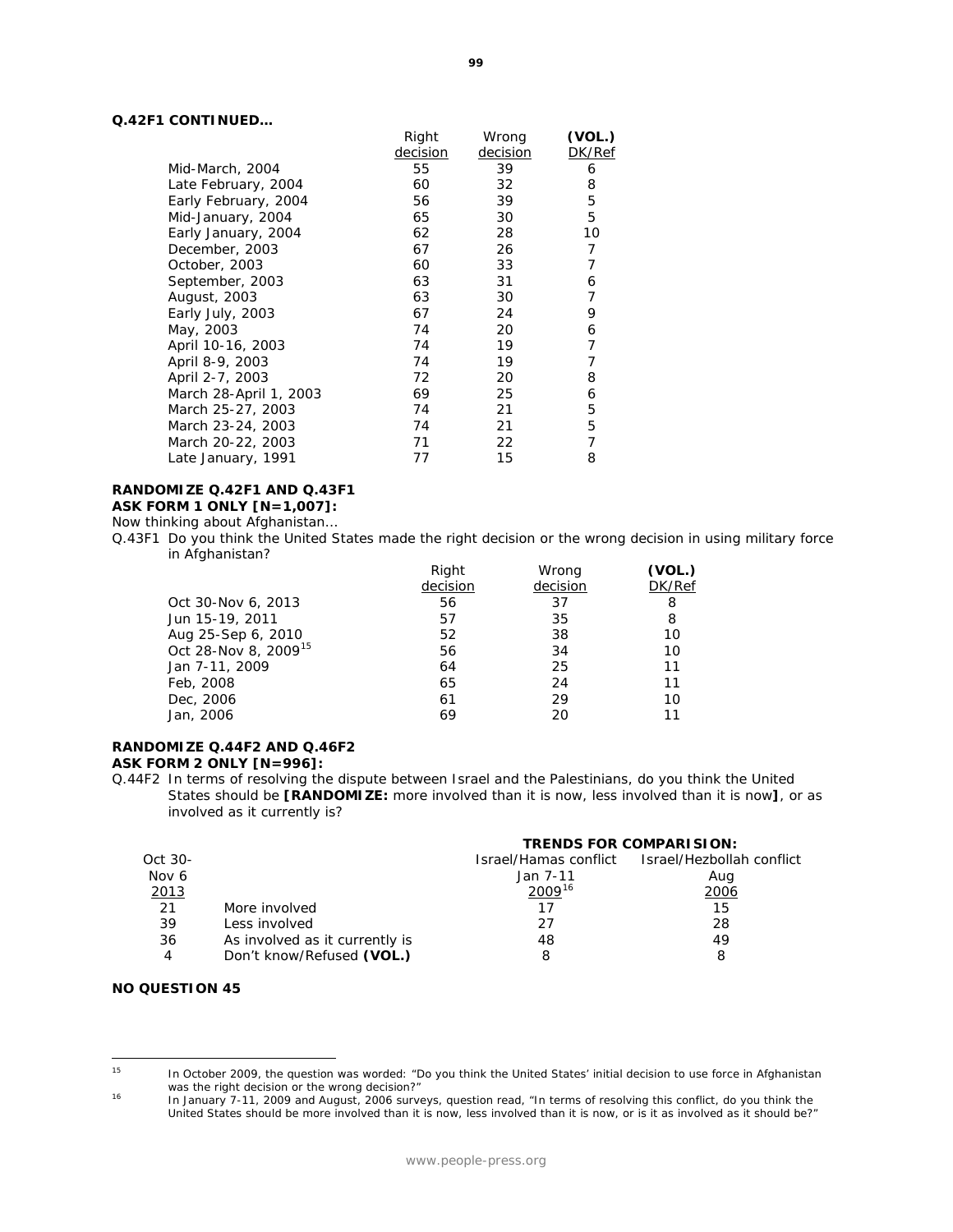### **RANDOMIZE Q.44F2 AND Q.46F2**

### **ASK FORM 2 ONLY [N=996]:**

Q.46F2 Thinking about the political situation in the Middle East, which is more important **[READ AND RANDOMIZE]**?

| Oct 30- |                                                                       |           |             |
|---------|-----------------------------------------------------------------------|-----------|-------------|
| Nov 6   |                                                                       | $Oct$ 4-7 | Mar 8-14    |
| 2013    |                                                                       | 2012      | $2011^{17}$ |
| 28      | Democratic governments, even if there is less stability in the region | 30        | 37          |
| 63      | Stable governments, even if there is less democracy in the region     | 54        | 52          |
| Q       | Don't know/Refused (VOL.)                                             | 15        |             |

#### **QUESTIONS 47-49 PREVIOUSLY RELEASED**

#### **ASK FORM 1 ONLY [N=1,007]:**

And back to foreign policy…

Q.50F1 In general, does the United States rely on military strength too much, too little or about the right amount to achieve its foreign policy goals?

| Oct 30- |                           | (GA) |
|---------|---------------------------|------|
| Nov 6   |                           | May  |
| 2013    |                           | 2012 |
| 38      | Too much                  | 40   |
| 15      | Too little                | 10   |
| 43      | About the right amount    | 44   |
| 4       | Don't know/Refused (VOL.) |      |

#### **RANDOMIZE Q.51F2 AND Q.52F2**

#### **ASK FORM 2 ONLY [N=996]:**

Q.51F2 All things considered, which of these descriptions comes closest to your view of China today... Do you think China is **[READ IN ORDER]:**

|                       |              | A serious problem    | Not much     | (VOL.) |
|-----------------------|--------------|----------------------|--------------|--------|
|                       | An adversary | but not an adversary | of a problem | DK/Ref |
| Oct 30-Nov 6, 2013    | 23           | 43                   | 28           | 6      |
| Jan 5-9, 2011         | 22           | 43                   | 27           | 9      |
| Oct 28-Nov 8, 2009    | 19           | 41                   | 30           | 9      |
| Mid-September, 2008   | 19           | 49                   | 26           | 6      |
| October, 2005         | 16           | 45                   | 30           | 9      |
| July, 2004            | 14           | 40                   | 36           | 10     |
| February, 2002        | 17           | 39                   | 33           | 11     |
| Early September, 2001 | 23           | 48                   | 23           | 6      |
| May, 2001             | 19           | 51                   | 22           | 8      |
| March, 2000           | 17           | 44                   | 26           | 13     |
| June, 1999            | 18           | 53                   | 22           |        |
| March, 1999           | 20           | 48                   | 25           |        |
| September, 1997       | 14           | 46                   | 32           | 8      |

### **RANDOMIZE Q.51F2 AND Q.52F2**

#### **ASK FORM 2 ONLY [N=996]:**

Q.52F2 All things considered, which of these descriptions comes closest to your view of Russia today... Do you think Russia is **[READ IN ORDER]**:

|                     |              | A serious problem    | Not much     | (VOL.) |
|---------------------|--------------|----------------------|--------------|--------|
|                     | An adversary | but not an adversary | of a problem | DK/Ref |
| Oct 30-Nov 6, 2013  | 18           | 36.                  | 40           | b      |
| Oct 28-Nov 8, 2009  | 15.          | 32                   | 42           | 11     |
| Mid-September, 2008 | 18           | 48                   | 28           |        |

<span id="page-100-0"></span> $17$ 

In March 2011, question began "Thinking about recent events in the Middle East..."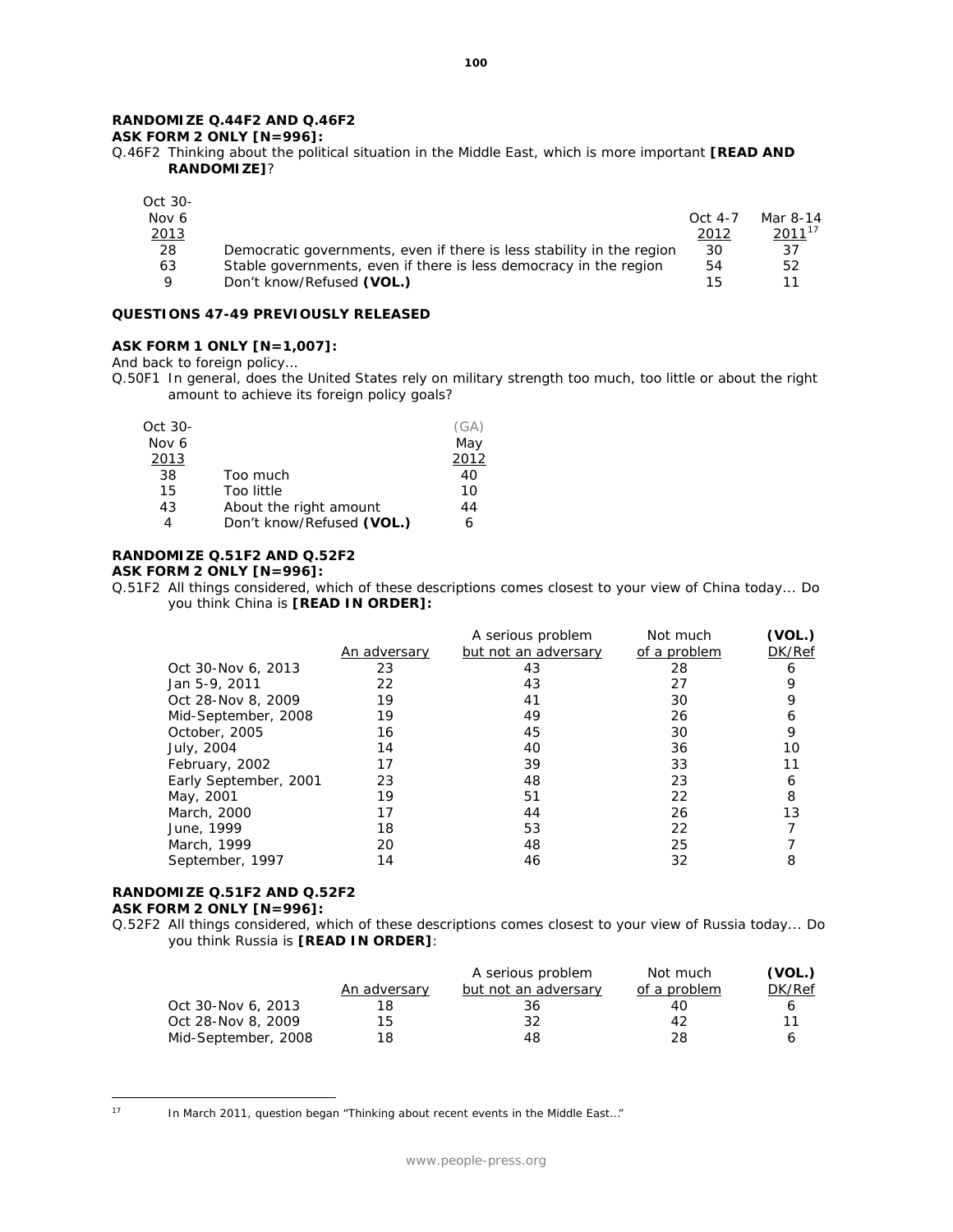## **ASK ALL:**<br>Q.53 Ho

How much, if anything, have you heard about recent international talks regarding Iran's nuclear enrichment program? Have you heard **[READ IN ORDER]**

Oct 30-

Nov 6

- 2013
- 24 A lot
- 49 A little [OR]
- 26 Nothing at all
- 1 Don't know/Refused **(VOL.)**

#### **ASK IF HEARD A LOT OR A LITTLE (Q.53=1,2):**

Q.54 Do you think Iranian leaders are serious about addressing international concerns about their country's nuclear enrichment program, or not?

#### **BASED ON THOSE WHO HAVE HEARD A LOT OR A LITTLE [N=1,568]:**

Oct 30-

Nov 6

2013

- 33 Serious
- 60 Not serious
- 7 Don't know/Refused **(VOL.)**

### **ASK FORM 1 ONLY [N=1,007]:**

Thinking about terrorism…

**(VOL.)**

|                     |         |          |      | ( VUL. ) |
|---------------------|---------|----------|------|----------|
|                     | Greater | The same | Less | DK/Ref   |
| Oct 30-Nov 6, 2013  | 34      | 36       | 29   | 2        |
| Aug 17-21, 2011     | 23      | 39       | 35   | 3        |
| Oct 13-18, 2010     | 30      | 41       | 25   | 4        |
| Jan 6-10, 2010      | 33      | 35       | 29   | 3        |
| Oct 28-Nov 8, 2009  | 29      | 38       | 29   | 4        |
| Feb 4-8, 2009       | 17      | 44       | 35   | 4        |
| Mid September, 2008 | 18      | 43       | 36   | 3        |
| Late February, 2008 | 16      | 41       | 39   | 4        |
| December, 2006      | 23      | 41       | 31   | 5        |
| August, 2006        | 25      | 37       | 33   | 5        |
| January, 2006       | 17      | 39       | 39   | 5        |
| Late October, 2005  | 26      | 41       | 29   | 4        |
| July, 2005          | 28      | 40       | 29   | 3        |
| July, 2004          | 24      | 39       | 34   | 3        |
| Late August, 2002   | 22      | 39       | 34   | 5        |
|                     |         |          |      |          |

#### **ASK FORM 2 ONLY [N=996]:**

Thinking about terrorism …

Q.56F2 In general, how well do you think the U.S. government is doing in reducing the threat of terrorism? **[READ IN ORDER]**

|                    | Verv | Fairly | Not      | Not at   | (VOL.)        |
|--------------------|------|--------|----------|----------|---------------|
|                    | well | well   | too well | all well | DK/Ref        |
| Oct 30-Nov 6, 2013 | 26   | 47     | 18       | 8        | 2             |
| Jul 17-21, 2013    | 20   | 47     | 21       | 9        | 3             |
| Aug 17-21, 2011    | 27   | 49     | 16       | 6        | $\mathcal{P}$ |
| Oct 13-18, 2010    | 15   | 54     | 17       | 10       | 4             |
| Jan 6-10, 2010     | 15   | 50     | 21       | 12       |               |
| Oct 28-Nov 8, 2009 | 20   | 53     | 14       | 8        | 4             |
| Feb 4-8, 2009      | 22   | 49     | 16       |          |               |
|                    |      |        |          |          |               |

Q.55F1 Overall, do you think the ability of terrorists to launch another major attack on the U.S. is greater, the same, or less than it was at the time of the September  $11<sup>th</sup>$  terrorist attacks?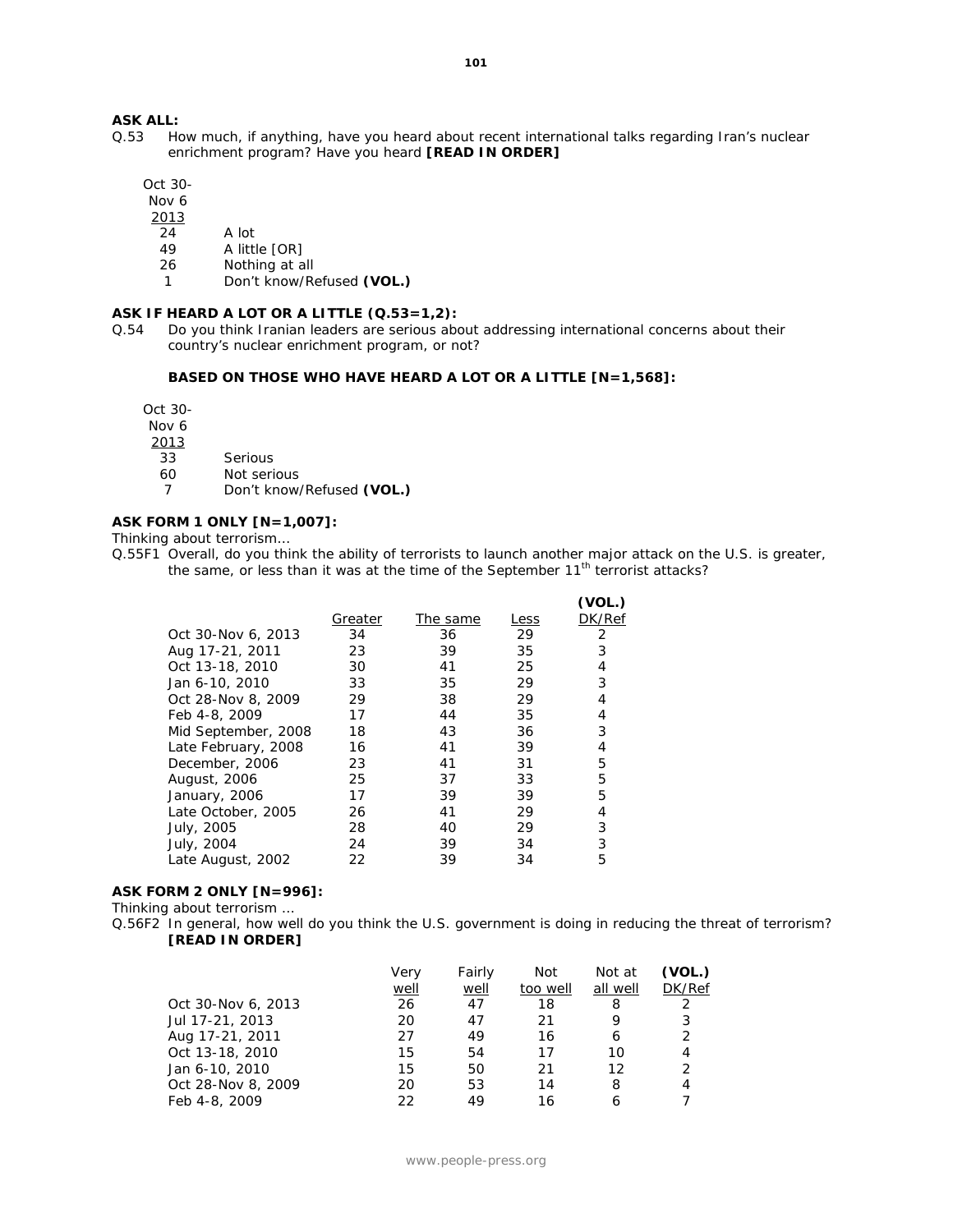### **Q.56F2 CONTINUED…**

|                            | Very | Fairly | Not      | Not at   | (VOL.) |
|----------------------------|------|--------|----------|----------|--------|
|                            | well | well   | too well | all well | DK/Ref |
| Late February, 2008        | 21   | 45     | 19       | 12       | 3      |
| January, 2007              | 17   | 37     | 27       | 17       | 2      |
| December, 2006             | 17   | 48     | 21       | 11       | 3      |
| August, 2006               | 22   | 52     | 16       | 8        | 2      |
| February, 2006             | 16   | 52     | 20       | 10       | 2      |
| January, 2006              | 16   | 50     | 20       | 9        | 5      |
| Late October, 2005         | 17   | 50     | 22       | 9        | 2      |
| July, 2005                 | 17   | 53     | 19       | 8        | 3      |
| July, 2004                 | 18   | 53     | 17       | 8        | 4      |
| August, 2003               | 19   | 56     | 16       |          | 2      |
| Early November, 2002 (RVs) | 15   | 54     | 19       | 8        | 4      |
| June, 2002                 | 16   | 60     | 16       | 4        | 4      |
| Mar 31-Apr 21, 2009        | 19   | 56     | 15       | 5        | 5      |
| Early November, 2001       | 35   | 46     | 9        | 5        | 5      |
| October 15-21, 2001        | 38   | 46     | 9        | 4        | 3      |
| October 10-14, 2001        | 48   | 40     | 6        | 2        | 4      |

## **ASK ALL:**<br>0.57 W

What concerns you more about the government's anti-terrorism policies? **[READ AND RANDOMIZE]**

|                             |                           |                                      | (VOL.)      |        |
|-----------------------------|---------------------------|--------------------------------------|-------------|--------|
|                             | They have gone too far in | They have not gone far Both/Neither/ |             |        |
|                             | restricting the average   | enough to adequately                 | Approve     | (VOL.) |
|                             | person's civil liberties  | protect the county                   | of policies | DK/Ref |
| Oct 30-Nov 6, 2013          | 44                        | 39                                   | 9           |        |
| Jul 17-21, 2013             | 47                        | 35                                   | 11          |        |
| Oct 13-18, 2010             | 32                        | 47                                   | 11          | 10     |
| Jan 6-10, 2010              | 27                        | 58                                   | 8           | 8      |
| Oct 28-Nov 8, 2009          | 36                        | 40                                   | 13          | 11     |
| Feb 4-8, 2009 <sup>18</sup> | 36                        | 42                                   | 9           | 13     |
| Late February, 2008         | 36                        | 47                                   | 9           | 8      |
| August, 2006                | 26                        | 55                                   | 11          | 8      |
| February, 2006              | 33                        | 50                                   | 10          |        |
| January, 2006               | 33                        | 46                                   | 12          | 9      |
| Late October, 2005          | 34                        | 48                                   | 10          | 8      |
| July, 2005                  | 31                        | 52                                   | 10          |        |
| July, 2004                  | 29                        | 49                                   | 11          |        |
|                             |                           |                                      |             |        |

#### **ASK FORM 1 ONLY [N=1,007]:**

Q.58F1 Do you think Edward Snowden's leak of classified information about the U.S. government's phone and internet surveillance programs has served the public interest or harmed the public interest?

| Oct 30- |  |
|---------|--|
| Nov 6   |  |
| 2013    |  |
| 34      |  |
| 55      |  |
|         |  |

Has served the public interest Has harmed the public interest

11 Don't know/Refused **(VOL.)**

<span id="page-102-0"></span> $18\,$ 

<sup>18</sup> In February 4-8, 2009, the question asked whether the policies "go too far in restricting the average person's civil liberties" or "do not go far enough to adequately protect the country."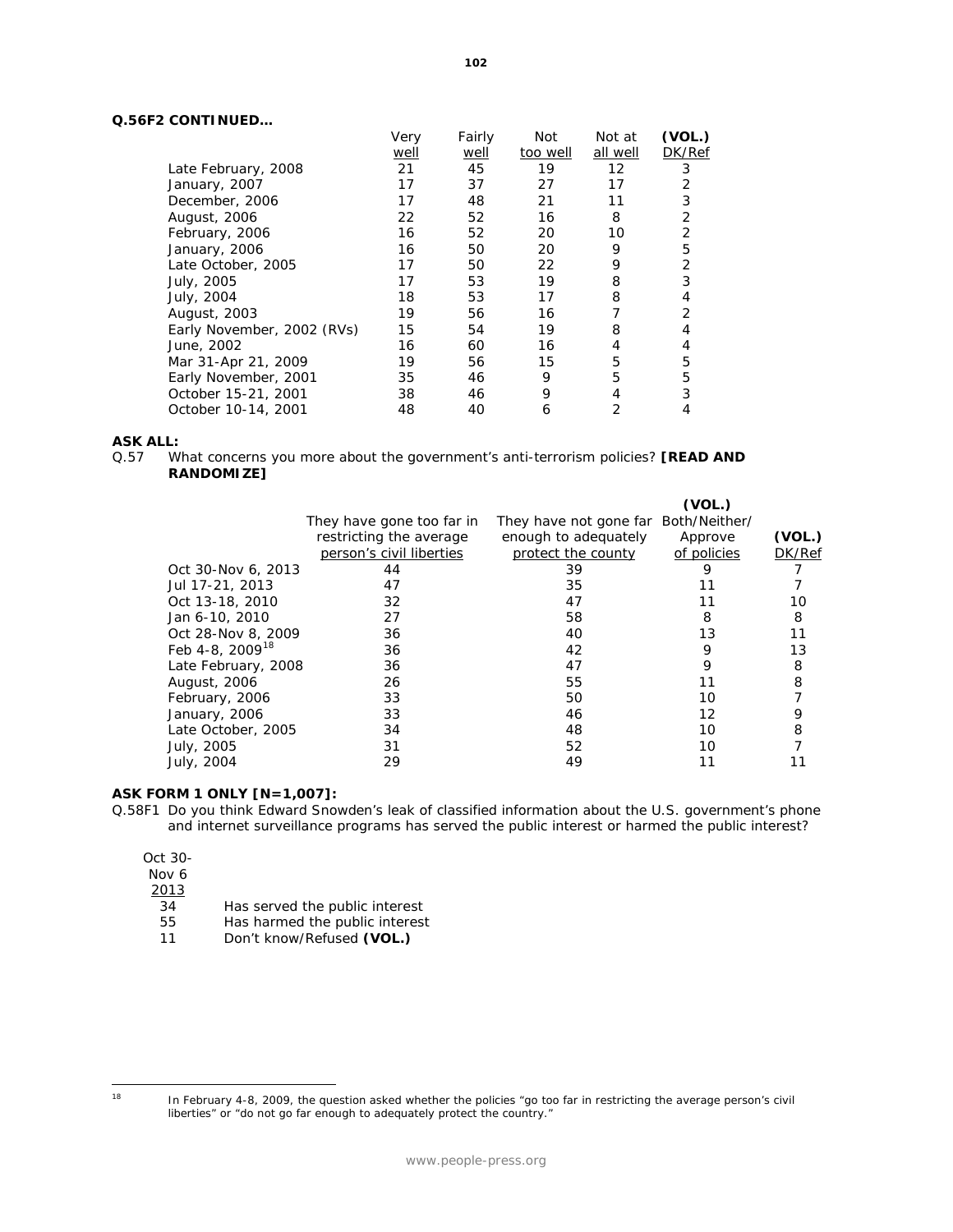#### **Q.58F1 TRENDS FOR COMPARISON…**

*As you may know, news organizations found out about this [the government's collection of telephone and internet data] program through the leak of classified information. Do you think the release of this classified information [READ AND RANDOMIZE]*

(U)

Jun 12-16

2013

- 49 Has served the public interest<br>44 Has harmed the public interes
- 44 Has harmed the public interest<br>3 Neither/Both (VOL.)
- 3 Neither/Both **(VOL.)**
- 5 Don't know/Refused **(VOL.)**

*From what you've read and heard, do you think the release of classified documents about U.S. diplomatic relations by WikiLeaks [READ AND RANDOMIZE]:* 

Dec 2-5

2010

- 29 Has served the public interest<br>53 Has harmed the public interest
- Has harmed the public interest
- 7 Neither/Both **(VOL.)**
- 11 Don't know/Refused **(VOL.)**

#### **ASK FORM 2 ONLY [N=996]:**

Q.59F2 Overall, do you think **[INSERT ITEM; RANDOMIZE]** has made the United States **[RANDOMIZE:**  safer from terrorism, less safe from terrorism**]**, or hasn't it made a difference? What about **[INSERT ITEM]? [READ THE ANSWER CHOICES AS NECESSARY AFTER THE FIRST TIME]**

|       |                                                                                                                           | Safer | Less<br>safe | Has not made<br>a difference | (VOL.)<br>DK/Ref |
|-------|---------------------------------------------------------------------------------------------------------------------------|-------|--------------|------------------------------|------------------|
| a.    | The war in Afghanistan<br>Oct 30-Nov 6, 2013                                                                              | 31    | 21           | 43                           | 6                |
| b.    | The U.S government's phone and internet<br>surveillance programs<br>Oct 30-Nov 6, 2013                                    | 39    | 14           | 38                           | 8                |
| $C$ . | The use of military drones to target extremists in<br>countries such as Pakistan, Yemen and Somalia<br>Oct 30-Nov 6, 2013 | 50    | 14           | 27                           | q                |

#### **ASK ALL:**

PARTY In politics TODAY, do you consider yourself a Republican, Democrat, or independent?

**ASK IF INDEP/NO PREF/OTHER/DK/REF (PARTY=3,4,5,9):**

PARTYLN As of today do you lean more to the Republican Party or more to the Democratic Party?

|                    |            |          |                        | (VOL.) | (VOL.)       |               |      |      |
|--------------------|------------|----------|------------------------|--------|--------------|---------------|------|------|
|                    |            |          |                        | No.    | Other        | (VOL.)        | Lean | Lean |
|                    | Republican | Democrat | Independent preference |        | <u>party</u> | DK/Ref        | Rep  | Dem  |
| Oct 30-Nov 6, 2013 | 24         | 32       | 38                     | 4      | $^\star$     | 2             | 16   | 14   |
| Oct 9-13, 2013     | 25         | 32       | 37                     | 3      |              | 3             | 16   | 18   |
| Sep 4-8, 2013      | 26         | 32       | 38                     | 3      |              |               | 17   | 15   |
| Jul 17-21, 2013    | 19         | 29       | 46                     | 3      | $^\star$     | 2             | 19   | 18   |
| Jun 12-16, 2013    | 23         | 33       | 39                     | 3      | $^\star$     | 2             | 17   | 15   |
| May 1-5, 2013      | 25         | 32       | 37                     | 2      |              | 3             | 14   | 16   |
| Mar 13-17, 2013    | 26         | 33       | 34                     | 3      |              | 3             | 14   | 15   |
| Feb 13-18, 2013    | 22         | 32       | 41                     | 2      | $^\star$     | 2             | 15   | 19   |
| Jan 9-13, 2013     | 25         | 32       | 38                     | 2      | $^\star$     | 2             | 15   | 16   |
| Dec 17-19, 2012    | 21         | 32       | 38                     | 4      | $^\star$     | 4             | 15   | 14   |
| Dec 5-9, 2012      | 23         | 33       | 38                     | 3      |              | $\mathcal{P}$ | 14   | 19   |
| Oct 31-Nov 3, 2012 | 26         | 34       | 34                     | 3      |              | 3             | 13   | 16   |
| Oct 24-28, 2012    | 28         | 33       | 33                     | 4      | $^{\star}$   | 2             | 12   | 16   |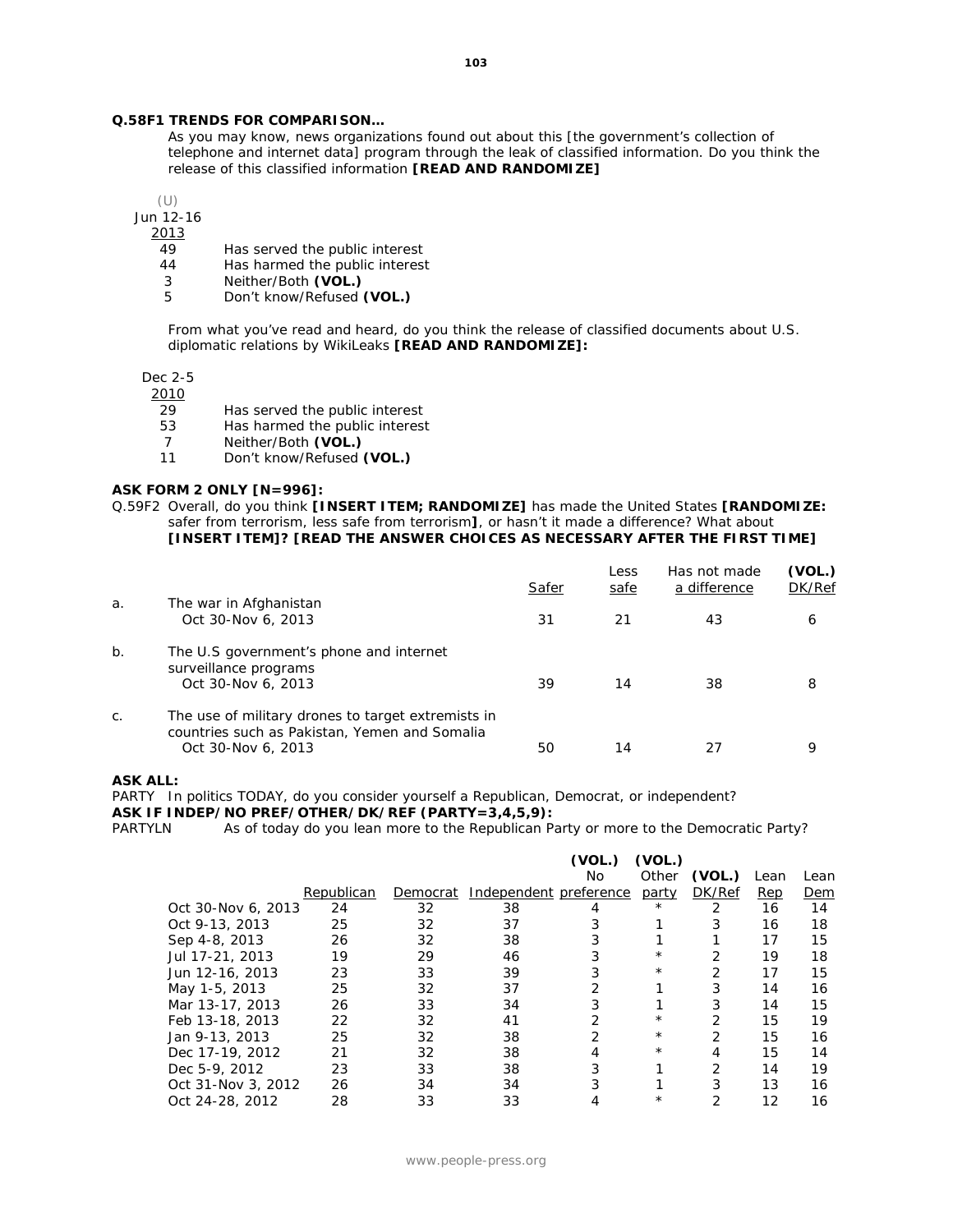### **PARTY/PARTYLN CONTINUED…**

|                      |            |      |                                 | (VOL.) | (VOL.)      |        |       |       |
|----------------------|------------|------|---------------------------------|--------|-------------|--------|-------|-------|
|                      |            |      |                                 | No     | Other       | (VOL.) | Lean  | Lean  |
|                      | Republican |      | Democrat Independent preference |        | party       | DK/Ref | Rep   | Dem   |
| <b>Yearly Totals</b> |            |      |                                 |        |             |        |       |       |
| 2012                 | 24.7       | 32.6 | 36.4                            | 3.1    | .5          | 2.7    | 14.4  | 16.1  |
| 2011                 | 24.3       | 32.3 | 37.4                            | 3.1    | .4          | 2.5    | 15.7  | 15.6  |
| 2010                 | 25.2       | 32.7 | 35.2                            | 3.6    | .4          | 2.8    | 14.5  | 14.1  |
| 2009                 | 23.9       | 34.4 | 35.1                            | 3.4    | $\cdot$     | 2.8    | 13.1  | 15.7  |
| 2008                 | 25.7       | 36.0 | 31.5                            | 3.6    | .3          | 3.0    | 10.6  | 15.2  |
| 2007                 | 25.3       | 32.9 | 34.1                            | 4.3    | $\cdot$     | 2.9    | 10.9  | 17.0  |
| 2006                 | 27.8       | 33.1 | 30.9                            | 4.4    | .3          | 3.4    | 10.5  | 15.1  |
| 2005                 | 29.3       | 32.8 | 30.2                            | 4.5    | .3          | 2.8    | 10.3  | 14.9  |
| 2004                 | 30.0       | 33.5 | 29.5                            | 3.8    | .4          | 3.0    | 11.7  | 13.4  |
| 2003                 | 30.3       | 31.5 | 30.5                            | 4.8    | .5          | 2.5    | 12.0  | 12.6  |
| 2002                 | 30.4       | 31.4 | 29.8                            | 5.0    | .7          | 2.7    | 12.4  | 11.6  |
| 2001                 | 29.0       | 33.2 | 29.5                            | 5.2    | .6          | 2.6    | 11.9  | 11.6  |
| 2001 Post-Sept 11    | 30.9       | 31.8 | 27.9                            | 5.2    | . 6         | 3.6    | 11.7  | 9.4   |
| 2001 Pre-Sept 11     | 27.3       | 34.4 | 30.9                            | 5.1    | .6          | 1.7    | 12.1  | 13.5  |
| 2000                 | 28.0       | 33.4 | 29.1                            | $5.5$  | $.5\,$      | 3.6    | 11.6  | 11.7  |
| 1999                 | 26.6       | 33.5 | 33.7                            | 3.9    | .5          | 1.9    | 13.0  | 14.5  |
| 1998                 | 27.9       | 33.7 | 31.1                            | 4.6    | $\cdot$ 4   | 2.3    | 11.6  | 13.1  |
| 1997                 | 28.0       | 33.4 | 32.0                            | 4.0    | $\cdot$ 4   | 2.3    | 12.2  | 14.1  |
| 1996                 | 28.9       | 33.9 | 31.8                            | 3.0    | $\cdot$ 4   | 2.0    | 12.1  | 14.9  |
| 1995                 | 31.6       | 30.0 | 33.7                            | 2.4    | .6          | 1.3    | 15.1  | 13.5  |
| 1994                 | 30.1       | 31.5 | 33.5                            | 1.3    | $- -$       | 3.6    | 13.7  | 12.2  |
| 1993                 | 27.4       | 33.6 | 34.2                            | 4.4    | 1.5         | 2.9    | 11.5  | 14.9  |
| 1992                 | 27.6       | 33.7 | 34.7                            | 1.5    | $\mathbf 0$ | 2.5    | 12.6  | 16.5  |
| 1991                 | 30.9       | 31.4 | 33.2                            | 0      | 1.4         | 3.0    | 14.7  | 10.8  |
| 1990                 | 30.9       | 33.2 | 29.3                            | 1.2    | 1.9         | 3.4    | 12.4  | 11.3  |
| 1989                 | 33         | 33   | 34                              |        |             | --     |       | --    |
| 1987                 | 26         | 35   | 39                              | $- -$  | $- -$       | $- -$  | $- -$ | $- -$ |

# **ASK REPUBLICANS AND REPUBLICAN LEANERS ONLY (PARTY=1 OR PARTYLN=1):**<br>TEAPARTY3 From what you know, do you agree or disagree with the Tea Party moveme

From what you know, do you agree or disagree with the Tea Party movement, or don't you have an opinion either way?

#### **BASED ON REPUBLICANS AND REPUBLICAN LEANERS [N=876]:**

|              |                 |            | (VOL.)   |            | Not       |
|--------------|-----------------|------------|----------|------------|-----------|
|              |                 | No opinion | Haven't  | (VOL.)     | heard of/ |
| <u>Agree</u> | <b>Disagree</b> |            | heard of | Refused    | <u>DК</u> |
| 40           | 9               | 48         | 2        |            |           |
| 41           | 11              | 45         | 2        |            |           |
| 35           | 9               | 54         |          |            |           |
| 37           | 10              | 50         | 2        |            |           |
| 44           | 9               | 46         |          |            |           |
| 41           |                 | 48         |          |            |           |
| 28           | 8               | 61         | 2        |            |           |
| 43           |                 | 47         |          |            |           |
| 36           | 9               | 52         |          |            |           |
| 43           | 9               | 45         |          | 2          |           |
| 35           | 10              | 51         |          | 2          |           |
| 37           | 11              | 51         |          |            |           |
| 40           | 8               | 49         |          | 2          |           |
| 38           | 9               | 50         |          |            |           |
| 39           | 7               | 52         |          |            |           |
| 40           | 9               | 47         |          |            |           |
| 42           | 8               | 48         |          |            |           |
| 36           | 9               | 53         |          |            |           |
| 42           | 8               | 48         |          |            |           |
| 38           | 10              | 49         | 2        |            |           |
|              |                 |            |          | either way |           |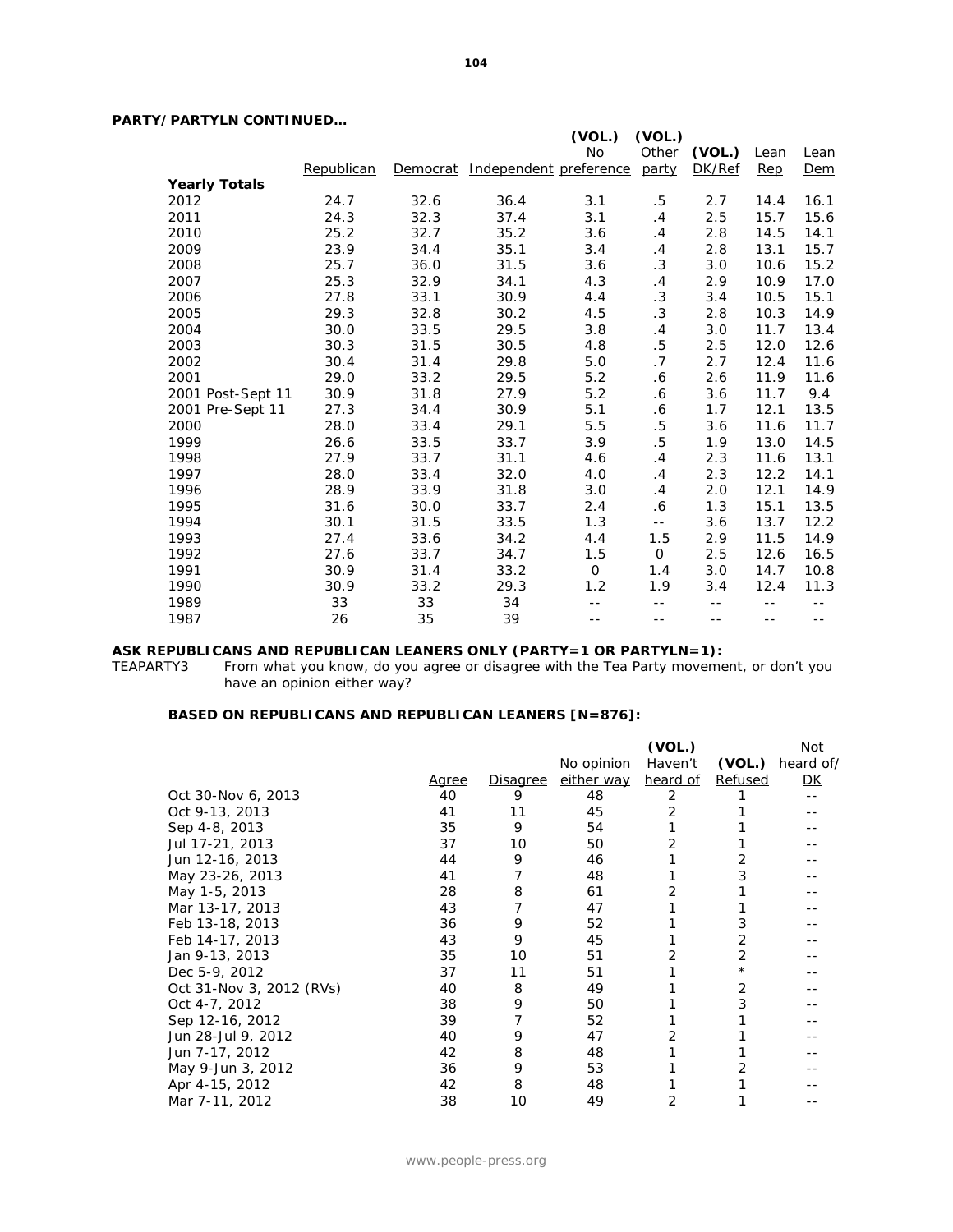### **TEAPARTY3 CONTINUED…**

|                             |              |                 |            | (VOL.)   |          | Not       |
|-----------------------------|--------------|-----------------|------------|----------|----------|-----------|
|                             |              |                 | No opinion | Haven't  | (VOL.)   | heard of/ |
|                             | <u>Agree</u> | <u>Disagree</u> | either way | heard of | Refused  | <u>DК</u> |
| Feb 8-12, 2012              | 40           | 7               | 51         |          |          | --        |
| Jan 11-16, 2012             | 42           | 8               | 47         |          |          |           |
| Jan 4-8, 2012               | 37           | 8               | 52         |          |          |           |
| Dec 7-11, 2011              | 40           | 9               | 48         | 2        |          |           |
| Nov 9-14, 2011              | 41           | 9               | 49         | $^\star$ |          |           |
| Sep 22-Oct 4, 2011          | 37           | 11              | 51         | 1        |          |           |
| Aug 17-21, 2011             | 43           | 7               | 49         | $^\star$ |          |           |
| Jul 20-24, 2011             | 40           | 7               | 51         | $^\star$ |          |           |
| Jun 15-19, 2011             | 42           | 9               | 47         | 1        |          |           |
| May 25-30, 2011             | 37           | 7               | 52         | 1        | 3        |           |
| Mar 30-Apr 3, 2011          | 45           | 9               | 46         | $^\star$ |          |           |
| Mar 8-14, 2011              | 37           | 7               | 54         | 1        | $^\star$ |           |
| Feb 22-Mar 1, 2011          | 41           | 9               | 48         | 1        |          |           |
| Feb 2-7, 2011 <sup>19</sup> | 43           | 8               | 47         | 1        |          |           |
| Jan 5-9, 2011               | 45           | 6               | 47         |          |          |           |
| Dec 1-5, 2010               | 48           | 5               | 45         |          |          |           |
| Nov 4-7, 2010               | 51           | 5               | 42         |          |          |           |
| Oct 27-30, 2010 (RVs)       | 58           | 5               | 27         |          |          | 9         |
| Oct 13-18, 2010 (RVs)       | 54           | 5               | 30         |          |          | 10        |
| Aug 25-Sep 6, 2010 (RVs)    | 56           | 6               | 29         |          |          | 9         |
| Jul 21-Aug 5, 2010          | 46           | 5               | 36         |          |          | 13        |
| Jun 16-20, 2010             | 46           | 5               | 30         |          | $\star$  | 19        |
| May 20-23, 2010             | 53           | 4               | 25         |          |          | 16        |
| Mar 11-21, 2010             | 48           | 4               | 26         |          |          | 21        |

| Key to Pew Research trends noted in the topline: |                                                                |  |  |  |  |
|--------------------------------------------------|----------------------------------------------------------------|--|--|--|--|
| (U)                                              | Pew Research Center/USA Today polls                            |  |  |  |  |
| (GA)                                             | Pew Research Global Attitudes Project                          |  |  |  |  |
| (WP)                                             | Pew Research Center/Washington Post polls                      |  |  |  |  |
| (C)                                              | Pew Research Center/Carnegie Endowment for International Peace |  |  |  |  |
| (SDT)                                            | Pew Research Social and Demographic Trends                     |  |  |  |  |

<span id="page-105-0"></span> $19$ 

<sup>&</sup>lt;sup>19</sup> In the February 2-7, 2011, survey and before, question read "...do you strongly agree, agree, disagree or strongly disagree with the Tea Party movement…" In October 2010 and earlier, question was asked only of those who had heard or read a lot or a little about the Tea Party. In May 2010 through October 2010, it was described as: "the Tea Party movement that has been involved in campaigns and protests in the U.S. over the past year." In March 2010 it was described as "the Tea Party protests that have taken place in the U.S. over the past year."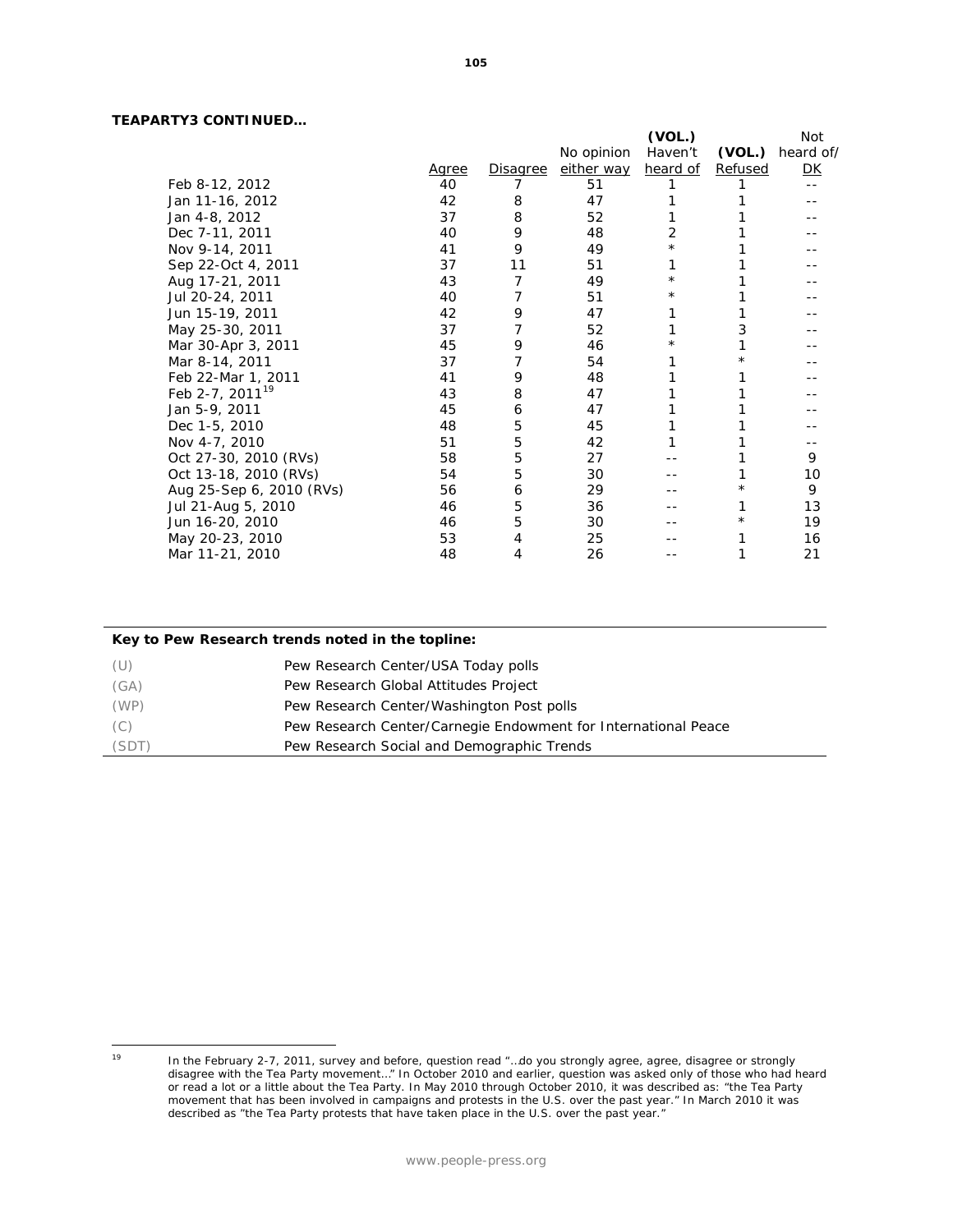**106** PEW RESEARCH CENTER

#### **PEW RESEARCH CENTER October 31-November 3, 2013 OMNIBUS FINAL TOPLINE N=1,002**

#### **PEW.1 PREVIOUSLY RELEASED**

#### **ASK ALL:**

Now a few questions about America's place in the world…

PEW.2 Please tell me whether you agree or disagree with each of the following statements **[RANDOMIZE]**.

| 56<br>34<br>10<br>October 31-November 3, 2013<br>May 26-29, 2011<br>58<br>36<br>6<br>51<br>38<br>11<br>November 12-15, 2009<br>57<br>35<br>8<br>December, 2006<br>54<br>39<br>$\overline{7}$<br>October, 2005<br>30<br>10<br>60<br>August, 2004<br>67<br>28<br>5<br>December, 2002<br>58<br>31<br>11<br>Early September, 2001<br>March, 1999<br>65<br>26<br>9<br>59<br>30<br>11<br>September, 1997<br>30<br>June, 1995<br>62<br>8<br>29<br>65<br>6<br>February, 1995<br>28<br>8<br>October, 1993<br>64<br>71<br>22<br>$\overline{7}$<br>April, 1993<br>17<br>Gallup: $19911$<br>77<br>6<br>35<br>56<br>Gallup: 1985<br>9<br>59<br>28<br>Gallup: 1980<br>13<br>40<br>13<br>Gallup: 1976<br>47<br>63<br>28<br>9<br>Gallup: 1972<br>$\overline{7}$<br>72<br>21<br>Gallup: 1968<br>73<br>16<br>11<br>Gallup: 1964<br>In deciding on its foreign policies, the U.S. should take into<br>account the views of its major allies<br>77<br>15<br>October 31-November 3, 2013<br>8<br>79<br>16<br>5<br>May 26-29, 2011<br>78<br>8<br>14<br>Nov 12-15, 2009<br>12<br>82<br>6<br>December, 2006<br>79<br>16<br>5<br>October, 2005<br>76<br>14<br>10<br>August, 2004<br>85<br>10<br>5<br>December, 2002<br>11<br>9<br>80<br>Early September, 2001<br>12<br>82<br>6<br>March, 1999<br>72<br>18<br>September, 1997<br>10<br>74<br>18<br>8<br>June, 1995<br>13<br>7<br>80<br>April, 1993<br>Gallup: 1991<br>86<br>10<br>4<br>82<br>12<br>6<br>Gallup: 1985<br>79<br>13<br>Gallup: 1980<br>8<br>71<br>18<br>11<br>Gallup: 1976<br>80<br>12<br>8<br>Gallup: 1972<br>9<br>84<br>7<br>Gallup: 1968 |    |                                                                  | <u>Agree</u> | <b>Disagree</b> | (VOL.)<br>DK/Ref |
|--------------------------------------------------------------------------------------------------------------------------------------------------------------------------------------------------------------------------------------------------------------------------------------------------------------------------------------------------------------------------------------------------------------------------------------------------------------------------------------------------------------------------------------------------------------------------------------------------------------------------------------------------------------------------------------------------------------------------------------------------------------------------------------------------------------------------------------------------------------------------------------------------------------------------------------------------------------------------------------------------------------------------------------------------------------------------------------------------------------------------------------------------------------------------------------------------------------------------------------------------------------------------------------------------------------------------------------------------------------------------------------------------------------------------------------------------------------------------------------------------------------------------------------------------------------------------------|----|------------------------------------------------------------------|--------------|-----------------|------------------|
|                                                                                                                                                                                                                                                                                                                                                                                                                                                                                                                                                                                                                                                                                                                                                                                                                                                                                                                                                                                                                                                                                                                                                                                                                                                                                                                                                                                                                                                                                                                                                                                | a. | The United States should cooperate fully with the United Nations |              |                 |                  |
|                                                                                                                                                                                                                                                                                                                                                                                                                                                                                                                                                                                                                                                                                                                                                                                                                                                                                                                                                                                                                                                                                                                                                                                                                                                                                                                                                                                                                                                                                                                                                                                |    |                                                                  |              |                 |                  |
|                                                                                                                                                                                                                                                                                                                                                                                                                                                                                                                                                                                                                                                                                                                                                                                                                                                                                                                                                                                                                                                                                                                                                                                                                                                                                                                                                                                                                                                                                                                                                                                |    |                                                                  |              |                 |                  |
|                                                                                                                                                                                                                                                                                                                                                                                                                                                                                                                                                                                                                                                                                                                                                                                                                                                                                                                                                                                                                                                                                                                                                                                                                                                                                                                                                                                                                                                                                                                                                                                |    |                                                                  |              |                 |                  |
|                                                                                                                                                                                                                                                                                                                                                                                                                                                                                                                                                                                                                                                                                                                                                                                                                                                                                                                                                                                                                                                                                                                                                                                                                                                                                                                                                                                                                                                                                                                                                                                |    |                                                                  |              |                 |                  |
|                                                                                                                                                                                                                                                                                                                                                                                                                                                                                                                                                                                                                                                                                                                                                                                                                                                                                                                                                                                                                                                                                                                                                                                                                                                                                                                                                                                                                                                                                                                                                                                |    |                                                                  |              |                 |                  |
|                                                                                                                                                                                                                                                                                                                                                                                                                                                                                                                                                                                                                                                                                                                                                                                                                                                                                                                                                                                                                                                                                                                                                                                                                                                                                                                                                                                                                                                                                                                                                                                |    |                                                                  |              |                 |                  |
|                                                                                                                                                                                                                                                                                                                                                                                                                                                                                                                                                                                                                                                                                                                                                                                                                                                                                                                                                                                                                                                                                                                                                                                                                                                                                                                                                                                                                                                                                                                                                                                |    |                                                                  |              |                 |                  |
|                                                                                                                                                                                                                                                                                                                                                                                                                                                                                                                                                                                                                                                                                                                                                                                                                                                                                                                                                                                                                                                                                                                                                                                                                                                                                                                                                                                                                                                                                                                                                                                |    |                                                                  |              |                 |                  |
|                                                                                                                                                                                                                                                                                                                                                                                                                                                                                                                                                                                                                                                                                                                                                                                                                                                                                                                                                                                                                                                                                                                                                                                                                                                                                                                                                                                                                                                                                                                                                                                |    |                                                                  |              |                 |                  |
|                                                                                                                                                                                                                                                                                                                                                                                                                                                                                                                                                                                                                                                                                                                                                                                                                                                                                                                                                                                                                                                                                                                                                                                                                                                                                                                                                                                                                                                                                                                                                                                |    |                                                                  |              |                 |                  |
|                                                                                                                                                                                                                                                                                                                                                                                                                                                                                                                                                                                                                                                                                                                                                                                                                                                                                                                                                                                                                                                                                                                                                                                                                                                                                                                                                                                                                                                                                                                                                                                |    |                                                                  |              |                 |                  |
|                                                                                                                                                                                                                                                                                                                                                                                                                                                                                                                                                                                                                                                                                                                                                                                                                                                                                                                                                                                                                                                                                                                                                                                                                                                                                                                                                                                                                                                                                                                                                                                |    |                                                                  |              |                 |                  |
|                                                                                                                                                                                                                                                                                                                                                                                                                                                                                                                                                                                                                                                                                                                                                                                                                                                                                                                                                                                                                                                                                                                                                                                                                                                                                                                                                                                                                                                                                                                                                                                |    |                                                                  |              |                 |                  |
|                                                                                                                                                                                                                                                                                                                                                                                                                                                                                                                                                                                                                                                                                                                                                                                                                                                                                                                                                                                                                                                                                                                                                                                                                                                                                                                                                                                                                                                                                                                                                                                |    |                                                                  |              |                 |                  |
|                                                                                                                                                                                                                                                                                                                                                                                                                                                                                                                                                                                                                                                                                                                                                                                                                                                                                                                                                                                                                                                                                                                                                                                                                                                                                                                                                                                                                                                                                                                                                                                |    |                                                                  |              |                 |                  |
|                                                                                                                                                                                                                                                                                                                                                                                                                                                                                                                                                                                                                                                                                                                                                                                                                                                                                                                                                                                                                                                                                                                                                                                                                                                                                                                                                                                                                                                                                                                                                                                |    |                                                                  |              |                 |                  |
|                                                                                                                                                                                                                                                                                                                                                                                                                                                                                                                                                                                                                                                                                                                                                                                                                                                                                                                                                                                                                                                                                                                                                                                                                                                                                                                                                                                                                                                                                                                                                                                |    |                                                                  |              |                 |                  |
|                                                                                                                                                                                                                                                                                                                                                                                                                                                                                                                                                                                                                                                                                                                                                                                                                                                                                                                                                                                                                                                                                                                                                                                                                                                                                                                                                                                                                                                                                                                                                                                |    |                                                                  |              |                 |                  |
|                                                                                                                                                                                                                                                                                                                                                                                                                                                                                                                                                                                                                                                                                                                                                                                                                                                                                                                                                                                                                                                                                                                                                                                                                                                                                                                                                                                                                                                                                                                                                                                |    |                                                                  |              |                 |                  |
|                                                                                                                                                                                                                                                                                                                                                                                                                                                                                                                                                                                                                                                                                                                                                                                                                                                                                                                                                                                                                                                                                                                                                                                                                                                                                                                                                                                                                                                                                                                                                                                |    |                                                                  |              |                 |                  |
|                                                                                                                                                                                                                                                                                                                                                                                                                                                                                                                                                                                                                                                                                                                                                                                                                                                                                                                                                                                                                                                                                                                                                                                                                                                                                                                                                                                                                                                                                                                                                                                | b. |                                                                  |              |                 |                  |
|                                                                                                                                                                                                                                                                                                                                                                                                                                                                                                                                                                                                                                                                                                                                                                                                                                                                                                                                                                                                                                                                                                                                                                                                                                                                                                                                                                                                                                                                                                                                                                                |    |                                                                  |              |                 |                  |
|                                                                                                                                                                                                                                                                                                                                                                                                                                                                                                                                                                                                                                                                                                                                                                                                                                                                                                                                                                                                                                                                                                                                                                                                                                                                                                                                                                                                                                                                                                                                                                                |    |                                                                  |              |                 |                  |
|                                                                                                                                                                                                                                                                                                                                                                                                                                                                                                                                                                                                                                                                                                                                                                                                                                                                                                                                                                                                                                                                                                                                                                                                                                                                                                                                                                                                                                                                                                                                                                                |    |                                                                  |              |                 |                  |
|                                                                                                                                                                                                                                                                                                                                                                                                                                                                                                                                                                                                                                                                                                                                                                                                                                                                                                                                                                                                                                                                                                                                                                                                                                                                                                                                                                                                                                                                                                                                                                                |    |                                                                  |              |                 |                  |
|                                                                                                                                                                                                                                                                                                                                                                                                                                                                                                                                                                                                                                                                                                                                                                                                                                                                                                                                                                                                                                                                                                                                                                                                                                                                                                                                                                                                                                                                                                                                                                                |    |                                                                  |              |                 |                  |
|                                                                                                                                                                                                                                                                                                                                                                                                                                                                                                                                                                                                                                                                                                                                                                                                                                                                                                                                                                                                                                                                                                                                                                                                                                                                                                                                                                                                                                                                                                                                                                                |    |                                                                  |              |                 |                  |
|                                                                                                                                                                                                                                                                                                                                                                                                                                                                                                                                                                                                                                                                                                                                                                                                                                                                                                                                                                                                                                                                                                                                                                                                                                                                                                                                                                                                                                                                                                                                                                                |    |                                                                  |              |                 |                  |
|                                                                                                                                                                                                                                                                                                                                                                                                                                                                                                                                                                                                                                                                                                                                                                                                                                                                                                                                                                                                                                                                                                                                                                                                                                                                                                                                                                                                                                                                                                                                                                                |    |                                                                  |              |                 |                  |
|                                                                                                                                                                                                                                                                                                                                                                                                                                                                                                                                                                                                                                                                                                                                                                                                                                                                                                                                                                                                                                                                                                                                                                                                                                                                                                                                                                                                                                                                                                                                                                                |    |                                                                  |              |                 |                  |
|                                                                                                                                                                                                                                                                                                                                                                                                                                                                                                                                                                                                                                                                                                                                                                                                                                                                                                                                                                                                                                                                                                                                                                                                                                                                                                                                                                                                                                                                                                                                                                                |    |                                                                  |              |                 |                  |
|                                                                                                                                                                                                                                                                                                                                                                                                                                                                                                                                                                                                                                                                                                                                                                                                                                                                                                                                                                                                                                                                                                                                                                                                                                                                                                                                                                                                                                                                                                                                                                                |    |                                                                  |              |                 |                  |
|                                                                                                                                                                                                                                                                                                                                                                                                                                                                                                                                                                                                                                                                                                                                                                                                                                                                                                                                                                                                                                                                                                                                                                                                                                                                                                                                                                                                                                                                                                                                                                                |    |                                                                  |              |                 |                  |
|                                                                                                                                                                                                                                                                                                                                                                                                                                                                                                                                                                                                                                                                                                                                                                                                                                                                                                                                                                                                                                                                                                                                                                                                                                                                                                                                                                                                                                                                                                                                                                                |    |                                                                  |              |                 |                  |
|                                                                                                                                                                                                                                                                                                                                                                                                                                                                                                                                                                                                                                                                                                                                                                                                                                                                                                                                                                                                                                                                                                                                                                                                                                                                                                                                                                                                                                                                                                                                                                                |    |                                                                  |              |                 |                  |
|                                                                                                                                                                                                                                                                                                                                                                                                                                                                                                                                                                                                                                                                                                                                                                                                                                                                                                                                                                                                                                                                                                                                                                                                                                                                                                                                                                                                                                                                                                                                                                                |    |                                                                  |              |                 |                  |
|                                                                                                                                                                                                                                                                                                                                                                                                                                                                                                                                                                                                                                                                                                                                                                                                                                                                                                                                                                                                                                                                                                                                                                                                                                                                                                                                                                                                                                                                                                                                                                                |    |                                                                  |              |                 |                  |
|                                                                                                                                                                                                                                                                                                                                                                                                                                                                                                                                                                                                                                                                                                                                                                                                                                                                                                                                                                                                                                                                                                                                                                                                                                                                                                                                                                                                                                                                                                                                                                                |    |                                                                  |              |                 |                  |
|                                                                                                                                                                                                                                                                                                                                                                                                                                                                                                                                                                                                                                                                                                                                                                                                                                                                                                                                                                                                                                                                                                                                                                                                                                                                                                                                                                                                                                                                                                                                                                                |    |                                                                  |              |                 |                  |
|                                                                                                                                                                                                                                                                                                                                                                                                                                                                                                                                                                                                                                                                                                                                                                                                                                                                                                                                                                                                                                                                                                                                                                                                                                                                                                                                                                                                                                                                                                                                                                                |    | Gallup: 1964                                                     | 81           | 8               | 11               |

<span id="page-106-0"></span> $\overline{a}$ 

<sup>1</sup> Trends for this series in 1991 and earlier are from public opinion surveys conducted by Potomac Associates, The Gallup Organization and the Institute for International Social Research.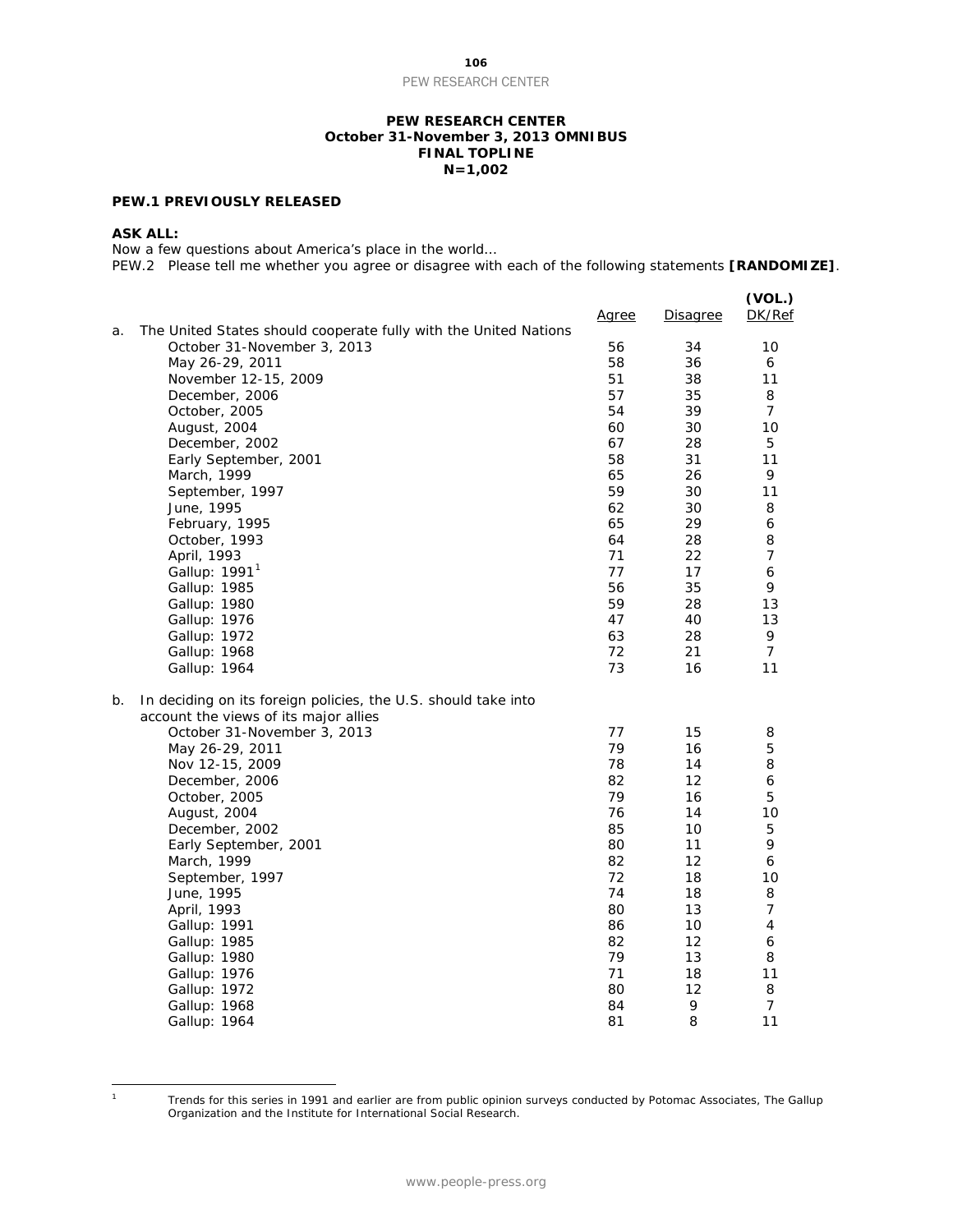### **107** PEW RESEARCH CENTER

### **PEW.2 CONTINUED…**

|    | <b>FEW.Z UUNTINUED</b>                                              |              |          | (VOL.)         |
|----|---------------------------------------------------------------------|--------------|----------|----------------|
|    |                                                                     | <u>Agree</u> | Disagree | DK/Ref         |
| C. | Since the U.S. is the most powerful nation in the world, we should  |              |          |                |
|    | go our own way in international matters, not worrying too much      |              |          |                |
|    | about whether other countries agree with us or not                  |              |          |                |
|    | October 31-November 3, 2013                                         | 38           | 56       | 6              |
|    | May 26-29, 2011                                                     | 35           | 62       | 3              |
|    | November 12-15, 2009                                                | 44           | 51       | 5              |
|    | December, 2006                                                      | 28           | 68       | 4              |
|    | October, 2005                                                       | 32           | 63       | 5              |
|    | August, 2004                                                        | 28           | 65       | 7              |
|    | December, 2002                                                      | 25           | 72       | 3              |
|    | Early September, 2001                                               | 32           | 62       | 6              |
|    | March, 1999                                                         | 26           | 69       | 5              |
|    | September, 1997                                                     | 32           | 62       | 6              |
|    | June, 1995                                                          | 34           | 60       | 6              |
|    | April, 1993                                                         | 34           | 63       | 3              |
|    | Gallup: 1991                                                        | 29           | 66       | 5              |
|    | Gallup: 1985                                                        | 26           | 70       | 4              |
|    | Gallup: 1980                                                        | 26           | 66       | 8              |
|    | Gallup: 1976                                                        | 30           | 61       | 9              |
|    | Gallup: 1972                                                        | 22           | 72       | 6              |
|    | Gallup: 1968                                                        | 23           | 72       | 5              |
|    | Gallup: 1964                                                        | 19           | 71       | 10             |
| d. | The U.S. should mind its own business internationally and let other |              |          |                |
|    | countries get along the best they can on their own                  |              |          |                |
|    | October 31-November 3, 2013                                         | 52           | 38       | 10             |
|    | May 26-29, 2011                                                     | 46           | 50       | 4              |
|    | November 12-15, 2009                                                | 49           | 44       | $\overline{7}$ |
|    | December, 2006                                                      | 42           | 53       | 5              |
|    | October, 2005                                                       | 42           | 51       | $\overline{7}$ |
|    | August, 2004                                                        | 34           | 59       | $\overline{7}$ |
|    | December, 2002                                                      | 30           | 65       | 5              |
|    | Early September, 2001                                               | 37           | 55       | 8              |
|    | March, 1999                                                         | 35           | 57       | 8              |
|    | September, 1997                                                     | 39           | 54       | 7              |
|    | June, 1995                                                          | 41           | 51       | 8              |
|    | April, 1993                                                         | 37           | 58       | 5              |
|    | Gallup: 1991                                                        | 33           | 60       | 7              |
|    | Gallup: 1985                                                        | 34           | 59       | 7              |
|    | Gallup: 1980                                                        | 30           | 61       | 9              |
|    | Gallup: 1976                                                        | 43           | 47       | 10             |
|    | Gallup: 1972                                                        | 35           | 56       | 9              |
|    | Gallup: 1968                                                        | 27           | 66       | 7              |
|    | Gallup: 1964                                                        | 20           | 69       | 11             |
|    |                                                                     |              |          |                |
| е. | We should not think so much in international terms but concentrate  |              |          |                |
|    | more on our own national problems and building up our strength      |              |          |                |
|    | and prosperity here at home                                         |              |          |                |
|    | October 31-November 3, 2013                                         | 80           | 16       | 4              |
|    | May 26-29, 2011                                                     | 76           | 21       | 3              |
|    | November 12-15, 2009                                                | 76           | 19       | 4              |
|    | December, 2006                                                      | 69           | 26       | 5              |
|    | October, 2005                                                       | 71           | 23       | 6              |
|    | August, 2004                                                        | 69           | 25       | 6              |
|    | December, 2002                                                      | 65           | 31       | 4              |
|    | Early September, 2001                                               | 68           | 25       | $\overline{7}$ |
|    | March, 1999                                                         | 68           | 27       | 5              |
|    | September, 1997                                                     | 72           | 24       | 4              |
|    | June, 1995                                                          | 78           | 18       | 4              |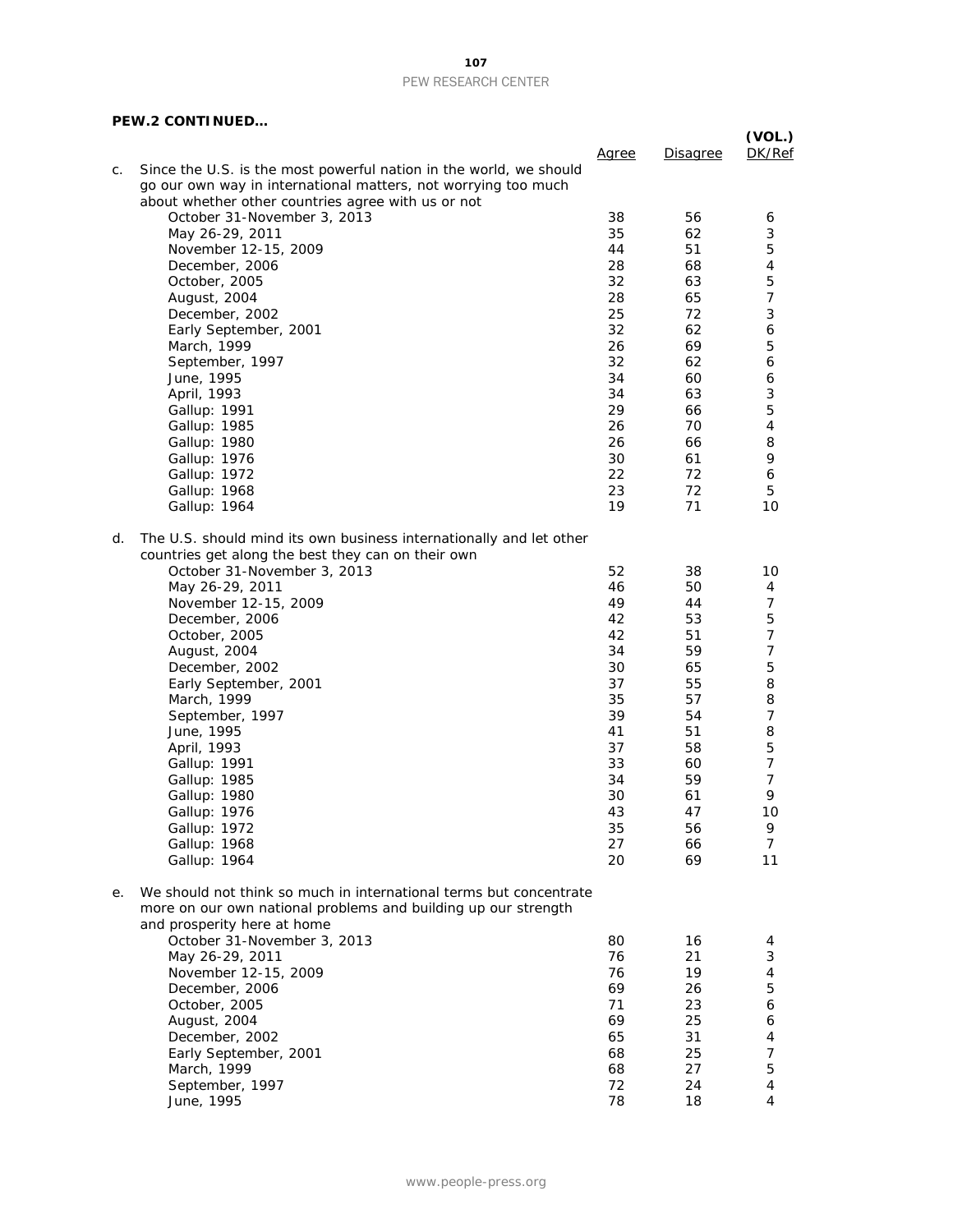# **108** PEW RESEARCH CENTER

# **PEW.2 CONTINUED…**

|              |                 | (VOL.) |
|--------------|-----------------|--------|
| <u>Agree</u> | <b>Disagree</b> | DK/Ref |
| 79           | 18              |        |
| 78           | 16              | 6      |
| 60           | 34              | 6      |
| 61           | 30              | 9      |
| 73           | 22              | 5      |
| 73           | 20              |        |
| 60           | 31              | 9      |
| 54           | 32              | 13     |
|              |                 |        |

### **ASK ALL:**

PEW.3 Compared with the past, would you say the U.S. is MORE respected by other countries these days, LESS respected by other countries, or AS respected as it has been in the past?

## **ASK IF LESS RESPECTED (PEW.3=2):**

PEW.4 Do you think less respect for America is a major problem, a minor problem, or not a problem at all?

|              |                             |         |           | (RV) |      |      |      |      |          |          |
|--------------|-----------------------------|---------|-----------|------|------|------|------|------|----------|----------|
|              |                             | Jan     | Nov       | Mid- |      |      | Late |      |          | Newsweek |
| Oct 31-Nov 3 |                             | 11-16   | $12 - 15$ | Sep  | May  | Aug  | Oct  | July | May      | Jan      |
| 2013         |                             | 2012    | 2009      | 2008 | 2008 | 2006 | 2005 | 2004 | $1987^2$ | 1984     |
|              | More respected              | 13      | 21        | 5    |      |      | 9    | 10   | 19       | 27       |
| 70           | Less respected              | 56      | 56        | 70   | 71   | 65   | 66   | 67   | 55       | 36       |
| 46           | Major problem               | 40      | 38        | 48   | 56   | 48   | 43   | 43   |          |          |
| 20           | Minor problem               | 12      | 14        | 19   | 11   | 14   | 18   | 19   |          |          |
| 3            | Not a problem               | 4       | 4         | っ    | 3    | 2    | 4    | 4    |          |          |
|              | Don't know/Refused (VOL.)   | $\star$ | $^\star$  |      |      |      |      |      |          |          |
| 19           | As respected as in the past | 27      | 20        | 22   | 18   | 23   | 21   | 20   | 23       | 29       |
| 3            | Don't know/Refused (VOL.)   | 3       | 3         | 3    | 4    | 5    | 4    | 3    | 3        | 8        |

#### **RANDOMIZE PEW.5 AND PEW.6**

### **ASK ALL:**

PEW.5 Today, which ONE of the following do you think is the world's leading ECONOMIC power **[READ AND RANDOMIZE]**?

| Oct 31-Nov 3 |                                                | Jan 6-9    |         | Nov 12-15 Jan 30-Feb 2 |
|--------------|------------------------------------------------|------------|---------|------------------------|
| 2013         |                                                | 2011       | 2009    | 2008                   |
| 48           | China                                          | 47         | 44      | 30                     |
| 31           | The United States                              | 31         | 27      | 41                     |
| 8            | Japan [OR]                                     |            | 13      | 10                     |
| 5            | The countries of the European Union            |            | 5       | 9                      |
| $\star$      | Other (VOL.)                                   |            | $\star$ | $\star$                |
| $\star$      | None/There is no leading economic power (VOL.) | $^{\star}$ |         | $\star$                |
|              | Don't know/Refused (VOL.)                      |            | 10      | 10                     |

#### **TREND FOR COMPARISON:**

Today, which one of the following do you think is the world's leading economic power?

|                                                    | May  | Jan           |
|----------------------------------------------------|------|---------------|
|                                                    | 1990 | 1989          |
| The United States                                  | 41   | 29            |
| The Soviet Union                                   | 4    | $\mathcal{P}$ |
| Japan [OR]                                         | 46   | 58            |
| The countries of the European Economic Community 4 |      | 4             |
| Don't know (VOL.)                                  |      |               |

<span id="page-108-0"></span> $\overline{2}$ 

In May 1987 the question asked, "Compared to five years ago, would you say the U.S. is more respected by other countries, less respected by other countries, or as respected as it was five years ago by other countries?" In January 1984, the Newsweek question asked, "Compared to four years ago..."